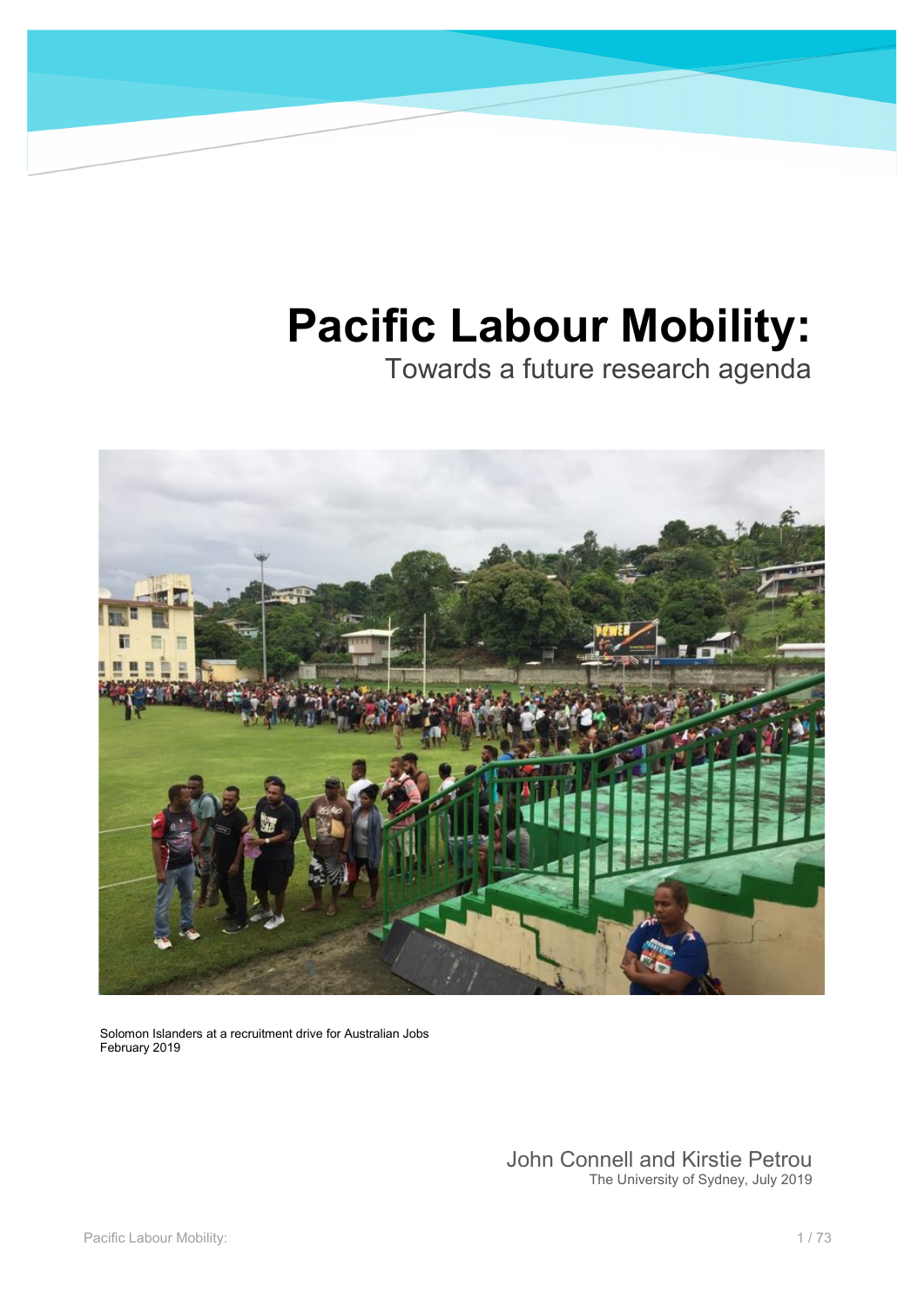## **CONTENTS**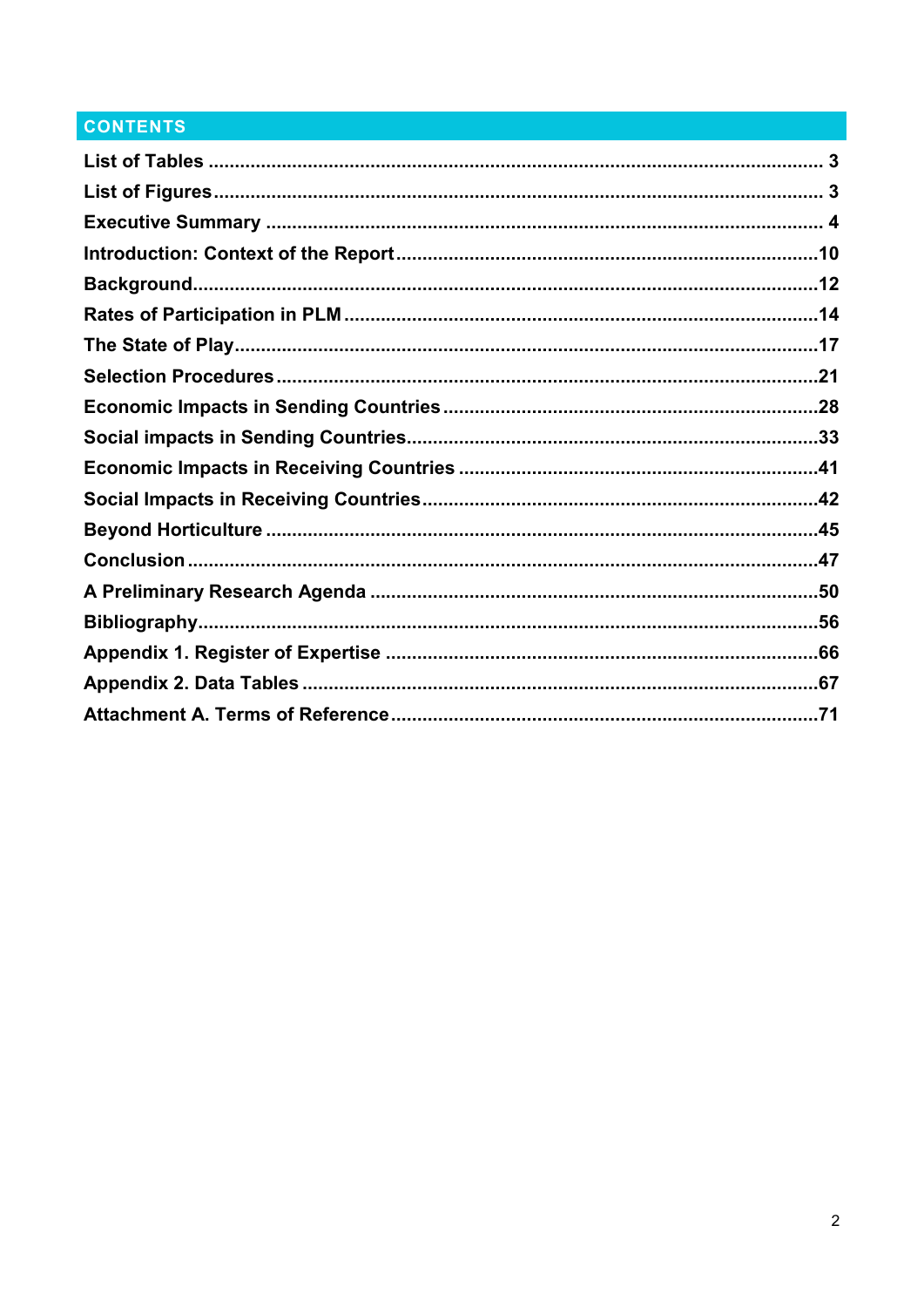## <span id="page-2-0"></span>**LIST OF TABLES**

## <span id="page-2-1"></span>**LIST OF FIGURES**

| Figure 1. Participation in the PLS by industry of employment, June 201914      |  |
|--------------------------------------------------------------------------------|--|
| Figure 2. Participation in the PLS by country of origin, June 201915           |  |
| Figure 3. SWP arrivals by country of origin, 2018- 31 <sup>st</sup> May 201916 |  |
|                                                                                |  |
|                                                                                |  |
|                                                                                |  |
| Figure 7. PLS participation by gender and industry of employment, June 201926  |  |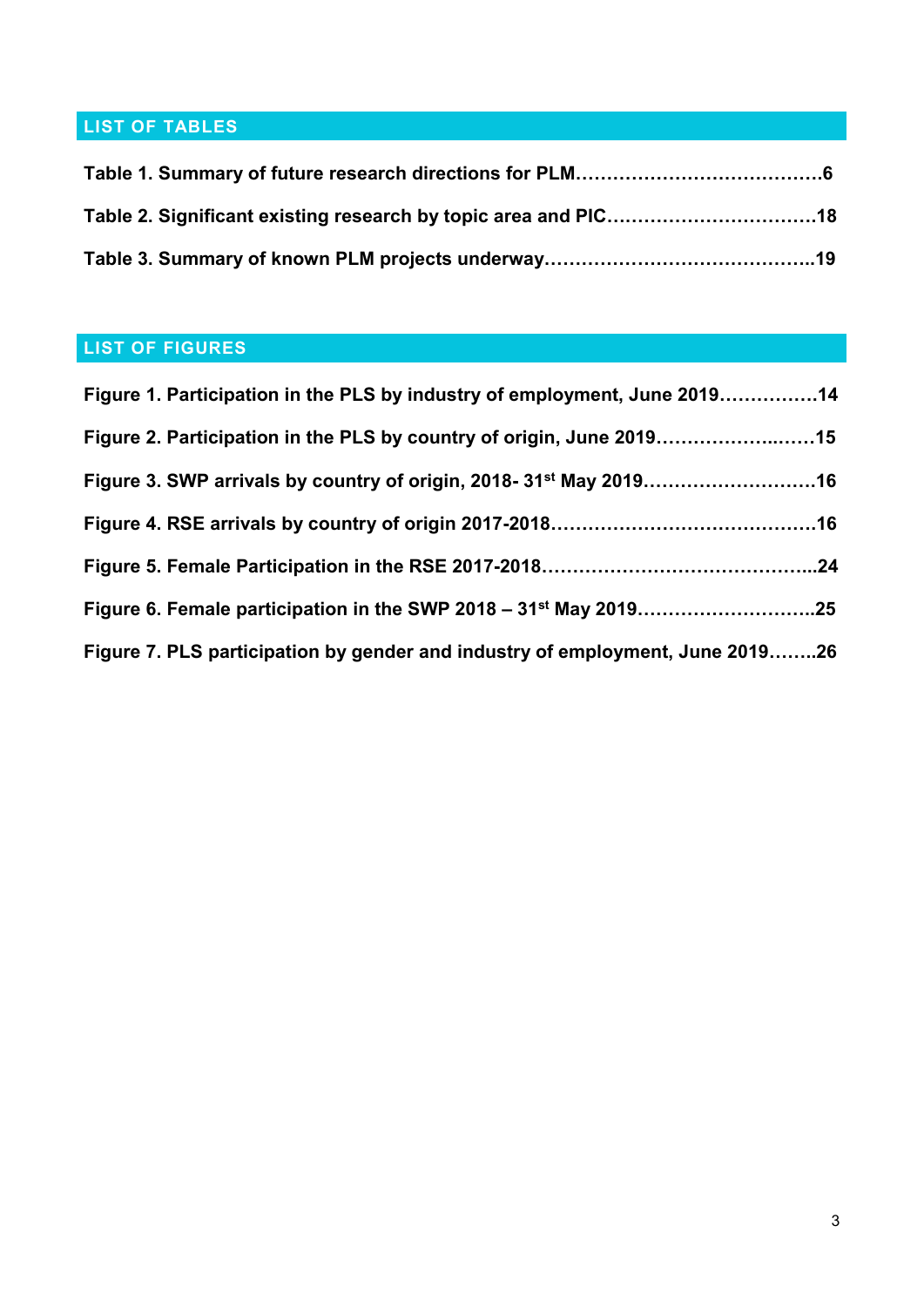#### <span id="page-3-0"></span>**EXECUTIVE SUMMARY**

**Over the last ten years, the New Zealand and Australian governments have progressively introduced temporary labour migration schemes to meet local labour shortages.** New Zealand's Recognised Seasonal Employer (RSE) scheme was introduced in 2007, while Australia's Seasonal Worker Program (SWP) commenced in 2012 after a three-year trial period. The Pacific Labour Scheme (PLS) was launched in 2018. These schemes were **initially aimed at the horticultural sectors**, but in Australia are **now expanding** into other industries including **tourism, hospitality, meat processing, forestry and aged care**. Participating countries include Fiji, Kiribati, Nauru, Papua New Guinea, Samoa, Solomon Islands, Timor-Leste, Tonga, Tuvalu and Vanuatu.

**It is not clear how representative existing studies are of Pacific Island Country (PIC) experiences of labour mobility. Labour mobility is complex** and research has tended to focus on a few countries or regions, particularly Vanuatu and Tonga, and hence does not account for the **cultural diversity of PICs.** Furthermore, existing research has been restricted to the horticultural industry. Much of this research is now five to ten years old, and the **conclusions are not necessarily still valid**. Virtually nothing is known about the impacts of the Pacific Labour Scheme (PLS).

**It is essential that the existing quantitative data be linked to good qualitative studies**. **Most, but certainly not all, of the better known previous studies related to the SWP have been centred on the political economy of migration** (eg. Curtain et al, 2018; Gibson and McKenzie 2011; World Bank 2017). Invaluable though they are, these studies have neither taken account of some of the social consequences of labour migration in both the sending and receiving countries, nor linked migration to gender and environmental issues and broad issues of sustainable development. **This new interest in labour migration is an opportunity to draw in a wider cohort of researchers, several of whom are presently actively working in this area, and broaden the scope and contribution of expertise.**

**This report draws upon existing literature to identify research gaps and directions in PLM to and from Australia and New Zealand.** In so doing, it highlights academic contributions to PLM research, which have been overlooked in many of the larger studies. We suggest here a proposed – and preliminary - research framework which would begin to rectify these omissions and address key areas. Eventually that should lead into identifying **potential research partnerships and ways to strengthen PIC research capacity** as part of undertaking future research on labour mobility.

Research should work towards a better understanding of the **development impact over time in key socio-economic variables** (e.g. household income, consumption – including key services such as health and education - and also investment) and the **differences between sending and non-sending households and communities and regions**. These evaluations will increase understanding of how labour mobility can more **effectively promote economic development in PICs**, and support movement towards **implementing the SDGs**, and also make a superior contribution in Australia (and New Zealand): the much vaunted 'triple-win' situation.

It is anticipated that funded research should **inform both ongoing implementation of the PLF, Australian government policy, PIC government policy, and the debate on**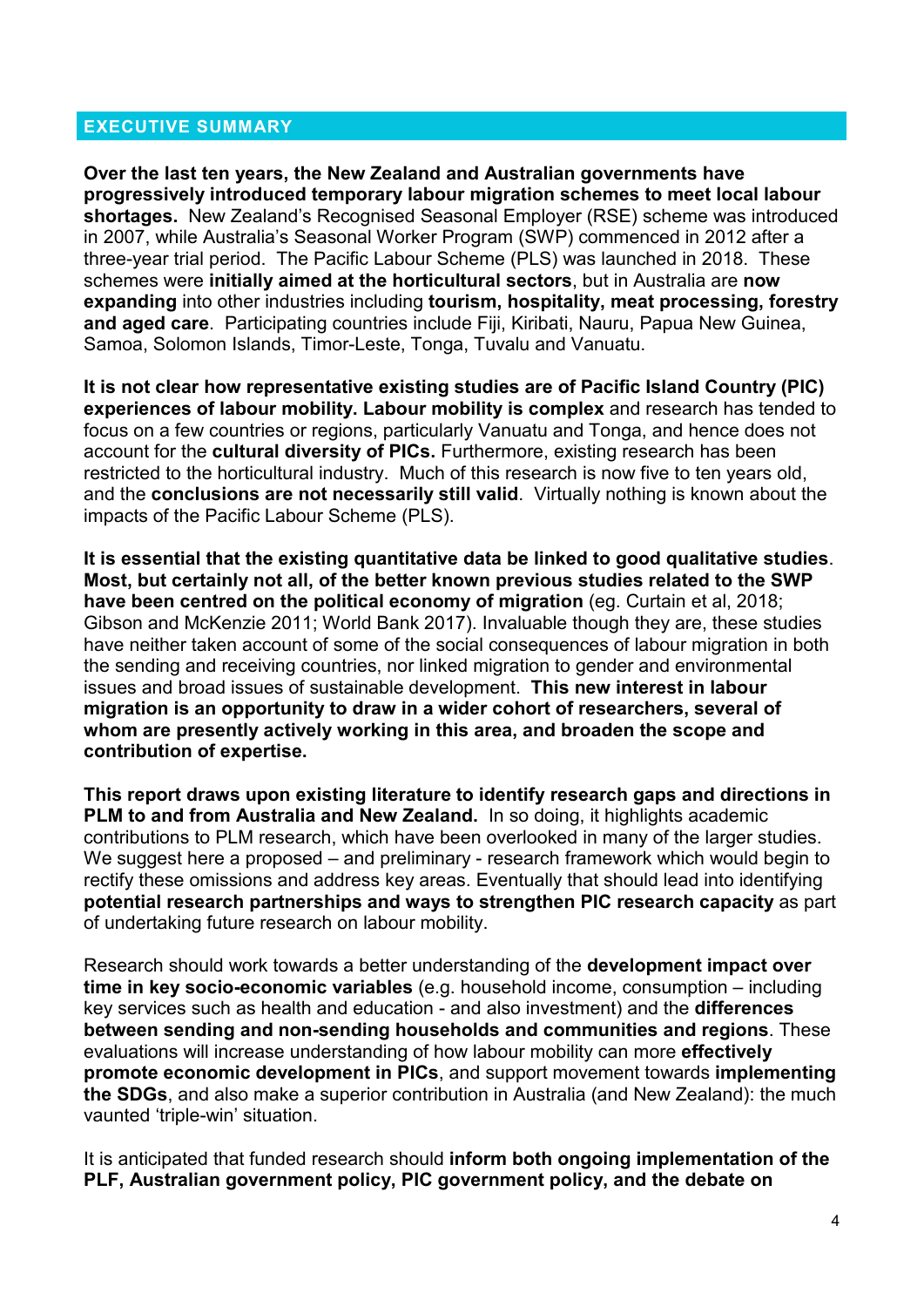**migration and development more broadly.** Some of that may well be undertaken in collaboration with New Zealand partners and may benefit from a better understanding of similar schemes elsewhere, such as in Canada.

Broadly **qualitative and quantitative research considering the socio-economic and political impacts, as well as intended and unintended positive and negative impacts of labour mobility for the PICs, will be valuable**. As the PLS begins it is crucial that this research accompany it (as it failed to so with the SWP scheme). It is imperative that much more of this be undertaken **by researchers conversant in the languages and cultures of the migrants.**

As Australia's two PLM streams continue to expand we anticipate the following research needs, summarised in Table 1, both for new industries and workers, but also to cover existing gaps in SWP research. Due to the recency of the PLS, research directions below are listed primarily in chronological order of implementation/possibility: it is simply essential to start at the beginning. In the first instance, utmost priority should be given to research addressing **the social and economic impacts of PLM in home and host communities. Gendered experiences of the schemes should be a theme underpinning all the research directions listed below. In addition, long-term studies are urgently needed** to assess how these themes change over time, hence tracer studies will be valuable.

It will be essential that research targets a **variety of geographical locations** within and across PICs and host communities, however we believe priority should be given to research targeting the following PICs:

- **1. Vanuatu** as this is the only PIC where existing research allows for a longitudinal view of PLM impacts.
- **2. Tuvalu** and **Kiribati**, the poorest PICs where the impacts of PLM are likely to be greatest.
- **3. Timor-Leste** as participation rates are high and growing significantly.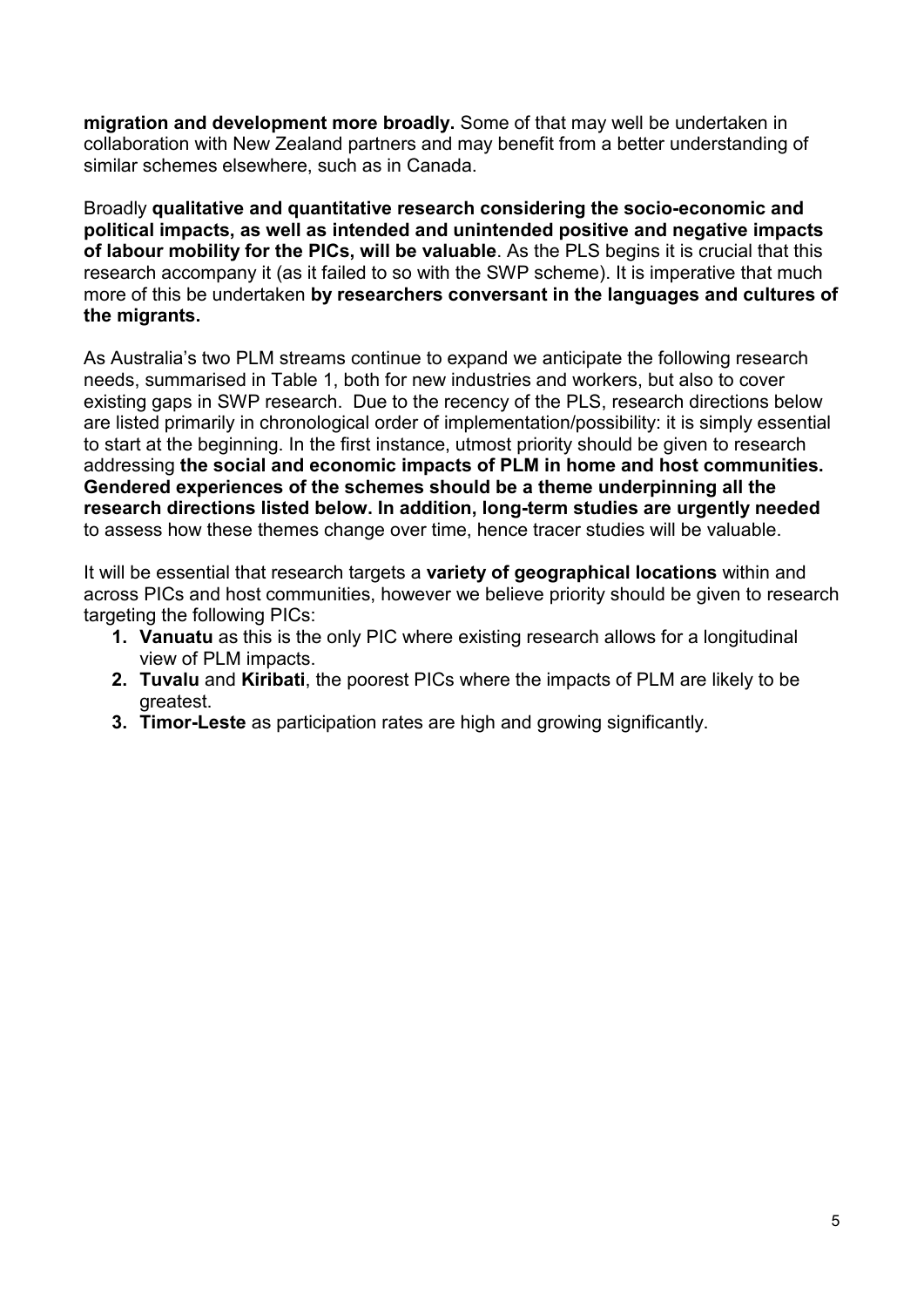#### **Research Direction Data Type**

## **Required**

#### **Selection and recruitment of workers: who are the workers and where do they come from?**

- Research should consider the **rationale for selecting certain regions or villages** and **how workers themselves are chosen** (community/household involvement etc).
- **Control households** who do not participate or are rejected from the scheme should be included.
- **Longitudinal data** should be collected on the **characteristics** (age, gender, marital status, existing skills sets, level of education etc) of workers, rejected applicants and control households to chart changes over time.
- Labour recruiters and employers should be surveyed about their **priorities and preferences** for employing Pacific seasonal workers.

Quantitative data is needed to understand large-scale recruitment trends over time. This should be complemented by qualitative case studies across a variety of communities to understand the social aspects of recruitment.

#### **Significant Existing Research**

Little accessible research exists into recruitment practices. Most existing research treats recruitment as an aside.

In Vanuatu, communities once played a role in the selection of RSE workers (Bailey, 2014; Hammond & Connell, 2009). More recently, The World Bank (2017) found communities may not have as much say in selecting seasonal workers as they would like. In Tonga & Vanuatu gender stereotypes play a role in recruitment (World Bank, 2018a).

In Vanuatu (Petrou, 2020; Petrou & Connell, 2018; Smith, 2016, 2019) and elsewhere (World Bank, 2017) personal networks are important in accessing PLM opportunities.

#### **Experiences of workers in Australia**

- The **quality of pre-departure and arrival training** varies widely (World Bank, 2017). More research is needed into the effectiveness of this training, what it includes and how it could be improved.
- **Workplace experiences** in Australia and New Zealand are poorly understood and appear to vary considerably (Petrou & Connell, 2018; Smith, 2016). It will be crucial to understand the range of these experiences, how seasonal workers can be made to feel welcome, and **how they interact with domestic employees**.
- **Social problems including boredom & isolation are common** to temporary labour migration schemes around the world (Petrou & Connell, 2018; Reid-Musson, 2017). It is essential to consider **how workers interact with host communities, how effective pastoral care is, how accessible goods, services and social amenities are and how workers utilise them.**

In-depth, longitudinal qualitative research is required to understand the workplace experiences of workers, how they interact with their host communities and how they cope with separation from their families.

Large scale quantitative studies will be vital to understanding remittance flows and savings. This should be complemented by qualitative research into the rationale for remitting and how these decisions are made.

The World Bank (2017) recently assessed predeparture training for the SWP and found it varied in quality.

Research into the social life of workers in Australia and New Zealand is *ad hoc*, qualitative in nature and largely focuses on ni-Vanuatu in Australia (Petrou & Connell, 2018; Stead, 2019) and New Zealand (Bailey 2009, 2014; Smith, 2016, 2019; Williams, 2010). Other research has concentrated on the experiences of Tongans in Australia (Holani, 2017; Nishitani & Lee, 2017, 2019). The social impact of family separation has figured as a small aside in some of these projects (Bailey, 2014; Stead, 2019).

Issues of underpayment and illegal deductions have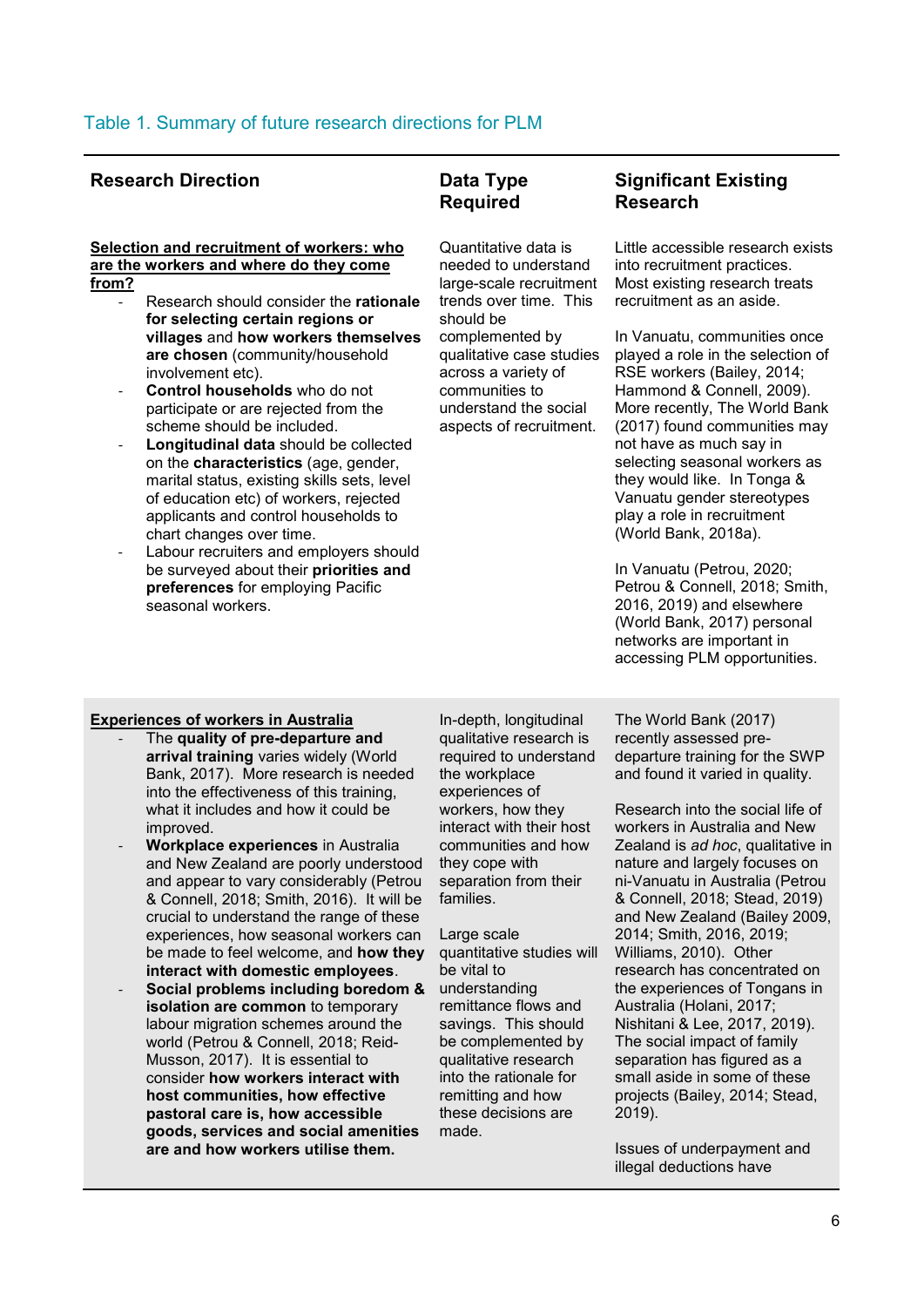- **Separation from families takes an emotional toll** (Bailey, 2014; Stead, 2019). As periods of absence lengthen under the PLS, it will be vital to consider how separation is dealt with and **the role communications technologies might play.**
- **Issues of underpayment and illegal deductions** have plagued the SWP (Doherty, 2017; Holani, 2017). It will be important to monitor this as the PLS expands into new industries. In addition, it will be **crucial to monitor issues relating to dispute resolution, access to unions and how health and OH&S issues are managed.**
- **Economic motivations are central to participation in PLM** (World Bank, 2017) and it is thus **imperative that remittance flows and savings are understood** and recorded.
- In each of these themes it will be vital to consider **how experiences of first-time workers might differ from repeat workers and how other variables** such as age, gender, marital status, culture, industry of employment etc **might influence these experiences and outcomes.**

#### received much attention in the media (e.g. Doherty, 2017) and have been recorded in a number of academic studies (e.g. Holani, 2017; Petrou & Connell, 2018; Smith, 2016). However, this work is again *ad hoc* and a more extensive survey of these issues is needed.

Remittance flows have received relatively more attention (e.g. Gibson & McKenzie, 2011, 2014), but more up-to-date data is required. The World Bank plans to collect some of this data.

Studies of remittance use at small-scale are rare.

#### **Experiences of host communities in Australia**

- Employers have the final say in determining who is recruited for PLM. **It is essential to understand how PIC workers are viewed by their employers**, if there are certain skill-sets or other factors (age, nationality etc) that influence their employability. Conversely, it is important to understand if there are certain jobs for which seasonal workers are considered inappropriate.
- **Perceptions of workers by host communities** are poorly understood and range from largely positive (Bailey, 2014) to negative (Williams, 2010). It is crucial to understand **how workers are perceived** by their receiving communities, **what kinds of relationships are formed** and whether they are sustained or alter over time.
- The economic impact of a large semipermanent workforce has not been investigated, although there is some indication that it may be positive (Bailey,

Qualitative data is needed to understand, employer preferences and hiring patterns. This could be complemented by large scale surveys or questionnaires. The perceptions of workers by host communities and the relationships they form need to be addressed through longitudinal qualitative research.

Spending patterns should be recorded via quantitative surveys.

Several surveys have been conducted into employer perceptions and experiences of the SWP (Doyle & Howes, 2015; Howe et al., 2019) and RSE (Research New Zealand, 2017, 2018). More extensive research is needed on the SWP and PLS.

Research into perceptions of workers by host communities is scarce and focuses on ni-Vanuatu employed through the RSE scheme in New Zealand (Bailey, 2014; Williams, 2010) and existing Pasifika communities in rural Australia (Nishitani & Lee, 2017, 2019).

The economic impact of PLM on host communities has been addressed in one small section of a study of ni-Vanuatu workers in New Zealand (Bailey, 2014) and rural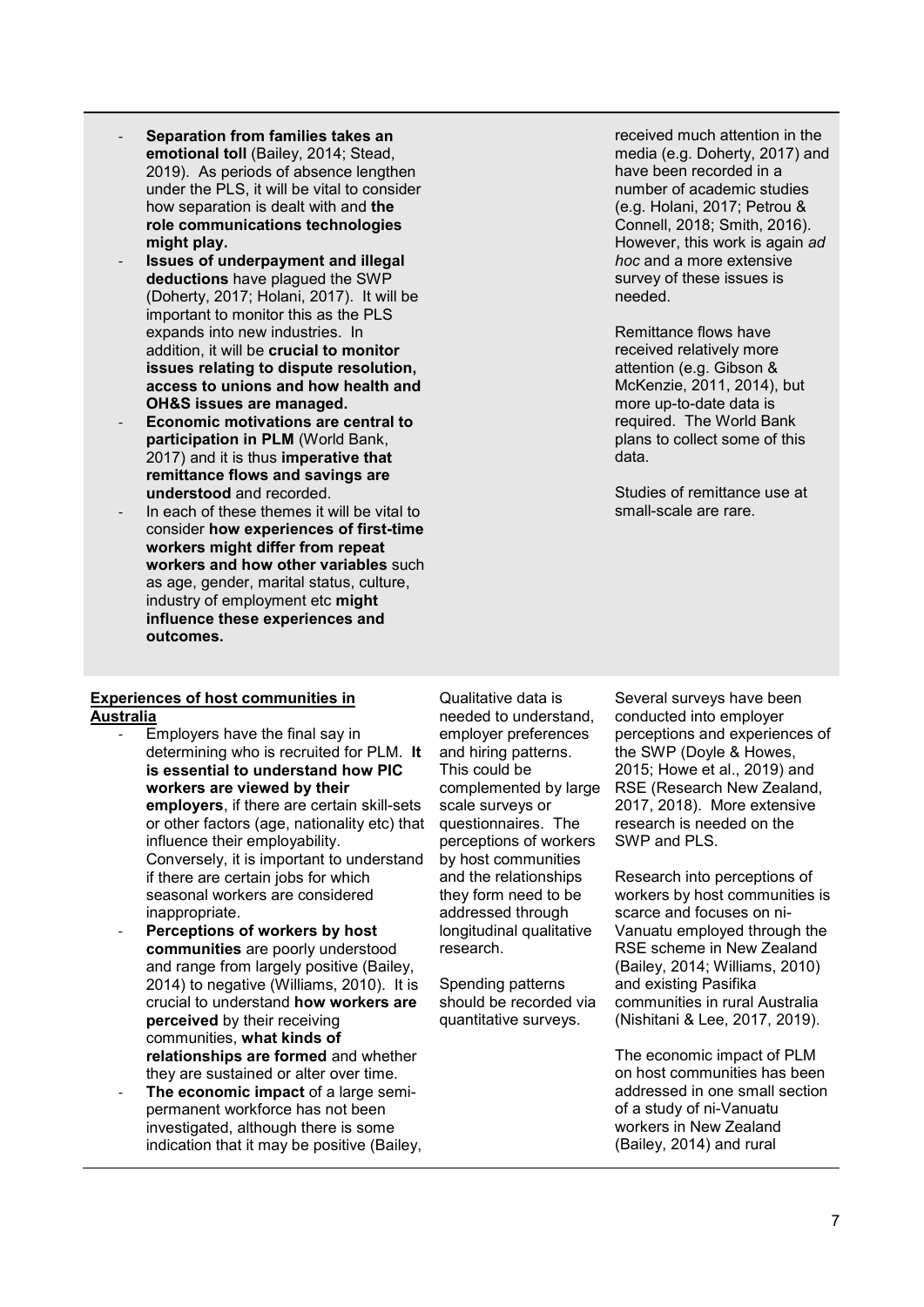2014). Spending patterns of seasonal workers need to be understood.

#### **Social impacts at home**

- **Social impacts** are perhaps the **least understood** aspect of PLM.
- **Understanding the consequence of long-term family separation** is imperative, particularly as periods of separation lengthen under the PLS. It is critical to consider **how variables** including age, gender and relationship to the worker **influence coping strategies at the household and community level.**
- Along with emotional issues, **household and community labour adjustments** need to be better understood.
- Issues of **worker reintegration** remain poorly understood. This are particularly important for workers who drop out of the scheme after long-term participation.
- It is necessary to consider the impact of **social remittances, including their potential for triggering domestic violence** (World Bank, 2018a).
- Little has been written about **skill utilisation upon return**. It will be crucial to chart the **most and least 'useful' skills**, how they are employed and whether and why they are successful (or not) over the long term.
- If **education levels rise** as a result of investment in schooling, it will be important to monitor the implications of this.
- The **social impacts of PLM simply cannot be understood without detailed, longitudinal case studies** across a variety of locations (rural and urban), communities, countries and PLM schemes.

Longitudinal qualitative research is key to understanding the social impacts of PLM.

about the social impacts of PLM on home societies. The World Bank (2018a) conducted a study into the social impacts of seasonal work in Tonga and Vanuatu, with a focus on gender. As a one-off study, it offers little insight into the impact of seasonal work over time. Chattier (2019) contributes some qualitative insights from Tonga and Vanuatu based on the same survey data.

Qualitative academic studies have considered the moral ambiguity of cashflow and investment in housing by returned RSE workers in Vanuatu (Smith, 2016, 2019). Craven (2013, 2015) and Craven & Gartaula (2015) consider the relationship between seasonal work and increased vulnerability in Vanuatu, particularly in relation to food insecurity. Much of this work is now out of date.

#### **Economic impacts at home**

- **Cashflow from PLM is significant**, and it is essential that we continue to track, and expand upon existing quantitative studies documenting remittances flows and savings.
- It will be important to build upon this research by documenting **how remittances are used while workers are away and after they return, how these uses may vary over time, and who is involved in decision-making processes.**

Quantitative data is needed to track cashflow and remittances. This should be complemented by qualitative studies aimed at understanding the 'why' behind these flows.

Qualitative research is needed to understand the social impact of

Remittance flows to Tonga and Vanuatu have received some research attention (e.g. Gibson & McKenzie, 2011, 2014) and work is underway by the PLF to incorporate remittances from seasonal work into household income and expenditure surveys.

The new relationships that can result from RSE associated cashflow in Vanuatu have been described by Bailey (2014) and

Victoria, Australia (Bailey, 2019).

Very little has been written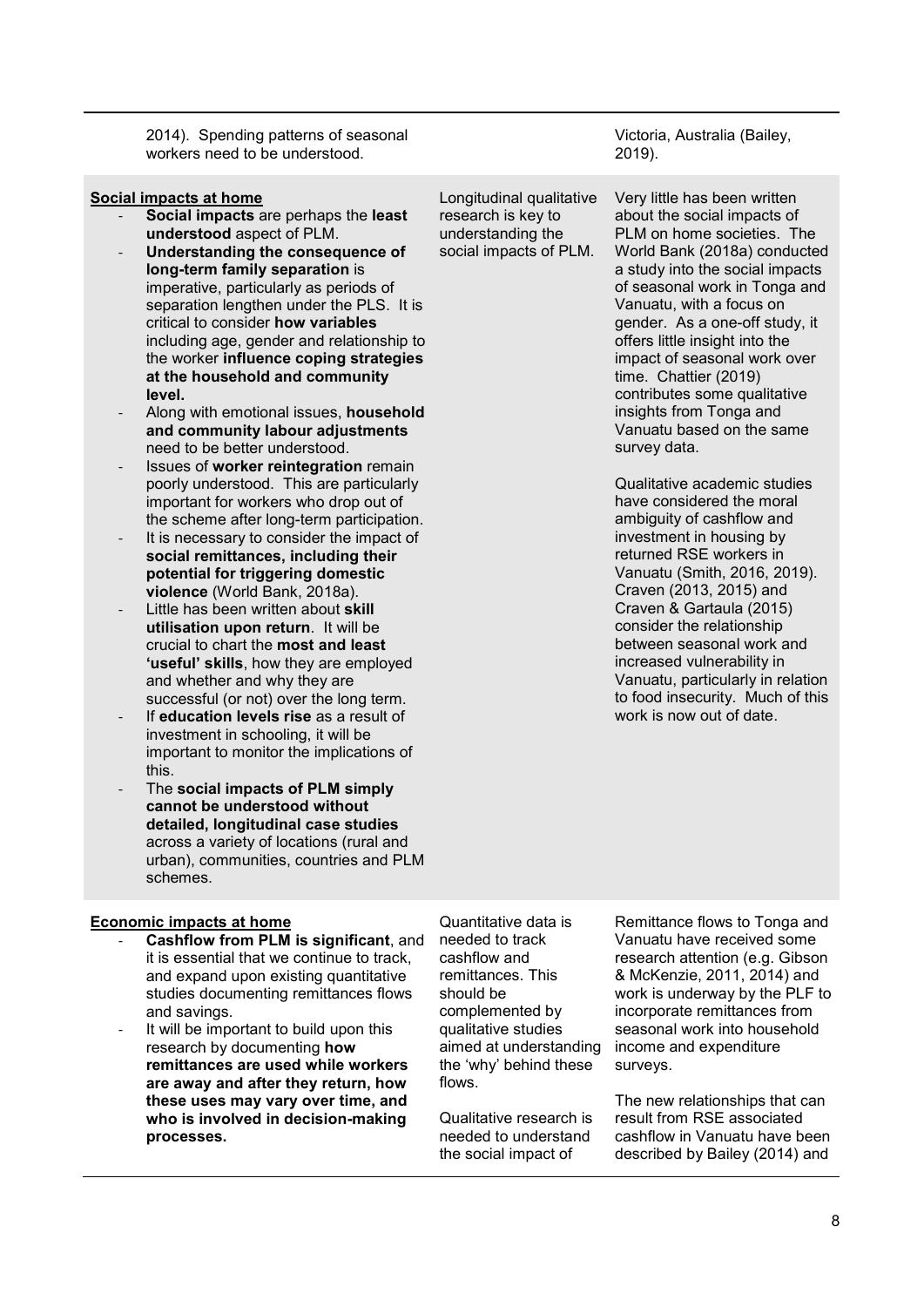- The **social impacts of increased cashflow** from PLM remain poorly understood. Clearly, cash can be used to reinforce or re-negotiate social relationships (Bailey, 2014; Cummings, 2016). Whether these new social relationships are viewed as positive or negative, and their **potential to lead to gender violence** have not been investigated in any detail.

remittances and savings from PLM.

Cummings (2016) but more longitudinal, detailed and up to date research is needed.

In total, these research directions should facilitate the following policy outcomes:

- 1. Effective and equitable recruitment practices and governance processes.
- 2. Provide a world class example of best practice in worker well-being and experiences of labour mobility.
- 3. Minimise negative impacts on host communities, and ensure that workers match opportunities.
- 4. Minimise negative impacts on home communities arising from worker absences, skills acquisition or social remittances.
- 5. Minimise negative impacts on home communities relating to increased cashflows from PLM.
- 6. Evaluate whether schemes are achieving the aim of securing (economic and social) development in PICs.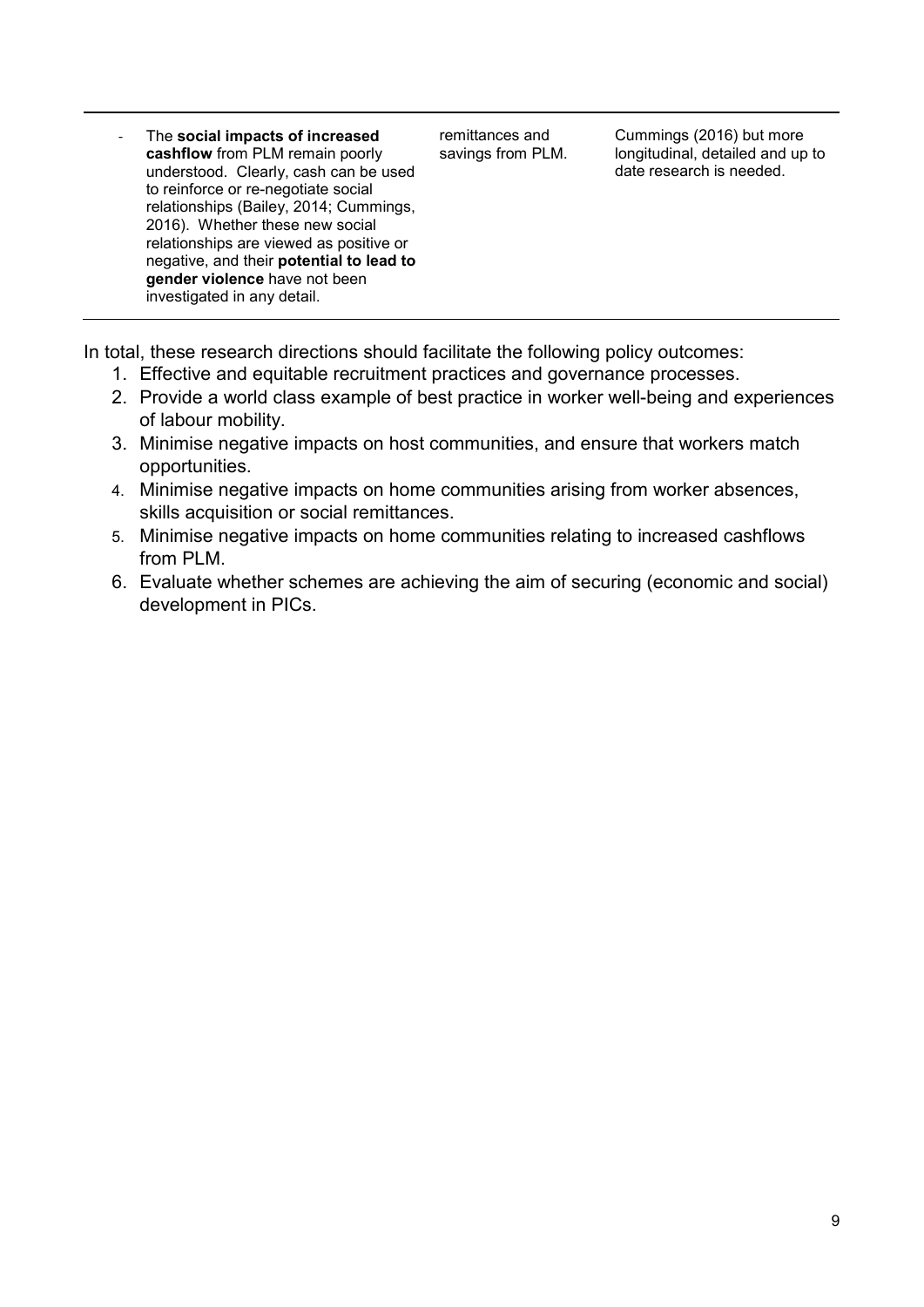#### <span id="page-9-0"></span>**INTRODUCTION: CONTEXT OF THE REPORT**

This report was commissioned by the Pacific Labour Facility (PLF) to review the literature and research underway on Pacific Labour Mobility (PLM) with the aim of identifying key findings and gaps in areas which include, but are not limited to, the following:

#### *Sending Country Impacts*

- a. The differential social impacts (e.g. empowerment, gender equality) of male and female labour mobility.
- b. The impacts of labour mobility of varying durations on children, families and communities such as: social cohesion; agricultural productivity; diet and health; and children's education outcomes.
- c. The contribution of returning migrant workers to social and political change through "social" remittances, including through migrants becoming agents for change in governance, accountability and gender norms.
- d. Comparisons of sending country resourcing and regulation of labour mobility: models of recruitment, differences in participation and development impacts.
- e. Knowledge and skill transfer between sending and receiving countries.
- f. Future regional data collection needs (if appropriate).
- g. International best practice in inclusive recruitment and reintegration systems, and implications of unequal distribution of labour mobility benefits for women and people with disability in sending countries, and between geographic areas with high and low levels of participation in labour mobility.
- h. Long term international best practise approaches/models for building robust future labour mobility systems.

#### *Receiving Country Impacts*

- i. The contribution of labour mobility for receiving countries and regions on industry productivity, investment and sustainability.
- j. The impacts of labour mobility on receiving regions/communities on e.g. social cohesion.

In addition, the report is intended to assess the extent to which existing literature examines these topic areas as they relate to women (either as migrants, or partners of migrants) and people with disabilities. It focuses on research from the Asia-Pacific region and from small island states (mainly Pacific Island countries (PICs) but including Timor-Leste). Particular attention is paid to the context and specificity of findings with a view to identifying where research in one country/region is transferable to others. Overall, the aim of this report is to examine the present circumstances and impact of PLM, with reference to the existing and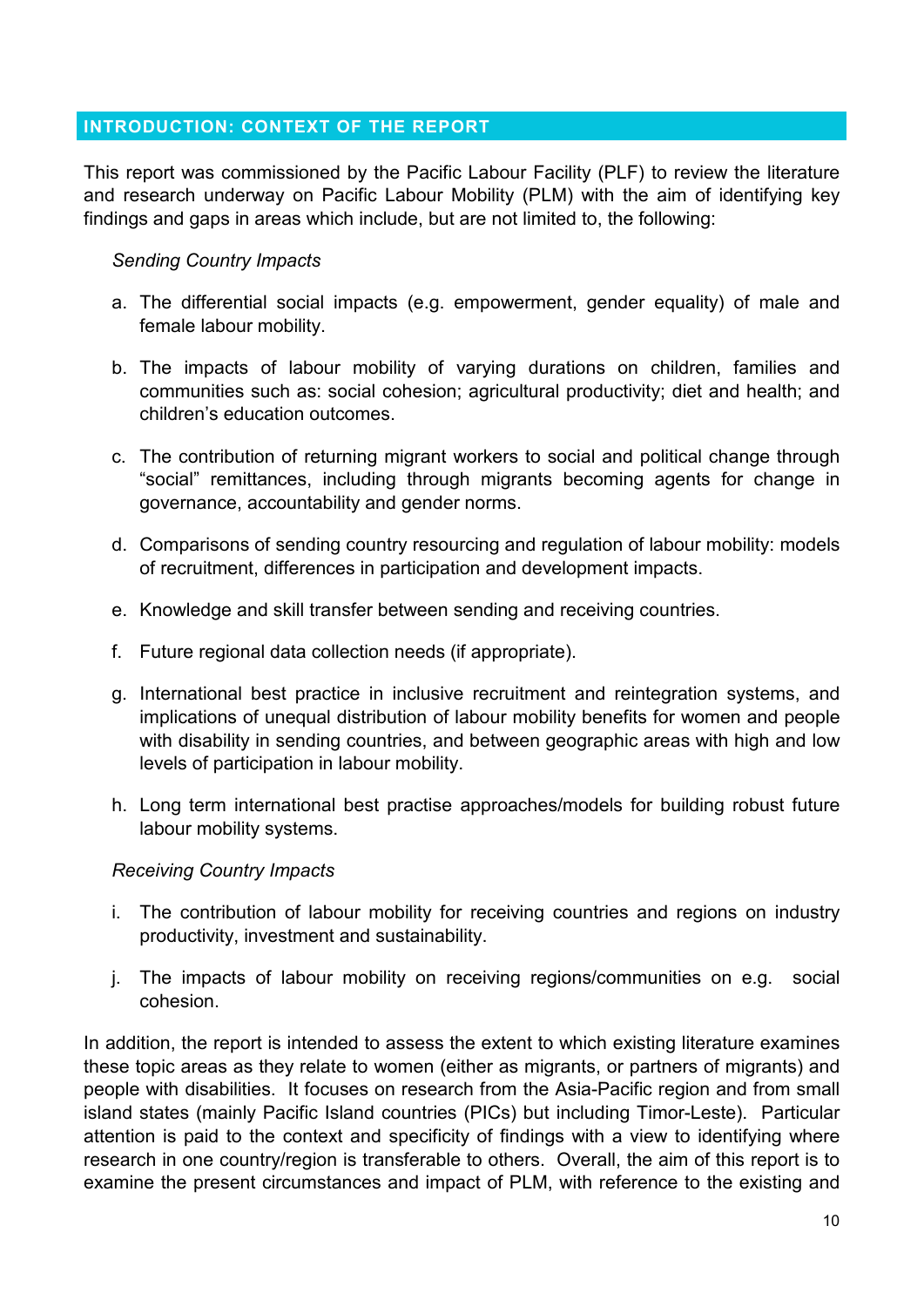proposed expansion of migratory labour schemes through the PLS. It seeks to review existing experiences, provide an overview of recent research and suggest a proposed future research framework. The report is undertaken in a context where it is widely anticipated that PLM will both expand numerically, potentially also geographically and increasingly include different forms of employment. The complete Terms of Reference for the report are included here as Attachment A.

#### **Methodology**

Initially, studies of PLM were selected based on the authors' existing knowledge and expertise on the topic, and included academic studies, theses (predominantly doctoral and masters level), conference proceedings and published reports. Further studies were recommended by the PLF or passed on by researchers actively working in the field. Key word searches were conducted on Google Scholar as were searches for research citing known studies. Literature was included or discarded based on academic rigour (as assessed by the report's authors) and its relevance to research questions outlined in the report's TOR. Searches were also made of archives from local news media in the region. Several media reports have been included, as these are often more up to date than academic research or commissioned reports, despite their lack of rigour. A particular attempt was made to highlight academic contributions to PLM research, as this is often overlooked in existing commissioned and public policy focused reports. There are inherent biases in academic research including the tendency to involve only a single researcher and to favour qualitative research techniques, but this is often compensated by the ability to spend a longer time in the field, be more familiar with PIC cultural contexts, get to know communities intimately, and be wellpositioned to observe and comment on social impacts and other topics that are difficult to investigate via large scale questionnaires and similar approaches. Where possible, this report's focus on academic research is complemented by the inclusion of commissioned reports with a public policy focus. Such reports tend to focus on the policy or program operation or impact, tend to involve multiple researchers and are generally well funded. Multiple data collection techniques are often employed. However, researchers often possess a less thorough understanding of community functions, and the focus tends to be on large scale impacts. It must be noted that much of the research cited throughout this report focuses on certain communities at specific points in time, and caution must be exercised in drawing broad conclusions. In addition, much research is now dated, hence, as is highlighted throughout the pages that follow, investing in more extensive, recent research should be a priority. Inevitably, this report cannot be comprehensive; inaccessible grey literature and manuscripts prevent a full coverage.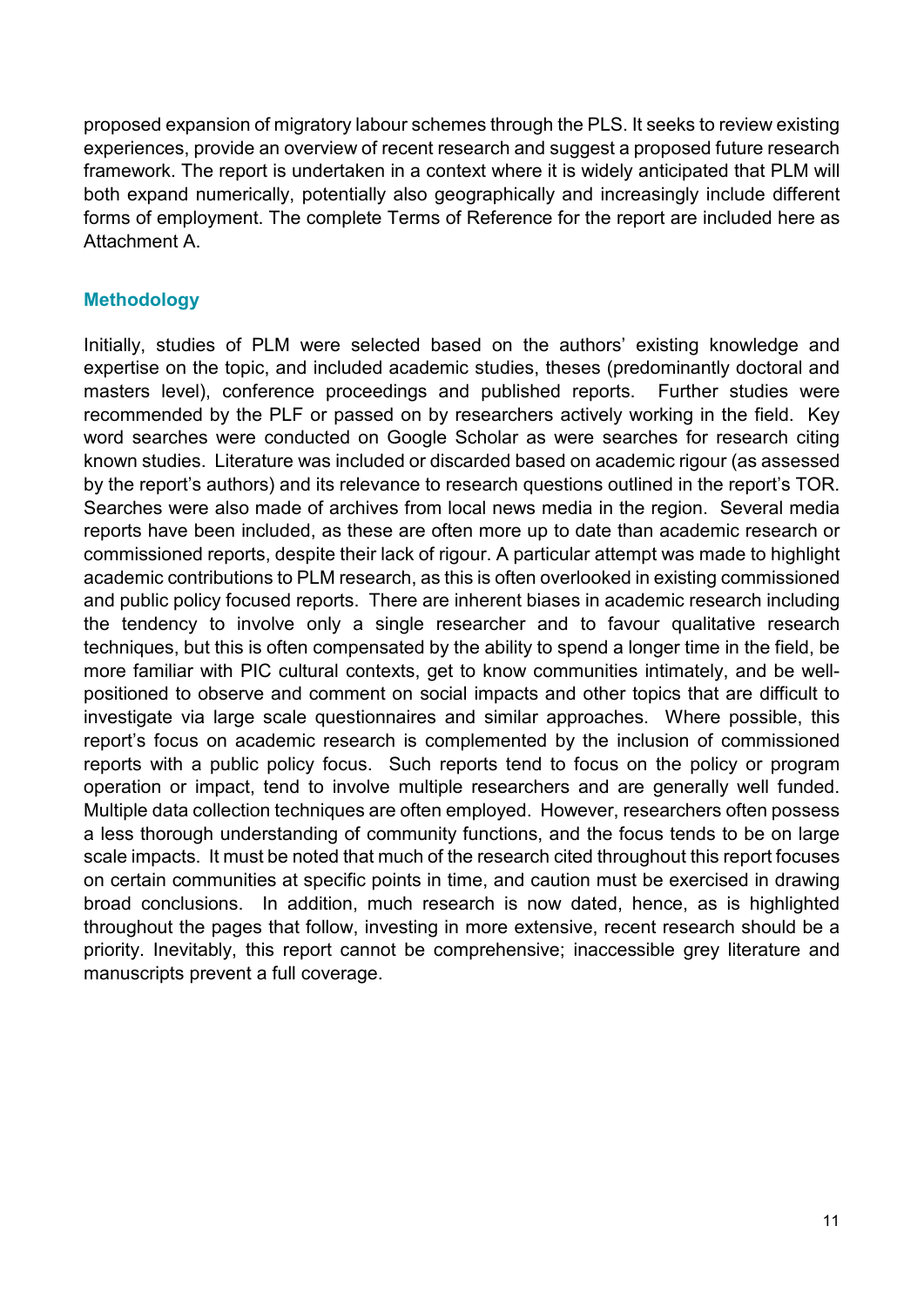#### <span id="page-11-0"></span>**BACKGROUND**

Temporary migrant agricultural 'guestworker' schemes have existed for well over a century, but have been typically associated with the post-war migration of workers from Turkey into Germany (from where the word comes). Rather earlier in 1942 the United States introduced a Bracero Program, initially created to alleviate wartime labour shortages, but which lasted until 1964, bringing some 4.5 million Mexican workers into the United States during its lifespan. That was followed by an H-2 Visa Program that has brought smaller numbers of both agricultural and non-agricultural guest workers into the United States, and remains in place. Many European countries had versions of one or other of these schemes. Canada introduced a Seasonal Agricultural Workers Program (SAWP) in the mid-1960s to respond to labour shortages in the Canadian agricultural sector (which much later became a partial model for New Zealand and Australian schemes). Around 18,000 farm workers from Caribbean island states and Mexico annually arrive in Canada to work in fields, orchards and greenhouses. The United Kingdom had a similar Seasonal Agricultural Scheme (SAWS) between 2005 and 2018 that was then formally replaced by a new version, after the UK's decision to leave the European Union meant that potential labour shortages had become a key concern for many people in the agricultural sector. The new scheme allows employers to take on migrants for a six-month period each year, and is expected to bring an annual 2,500 workers into the country. Several European countries have similar schemes. Most developed countries have experienced shortages of agricultural workers in the past half century and have chosen to resolve this problem with short-term temporary migrants. Present schemes in Australia have multiple parallels and precedents.

The Pacific has experienced a much longer history of temporary labour migration. Late nineteenth century migration ('blackbirding') brought Melanesian migrants to Queensland cane plantations, notably from the New Hebrides (Vanuatu), especially from the island of Tanna, and to a lesser extent from the Loyalty Islands (New Caledonia) and the Solomon Islands (especially Malaita). Migrants moved from semi-subsistence agricultural systems in search of incomes, goods and experiences, a process that continued until 1904, when most migrants were repatriated. The end of blackbirding early in the twentieth century brought a hiatus in agricultural labour migration for almost a century. For much of the twentieth century however, labour migration was typical of the two small atoll states, Kiribati and Tuvalu, from where migrants under temporary labour migration contracts in the phosphate mining industry on Banaba (Kiribati) and Nauru. Workers from Kiribati and Tuvalu were also trained in their countries' Marine Training Schools. In various parts of the Pacific, typically in Melanesia, temporary migrant workers were contracted to work on plantations, in different cultural regions but usually in the same country.

Temporary labour migration continued from several PICs throughout the twentieth century, but from the 1960s onwards a more permanent, long-distance migration increased from some PICs, notably Samoa and Tonga, mainly for employment in New Zealand, Australia and the United States. Though usually initially intended to be temporary much became effectively permanent migration and the demographic balance of many states shifted outwards. By the end of the century most PICs had experienced limited economic growth, despite independence which usually occurred in the 1970s, and many, especially in Polynesian PICs, had become more dependent on remittances from overseas migrants in the Pacific rim. Patterns of international migration, first emerging in Polynesian, where something of a culture of migration exists, are now becoming more widespread.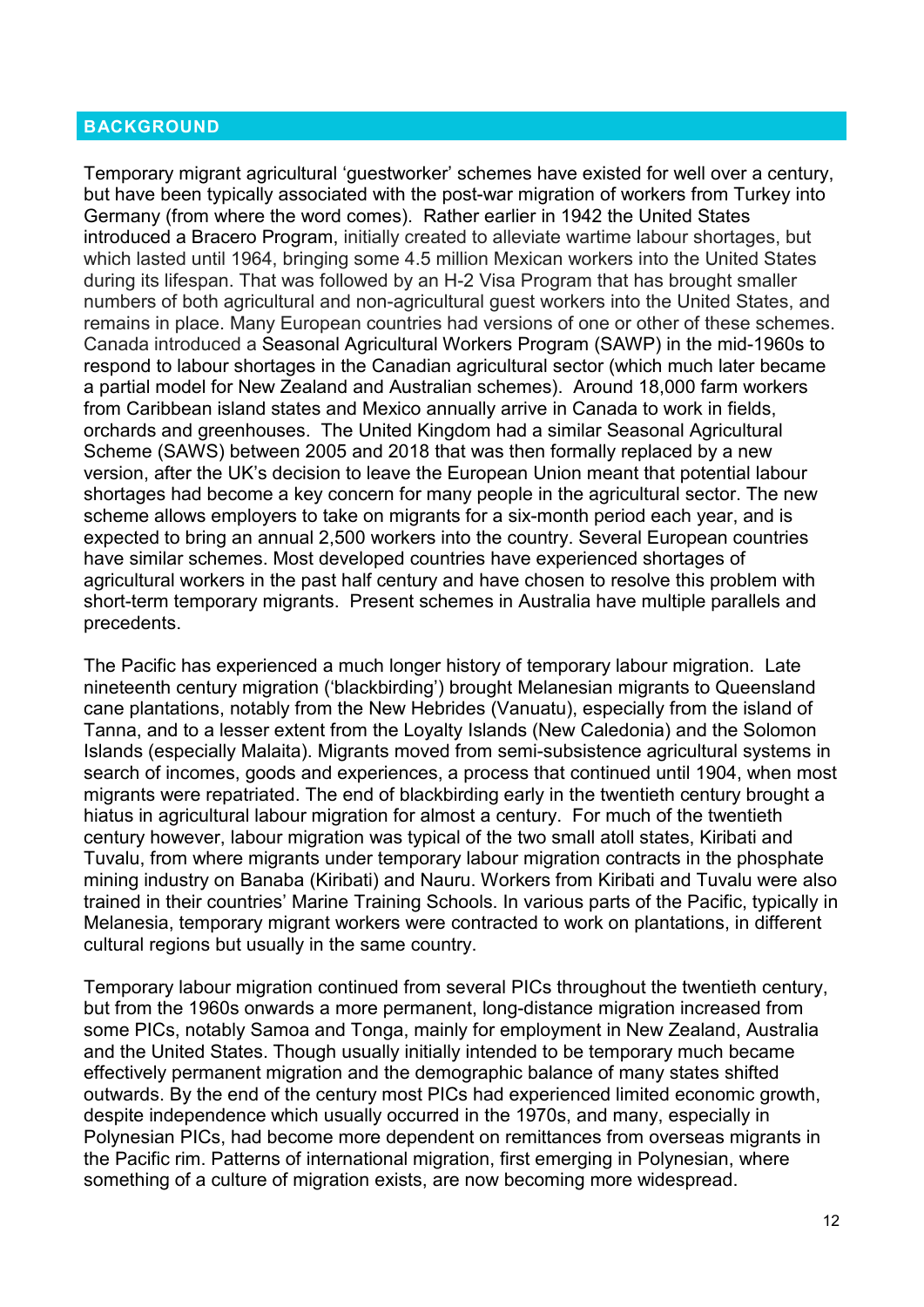As demand for agricultural workers increased in New Zealand, temporary agricultural schemes were briefly introduced there in the 1980s and revived in 2007 after PIC pressure and further domestic agricultural labour shortages. In 2008 Australia followed suit. In recent years, economic growth in most PICs has not kept pace with population growth (Ball, 2015). That has resulted in significant rural-urban migration and urbanization, and a search for wage and salary employment at home or overseas. Part of that constitutes what appears to be a greater interest in (and familiarity with) short-term (and longer) overseas employment, symbolised in the cover photograph. The present agricultural labour migration schemes in New Zealand and Australia have therefore been timely in opening up new temporary migration opportunities for many island states for the first time in this century, and for some countries for the first time ever.

Australia's Foreign Policy White Paper (2017) emphasised the importance of stepping up engagement with PICs to improve economic resilience, security and stability of the Pacific region. Circular labour mobility from Pacific island countries and Timor-Leste to Australia is a central pillar of this strategy. Increasing circular labour mobility has the potential to build links and support increased economic growth, employment and investment across the region. Realising that potential may prove challenging, not least because labour mobility schemes involve a range of stakeholders and are thus highly complex. Stakeholders must operate across two countries and hence are bound by different legal and regulatory systems and are responsive to different sets of expectations and cultural understandings. Sending and receiving governments must invest considerable time, effort and funding in order to make the system work, and often have differential access to resources to invest in this process. In addition, a strong commitment is required of employers, intermediaries, workers, their families and communities.

Australia intends to increase circular labour mobility with Pacific countries through the expansion of the Seasonal Worker Programme (SWP) and the creation and expansion of the Pacific Labour Scheme (PLS). The new Pacific Labour Facility (PLF), will facilitate this expansion. The PLF connects Australian employers with Pacific workers, supports the administration of the PLS and provides targeted support to the SWP (Ball, 2019c). The PLF is managed by Palladium and is accountable to the Department of Foreign Affairs and Trade (DFAT).

Under the direction of the Department of Jobs and Small Business (DJSB), the SWP provides approved Australian employers access to low- and un-skilled workers from Fiji, Kiribati, Nauru, Papua New Guinea (PNG), Samoa, Solomon Islands, Timor-Leste, Tonga, Tuvalu and Vanuatu. The Pacific Seasonal Worker Pilot Scheme (PSWPS) was established in August 2008, and the first workers arrived in February 2009. The PSWPS ran for three years, until the SWP was launched on 1 July 2012. Under the SWP, workers are employed in the horticultural industry for up to nine months. Potential employers must show that they are unable to find enough local Australian labour. Visa numbers for the scheme are uncapped, allowing for potential and unlimited expansion.

The PLS commenced on 1 July 2018. It enables citizens of Pacific countries to take up lowand semi-skilled work opportunities in rural and regional Australia for up to three years. The PLS, originally designated the Northern Australia Worker Pilot Program, was initially available to Kiribati, Nauru and Tuvalu, with access to be progressively extended to other Pacific countries based on employer demand, need, impact and progress against the Pacific Agreement on Closer Economic Relations - Plus (PACER Plus) regional trade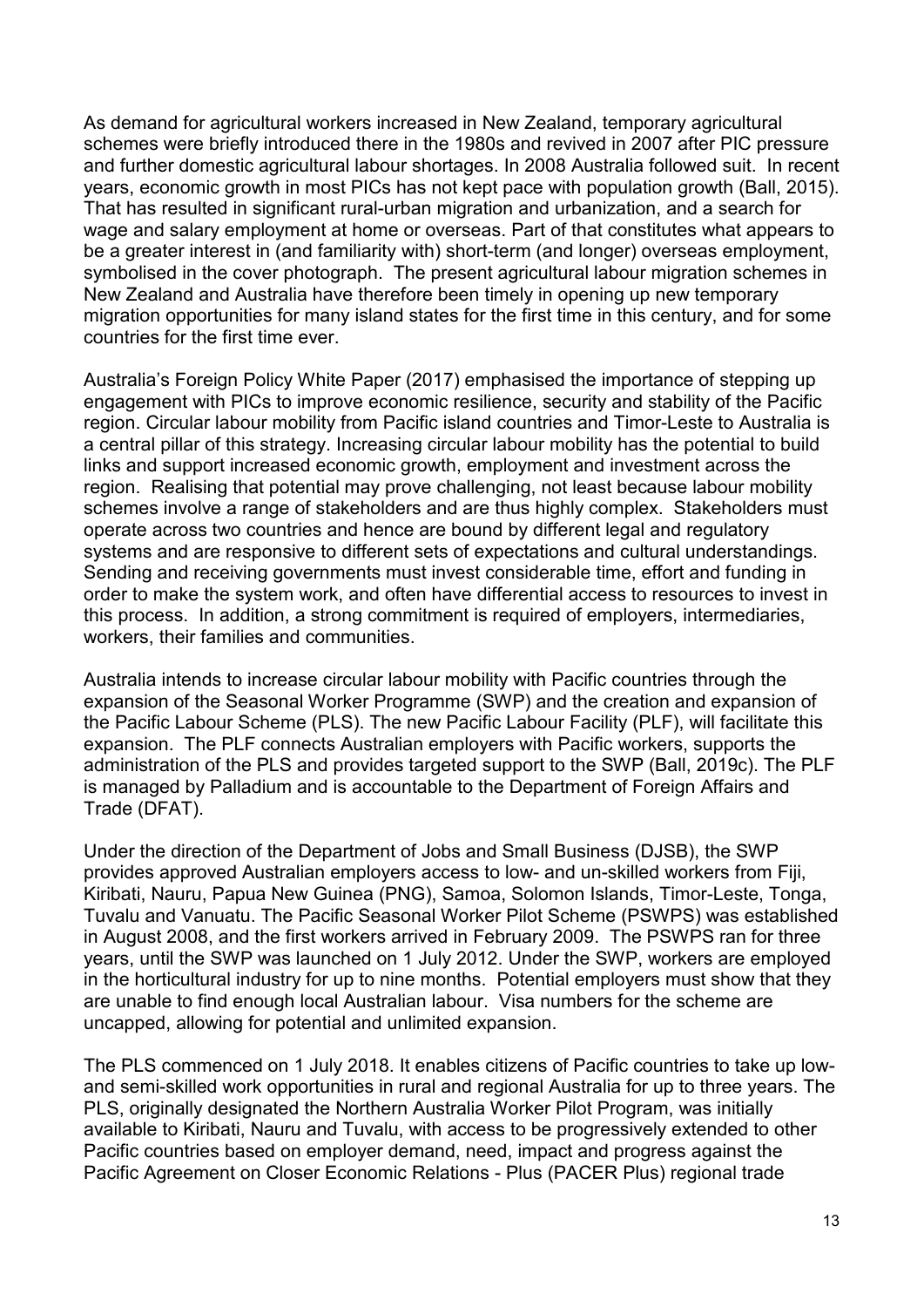agreement. The PLS is currently available to Fiji, Kiribati, Nauru, PNG, Samoa, Solomon Islands, Timor-Leste, Tonga, Tuvalu and Vanuatu. Implementation of the PLS is open to all sectors but it is intended to focus on placing workers in sectors with projected employment growth in Australia and which match Pacific skill sets. As for the SWP, PLS visa numbers are uncapped.

PLM schemes have been billed as a 'triple win' bringing economic gains for employers, workers and their home communities. With this in mind, the report below presents a 'chronological' outline of PLM schemes, considering how selection works and who benefits through selection procedures; the social and economic impacts on sending countries; and the impacts on receiving countries. It assesses to whom these 'wins' or benefits accrue and, conversely, who may be left out. It begins by considering the extent of participation in PLM and current research underway.

#### <span id="page-13-0"></span>**RATES OF PARTICIPATION IN PLM**

Early preliminary data indicate that the PLS has drawn in a range of workers in different skills categories and economic sectors. By June 2019, some 190 workers were employed through the PLS in industries including aged care, hospitality and forestry (Figure 1). It is projected that both the number of workers and the variety of employment types will continue to expand exponentially (Ball, 2019a, 2019b; Ball & Bailey, 2015). Kiribati has benefitted from being one of the first countries to participate in the PLS pilot, and has continued to be one of the main labour suppliers (Figure 2). That is a significant shift from the structure of participation in the SWP scheme and potentially extremely beneficial for the poorest PIC. In mid-2019 there were 104 i-Kiribati participating in the PLS. This was significantly more than the number of workers from other PICs, however it is likely that the distribution of participation will vary over time as the scheme expands.



Figure 1. Participation in the PLS by industry of employment, June 2019

Source: Pacific Labour Facility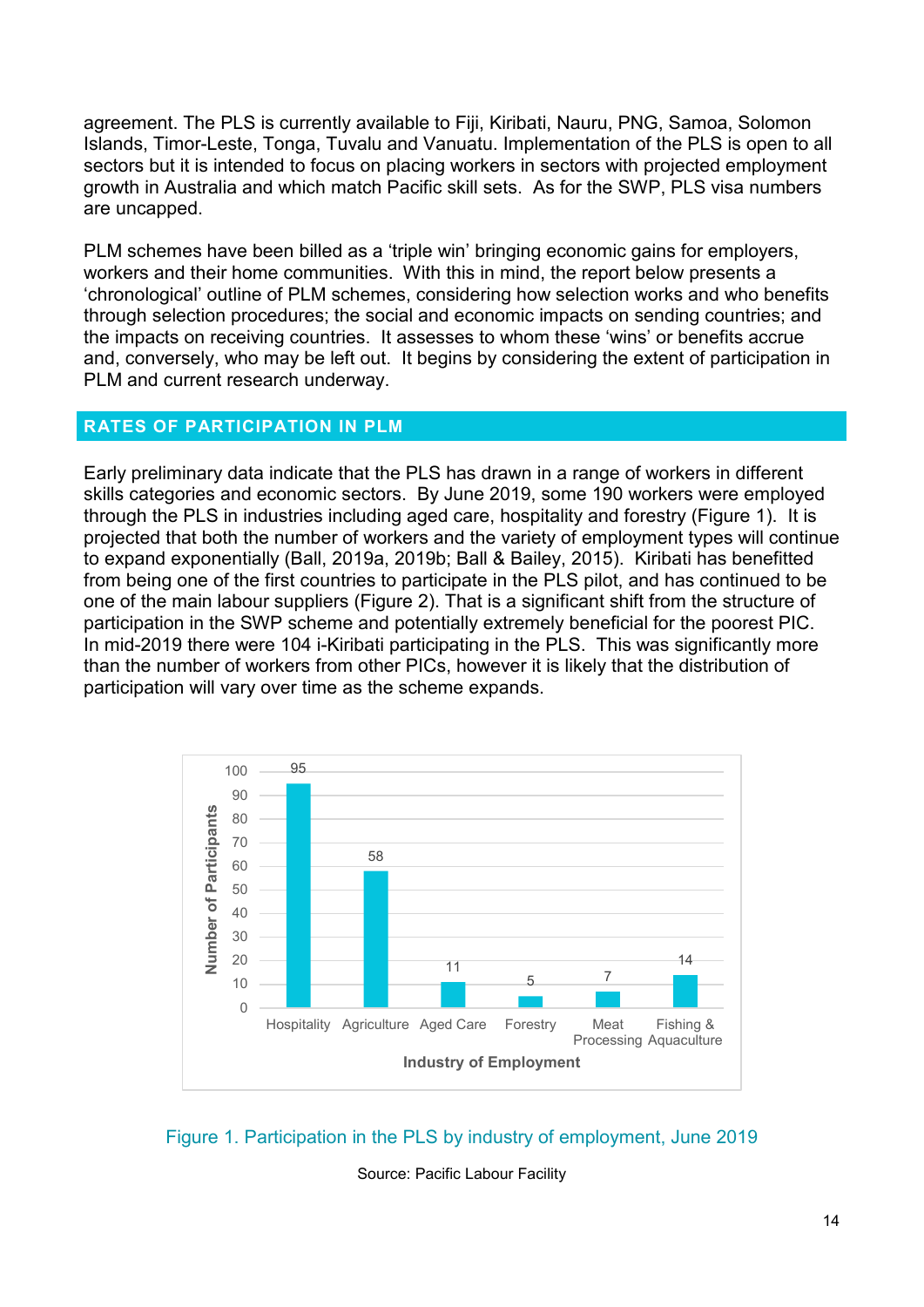

### Figure 2. Participation in the PLS by country of origin, June 2019

#### Source: Pacific Labour Facility

The experience of the SWP thus far indicates that numbers of participants vary significantly between countries. Thus, the largest PIC, PNG, has very few participants in the SWP, with numbers little different from those from Kiribati, despite having a population eighty times larger (Figure 3). It is unclear why PNG has not been more involved, but this may be a function of overly trusting in its own work-ready lists and a lack of intermediaries (Curtain 2018). Otherwise the two relatively low-income atoll states, Kiribati and Tuvalu, have few participants. They are clearly disadvantaged by distance, however preliminary numbers from the emerging PLS indicate that this barrier to entry is not necessarily insurmountable. Nonetheless Kiribati has recently requested greater access to the schemes, with a parliamentary motion calling for greater equity between PICs (Radio New Zealand, 11 April 2019). By contrast Tonga and Vanuatu have consistently taken up the larger numbers. That pattern correlates almost exactly with the situation in the New Zealand Recognised Seasonal Employer (RSE) scheme (Figure 4). Tonga has had longer experience of labour migration through the RSE scheme, and more generally, but the Vanuatu take-up rate is distinctive, and it has benefited from 'first mover' status (and follows hitherto limited overseas employment experience, at least for a century). Nauru has not expressed significant interest in participating (and agricultural work is non-existent in Nauru).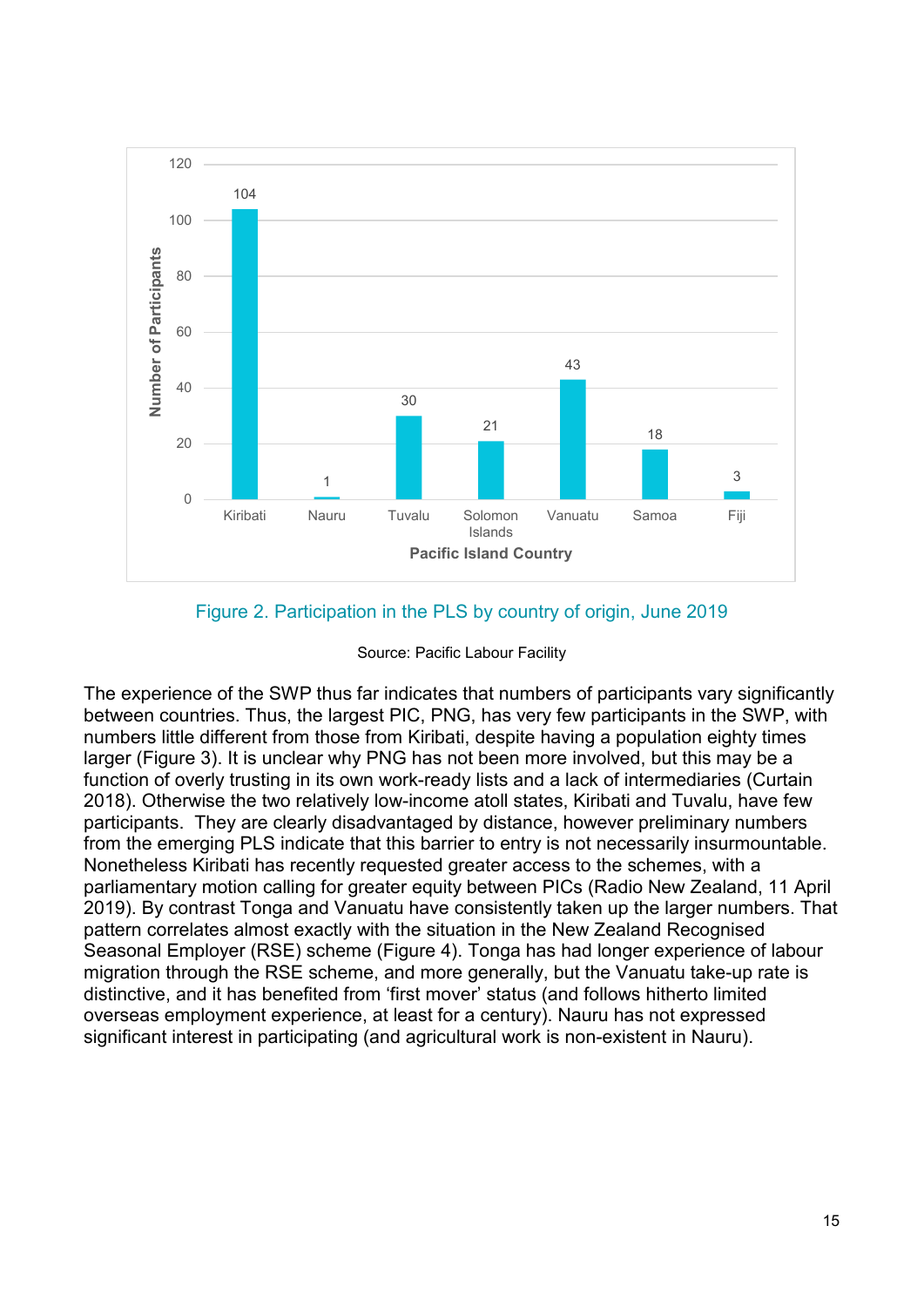





Source: Department of Home Affairs

Figure 4. RSE arrivals by country of origin 2017-2018

Source: MFAT, New Zealand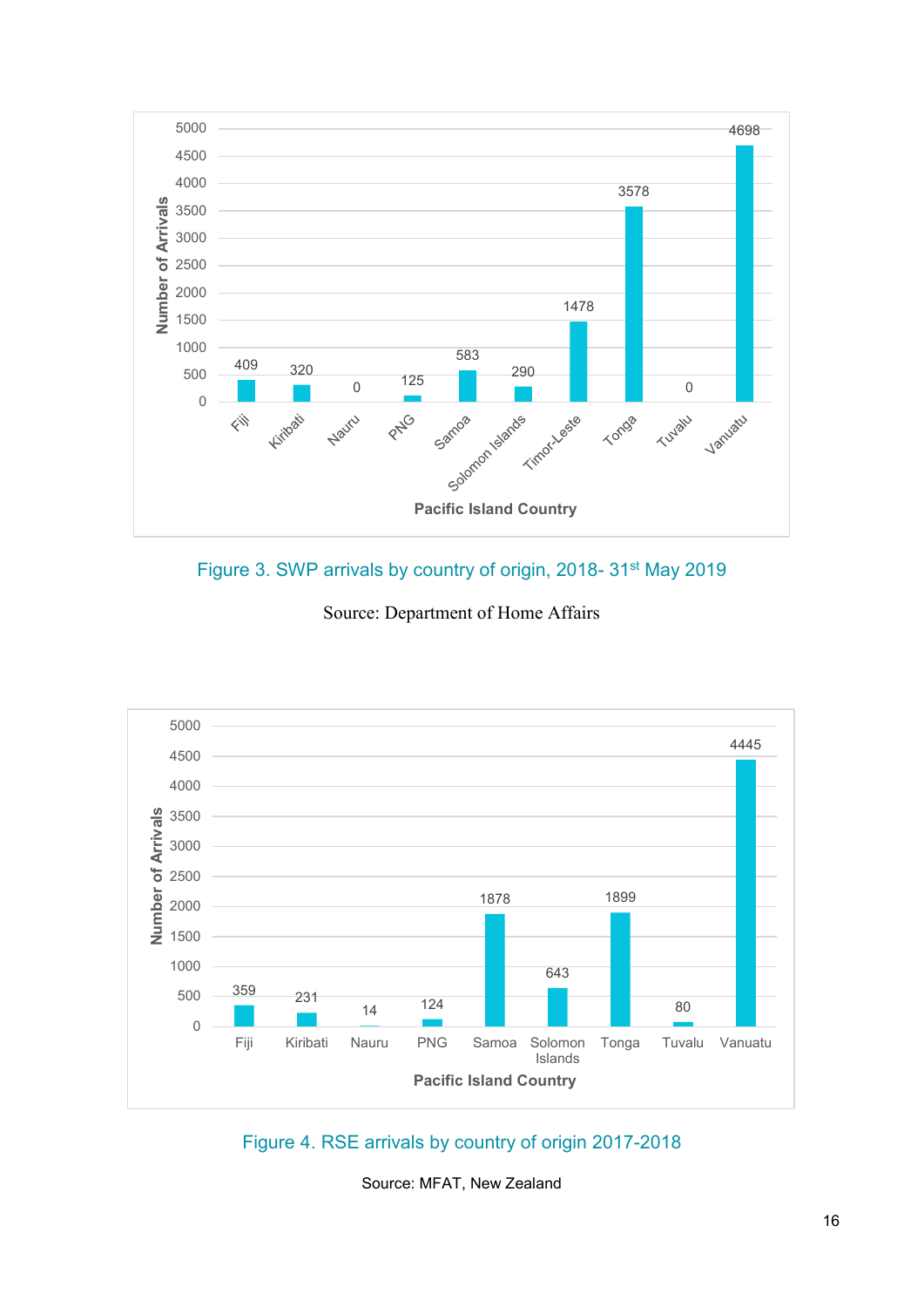#### <span id="page-16-0"></span>**THE STATE OF PLAY**

Over the last ten years or so, there have been a number of research projects into PLM, first in New Zealand, and more recently, in Australia. This research has not been exhaustive, and while it enables some definite and some tentative conclusions, it also reveals a number of significant gaps (Table 2). There are obvious biases in the locations of existing research, and the majority has focused on the two largest labour contributors, Vanuatu and Tonga, with nations such as PNG and the Solomon Islands notably absent from research agendas. In addition, much of the research cited throughout this report is based on data that is now five to ten years old, making it difficult to ascertain whether findings are still relevant. Indeed, it is unlikely that conclusions made a decade ago still apply to a fast-changing situation. Similarly, it is reasonable to assume that findings relating to short-term agricultural work, may not apply to longer-term contracts in industries included under the PLS. There is an obvious need for research specific to the PLS, and to establish this while the program is emerging. At the same time, it will be vital to expand research efforts into the SWP.

Much of the existing data on the SWP and RSE comes from government or commissioned reports and the media (e.g. Bolton & Ball, 2017; Curtain et al. 2016, 2018; Doherty, 2017; Pacific Periscope, 2018; Research New Zealand, 2017, 2018; World Bank, 2017, 2018a). Several authors dominate the academic literature but most of this research has been at the national macro-economic scale and has focused on themes including the political economy and governance of short-term labour migration. Relatively little involves qualitative analysis, or reflects the views of the workers and PICs involved. Nonetheless these studies are extremely valuable, and the present report must be read in the context of the key existing studies (e.g. Curtain et al. 2016, 2018; Doyle & Howes, 2015; Gibson & McKenzie, 2011, 2014; World Bank, 2017, 2018a). It has been and remains extremely important to collect this quantitative data, but, as is highlighted below, there is a clear lack of qualitative research; we know 'how much?' (for a few PICs at certain points in time) but we do not know 'why?' or 'what was the outcome and are particular trends emerging?'.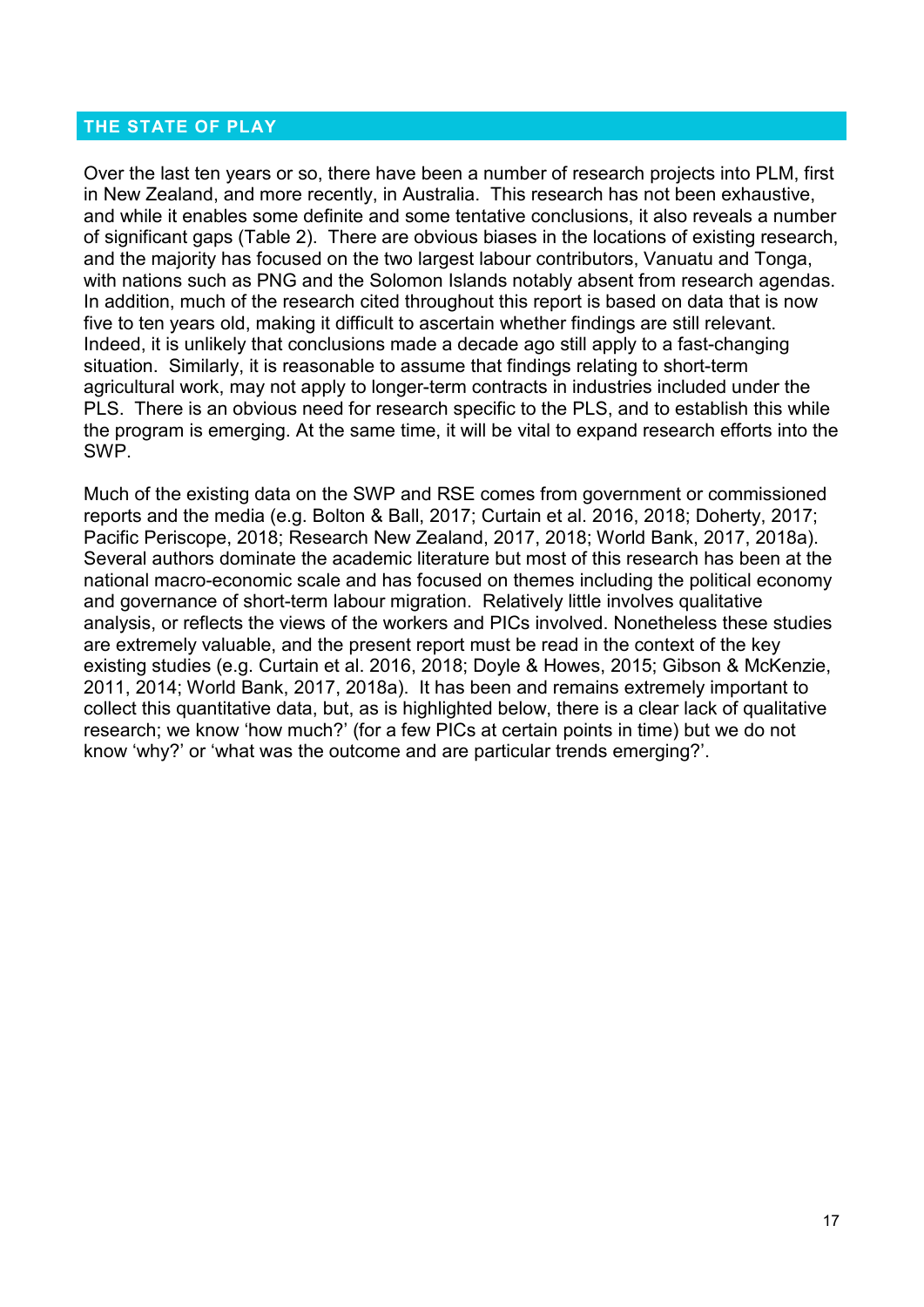## Table 2. Significant existing research by topic area and PIC

|                           | <b>Topic Area</b> |                           |                           |                                 |                           |                                           |                           |                                   |                  |                                |                           |                           |
|---------------------------|-------------------|---------------------------|---------------------------|---------------------------------|---------------------------|-------------------------------------------|---------------------------|-----------------------------------|------------------|--------------------------------|---------------------------|---------------------------|
| Pacific Island<br>Country | Recruitment       | <b>Briefings</b>          | Workplace<br>Experiences  | Impacts on<br>Host<br>Community | Family<br>Separation      | Home<br>Community<br>Coping<br>Strategies | Worker<br>Reintegration   | <b>Skills</b><br><b>Transfers</b> | Gender           | Economic<br>Impacts<br>at Home | Food<br>Security          | Remitting                 |
| Fiji                      | $\mathbf x$       | X                         | X                         | $\boldsymbol{\mathsf{X}}$       | $\mathbf x$               | X                                         | $\boldsymbol{\mathsf{x}}$ | X                                 | X                | $\boldsymbol{\mathsf{x}}$      | $\boldsymbol{\mathsf{x}}$ | $\boldsymbol{X}$          |
| Kiribati                  | X                 | X                         | X                         | X                               | X                         | X                                         | X                         | Χ                                 | X                | X                              | X                         | X                         |
| Nauru                     | $\mathbf x$       | X                         | $\boldsymbol{\mathsf{X}}$ | $\boldsymbol{X}$                | X                         | $\overline{\mathbf{X}}$                   | $\boldsymbol{\mathsf{x}}$ | X                                 | X                | $\overline{\mathbf{X}}$        | X                         | $\mathbf x$               |
| Papua New                 |                   |                           |                           |                                 |                           |                                           |                           |                                   |                  |                                |                           |                           |
| Guinea                    | X                 | $\boldsymbol{\mathsf{x}}$ | Χ                         | $\boldsymbol{\mathsf{X}}$       | <b>X</b>                  | <b>X</b>                                  | X                         | X                                 | X                | X                              | X                         | X                         |
| Samoa                     | $\mathbf x$       | X                         | $\checkmark$              | $\mathbf x$                     | $\mathbf x$               | $\checkmark$                              | X                         | X                                 | X                | X                              | $\boldsymbol{\mathsf{x}}$ | $\checkmark$              |
| Solomon                   |                   |                           |                           |                                 |                           |                                           |                           |                                   |                  |                                |                           |                           |
| Islands                   | $\mathbf x$       | $\boldsymbol{X}$          | X                         | $\boldsymbol{\mathsf{X}}$       | $\boldsymbol{\mathsf{X}}$ | X                                         | X                         | X                                 | $\boldsymbol{X}$ | X                              | $\boldsymbol{\mathsf{x}}$ | X                         |
| Timor-Leste               | $\mathbf x$       | $\checkmark$              | ✓                         | $\boldsymbol{\mathsf{X}}$       | $\mathbf x$               | X                                         | X                         | X                                 | X                | ✓                              | X                         | $\boldsymbol{X}$          |
| Tonga                     | X                 | X                         | ✓                         | X                               | $\checkmark$              | $\checkmark$                              | X                         | X                                 | $\checkmark$     | ✓                              | ✓                         | $\checkmark$              |
| Tuvalu                    | X                 | X                         | X                         | $\boldsymbol{X}$                | X                         | X                                         | X                         | X                                 | X                | X                              | X                         | $\boldsymbol{\mathsf{X}}$ |
| Vanuatu                   | $\mathbf{x}$      | X                         | ✓                         | $\checkmark$                    | $\checkmark$              | $\checkmark$                              | $\checkmark$              | ✓                                 | $\checkmark$     | $\checkmark$                   | $\checkmark$              | $\checkmark$              |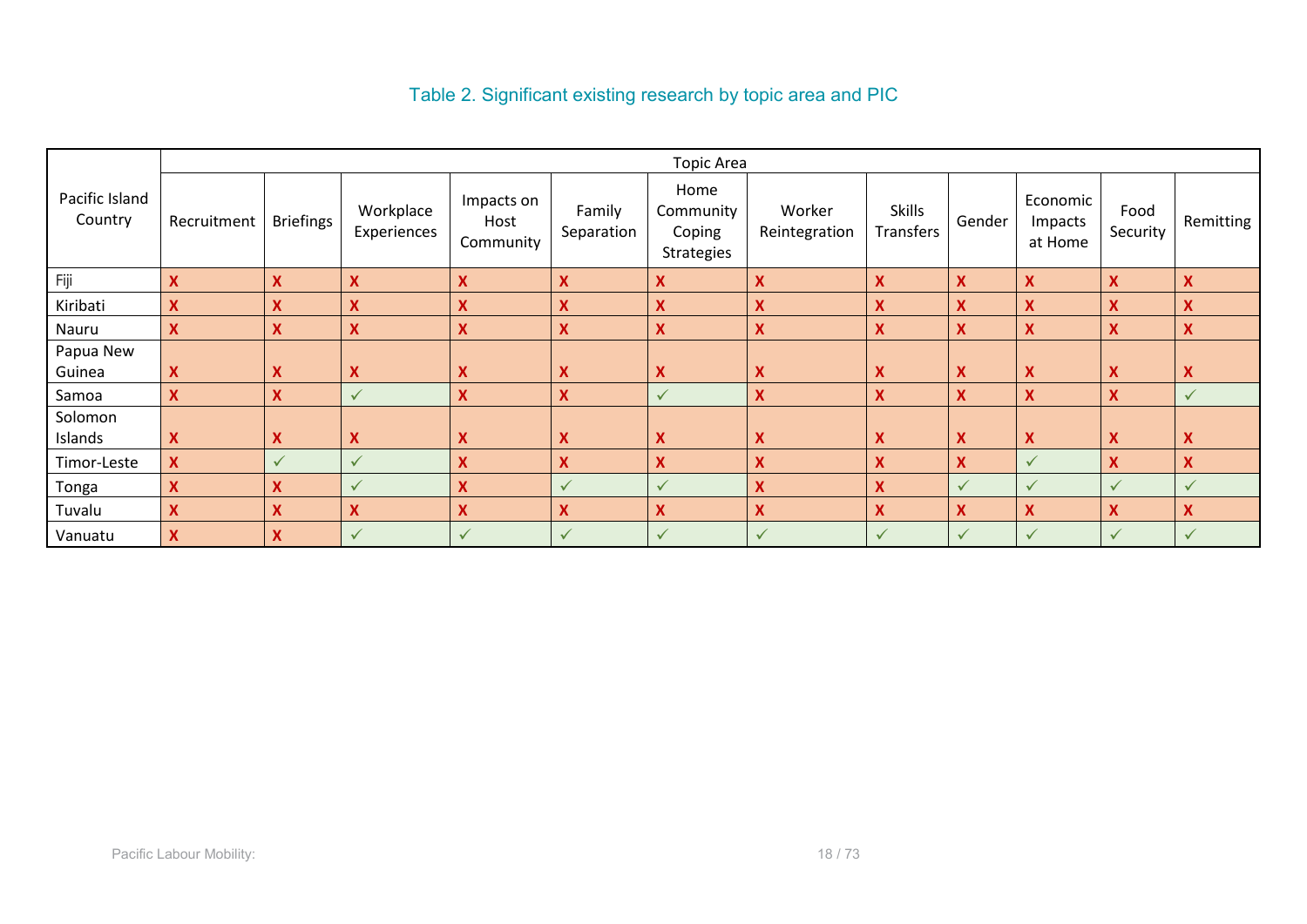Several significant projects are currently planned or underway in the PICs. Many of the projects are ongoing and only preliminary results are available. Table 3 provides a brief summary of proposed and ongoing research into PLM. It must be noted however that some of these projects may never happen and they are very different in sources of support and fields of expertise. A more comprehensive version of this table is provided in Appendix 1. New projects will include Samoa, Kiribati and Tuvalu, and some research is planned with Tongan workers, however this is primarily within Australia. The Solomon Islands are included as only one study site within a larger project, despite growing levels of participation in seasonal labour mobility, and PNG and Fiji receive only scant attention. Vanuatu is again the location of a few projects, but research gaps remain. These are elaborated on below. While there is some interest in the significance of care work, other forms of PLS employment are presently absent from research agendas. There is an undeniable need for more geographically varied research within and across participating countries, industries and destination societies. The proposed research program by the World Bank and ANU will go some way to remedying this, but it will be important to involve and foster wider networks of researchers as well.

| <b>PIC</b>           | <b>Receiving country</b> | <b>PLM Type</b> | <b>Project Focus/themes</b>   |
|----------------------|--------------------------|-----------------|-------------------------------|
|                      | included?                |                 |                               |
| Fiji                 |                          |                 | Mapping & analysing social    |
|                      |                          |                 | & cultural connections        |
|                      | Australia                |                 | created through migration     |
| PICs (not specified) | New Zealand              | <b>RSE</b>      | Social & economic impacts     |
|                      |                          |                 | of RSE in NZ and PICs         |
| <b>PICs</b>          |                          | All             | PLM remittances to be         |
|                      |                          |                 | incorporated into World       |
|                      |                          |                 | Bank income & expenditure     |
|                      |                          |                 | survey.                       |
| <b>PNG</b>           |                          | <b>SWP</b>      | Australia-PNG borderland &    |
|                      |                          | (RPLS?)         | its effects on PLM,           |
| Samoa                |                          | All             | Government & community        |
|                      |                          |                 | perceptions of the value &    |
|                      |                          |                 | effectiveness of aid          |
|                      |                          |                 | contributions & PLM           |
|                      |                          |                 | schemes.                      |
| Timor-Leste          |                          | <b>SWP</b>      | Evaluation of the nexus       |
|                      |                          |                 | between labour migration,     |
|                      |                          |                 | remittances and the           |
|                      |                          |                 | wellbeing of migrants and     |
|                      |                          |                 | their families in Timor-Leste |
| Timor-Leste          | Australia                | <b>SWP</b>      | Remittances between           |
|                      |                          |                 | Australia and Timor-Leste.    |
| Tonga                |                          | SWP & RSE       | Demography of workers         |

### Table 3. Summary of known PLM projects underway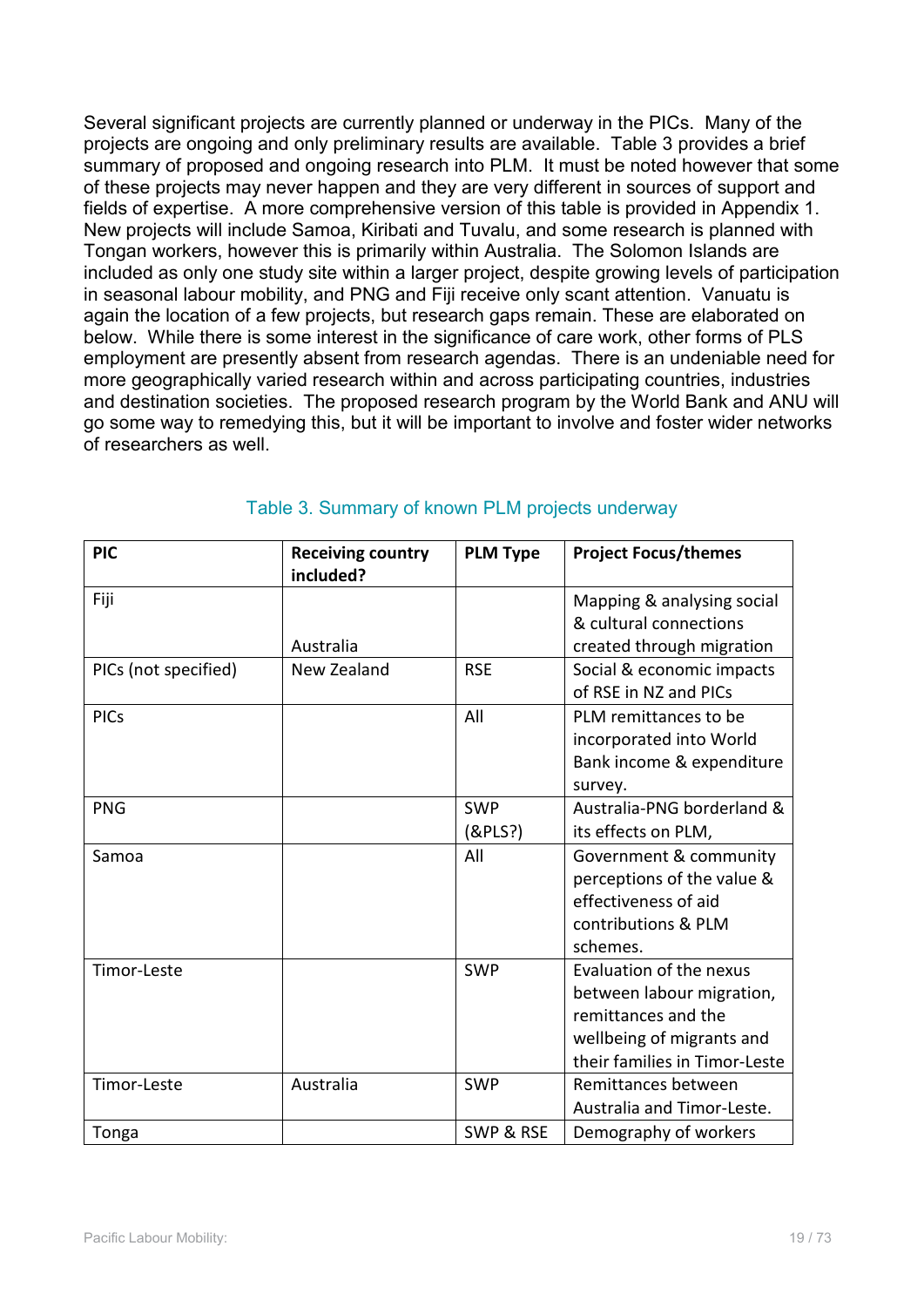| Tonga                                      | Australia                  | <b>SWP</b>           | Impacts on families, family<br>relationships & Australian<br>communities                                                                                    |
|--------------------------------------------|----------------------------|----------------------|-------------------------------------------------------------------------------------------------------------------------------------------------------------|
| Tonga, Kiribati &<br>Solomon Islands       |                            | All                  | Adaptive capacity of labour<br>mobility & transnational<br>family networks.                                                                                 |
| Tonga, Kiribati,<br>Solomon Islands & Fiji |                            |                      | Labour migration &<br>adaptation to climate<br>change                                                                                                       |
| Tuvalu                                     |                            |                      | Effects of PLM on<br>sustainability of small<br>economies & how to target<br>remittances to particular<br>areas.                                            |
| Unknown                                    | Australia                  | PLS & SWP            | Care chains, transnational<br>family life, care economy,<br>care infrastructure,<br>informal economy                                                        |
| Vanuatu                                    | Australia & New<br>Zealand | <b>SWP &amp; RSE</b> | Reintegration of workers,<br>economic and social<br>impacts on home and host<br>communities, demography<br>of workers.                                      |
| Vanuatu                                    | Australia                  | PLS                  | Care and work implications<br>of participation in the PLS<br>in terms of time allocation<br>of tasks in home<br>households.                                 |
| Vanuatu & Tonga                            |                            | <b>RSE &amp; SWP</b> | Information gaps in PLM<br>schemes for workers and<br>their families.                                                                                       |
| Tonga                                      | New Zealand                | <b>RSE</b>           | Strengthening pastoral care<br>provision in New Zealand.                                                                                                    |
| Various (unspecified)                      | Australia                  | <b>SWP &amp; PLS</b> | Extensive research<br>proposed by World Bank<br>and ANU to examine the<br>social and economic<br>outcomes of PLM in<br>Australia and participating<br>PICs. |

Once again, other than in Vanuatu and to a lesser extent Tonga, almost none of the existing research has been undertaken by researchers familiar with either the indigenous languages or the lingua francas of these countries. That has prevented deeper insights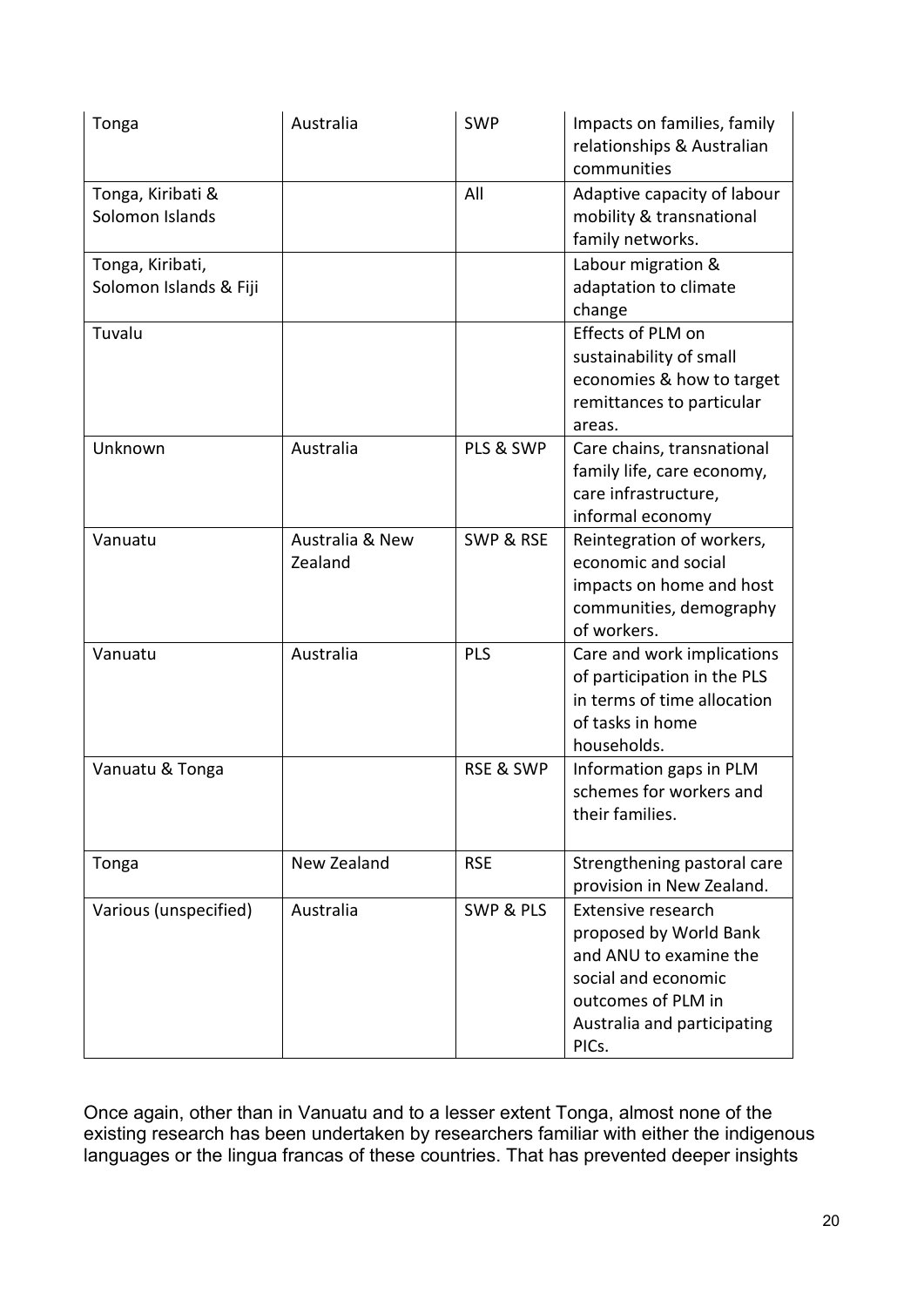being developed on the social context of labour mobility, the assimilation of migrant workers and the social outcomes (including reintegration) especially in the sending countries.

PICs are characterised by their cultural heterogeneity, and it is difficult to generalise experiences and outcomes – particularly culturally specific ones such as 'social impact' – between but also within countries. The research discussed below addresses only a few of the communities that have participated in PLM, and caution must be exercised in drawing general conclusions. More extensive (qualitative) research that highlights commonalities and differences is needed.

### <span id="page-20-0"></span>**SELECTION PROCEDURES**

#### **Recruitment**

Local recruitment procedures for both the SWP and RSE are determined by participating PICs, and have differed between countries and over time with varying levels of input from national governments, local councils and communities. Vanuatu recruits potential workers through both agents and the Department of Labour's Employment Services Unit, and has been the only country to introduce legislation around licencing recruitment agents and participating in seasonal work. It seems likely however that other PICs will follow (Bedford, 2013, Bedford et al 2017). Licensing and ongoing monitoring of recruitment agents such as this helps to protect workers' rights, and is considered international best practice in bilateral temporary labour mobility programs (Hugo, 2009). Vanuatu has experienced issues with fake agents taking money in exchange for the promise of employment that does not eventuate. The Vanuatu government has responded with threats of jail time and fines of several thousand dollars (Radio New Zealand, 2019d).

In the Solomon Islands recruitment relies solely on agents whereas in PNG, Kiribati, Tuvalu, Tonga, Timor-Leste and Samoa, governments insist on 'work-ready' pools where workers are kept on standby to be deployed at short notice. Australian and New Zealand employers' growing preference to recruit cohesive groups of workers from a single community, along with the increasing competitiveness for limited spots in the scheme, has meant these work-ready pools are often of limited utility (Bedford, 2013). In addition, some Australian employers have expressed concern over the quality of workers recruited from these pools, and nepotism in the selection process (Cardno, 2017). While PNG does not allow third-party recruiters, in Tonga and Samoa direct recruitment by employers is discouraged but tolerated. In sum, and even as the specifics vary, PIC governments have adopted varying mixes of similar recruitment strategies. Preliminary research by Howes and Curtain (2019) suggests less government intervention in recruitment may lead to higher participation rates, but more research is needed. It is not yet clear whether recruitment for the PLS, follows similar lines to that for the SWP.

Government policies around recruitment have influenced where workers are chosen from; in PNG stringent educational and English language requirements have skewed recruitment towards urban areas (Curtain, 2018). In contrast, governments in Tonga, Fiji and Timor-Leste have tended to recruit from rural agricultural areas, and have taken deliberate steps to do so (Bedford, 2013; Curtain, 2018). In the early years, recruitment practices opened up seasonal migration opportunities to poor, rural households at least in Vanuatu and Tonga (McKenzie et al 2008, Gibson et al 2008, Connell and Hammond 2009, Blanco 2009). Whether that has been sustained is unclear, but it seems urban residents are now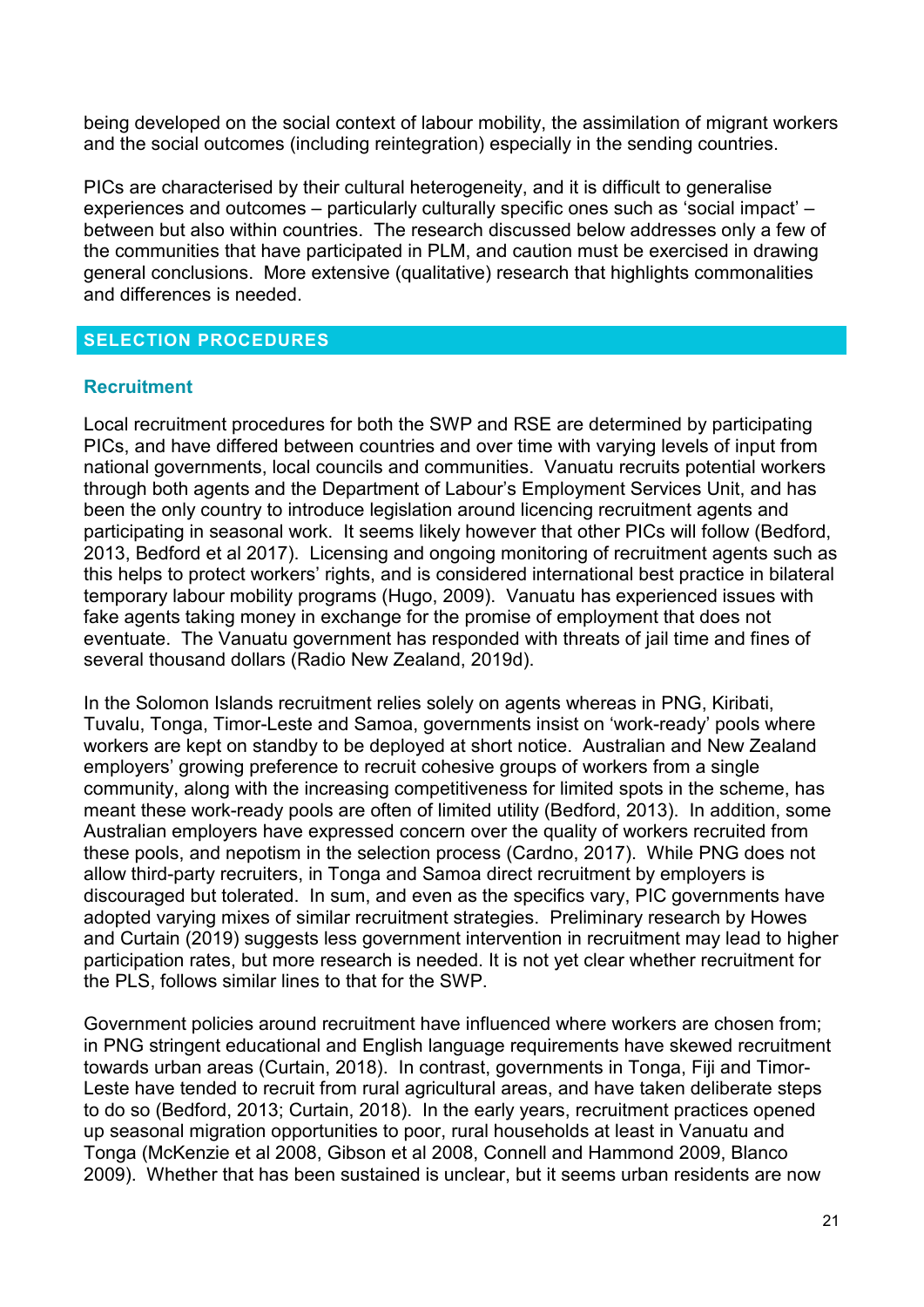commonly participating in seasonal labour mobility (Petrou & Connell, 2018). Fully 63% of ni-Vanuatu workers interviewed in the LMAP (n.d.) study normally lived in Port Vila, a vastly different distribution to that of the country as a whole. This may not in itself be a problem, as urban areas of the Pacific are increasingly characterised by poverty and hardship (Asian Development Bank, 2003). However, it does raise questions on how workers are chosen and of geographical equity.

It is likely that as the PLS expands, and more workers are recruited into industries such as tourism and care work especially, but also fishing and meat processing, where English is more of a requirement and pre-existing hospitality (or other) skills may be an advantage, the trend towards urban recruitment will continue. Certainly, many of the i-Kiribati employed on Hayman Island reputedly had pre-existing skills in hospitality (DFAT, 2018), though since Kiribati is without hotels it is not clear what skill sets they had or how that was acquired. More research is needed to track these trends.

It is often unclear however, how PICs select workers within regions or if any consistent criteria are employed. In highly dispersed archipelagic states such as Vanuatu, accessibility appears to be important for recruitment, and communities that are easier (and hence cheaper and faster) to access are often at an advantage (Rockell, 2015). Similarly, islands, villages and individuals with contacts to a recruiting agent appear more likely to participate (Petrou, 2020; Petrou & Connell, 2018; Smith, 2016, 2019; World Bank, 2017). This is a common feature of labour mobility schemes more widely, and personal networks are often crucial for securing work (Brickenstein, 2017). How recruitment agents themselves are selected however, is not known. Indeed, there is almost no information on who they are and how they are chosen.

Selection processes may differ between rural and urban areas. In Vanuatu, urban applicants are often 'walk-ins' who have applied through Vanuatu's Department of Labour (Gibson & McKenzie, 2014). The cover photograph suggests that the same may be true in Honiara (Solomon Islands) but there are no data to support this conclusion. In rural areas however, communities have often played a role in selecting reliable workers (Bailey, 2014; Hammond & Connell, 2009). In rural Tonga in 2009, Town Officers played a key part in the selection process. Workers were chosen according to whether they were 'strong and healthy, good, trustworthy and reliable workers' and privileged those who might 'represent the village with distinction', and tended to be poorer than non-SWP households (Blanco 2009: 45). Gender stereotypes are likely to have also been important, and remain involved. It may still be true that communities play a role in selection, however it appears that they do not always have as much input as they might like (World Bank, 2017).

While government policies on recruitment are relatively well known, how recruitment works at the level of the village, community or household is largely undocumented. Indeed, most existing studies fail to even consider how workers are recruited, and take arrival in the host country as a starting point for research. It is thus difficult to determine whether this lack of information on recruitment is due to reluctance on the behalf of PICs to divulge this information, or if it is simply because no one has ever asked. In many respects, recruitment practices are the elephant in the room; we know that the schemes are popular, and that workers want to participate, but how they make the step from desire to actualisation has been largely ignored. This is significant because recruitment processes as well as the demographic profiles of workers and rates of participation (absolute numbers of participants, genders, region/island of origin, life-cycle stage and so forth) will influence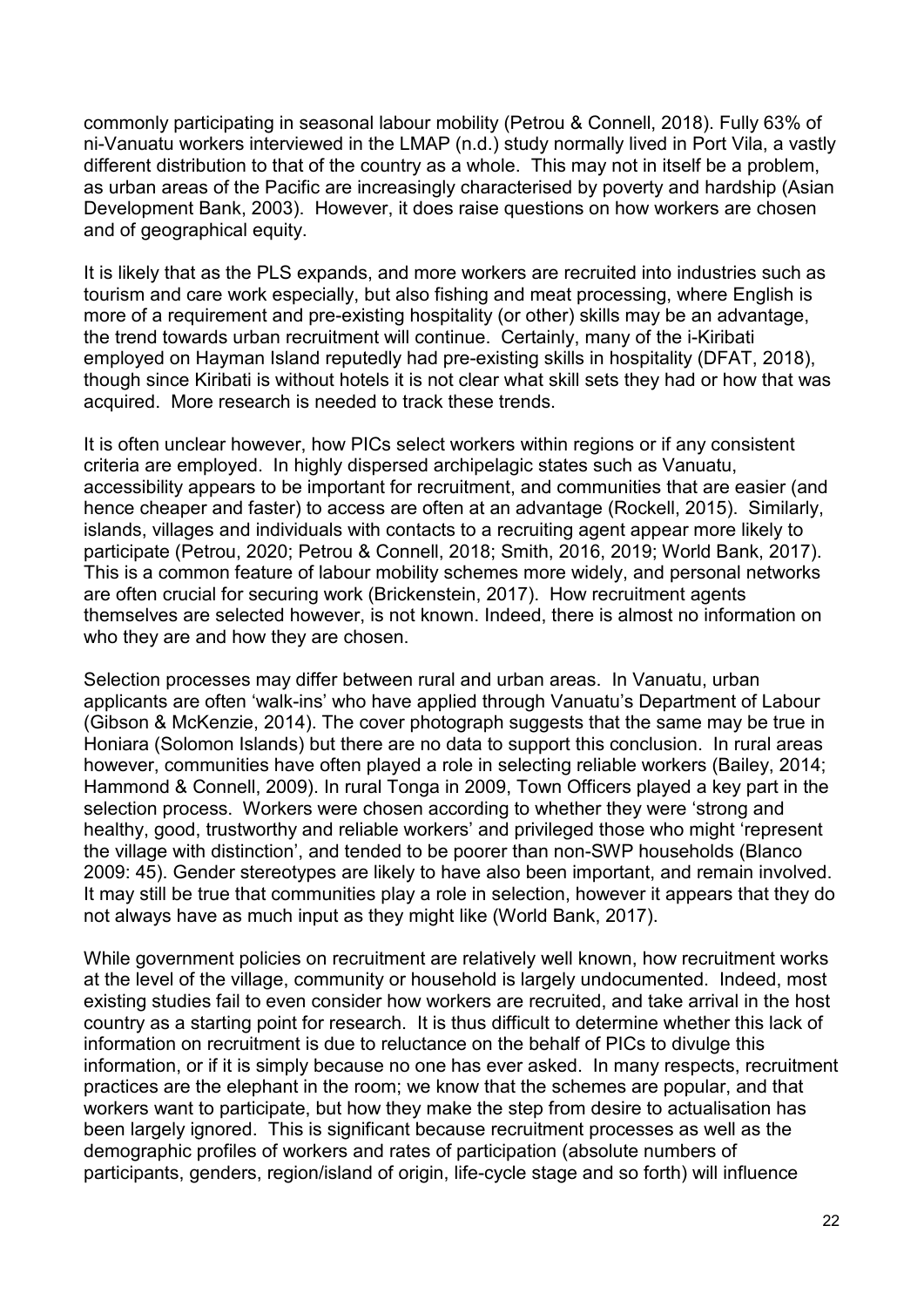development outcomes. More research is needed into the processes behind recruitment and the implications for households or individuals who are unsuccessful in their applications.

## **Costs of participation**

Participating in (or even just applying for) seasonal work requires an initial economic outlay to cover application, visa and other fees. Urban applicants, who do not have to pay for transport and accommodation to attend selection meetings and pre-departure briefings, face fewer barriers to participation than do rural villagers who must pay significant sums – often equivalent to several hundred dollars – to travel (Bailey, 2014; Bedford, 2013; Curtain, 2018). While PLM schemes subsidise or cover the costs of airfares, passports and so forth, they do not contribute to costs such as domestic travel attend recruitment drives, or urban accommodation and meals while workers await departure. By contrast, in Mexico, first-time workers in Canada's SAWP are given a small sum by the Mexican government to cover domestic travel to Mexico City. Much as in PICs, this travel is necessary to obtain passports and other documents needed to participate in labour migration (ILO, 2012). It would be useful to explore the possibility for similar economic support, provided by home/host governments or employers, for Pacific labour scheme participants.

Travel itself is particularly difficult in the archipelagic states of Kiribati and Tuvalu, and to a lesser extent Vanuatu, while Tuvalu has no Australian diplomatic presence. Those who hold steady employment are more able to cover the costs of participation, and it appears some workers have left steady skilled or semi-skilled positions to participate in seasonal work (Calnitsky, 2016; McKenzie et al, 2008; Petrou & Connell, 2018; World Bank, 2017). In New Zealand, more than half of all workers surveyed had a job or had started a small business within the two years before participating in the RSE (Ministry of Business, Innovation & Employment, n.d.). Indeed, seasonal workers are much more likely to be in formal employment than the national average in their respective home countries. Some workers 'share' their home country jobs with kin, and take it in turns to work in these jobs and travel to Australia/New Zealand (World Bank, 2017). It is not clear whether this job rotation occurs in skilled positions, but it is likely that the recruitment of skilled and semi-skilled workers into Pacific labour mobility schemes may contribute to skill loss in some key areas (see below).

'Application costs' (including domestic travel and accommodation, obtaining passports and other documents etc) are recouped once workers begin their contracts, but demand far outstrips the number of available positions, and not all applicants are successful. While it seems that applications are rejected for reasons such as missing documents or paperwork, negative assessments by employers in previous years, criminal convictions or being blacklisted from the scheme (Bailey, 2014), little is known about the proportion of applicants accepted, nor the characteristics (age, gender, marital status, occupational profile etc) of those who are not. Nor has there been any research into the implications, financial or otherwise, of these rejected applications. Understanding these recruitment trends is particularly important where participation rates are low relative to population size (as in PNG), or when outer islands in archipelagic states may be disadvantaged.

### **Equity in recruitment**

Recruitment processes are not always equitable, and local selection methods have discriminated against certain groups on the basis of gender, age, place of residence and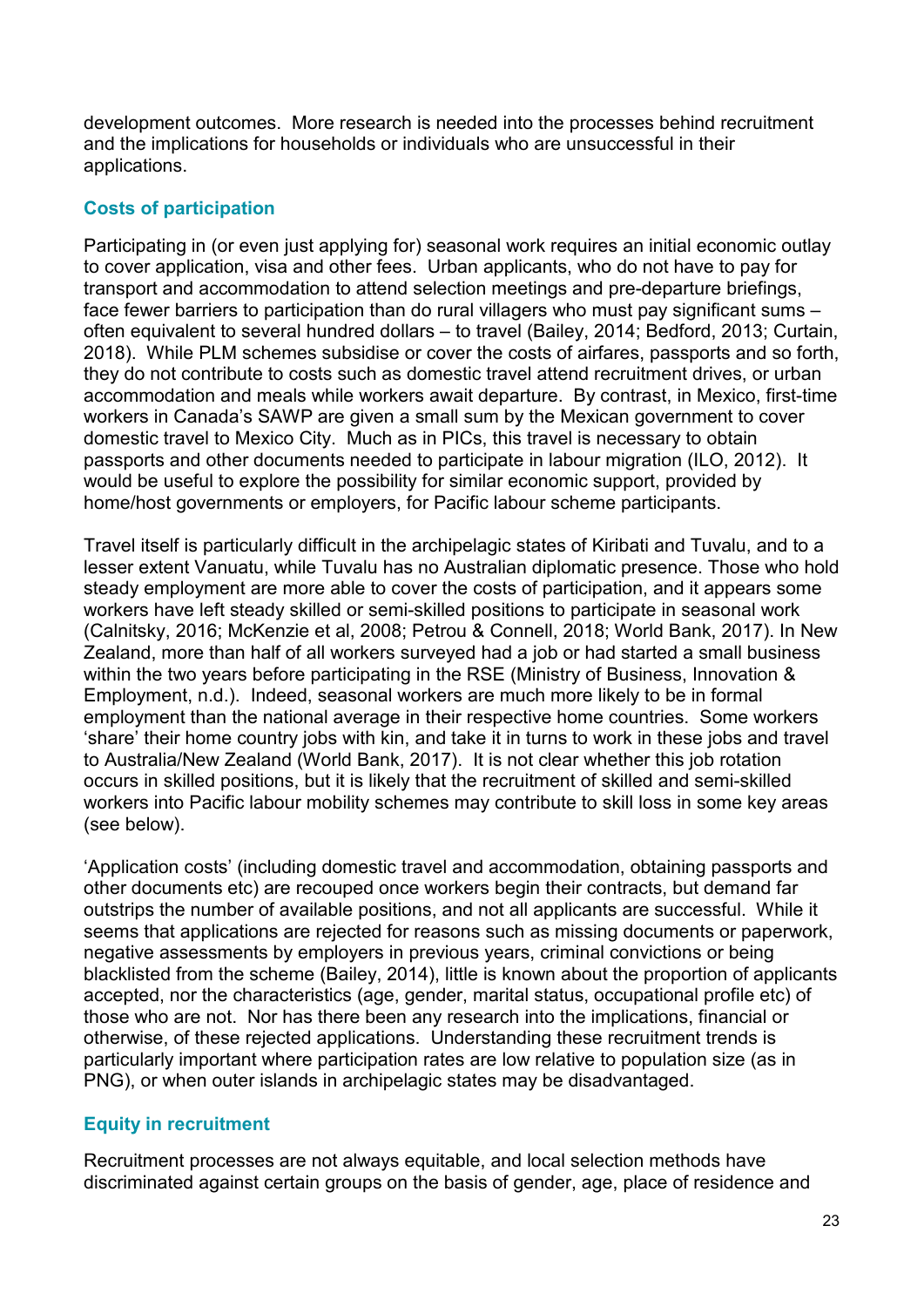physical disability, although significantly, the nature of this discrimination seems to vary between countries (World Bank, 2018a). Little is known about the recruitment of 'minority' groups such as people with disabilities, however selected agents in Vanuatu have employed a handful of physically disabled workers (Garae, 2018b). With high competition for places, unless specific quotas are set, it is unlikely that disabled workers will be considered competitive. Indeed, they are most likely to benefit indirectly through access to health care services or goods (such as wheelchairs) that remittances make possible; in Vanuatu, some returned workers have made donations to organisations helping the disabled (Garae, 2018a). How common this practice is however, is not known.

There is a clear bias towards recruiting men; the 'average' Pacific seasonal worker is male, aged in his early thirties (age being a proxy for maturity) and married or partnered (denoting 'responsibility' at home and hence a decreased likelihood of absconding) (World Bank, 2017). The proportion of men and women participating in labour mobility varies between PICs (Figures 5 and 6). Until 2019, women accounted for around 13% of SWP participants (World Bank 2018a), however this has now increased to 18% due in large part to Tonga. An unusually high proportions of women from PNG, Solomon Islands and Kiribati have participated in PLM. These higher proportions may be an anomaly, reflecting choices made by a small number of employers; however in none of these countries are selection procedures transparent.



Figure 5. Female Participation in the RSE 2017-2018

Source: Nunns et al. (2018)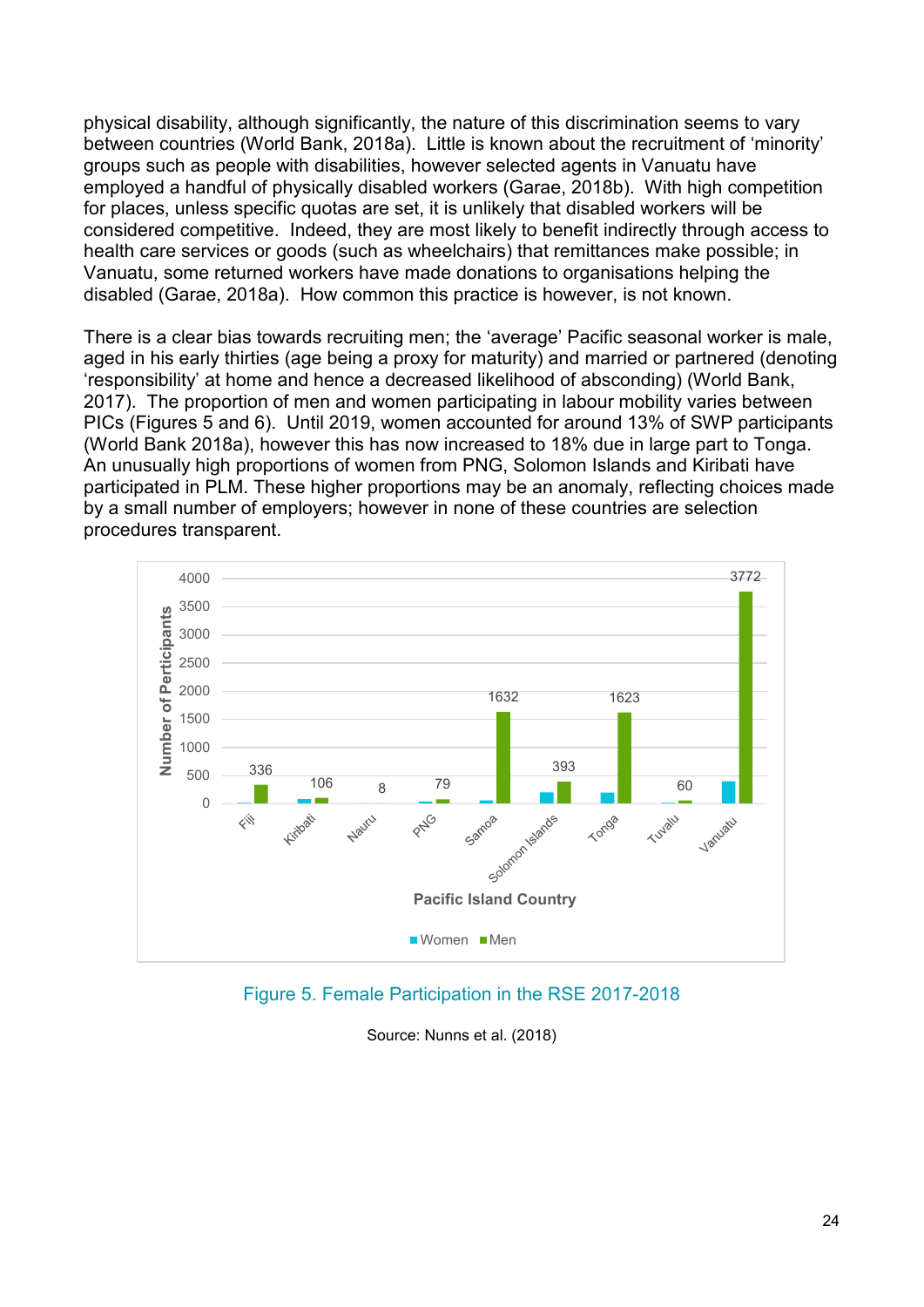

Figure 6. Female participation in the SWP 2018 – 31st May 2019

Source: Department of Home Affairs

For ni-Vanuatu, male recruitment bias mirrors trends from past engagement in circular labour mobility, both during Australia's 'blackbirding' era (Jolly, 1987), mobility to New Caledonian mines in the 1960s and 1970s and historical internal mobility patterns (Bedford, 1973; Haberkorn, 1989). Similar historical patterns are also evident in Polynesia, notably in Samoa (Macpherson, 1981). It is unclear whether the contemporary male bias is due to cultural norms, employment structures, labour demands at home or otherwise, although there is some evidence that employers tend to avoid hiring women for physically demanding roles (World Bank, 2018a), but prefer them for others, such as grading and packing. Gender stereotypes are no doubt involved. These employer preferences and gender biases are largely mirrored in Canada's SAWP (ILO, 2012).

Wider communities also play a role in gender norms around recruitment. In Tonga and Vanuatu, negative stereotypes about appropriate gender roles restricted women's ability to partake in labour mobility; women could only participate in the SWP if they were single, or had permission from their husband to participate (and had convinced him or other family members to take over their domestic roles), or had no domestic 'responsibilities' to attend to (Chattier, 2019; World Bank, 2018a). Certainly, men have been reluctant to take on 'women's work' themselves should their wives (or sisters or mothers) participate (Chattier, 2019; World Bank, 2018a; Hammond & Connell, 2009). Importantly, while women are often interested in the scheme, and want the opportunity to be included, not all women have a desire to take this up (Bailey, 2014; World Bank, 2018a).

If past patterns of labour mobility are anything to go by, it seems likely that women's participation will increase as communities become familiar with the scheme and more 'feminised' labour opportunities (such as tourism and care work) present themselves (Bedford, 1973; Haberkorn, 1989). Indeed, early results from the PLS support this hypothesis (Figure 7), but that may reverse again if employment in fisheries and the meat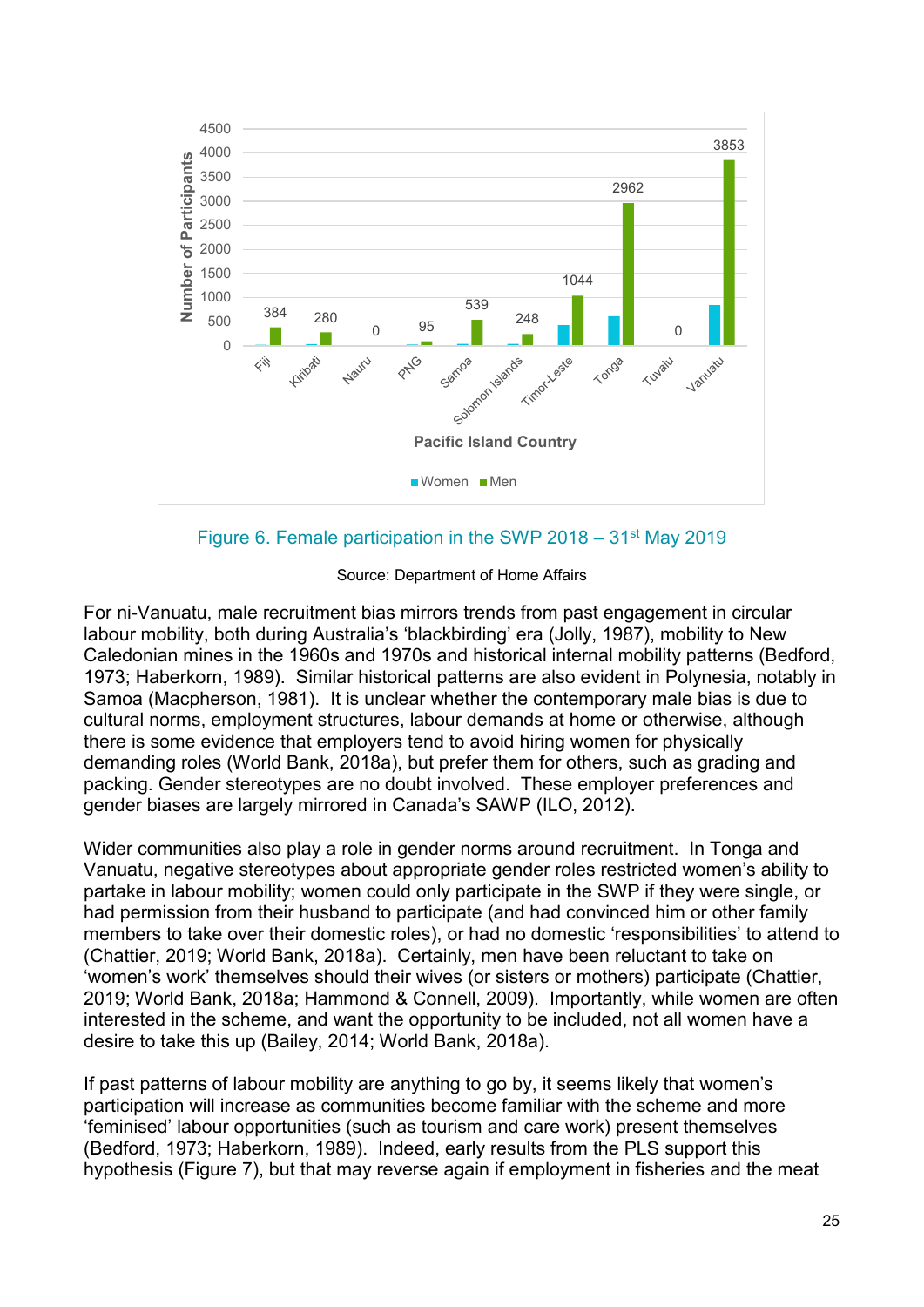industry expands as is predicted. In early 2019, no men were employed in aged care positions, while slightly more women than men were employed in hospitality. These trends mirror employment gender norms from PICs. It will be important to monitor this and investigate the wider social impacts of women's increased short-term mobility, and what this might mean for women's participation in the PLS, particularly given the important caring and nurturing role they perform in most families.



Figure 7. PLS participation by gender and industry of employment, June 2019

Source: Pacific Labour Facility

## **The role of employers**

Employers play an important role in the final stage of recruitment, and determine how many and which workers they hire, the contract length and so forth. Employer recruiting practices differ somewhat between Australia and New Zealand, and the initial uptake of the scheme has been slower in Australia where illegal underpayments and undocumented workers are more common (Doyle & Howes, 2015) and backpackers and others often fill temporary labour shortages (Doyle & Howes, 2015; Howe & Reilly, 2018). Similarly, long-term reliance on working holiday maker labour has led to expectations amongst Australian employers that labour should be flexible, costs should be low and productivity should be high (Reilly et al., 2018). These beliefs are often at odds with what temporary labour migration schemes hope to achieve, in terms of development in PICs.

Labour hire companies account for around 60% of employment in the SWP, whereas roughly two thirds of New Zealand employers recruit their workers directly. New Zealand RSE employers often initially recruited from populations they were familiar with (such as Tongans and Samoans) and areas where they had pre-existing contacts. The complete lack of such contacts in PNG, for example, has contributed to the country's poor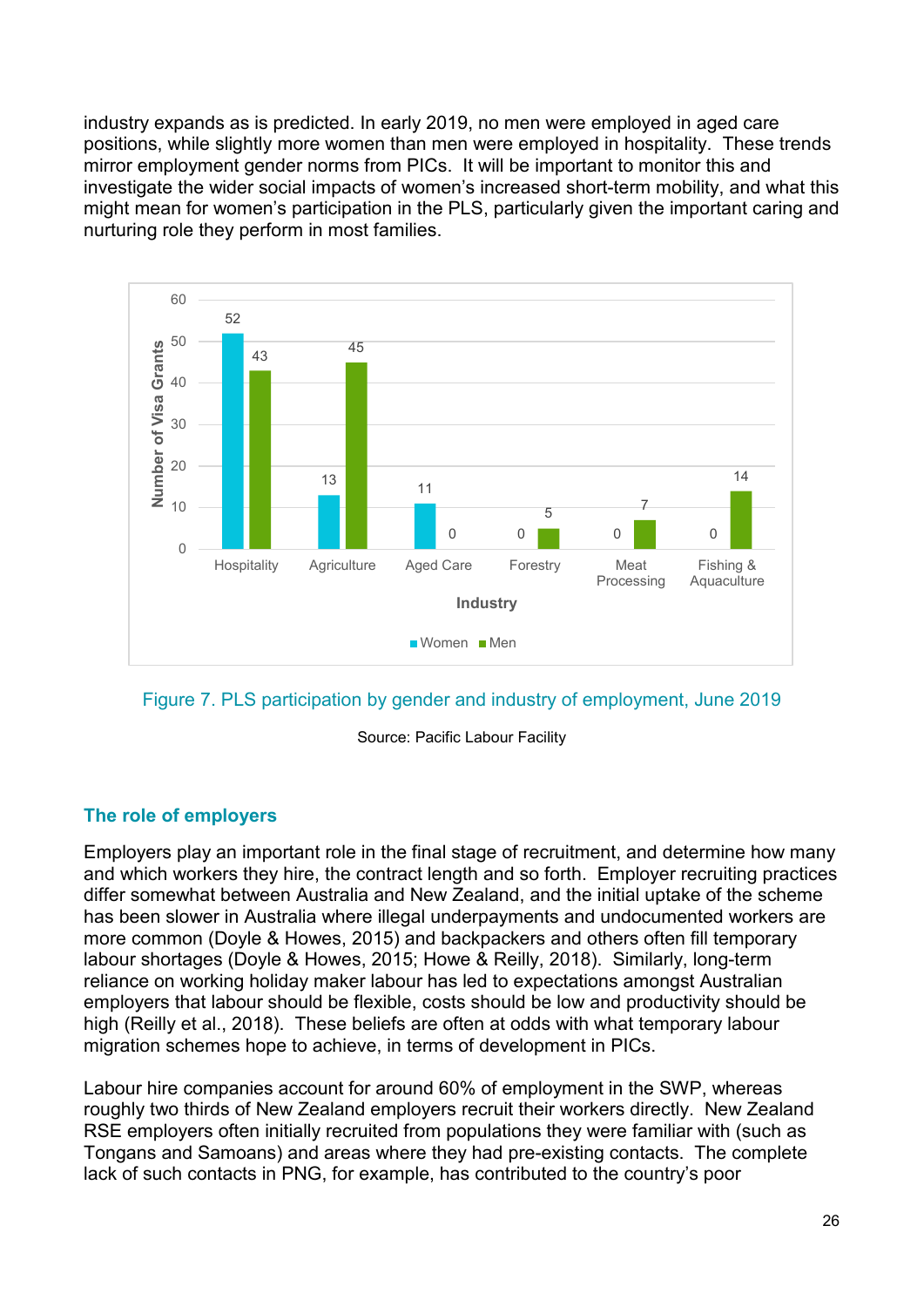performance in the schemes (Curtain, 2018). Negative experiences with workers from a particular country or region may result in employers choosing to recruit elsewhere (Bedford, 2013; Cardno, 2017). The consequences of this practice for villages or households who fall out of favour are unknown.

As workers have gained skills, and productivity has consequently increased, employers have tended to recruit the same workers each season (Bedford, 2013; Cardno, 2017). These returnees often act as informal recruiters for new workers (Curtain, 2018). On average, SWP workers return only 1.9 times and RSE workers 2.6 times (Howes 2018), but returnees are invaluable. Returnees are often given roles with greater responsibility; amongst Timorese, returning workers were often assigned to be team leaders (Annie Wu, pers comm, 2019). In addition, returnees provide both pastoral care and on-the-job training for new workers. While experience is no doubt beneficial for employers, and the workers, the preference for return workers raises questions around equity and the sharing of opportunities for seasonal work. Should certain populations (such as those who are not early participants in the scheme) be 'locked out' of seasonal work opportunities, it is possible that repeat recruitment will lead to entrenched inequalities. As noted above, very little is known about labour recruiters, despite their role as key gatekeepers.

#### **Pre-departure & arrival briefings**

Prior to their departure, Pacific seasonal workers receive a pre-departure briefing. These briefings cover topics including working conditions, host country/community culture, employment contracts, remitting and budgeting. The ILO found that pre-departure briefings functioned adequately, and had evolved in response to workers' needs. Thus, RSE briefings now include training DVDs in local languages, more detailed information about employment contracts, the involvement of returned workers and financial management training (ILO, 2012). However, other literature suggests that the quality of these briefings varies widely.

In 2009, Tongan workers were briefed using materials compiled by DFAT, AusAID, Westpac and a significant Australian intermediary company, Tree Minders. This briefing covered topics including financial matters, medical insurance and working conditions. Once in Australia, workers received further briefings, meeting police officers, union officials and community contacts (Blanco, 2009). There is evidence that some workers found this onslaught of information overwhelming, particularly when delivered in English, a language that most speak, but with varying levels of proficiency (Petrou & Connell, 2018). Working and living in Australia booklets have now been translated into workers' home languages, but it appears these versions are not always utilised. In Timor-Leste pre-departure briefings utilised untranslated DFAT materials, and were delivered by officials who had no experience outside Timor-Leste. This information did not include financial advice (Annie Wu, pers comm 2019). To some extent, the variation between briefings appears to be related to funding, (World Bank, 2017).

Pre-departure briefings are only given to workers and there would be real advantages in including the families (or partners) of the workers in such briefings, since this would be likely to provide a better and wider understanding of the financial benefits from the schemes and increase the possibility of using remittances more effectively. They would however be rather more difficult to organise. Work underway by Prashant Pillay of ABC ID in Vanuatu and Tonga (see Appendix 1) is beginning to address these household information needs.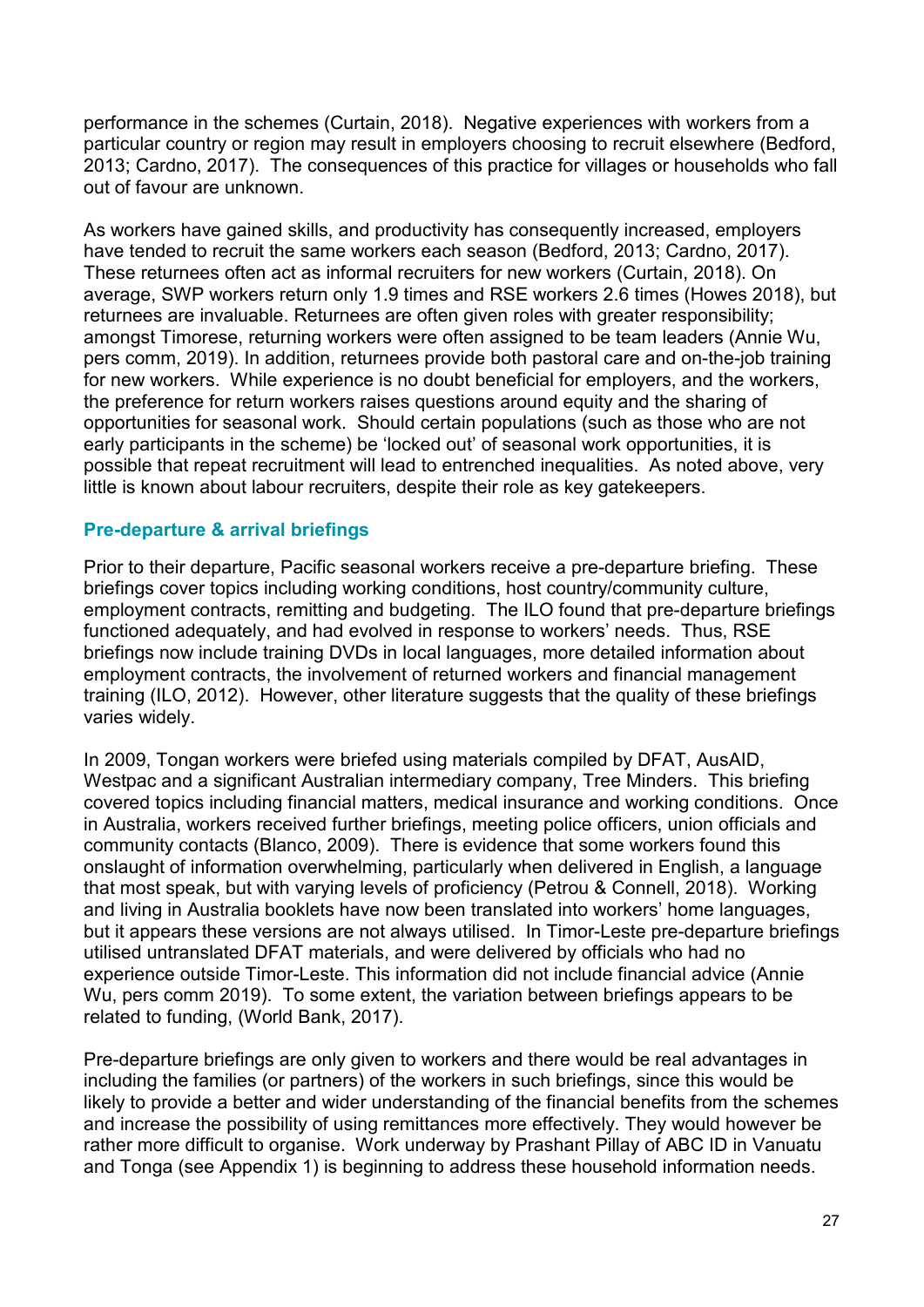Host country induction briefings are similarly inconsistent, and many do not include presentations by the Fair Work Ombudsman or union representatives (Howe et al., 2019). The Fair Work Ombudsman is looking into ways to better deliver more appropriate information. It is imperative that workers understand their contractual obligations and rights, so that they can take action if they are treated unfairly (Wigglesworth, 2018). Predeparture briefings have an important role to play here.

Significantly, it is not known how useful workers find the information conveyed in existing pre-departure and arrival briefings. More research is needed into this, and possible ways to improve information delivery and consistency. Ensuring workers receive adequate and appropriate training will be increasingly important for the skilled and semi-skilled positions included under the PLS. That potentially offers a valuable role for the APTC, in developing and managing effective training programmes.

#### <span id="page-27-0"></span>**ECONOMIC IMPACTS IN SENDING COUNTRIES**

#### **Incomes**

Income earning opportunities are one of the key 'wins' of temporary labour mobility schemes such as the RSE and SWP (Gibson & McKenzie, 2014; Ramasamy et al., 2008). It is therefore hardly surprising that income generation is the primary motivation for participation in seasonal labour mobility (Connell, 2010; McKenzie et al., 2008; World Bank, 2017). Earnings from PLM vary somewhat between PICs, and are influenced by the type of work (picking, packing, pruning etc) undertaken, the particular crops (from strawberries to citrus fruit), weather conditions and the duration of employment. Income estimates vary somewhat between research reports, and some early ni-Vanuatu RSE workers brought home as little as A\$4,000, although in rural Tanna that was invaluable and far in excess of what might be earned locally (Connell & Hammond, 2009). More recent figures from the SWP suggest little has changed, and some PIC workers may only take home A\$4,170 in combined remittances and savings. In Australia, gross earnings for a six-month contract in 2016 averaged A\$19-20,000 for Tongans and ni-Vanuatu (who were more likely to be returned workers and hence more productive) and A\$14,000 for other PIC workers (World Bank, 2017). Pay rates are higher in Australia than New Zealand, but so too are weekly costs and deductions, and consequently RSE and SWP workers earn a comparable takehome income (Bedford, 2013). There is however a belief, in parts of Vanuatu at least, that potential incomes are greater in Australia. This perception is likely to be reinforced by the longer contracts available through the PLS, and the differing pay rates between industries. Ni-Vanuatu workers who spent six months at Cable Beach Resort in northern Western Australia reputedly returned with around A\$15,000 in savings after tax and other deductions were accounted for (Toa, 2016). That is likely to further increase the attractiveness of Australia, with possible detrimental outcomes for New Zealand.

Overall, there is some variation in whether workers think they have earned as much as they expected (e.g. Connell & Hammond, 2009; LMAP, n.d.; Rockell, 2015; World Bank, 2017). Feelings of frustration are certainly widespread when weather or other seasonal conditions mean workers have 'too much' down time and hence cannot work (or earn) (Holani, 2017; Petrou & Connell, 2018; Williams, 2010). There has been concern over Australian employers illegally deducting payments, so reducing workers' earnings (Holani, 2017; Howe et al., 2019), however it is unclear how widespread this practice is. It is likely that as the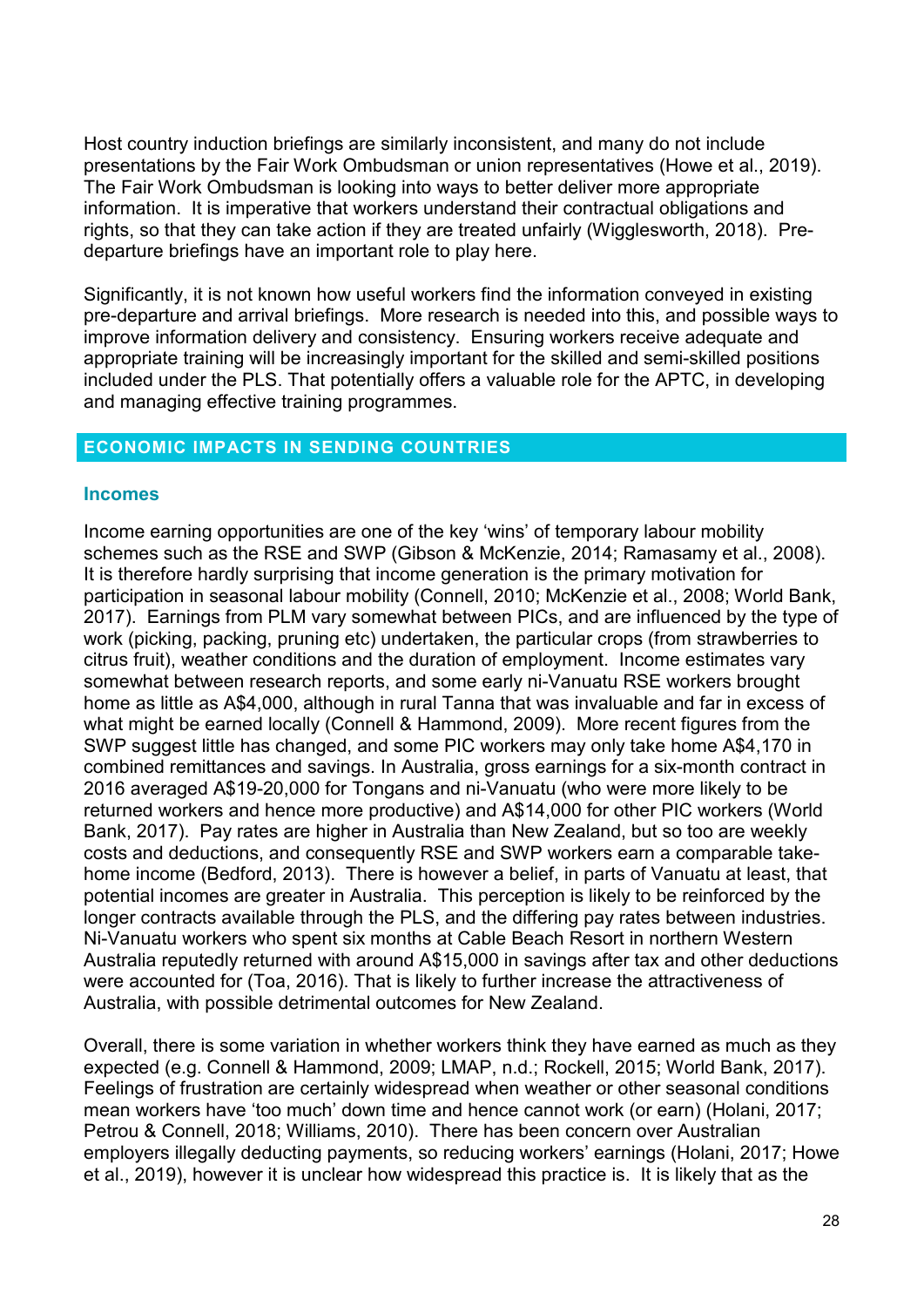PLS expands, and seasonal workers are employed in industries less susceptible to seasonal variation, earnings will become more predictable from year to year. That may also result in seasonal agricultural work becoming much less popular. Research will be needed to confirm such trends.

#### **Remittances**

There is no doubt that, even as they may vary between PICs, earnings from RSE and SWP employment are significant. This situation probably remains true even when opportunity costs relating to lost wages and/or labour in home countries are accounted for (Gibson & McKenzie, 2011; World Bank, 2017). A high proportion of earnings go into remittances. Even so, most of the research into remittances from PLM has been relatively short-term (for an exception see Bailey, 2018), and has focused on quantitative analysis (e.g. Gibson & McKenzie, 2011; McKenzie & Gibson, 2010). As a result, and while it is clear that remittances are being sent, there is little consideration of how they might vary over time as immediate savings goals, where these exist, are met, or how objectives may change. While extensive literature on remittances and PICs exists (e.g. Brown & Connell, 1993; Connell & Brown, 2005; Muliaina, 2003), almost all of these studies relate to more permanent migration. It is therefore unclear how well or even whether these results can be extrapolated to the case of short-term labour mobility.

Existing research has also failed to address in any detail how variables such as gender, age, marital status or community of origin might influence remitting. In a rare exception, the World Bank (2018a) found that women from Tonga and Vanuatu tended to remit lower amounts than men, in part due to the allocation of employment in Australia; men worked higher paying jobs and hence could save more. Working with Samoans, Tongans and ni-Vanuatu in New Zealand, Bedford and Bedford (2017) concluded that older workers and those who were married tended to remit more frequently and send home larger total amounts than single workers. As one-off studies however, these reports raise more questions than they answer, and in the absence of detailed qualitative analysis (for notable exceptions see Bailey, 2009, 2014; Cummings, 2016; Smith, 2016, 2018), it is difficult to truly understand the social impacts of these flows (see below).

Remittance fees in Australia and New Zealand are high, and in small rural places, workers are often limited to using the only bank in town, or money transfer operators such as Western Union, that charge significant fees. As a result, most workers tend to remit only infrequently, and transfer the bulk of their savings towards the end of their contract (Bedford, 2013; Holani, 2017; Wigglesworth & Boavida dos Santos, 2016). Indeed, one New Zealand employer reported that his workers, who preferred to carry their earnings home in cash, cleared out the local bank's cash reserves when they all went to withdraw their savings at once. However, taking savings home as a lump sum is not always financially beneficial; when Timorese workers brought a large sum of money back at the end of their contracts, some of their savings were diverted into 'wasteful' expenditure (Annie Wu, pers. comm, 2019). At the same time, workers who remit frequently may return home to find their savings have already been spent (Brickenstein, 2017), indicating that remitting 'too much' may not be beneficial. In what circumstances and how workers and their families discuss and account for remittance uses is not known.

Cultural expectations, contract lengths and access to banking facilities all influence remitting practices. Timorese who were employed in Australia on four-month contracts did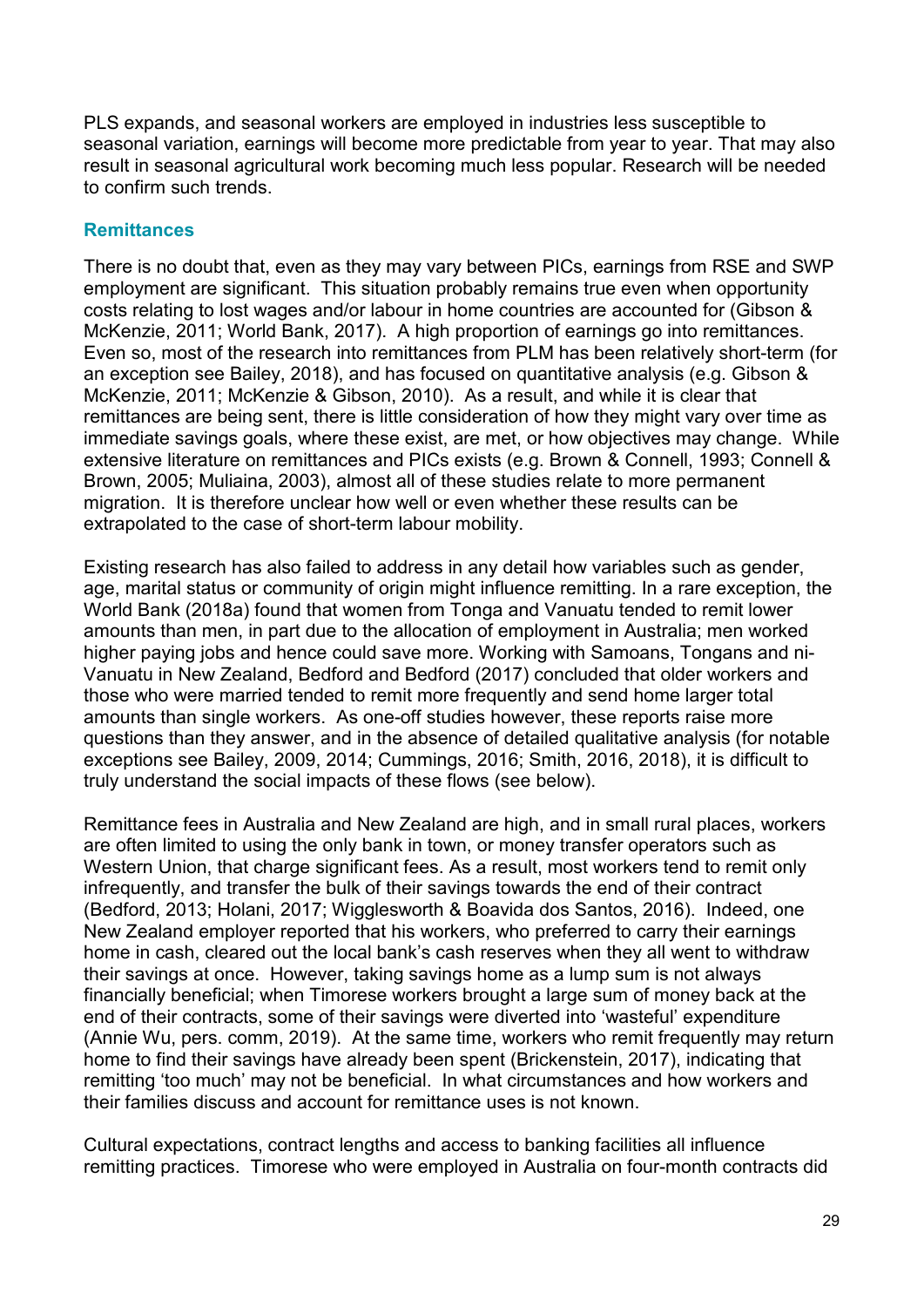not bother remitting but returned with lump sums of cash (Wigglesworth, 2018). The amounts remitted by Samoans and Tongans in New Zealand varied over the course of their contracts, and tended to increase towards the end of their stay (Ministry of Business, Innovation & Employment, n.d.). Tongans have been some of the most regular remitters (Bedford & Bedford, 2017). In 2009, Tongan workers in Robinvale sent most of their income home, missing out on many local activities including food consumption, and trying to maximise their working hours, not least because the remittances were available to them on return (Blanco, 2009).

For those who do remit cash while they are away, remittances are generally used to meet the household's immediate needs (LMAP, n.d.), and often aid multiple relatives. For Tongans in New Zealand, remittances supported an average of nine other people at home, while Samoans supported more than ten (Ministry of Business, Innovation and Employment, n.d.). More research is needed on varying remittance practices, how they may have changed (and be changing), the rationale behind them, and how they might influence development outcomes and the attainment of savings goals.

In addition to cash remittances, seasonal workers often remit goods or return with them. These vary regionally; in Vanuatu, workers from Tanna often favoured chainsaws (Hammond & Connell, 2009), as did some workers from PNG (Brickenstein, 2017) while those from North Ambrym invested in mattresses (Bailey, 2014). Timorese, on the other hand, tended to purchase consumer electronics, particularly mobile phones or computers (Wigglesworth & Boavida dos Santos, 2016). Certainly, some of these goods may improve short-term development outcomes; chainsaws for example, may make it easier to clear land and build houses, however the longer-term ecological impacts may be less positive. Indeed, some employers have raised concerns over their role and culpability in facilitating such environmental degradation (Brickenstein, 2017). Yet the environmental implications of these in-kind remittances, whether potentially positive (better sleep, technological change) or more negative (perhaps increased deforestation, rotting mattresses, e-waste disposal) have not been explored.

### **Savings goals**

Overall, seasonal workers appear to have similar aspirations for their savings regardless of nationality, which mirror trends from wider Pacific remittance flows (Connell & Brown, 2005) as well as seasonal worker schemes elsewhere (Binford, 2002, 2003). Education, consumption, welfare gains (improved housing) and small businesses are all common goals (Bedford, 2013; Blanco, 2009; Hammond & Connell, 2009), while reinforcing and investing in community relationships and obligations are also important (Bailey, 2014). Again however, it is not clear exactly how variables such as age or marital status might influence these patterns. Gender clearly plays a role however, and amongst Tongans and ni-Vanuatu in Australia, women tended to spend more on immediate family needs, school fees, customary obligations and small businesses while men were more likely to invest in building and hardware supplies as well as community obligations and leisure (World Bank, 2018a). These gendered (and other) differences are particularly important as cashflow from seasonal work has become increasingly viewed as a necessity in order to finance community or individual needs that cannot be met through domestic income earning opportunities (Bailey, 2014). Yet they remain poorly understood, and the implications of increased economic reliance on seasonal work are under-researched.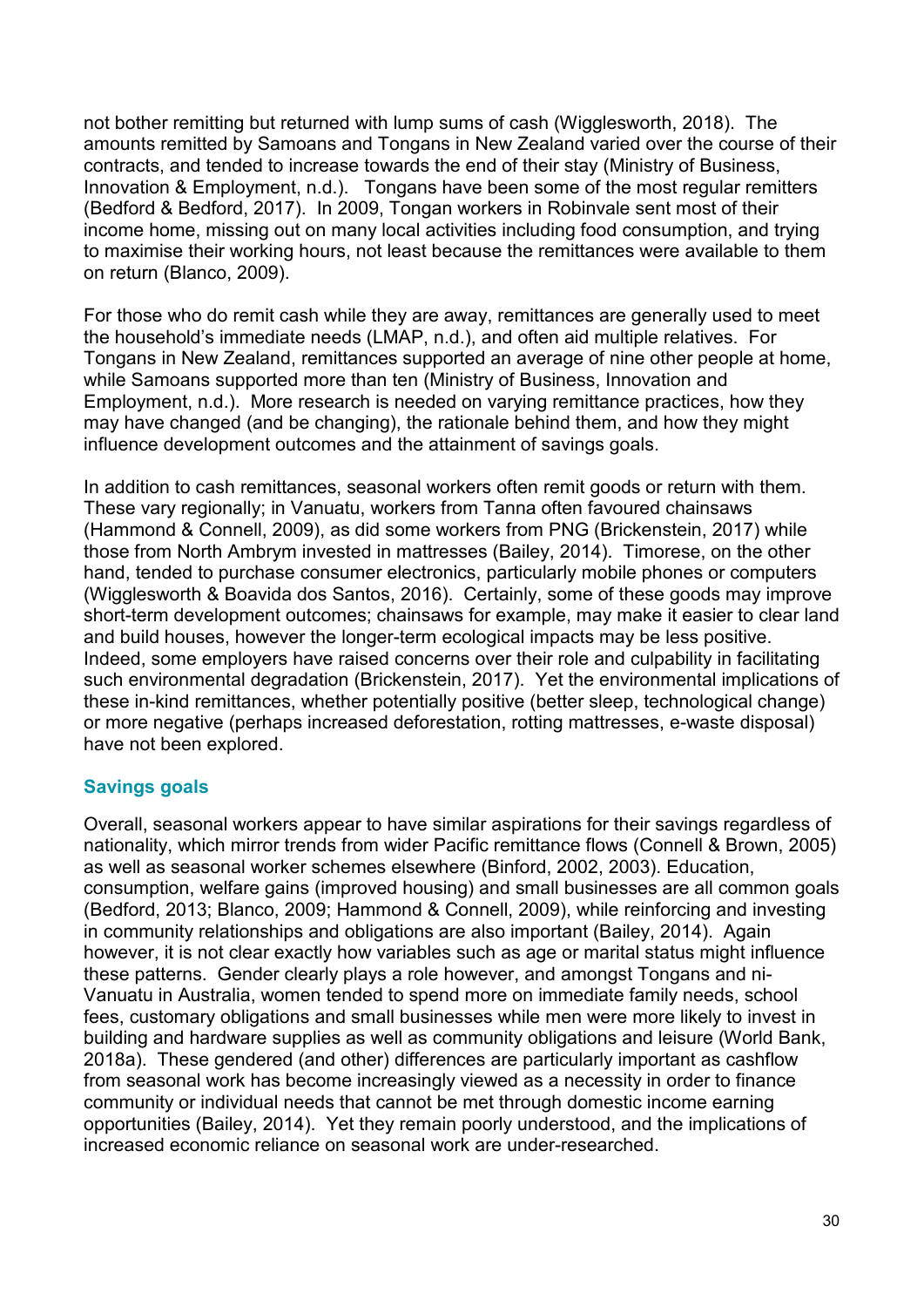Seasonal work does not appear to have led to infrastructure improvements for participating communities, and churches seem to be the main beneficiaries for 'community' investment (Blanco, 2009; World Bank, 2017). At the same time, there has been some evidence of participation in seasonal work leading to investment in small businesses (Bedford, 2013; World Bank, 2017), community development projects (Bailey, 2014) and possibly in increased agricultural productivity (Dun & Klocker, 2017). Such investments and projects appear to have been most successful when they were encouraged by community leaders or made a condition of participation in the scheme (Bedford, 2013). Sometimes participation in PLM has little impact on lifestyle or earning opportunities; Rockell (2015) describes several returned workers in Port Vila, Vanuatu who, after participating in seasonal work, had returned to much the same jobs and lifestyles as before. Indeed, Holani (2017) suggests that participation in the SWP provides a disincentive to diversify household incomes, as local development opportunities fade in significance when compared to overseas earnings. This is a familiar but inconclusive debate in the wider context of remittances in PICs (Connell and Brown 2005) as is the discussion over remittances as poverty alleviation (Brown et al 2014) and it is too soon to reach conclusions for PLM on the basis of scant data.

### **Savings**

Long-term savings have been limited (Connell, 2010); in Tonga, for example, savings were often accrued for a specific purpose or goal, and then spent (Holani, 2017). However, while it is generally implied that this lack of savings is a failure on behalf of the schemes to teach financial literacy, this is a Eurocentric view of how money 'should' be used. Rather, as Bailey (2014) observes in North Ambrym, Vanuatu, hoarding money for oneself can bring bad luck and community disapproval. Instead, the culturally appropriate way to utilise this income is to share it amongst kin, thus investing in and reinforcing kin ties while also effectively contributing to equity. Even so, as employers tend to preference experienced workers, the lack of opportunity for 'new' households to become involved can increase inequality in villages (Smith, 2016); sharing profits can only go so far.

In order to fully understand the economic implications of the Pacific seasonal labour mobility schemes, and measure their success, it is necessary to understand local conceptions of money and its appropriate uses. Existing macroeconomic studies of remittance flows cannot answer these questions. More long-term and qualitative studies into the economic impacts and outcomes of seasonal labour mobility are needed.

### **Skills and brain drain**

Without detailed data on the prior skills of PLM participants it is difficult to determine the extent to which temporary employment contributes to a significant loss of skills. Nonetheless, and as noted above, there are clear indications that SWP workers are increasingly coming from more skilled occupations, whether in rural or urban areas (World Bank, 2017). However, that evidence is mostly anecdotal and there is no information on what a skill loss might entail. Since all PICS have a shortage of skilled human resources, the loss of white-collar workers into PLM schemes may be a real loss for the public service, and possibly parts of the private sector. In earlier phases, in Tonga and Vanuatu at least, village leaders chose or encouraged men from more impoverished households to participate (Blanco, 2009; Hammond & Connell, 2009) to reduce the possibility of serious skill shortages ensuing. A bias in favour of skilled urban workers would do little for national development, reduce equity, and may even result in less valuable and competent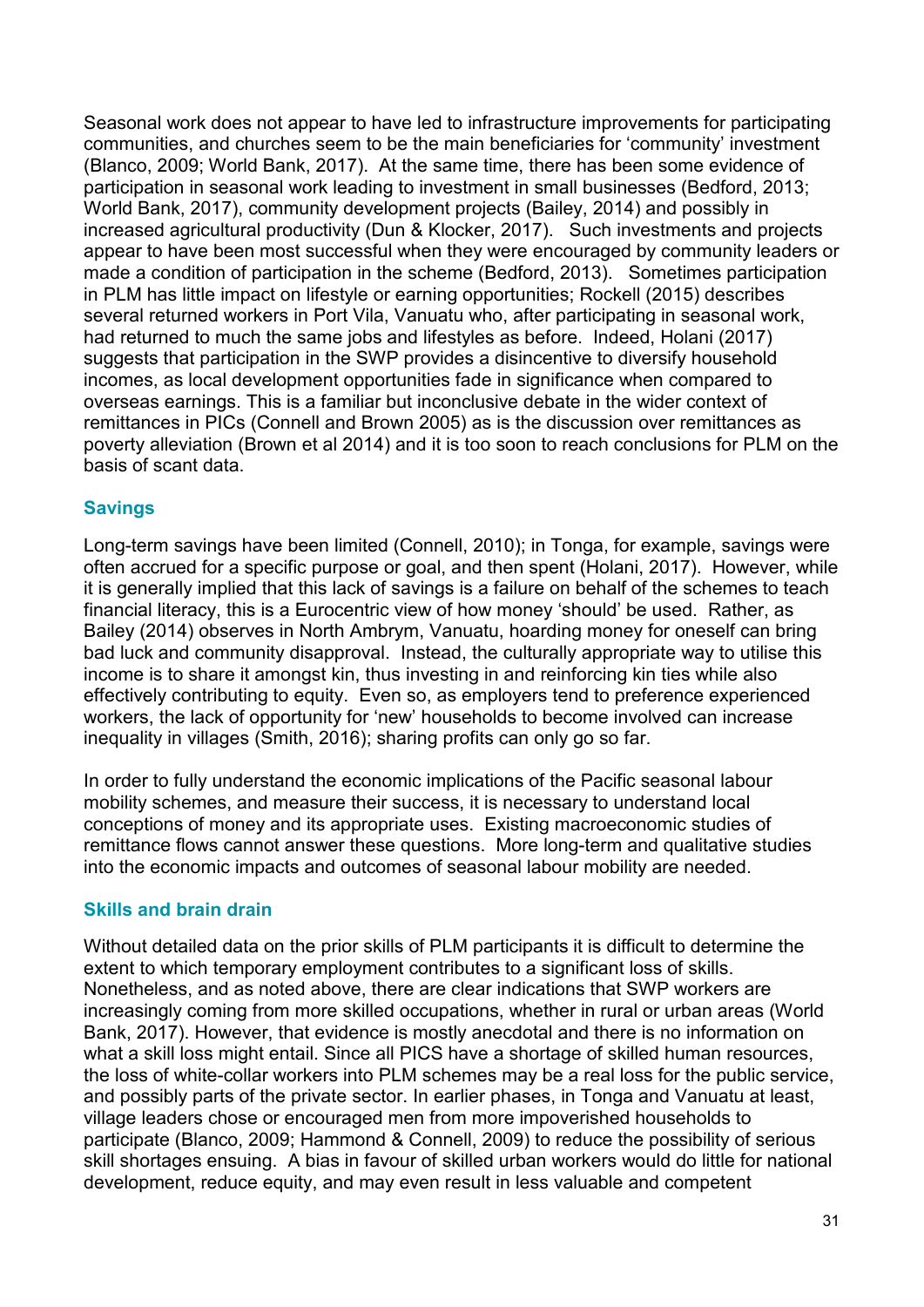workers. This is potentially a significant problem and, once again, data on the skills of migrants and the form of recruiting need to be much better understood.

The migration of skilled workers has raised questions about whether migration constitutes a skill drain of unacceptable proportions that hampers national development. Were migration opportunities to be extended beyond agriculture that would be more likely to be true. Small states lose disproportionately more skills than larger states. Shortages and losses of skilled labour, especially in health services, are serious in several PICs, and are partly the outcome of migration. Ironically, many migrants become part of a 'brain loss' or 'brainwaste' because their qualifications, despite gaining them entry, are deemed inadequate for employment in the destination: a lost investment in human capital. That has been particularly true in PICs with the 'loss' of nurses who become carers in destination countries, a poor labour market outcome. The extent to which this constitutes a skill drain has been debated in detail for PICs (Connell, 2009), but the conclusions, that pointed to a problematic drain, are now quite dated. Skilled migration is unlikely to decrease, irrespective of any new opportunities, and much more likely to increase. Limited return migration has not remedied this problem and remittances may not always compensate for skill drains.

#### **Agricultural skills losses and food security**

It is evident that the loss of (mainly) male labour may well reduce agricultural production and thus challenge short-term food security, but much depends on the role of male labour. There is some evidence that, in Tonga at least, men who expect to participate in the SWP program engage in additional valuable agricultural work beforehand to ease the burden for those who stay behind (Blanco, 2009). Some recurrent activities that are regarded as men's work – such as copra or cocoa production - may decline, while tasks such as house repair may be foregone. Where fishing is significant, it is invariably men's work, hence loss of male labour is almost certain to reduce fish takes, with negative nutritional consequences. Much depends on the division of labour, the nature of agricultural and other work and the extent to which there is 'surplus' agricultural labour. In all these contexts the existing research is inadequate.

In some PICs, the widespread and repeated absence of male workers is altering traditional gender roles. In Tonga and Vanuatu, women have taken on roles traditionally performed by absent husbands such as, in Vanuatu, maintaining kava gardens. Women (and sometimes even children) have begun to shoulder (some) men's responsibilities (Chattier, 2019). As the proportion of female absentees increases through the PLS, it will be particularly important to consider the gendered implications of these skill losses.

Household coping strategies in the face of labour losses vary regionally, and are influenced by factors including culture, infrastructure and remoteness. Households in Tonga, which tended to receive regular remittances from absent family, were more able to adjust to temporary absences of members than those in Vanuatu, where lack of banking infrastructure meant remittances were infrequent at best (Rohorua et al., 2009). In this sense rural Melanesia tends to lag behind Polynesia.

Labour losses are not necessarily restricted to times when seasonal workers are overseas; in Lamen Bay, Vanuatu, returned workers wanted to use their time at home to 'rest', and so did not plant subsistence gardens. This led to an increased reliance on imported foods, and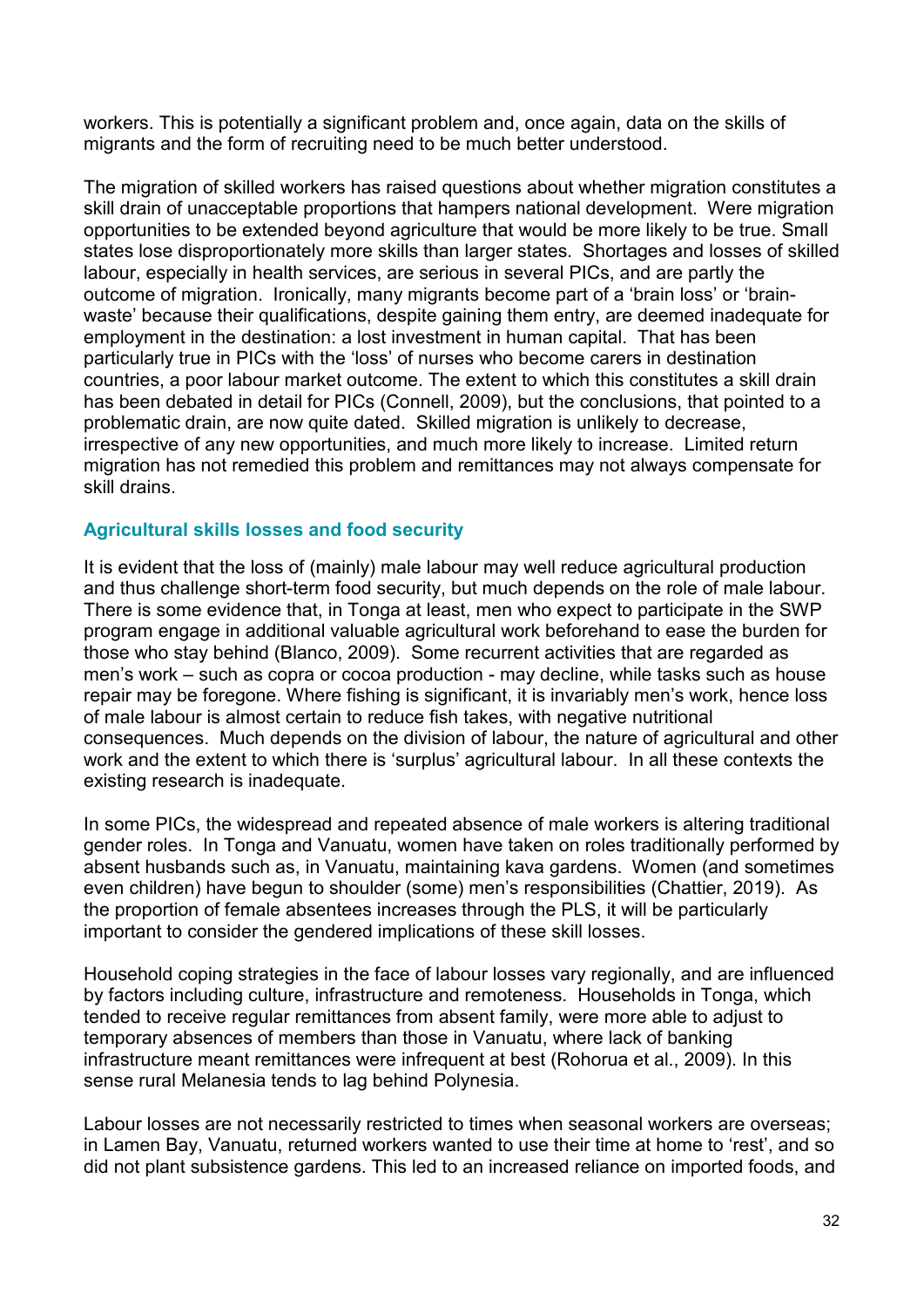associated vulnerability should shipments be delayed (as they often are in the Pacific) or households drop out of the scheme (Craven, 2013). In this instance labour was lost not only while workers were physically absent, but also after they had returned, and had a real impact on food security (Craven & Gartaula, 2015). More research is needed into the impacts of labour losses for seasonal worker households to ensure that the schemes do not inadvertently increase vulnerability (Craven, 2015). As absences lengthen under the PLS, it will be important to consider the impacts of these longer-term labour losses on both social organisation and economic activity.

#### <span id="page-32-0"></span>**SOCIAL IMPACTS IN SENDING COUNTRIES**

#### **Social impacts**

As the discussion above implies, the social impacts of temporary labour mobility remain poorly understood, and only a few detailed qualitative studies of contemporary PLM schemes exist. Most of these take the form of doctoral, honours or masters theses, and focus on rural areas of Vanuatu (e.g. Bailey, 2009, 2014; Craven, 2013; Smith, 2016) and Tonga (e.g. Blanco, 2009; Holani, 2017). Only a handful of studies have addressed the social impacts of temporary labour migration on urban areas, and these have been limited to Port Vila, Vanuatu (e.g. Cummings, 2016; Rockell, 2015). The nature of postgraduate student research however, means that most of these studies have been relatively shortterm and have taken place only after the schemes began. Consequently, there is no 'baseline' data for comparison of social organisation and impacts before, during and after participation in seasonal work, nor any comparisons between social impact (or any other outcomes) in rural and urban areas. Nor is there long-term research with a single community (for an exception see Bailey, 2018). As new communities and households become involved in seasonal labour migration, it will be important to document their experiences and compare them to households or communities that have not participated (or been rejected from participating) in seasonal labour mobility. The early stages of the PLS provide the perfect opportunity for the establishment of such long-term research projects.

#### **Social impact of increased cashflows**

The social impacts of remittances from seasonal work are complex and remain poorly understood (Underhill-Sem & Marsters, 2017). Research from Vanuatu indicates that where cash from seasonal work has been used in socially preferred ways (such as supporting kin and investing in education or housing) it has generally been viewed as 'good' (Petrou, 2020). Indeed, in Tonga and Vanuatu men now face pressure to participate in seasonal work so that they can provide for their families and fulfil the role of a 'good' husband and father (Chattier, 2019). However participation in seasonal work itself is not enough to bring prestige, and workers who 'waste' money on consumables such as mobile phones or DVD players are often criticised by community members for 'not achieving anything' with their savings, despite mobile phones being now essential (Petrou, 2020). In Ambrym, Vanuatu, those who did not share their earnings with kin, were harangued by relatives who made jokes at their expense or exerted other social pressure until they relented (Bailey, 2014). Sharing cash resources with kin and community members has led to higher social status for some (Bailey, 2014; Cummings, 2016), and a renegotiation of intra-community relationships.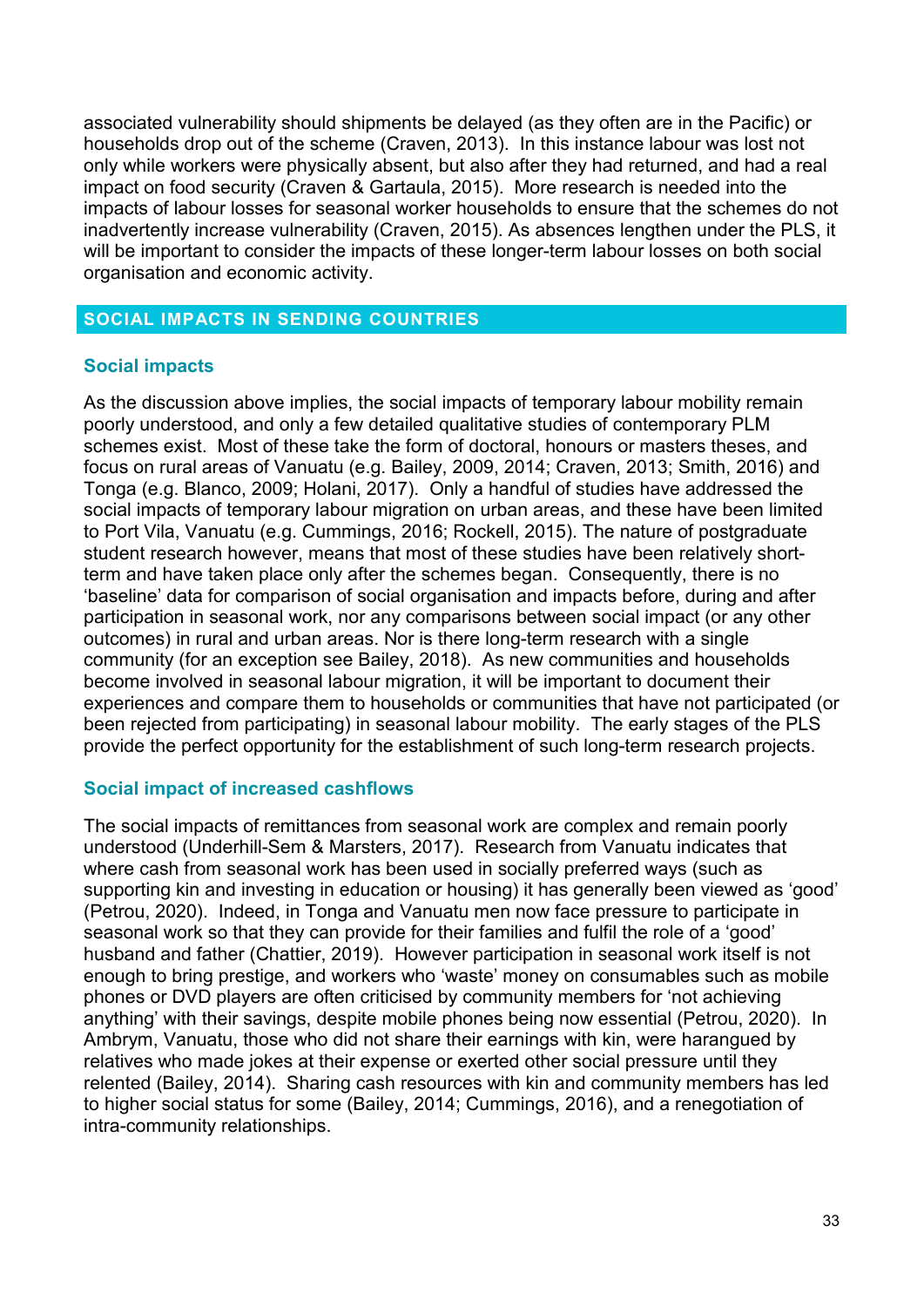Increased social status resulting from PLM has not been without repercussions as elders, chiefs, and others of high social status may feel undermined. It is possible that inequality and threats to the existing social order that result from increased incomes may lead to disagreements and even violence; in PNG, for example, incomes earned by women and young men from domestic labour migration have sometimes resulted in violence at the hands of older villagers who feel the social order has been disrupted (Jolly et al., 2012). It is not clear if this has been the case for returned seasonal workers, but anecdotal evidence suggests that some ni-Vanuatu women have experienced domestic violence for participating in seasonal work - or even just expressing the desire to do so (Craig Lind, pers comm 2018). Violence of this nature has not been addressed by existing research.

A very real tension exists between the large cash incomes earned from seasonal work and traditional values (*kastom*, in Vanuatu), and negotiating these tensions is an ongoing, and sometimes fraught, process. Even some of the supposedly 'good' development outcomes of seasonal work, such as new housing, are not uncomplicated; in Lamen Bay, Vanuatu, houses were viewed as 'good' because they provided a sturdy home that safeguarded the family's future. At the same time, investing in housing neutralised wealth, and meant cash could not be shared amongst kin to reinforce social relationships. As a result, there was some ambivalence amongst villagers over how 'good' these new houses really were (Smith, 2018). These tensions, and how individuals negotiate them, vary with gender, culture, age and life-cycle stage. In-depth qualitative studies that address these variables are needed to better understand the impact of remittances and increased cash flows on stability and change in home communities.

#### **Increasing educational attainment**

As noted above, education and paying school fees are key goals for many seasonal workers (both for themselves and their children). The impact of increased educational levels in the absence of job market growth however, is unknown. It is very likely that, should all else remain the same, increased education will merely lead to 'diploma disease', whereby increasingly high qualifications are required even for unskilled jobs, and greater pressures to migrate. The potential impacts of increased education are not limited to (urban) job markets however; in Lamen Bay, Vanuatu, education was considered a way to secure and improve children's futures. However, education was also associated with a disinclination to learn or partake in subsistence agricultural practices, and other facets of indigenous knowledge, which conversely contributed to insecure futures should children be unable to secure formal employment (Smith, 2018). Furthermore, as higher education facilities and employment tend to be concentrated in urban areas, it is very likely that increased educational attainment will drive rural-urban migration and exacerbate problems of urban over-crowding, inadequate infrastructure and so forth. Existing research has not addressed these issues. If educational attainment increases as a result of seasonal work, it will be necessary to consider the wider implications of these trends in rural and urban areas alike.

### **Family separation**

In addition to adjusting to the labour losses outlined above, workers and their households must deal emotionally with extended periods of separation. In Vanuatu, Bailey (2014) briefly notes that households with children under the age of ten faced the most difficulties adjusting to absences; mothers from North Ambrym, Vanuatu reported that their young children often cried for their absent fathers, while the women found it particularly difficult to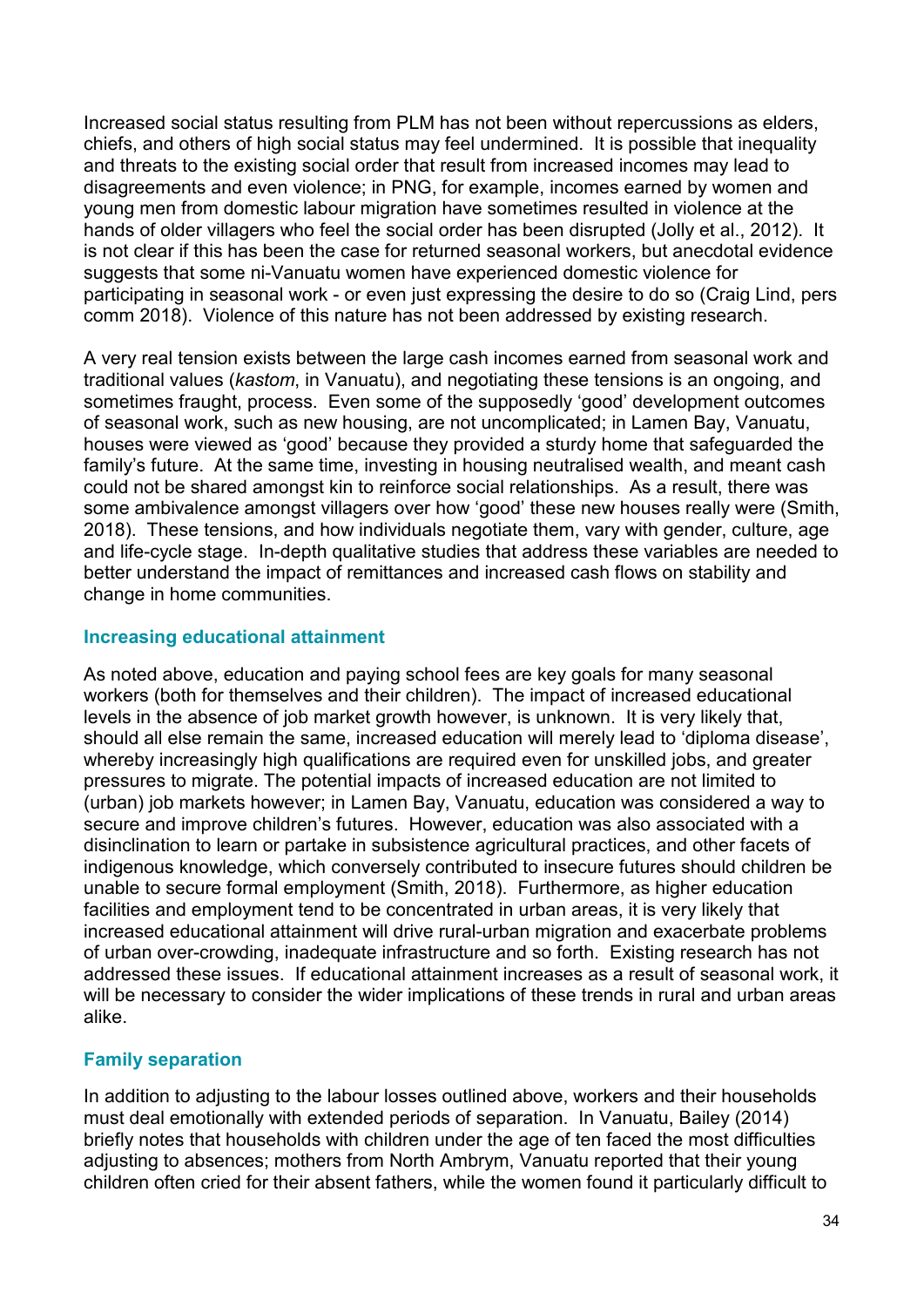make up for their husband's absent labour. In Shepparton, Australia, SWP workers 'ached' for the children they had left behind even as they were simultaneously glad of the opportunity to participate in the SWP (Stead, 2019). Likewise, for Timorese men who could not find work in Timor-Leste, the SWP provided a valuable means to escape unemployment 'limbo' and contribute economically to family well-being. However, some men stated that participation in the scheme was best only while children were young; they had no desire to become long-term absent fathers once their children were in school (Wigglesworth, 2018).

There appear to be some differences in how rural and urban households cope with absences; in Vanuatu, Bailey (2014) found rural households were slightly better off than their urban counterparts, who could not always rely on support from an extended community. This correlates with research from the World Bank (2018a) that found spouses or other relatives generally took over caring duties in rural areas of Vanuatu and Tonga. Nonetheless, this varied between countries, and probably also between communities. How parental absences might affect children has not been studied in the Pacific region. This again highlights the need for more studies of the social context of seasonal worker migration.

There is some evidence that participation in seasonal work can have a negative impact on marriages and partnerships. This is in part due to distrust between couples about extramarital relationships that may have occurred - or been suspected to occur – during absences. In Samoa, authorities have claimed that the problem of extra-marital affairs is manageable, and have warned seasonal workers that they could be banned from participating in the schemes or face other (unnamed) penalties if affairs occur (Radio New Zealand, 2019c). In Vanuatu, disagreements over perceived love affairs are not uncommon amongst the general population, but seem to be more pronounced amongst seasonal workers. Indeed, in Port Vila, Vanuatu, Rockell (2015) claims that seasonal work was anecdotally associated with a spike in domestic violence, however more research is needed to confirm this. Nonetheless, the World Bank (2018a) suggests that amongst ni-Vanuatu and Tongan households, women's increased confidence after participating in the scheme could result in violence. This was a difficult topic to investigate through focus group discussions, and more research into the possible link between seasonal work and domestic violence is needed.

The threat (and reality) of domestic violence is perhaps tempered by the fact that seasonal work is said to change attitudes towards gender relations, and empower women. Whether this is true, and how it works in practice, is unclear, although Cummings (2013) found that urban ni-Vanuatu women felt more connected to transnational futures as a result of their earnings and participation in the scheme. Furthermore, the LMAP (n.d.) tracer study of ni-Vanuatu workers found that three quarters of workers considered women 'more equal' to men as a result of seasonal work, and claimed that it would impact on their behaviour at home. At home however that empowerment might be resented. What behavioural 'impacts' might be, and how (or even if) they are enacted is impossible to know without detailed qualitative data about community social organisation before, during and after participation in seasonal labour migration. It is likely to vary considerably within and between the PICs. While women inevitably had more autonomy in the absence of husbands that may not have been sustained after return.

Some insight into the impacts of family separation can be gained from studies of other seasonal labour programs. Research on Mexican seasonal agricultural workers in Canada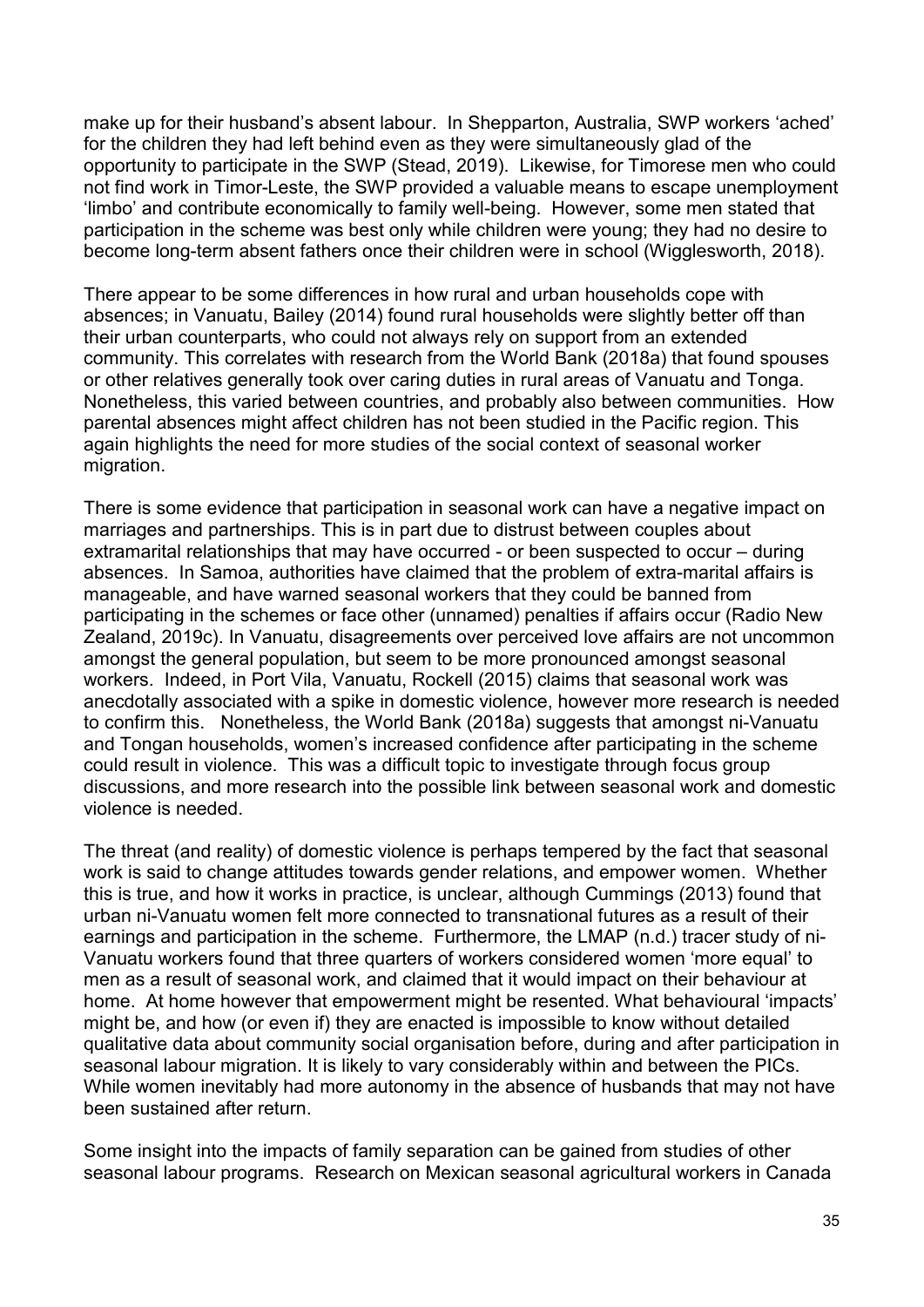indicates that the emotional costs of seasonal absences can be huge, even where material gains are significant (Basok, 2003; Binford, 2009). Household members are affected differently by workers' absences, and for Jamaican workers in Canada, the emotional toll of long separations was most pronounced for spouses and children (Russell, 2003). In countries where engagement in international labour migration schemes is widespread, longterm changes to family structures can result. In the Philippines it is common for workers to sign up for multiple two-year long work contracts, with the result that parents may be away for years on end. Working with a group of 69 children of migrant parents, Parreñas (2005) found that over a ten-year period, very few had spent time living with both of their parents. The social impact of these absences varied depending on which parent had migrated. Mothers tended to transnationalise their caring role more than fathers through, for example, regular phone calls and directing how remittances should be spent. Even so, children found having an absent mother to be much more difficult emotionally, than an absent father. While this is a different context, it indicates the need for similar research in PICs. This will be particularly important as more women begin to participate in the scheme, and absences become longer through the PLS. It will be vital to consider the impact of these absences on spouses and family structures at home (Ball, 2009).

Future migration into what will be more skilled and non-seasonal employment, raises new issues that relate to family structures, if migrants are away much longer, and the likelihood of many migrants wishing to convert short-term opportunities into long-term migration. Indeed, comparing the PLS to the similar TSS visa, Howes (2018) argues that it is an 'oddity' that PLS workers are not allowed to bring their families. Longer-term migrants will also require access to superior accommodation and other services, and be less tolerant of social problems. It is also likely that one outcome will be overstaying or, minimally, the demand for greater permanency.

### **The role of telecommunications**

As mobile phones have become more accessible, and reception has improved in some rural areas of PICs, though certainly not in all, it has become easier for seasonal workers to keep in contact, and even participate in decision making in home communities – although this is hindered by the cost to call home, and most workers may still rely upon receiving calls (Bailey, 2018; Hammond and Connell, 2009). Many RSE workers in New Zealand kept in contact with home on an almost daily basis. Mobile phones, text messages and Facebook were the most common means of communication, but roughly a quarter of workers still relied upon landlines (Ministry of Business Innovation & Employment, n.d.). Conversely, the World Bank (2018a) identifies a lack of communication between absent husbands and their families as a key source of household conflict. Much more qualitative research is needed to discover how households cope emotionally (or do not) during the several months of the year that workers are away, and how or whether communications technologies might ease the pain of separation. This will be particularly important as more workers are away for longer periods under the PLS.

#### **Extent of engagement in PLM**

Little is known about how the proportion of migrant workers in a given community might influence social impacts and development outcomes. To date research has almost exclusively focused on areas or communities where participation has been high, and the effects of seasonal work relatively obvious (e.g. Bailey, 2014; Craven, 2013; Hammond & Connell, 2009; Smith, 2018). It seems however, that where participation in seasonal work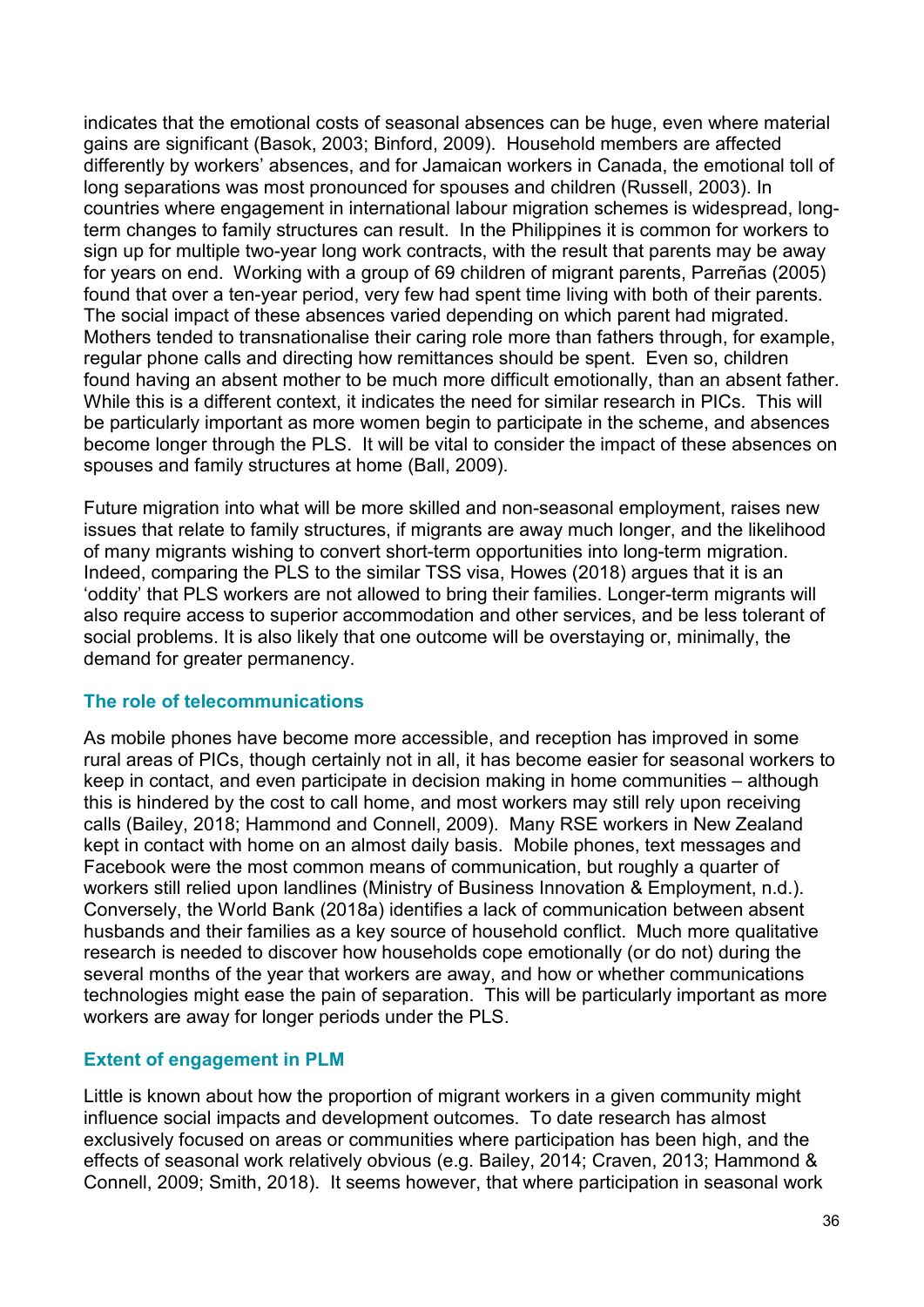is limited, so too are its impacts. In Paama, Vanuatu only a handful of households had participated in the RSE, although many more were interested. Earnings had been used to establish a small business and support another existing business, but returned workers seemed no better or worse off than their non-migrant counterparts (Petrou, 2020). More research is needed to properly understand the influence of differing rates of participation within and between communities.

Some workers have now been involved in seasonal labour mobility for close to ten years, and for these individuals RSE work has become a 'career' (Bailey, 2018). Similarly, multigenerational involvement in PLM (where children follow their parents into seasonal labour mobility) is now occurring. However, the long and short-term social impacts of such employment remain poorly understood, and there is no research into what happens when workers drop out of the scheme, as they must inevitably do. In Tonga, there has been some concern over the need to provide 'exit plans' for workers who become too old to continue participating in seasonal work (Pacific Periscope, 2018). As this demographic group increases, it will be important to monitor the outcomes.

# **Health implications**

There has been little consideration of the impacts of long (or short) term engagement in PLM on workers' health. The New Zealand government has been collecting data on healthrelated issues through their Recognised Seasonal Employer Surveys (Research New Zealand, 2018), and it would be wise for Australia to do the same. According to the 2018 survey, 76% of RSE employers reported that all of their seasonal employees arrived in good health. The most common health complaints were dental problems and boils, while a few female employees were pregnant upon arrival. Boils were certainly not uncommon amongst ni-Vanuatu workers in Otago, but many workers were reluctant to take time off work for doctor's appointments which, they also believed, could be costly (Bailey 2014). In addition, there is some evidence that while working in Australia or New Zealand, workers may purchase cheap, nutritionally inadequate foods to save money, with associated health consequences (Bailey, 2014; Bedford, 2013; Blanco, 2009), although this has not been studied in any detail.

Concerningly, in Australia, and despite being charged compulsory health insurance fees, Tongan workers often found their insurance was 'useless' when they tried to use it, and were faced with large out of pocket expenses (Holani, 2017). This is particularly troubling as working long hours in physically demanding jobs, in a different climate, can have real health consequences; ni-Vanuatu workers in New Zealand reported ailments ranging from aching bodies and hands seizing up to nosebleeds and coughing blood. These men felt there was little concern for their welfare, and that they were treated as if they were 'just muscles' rather than human beings (Smith, 2016, 2019).

In the United States, health problems resulting from long-term exposure to agricultural chemicals have emerged as an issue for Mexican migrant workers (Holmes, 2013). Similarly, in Canada, where agricultural work is considered a 'dangerous' occupation, SAWP workers were exposed to hazards in the form of dangerous chemicals as well as machinery, which they had not been adequately trained to use (ILO, 2012). Whether this might also develop as an issue for PIC workers in Australia and New Zealand has not been considered. More research is needed to determine if seasonal agricultural work is resulting in ongoing health issues amongst PIC populations. In addition, as the PLS expands, it will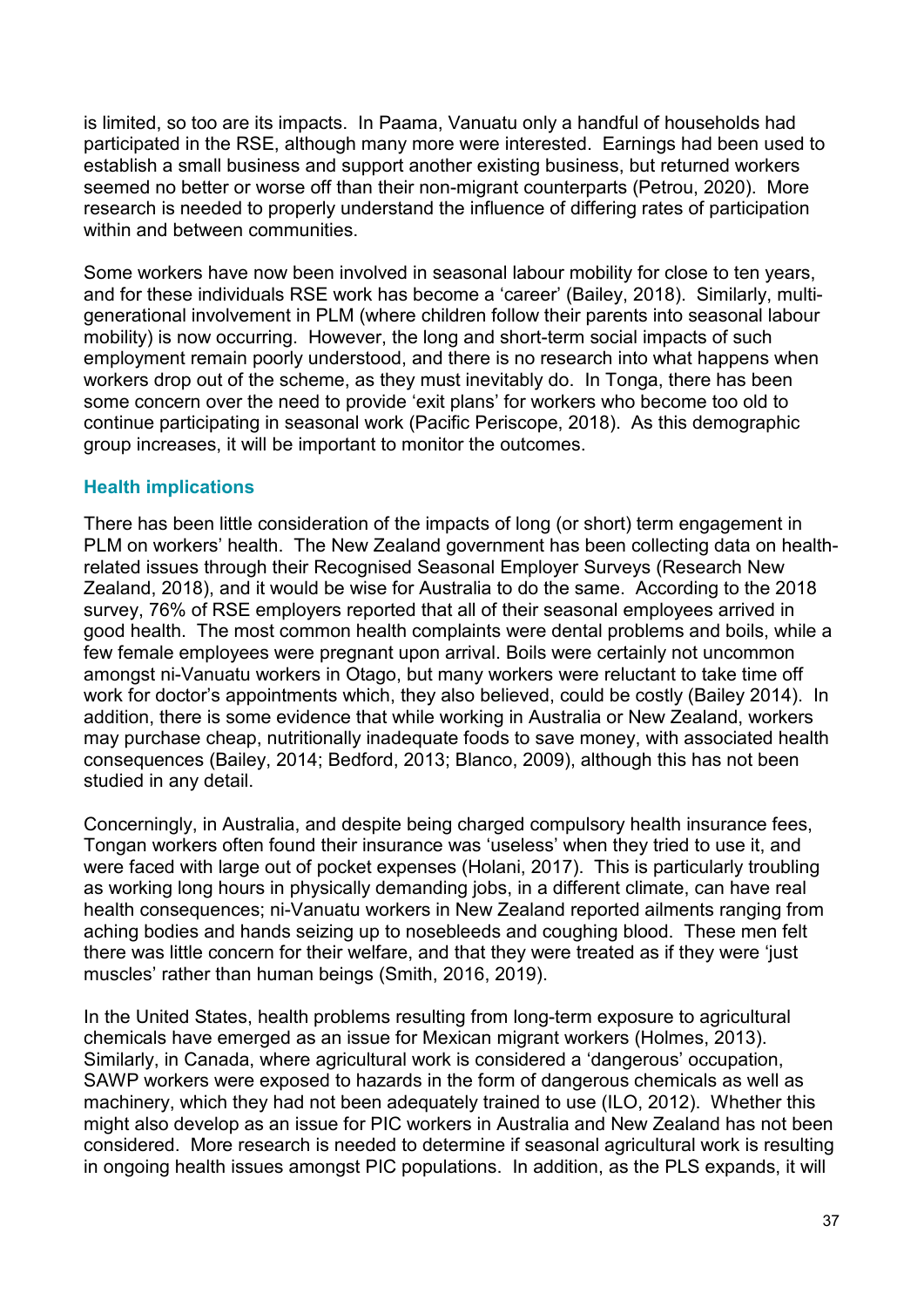be important to monitor worker health and wellbeing with emphasis on any known OHS and health risks for the particular industries they are employed in.

# **Social remittances from skills training**

Alongside economic gains, skills transfer has been promoted one of the key 'wins' for PICs participating in PLM. It has been assumed that these 'social remittances' (Levitt, 1996), are transferable, and will assist returned workers to bring 'development' to their home communities. To this end, workers are offered (in theory at least) the opportunity to undertake skills courses such as, in Australia, Certificate I or II in horticulture. In practice however, workers often have little time (or energy) to undertake these courses; taking time off work to attend courses during the day wastes valuable time when they could be working (and earning), while evening courses require an investment of energy after long hours of physical labour. Indeed, Holani (2017) cites one Tongan worker who described add on skills training as a 'waste of time' as the courses on offer did not lead to pay increases or other immediate tangible benefits.

Employers have suggested that courses, such as forklift driving or welding, that would provide workers with the skills to progress in the workplace and earn higher incomes may be more useful. That might also lead to their becoming urban workers on return home, where those jobs are more likely to exist. Even so, there appears to be something of a male bias in these skills, although no research exists into the differential uptake of this training by gender, age or other variables. Nonetheless, there does appear to be some variability in the uptake of courses; Holani (2017) found that few Tongans had participated in formal training courses, whereas Bedford (2013) reported some success in training courses that covered topics such as health, food and nutrition and worker's rights and responsibilities. Quite obviously, the uptake of courses relies in part on their being made available; a large proportion of workers are simply not offered skills training (LMAP, n.d.; World Bank, 2017).

To date, research on skills training has focused on workers in the horticultural industry. However it is likely that the availability and uptake of skills training will vary between industries. I-Kiribati employed on Hayman Island had earned Certificate III in Hospitality. This qualification formalised and ensured the portability of their training (DFAT, 2018), although it is unknown whether the workers went on to employ these skills or utilise these qualifications at home. More research is needed into the desirability of skills training, the types of courses that would be most 'useful' or attractive to workers, and how these courses could be delivered in a way that does not impinge on earning (or much needed relaxation) opportunities.

# **Informal and other skills**

Even as participation in formal skills training has been limited, many workers report other, often 'informal', skills gains such as increased confidence in English, knowledge of how to use particular farm machinery, time management and organisational skills (Bedford, 2013; Holani, 2017; World Bank, 2017). The utility and applicability of these skills to rural community life however, is sometimes questionable. Smith (2016, 2019) found that amongst RSE workers from Lamen Island, Vanuatu, 'time management' skills and the view that 'time is money' were considered 'upside-down' logic. Workers simply could not understand why it was 'better' to continue working rather than take a break when they were tired, and considered their own, more relaxed approach to time management far superior.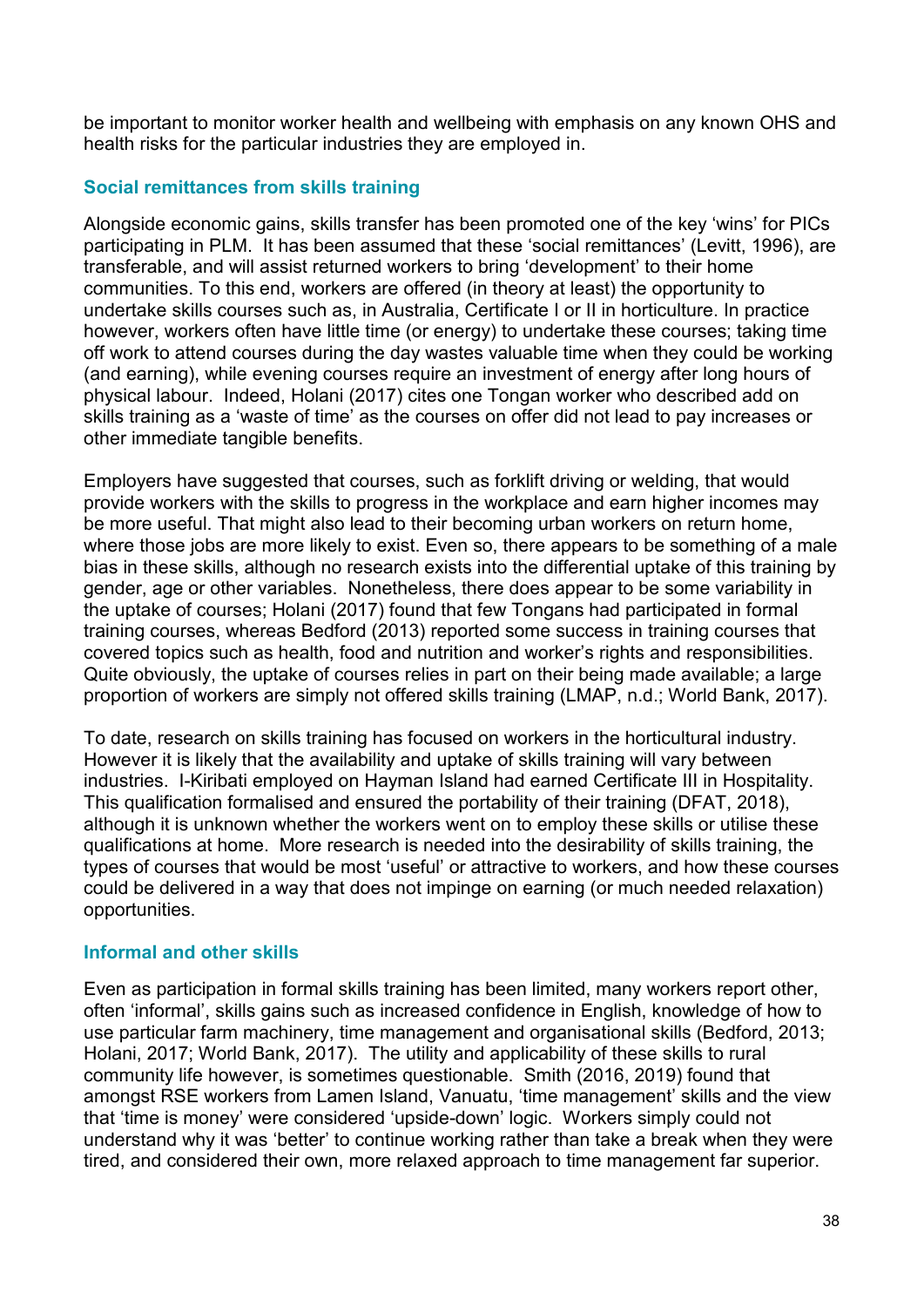In some contrast, working with SWP participants from Tonga, PNG, Samoa and Kiribati, Dun and Klocker (2017) claim that some seasonal migrants are successfully transferring skills learned in Australia to their home countries. They describe the case of 'Samson', from PNG, who applied some of his new horticultural skills in his own noni plantation at home. However, this research was undertaken solely in Australia, and without having visited home villages, it is difficult to determine the extent to which these innovations have truly been adopted or impacted agricultural practices. This same issue arises with the World Bank (2017, p.41) survey that reports 91% of workers believed informal skills could be 'put to good use' when they returned home. Given that no other research has reported extensive uptake of such innovations – indeed most records quite the opposite (e.g. Bailey, 2009; Cameron, 2011; Hammond & Connell, 2009; Holani, 2017) – it seems highly unlikely that such skills transfers are significant.

While it cannot be debated that workers learn some agricultural skills, such as pruning, picking and packing stone fruit and grapes, these skills are often simply not transferable to tropical countries where such crops cannot be grown (Brickenstein, 2017). This lack of skills transfer is not unique to PIC seasonal work programs, and is consistent with evidence from Mexican and Jamaican participants in Canada's SAWP (Downes & Clarke, 2007; ILO, 2012). More input from local communities is needed to determine if there are certain skills that they would like to learn, or that are appropriate to their specific needs, culture, environment and so forth. As the PLS expands it is likely that skills in tourism and caring will be useful in home contexts where tourism is a significant contributor to GDP and populations are aging. In Timor-Leste for example, it is anticipated that tourism will be a major sector for economic growth, and thus skills learned through labour mobility may prove invaluable (Wigglesworth, 2018); how this plays out however, is yet to be seen. Importantly, opportunities to harness these skills are likely to remain concentrated in urban areas, especially as the scheme expands, and thus the aim of bringing 'development' to rural areas may remain unmet.

#### **Small business investment**

Establishing a small business – such as a trade store – is a common goal amongst PLM participants, albeit one given lower priority than education or housing. Small trade stores are particularly popular in rural areas (Bailey, 2018; Hammond & Connell, 2009), while urban returnees have sometimes invested in taxis or buses (Cummings, 2016). Small business investment normally occurs after several seasons of labour migration; Bailey (2018) found that most of the ni-Vanuatu workers who she followed over ten years did not invest in small businesses (such stores, bakeries and transport services) until after at least three years of seasonal work. Prior to this, workers had other more pressing financial needs such as paying off loans. Conceivably the potentially higher earnings from new PLS employment will offer better opportunities for increased financial gain and more substantial business investment. This suggests that medium to long term participation in seasonal work is required before small business investment can occur, and that guidance and advice is likely to be needed by returnees, but more research is required.

Throughout PICs, small businesses are largely service scale enterprises, with little likelihood of contributing to wider economic growth; small stores generally operate at minimal profit, and instead provide a means for demonstrating social status and success (Cahn, 2008; Curry, 1999; Petrou, 2020). Furthermore, businesses are rarely long-term enterprises, and generally go under if deemed 'too successful'; Bailey (2018) reports that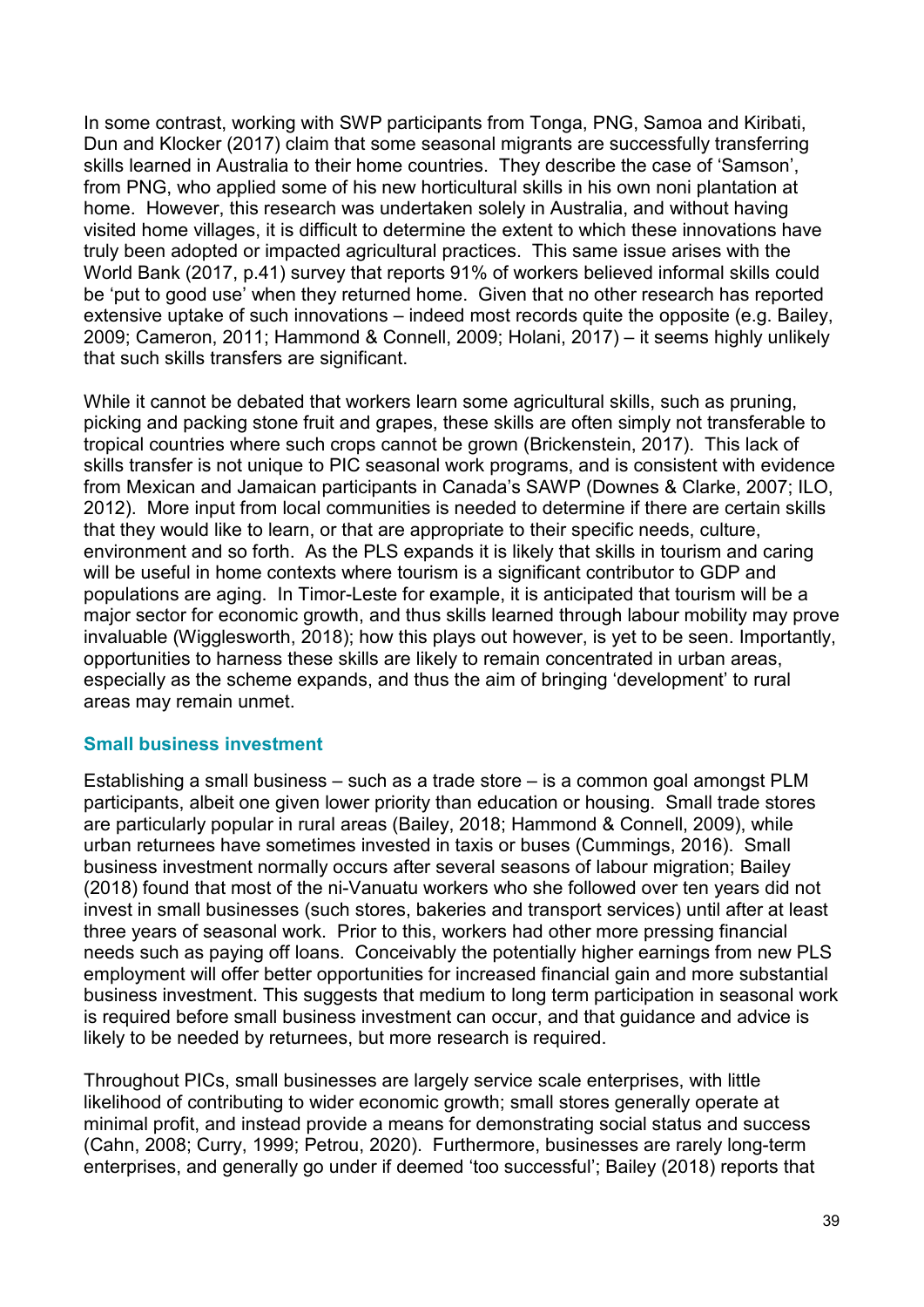many ni-Vanuatu RSE workers' small businesses were ultimately unsuccessful due to the 'home business environment' (social obligations, remoteness and so forth). Significantly, it is not clear how skills such as fruit picking or Western notions of financial literacy and punctuality might assist in establishing or running these small businesses that generally rely upon some form of kin collaboration (Cummings, 2016; Curry, 1999). The lack of small business establishment is also common to Mexican SAWP workers, who primarily invested in food, clothing, health care, housing and education. A lack of financial resources, along with home community characteristics meant small business investment (both agricultural and non-agricultural) was extremely limited (ILO, 2012).

Importantly, skill acquisition cannot overcome structural disadvantage, and small businesses in rural areas face the very same barriers that have meant economic opportunities are limited in these areas; isolation, poor transport connections, unreliable shipments and so forth are all very real challenges. Many stores face enormous competition, fail to survive loans to kin who 'eat the money', and tend to be short-term objects of prestige. More detailed longitudinal research is needed into the types of businesses (if any) that are established by returnees, and how they fare over the long term.

# **Migrants as agents of change**

Overall there is little evidence (or research) documenting how returned seasonal workers might become agents of social and political change in governance, accountability and gender norms. Conclusions from studies in Asia and Africa are unlikely to be of much value in indicating Pacific directions. In Tonga and Vanuatu, the World Bank (2018a) recorded some changes and more openness to negotiating traditional gender roles; it was considered more acceptable for women to work outside the home, and women were participating more in intra-household decision making. However, the World Bank (2018a) provides little detail as to the wider implications of these changes, and it appears that they may not be long-term. In Vanuatu, Bailey (2014) and Cummings (2016) found that participation in the scheme led to new friendships and social networks being formed, but again, and although this seemed to be positive, the wider implications of this were not clear. More detailed qualitative research is needed to understand the outcomes of social remittances, and the extent to which they are being usefully transferred.

# **PLM and development**

The effectiveness of PLM in delivering development impacts varies depending on how 'development' is defined. There is little evidence to suggest that the schemes have stimulated wider economic growth or improved infrastructure. However, if development is defined as welfare gains for participating households and communities, it seems that the schemes have been successful in bringing development to participating PIC communities. Nonetheless, it cannot be assumed that this 'development' is unproblematic or has not had negative impacts on communities or households (Smith, 2016; 2018). More research is needed to examine exactly what 'development' means in the local context, and what the long-term implications (if any), might be.

The RSE and SWP (and now the PLS) are not the first temporary labour migration programs to operate in the Pacific. Yet there have been no research or evaluations into what happens when these programs end, as they inevitably do. Given that 'development' has not come to PICs, it seems that these programs do not bring long-term change. Indeed, in Paama, Vanuatu the only legacy of temporary labour migration to New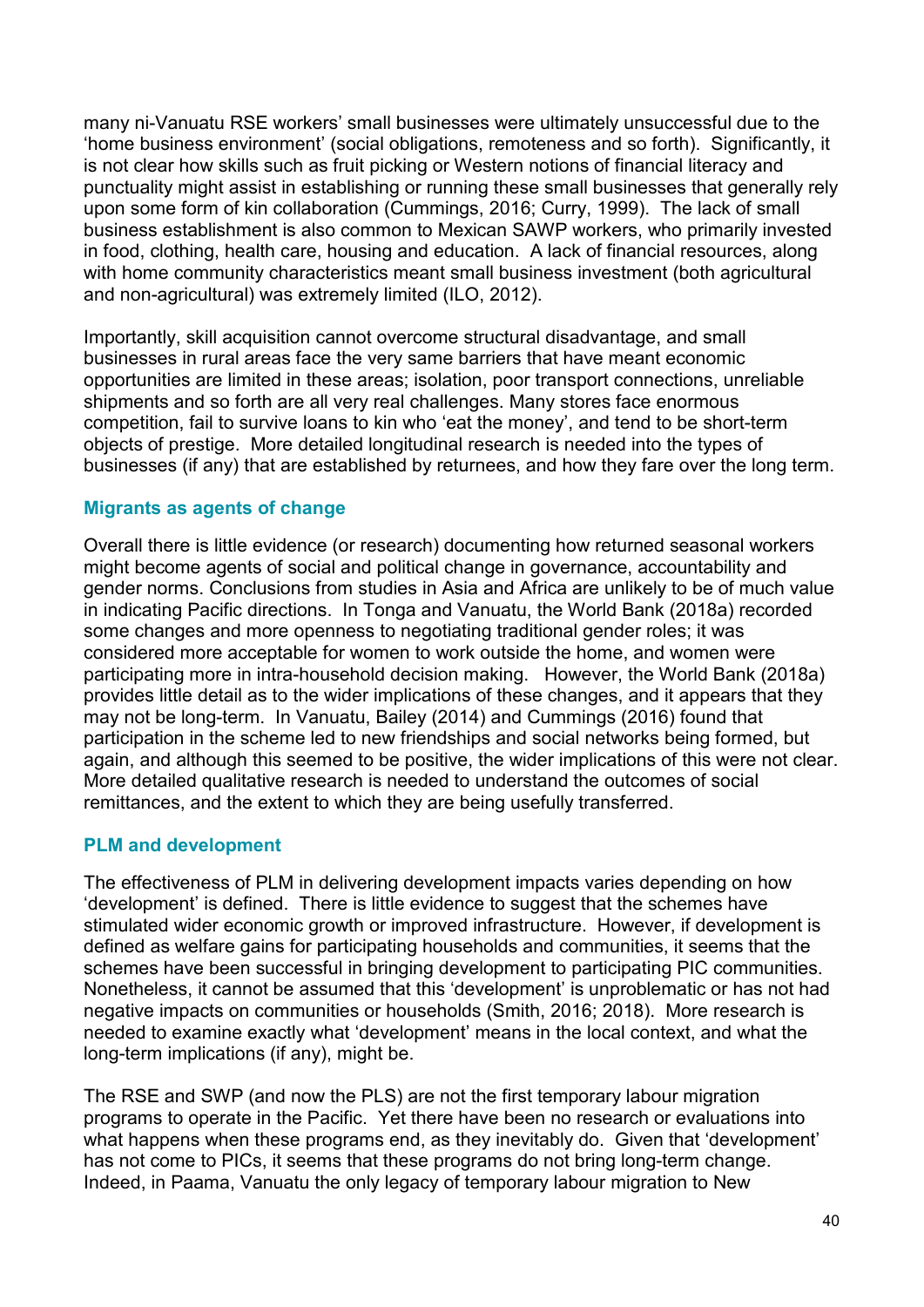Caledonia, which was popular amongst men during the 1970s, is a lot of once 'modern' now decaying housing (Petrou, 2020). This suggests that once income streams dry up, so too do development activities and opportunities. Considering what happens when households or communities discontinue in the scheme (whether through choice or not), and how they adjust to life post-seasonal work is an important future research direction.

#### **ECONOMIC IMPACTS IN RECEIVING COUNTRIES**

#### **Workplace and community impacts**

PLM has had some undeniably positive impacts for receiving countries. In Australia, seasonal workers were more productive, reliable and motivated than their working holiday maker counterparts. Furthermore, returned seasonal workers were found to be 15% more productive than new workers, and many employers felt that they would simply not be able to harvest all of their crops if they were required to rely upon the local workforce (Zhao et al., 2018). These findings are mirrored in New Zealand where productivity gains have led some employers to expand their area under cultivation (Bedford, 2013; Research New Zealand, 2018). Nonetheless, there is some evidence that seasonal worker incomes, and hence productivity gains, plateau and sometimes decline after four or more seasons (Bedford & Bedford, 2017). Indeed, some employers have reported that productivity is greatest when they recruit a mix of new and returning Pacific seasonal workers, backpackers, returning foreign workers and locals (Brickenstein, 2017). This suggests there are benefits to ensuring places are available for more 'junior' workers, however more research is needed.

While there are initial upfront financial and administrative costs associated with hiring seasonal workers – costs that have acted as a significant detractor to the uptake of the scheme in Australia (Doyle & Howes, 2015; Howe et al., 2019) – these are recouped through productivity gains, the reliability of the workforce and weekly deductions from workers' payslips: something of a hint of 'double dipping'. However, this success is tempered by the fact that, in New Zealand at least, fluctuating exchange rates mean that profits have not increased significantly. Furthermore, increasingly efficient workers mean that in some cases, fewer are needed to complete the same work (Bedford, 2013). Interestingly there is no research into the types of work that might best suit workers, although workers are generally segregated by gender with women often relegated to the (lower paid) packing sheds while men work in the orchards.

The money that workers spend on accommodation, food and household items can be significant; in Central Otago, Bailey (2014) found that the local Salvation Army store was so popular amongst seasonal workers that it expanded its operations. Much the same was true in rural Victoria (Bailey 2019), indicating how seasonal workers preferred to spend as little as possible in Australia. It is unclear however if seasonal workers contributed more to the economy than other groups of itinerant workers would have.

Despite similar patterns of success in both Australia and New Zealand, differences in regulatory regimes, geography and work types mean that symmetries cannot be assumed in every aspect of receiving country experiences. More comparative research is needed, both between Australia and New Zealand, but also including Canada, whose SAWP provided a model for the antipodean schemes. Canada recruits workers from both small island states in the Caribbean as well as some in the Pacific, making for an interesting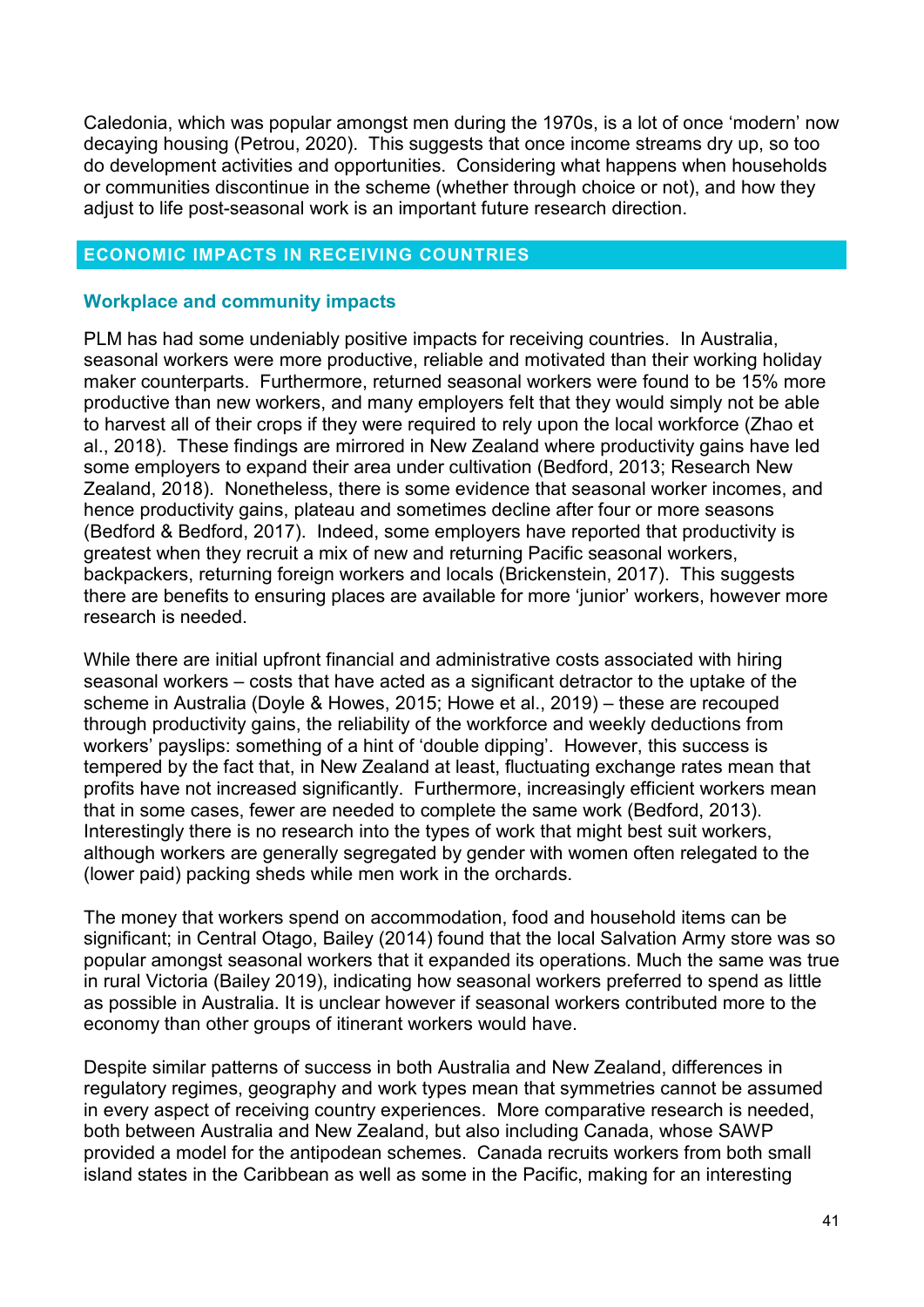comparison (Radio New Zealand, 2019a). In addition, and as the PLS expands, it cannot be assumed that receiving country impacts will be uniform across industries of employment and economic sectors. More research will be needed across all industries included in the PLS.

#### **SOCIAL IMPACTS IN RECEIVING COUNTRIES**

#### **Host community impacts**

The arrival of a new, semi-permanent workforce has implications for receiving communities. In some places in New Zealand, seasonal workers have established and played in soccer tournaments (Brown, 2018), revitalised churches, an important social locus in Pacific Islands cultures, and brought music and other cultural experiences to host communities. Churches have often donated goods, such as food and warm clothing, to ni-Vanuatu workers in New Zealand, and have taken on many of the pastoral care responsibilities that can be otherwise neglected (Bailey, 2014; Smith, 2016). Indeed, providing pastoral care is not always easy for employers. New Zealand employers found pastoral care provision was easiest for returning workers as these workers already knew what was expected of them, and were familiar with the local community, area and culture (Research New Zealand, 2018). In Australia, many employers found the need to provide pastoral care difficult, leading Howe et al. (2019) to suggest that a more centralised or coordinated approach to pastoral care provision could be beneficial.

In Central Otago, ni-Vanuatu workers were generally viewed positively by the local community, and themselves felt welcomed by the towns (Bailey, 2009), however there is evidence that workers have sometimes been viewed as messy, unruly and difficult to control (Williams, 2010). As workers can return to the same town over several years, some have begun to form firm friendships and relationships with locals (Bailey, 2014). Many workers are proud of these contacts which, in some instances, have become 'kin-like' (Smith, 2016). The implications for these relationships, romantic and otherwise, on home and host societies have not been researched, but is an important avenue for future studies (Bailey, 2014; Rockell, 2015). Over the shorter time period of the SWP these relationships are yet to be similarly established in Australia, but the value and success of these kinds of relationships is central to wider support for the extension of such schemes. At the same time the development of such relationships may offer some potential for overstaying. It seems likely that the longer contract periods of the PLS will result in stronger and betterestablished social networks between workers and host communities. But again, more research is needed.

As seasonal workers form relationships with employers, and return year after year, it is possible that the scheme may disadvantage local populations – such as permanent Pasifika communities around the NSW-Victorian border – who rely upon the horticultural industry for employment (Nishitani & Lee, 2017). To date, relatively little has been written about the impacts of seasonal workers, either positive or negative, on host communities. More research is needed as the PLS expands, and so too does the size and geographical spread of these seasonal workforces and host areas.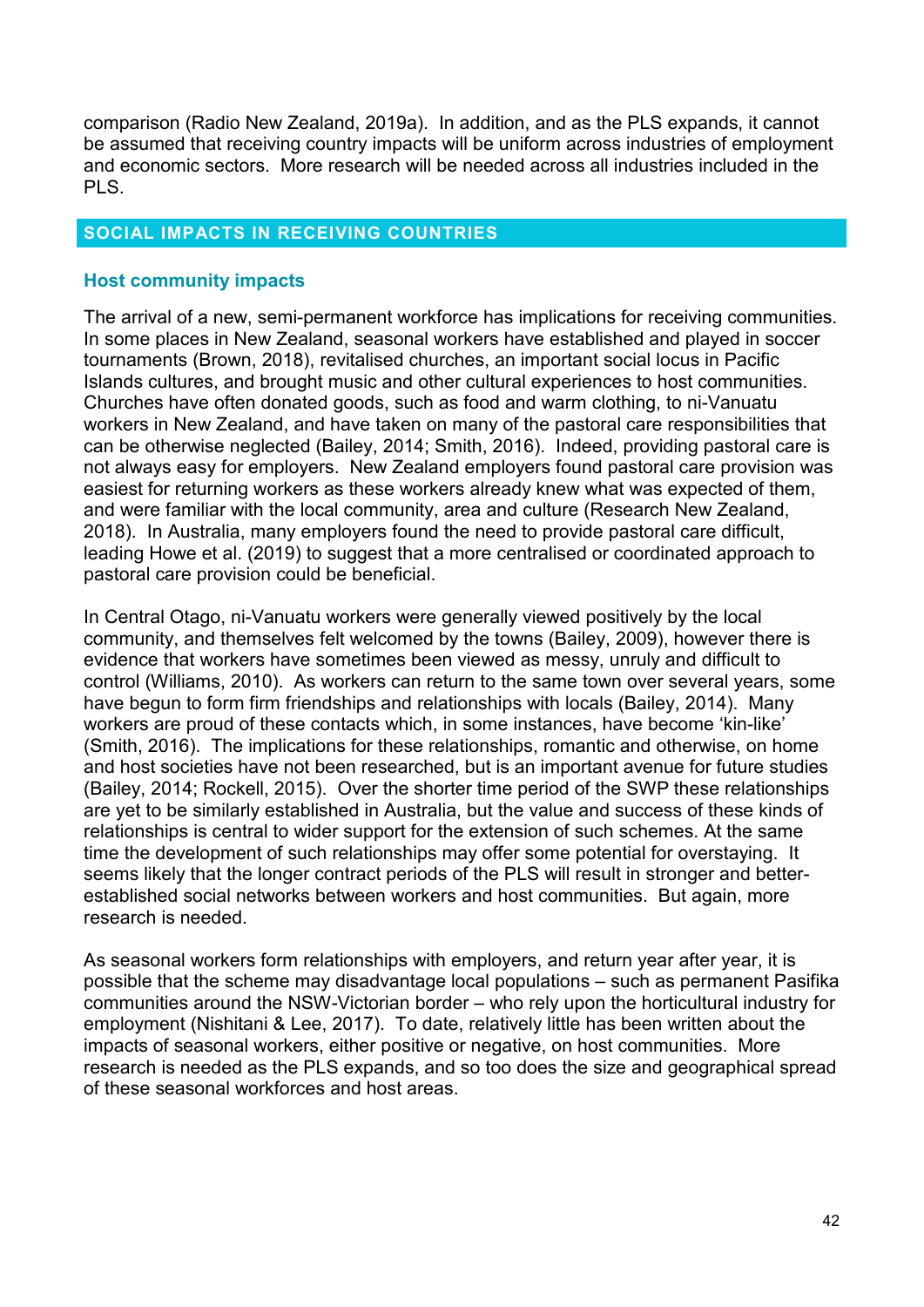#### **Boredom & isolation**

In Australia, more remote workplace locations imply that connections with the local community are not always possible, and with workers often tired at the end of the day, and uninterested or unable to travel to the closest town, problems of boredom have arisen (Petrou & Connell, 2018; Annie Wu, pers.comm, 2019). This immobility, isolation and disconnection from local communities is not unique to the Australian scheme, and analogous issues have been reported for the Canadian SAWP, where places of employment are often similarly remote (Reid-Musson, 2017). However, even in less remote areas of New Zealand, boredom and isolation have sometimes posed a problem (Ball et al, 2011). Bailey (2009) noted that although ni-Vanuatu workers tended to present a 'positive' face to the community, they were often bored and deeply missed their family members. Long work hours meant options to socialise with the local community were limited. Some workers dealt with this by sleeping long hours, others by spending equally long hours on Facebook.

Tongan SWP workers in Robinvale (Victoria) were frustrated at experiencing down-time when not enough work was available. This lack of work resulted in boredom, reduced incomes (since workers were paid according to the work), and a resort to violence, which wasted money and resulted in social problems. However, some breaks were used to attend training programs coordinated by the local TAFE with numeracy, English and first-aid courses being appreciated (Blanco 2009). This suggests that there may be solutions to this 'boredom', but more research is needed.

For ni-Vanuatu, opportunities to socialise with local communities are somewhat restricted by their official adherence to an 'alcohol free' policy. This policy was introduced by the Vanuatu Government in an attempt to give their workers a competitive edge over other PICs. This ban, enforced and monitored by employers, has been subject to much criticism, but in a context where competition for places is high, workers have little option but to toe the line or risk losing their place in the scheme (Bedford, 2013). Indeed, when an RSE employer deemed there had been 'too many' alcohol related incidents with his workers from Epi, Vanuatu, in one season, he recruited forty workers from Samoa for the next season, and warned his ni-Vanuatu employees that he would shift to hiring even more Samoans if alcohol related 'problems' continued (Smith, 2016).

More research is needed into the social lives of workers in New Zealand and Australia, and how widespread problems of boredom and isolation can be addressed. This will be particularly important as the PLS expands, and seasonal workers find themselves working in a variety of industries and experiencing different cultural and workplace environments within the same receiving country.

#### **Labour rights & power imbalances**

Seasonal worker schemes are characterised by unequal power relations, and this can have a serious impact on worker wellbeing. The media in particular have drawn attention to issues of underpayment, poor pastoral care, inadequate or inappropriate accommodation, and unsafe working conditions (e.g. Doherty, 2017). In Australia, workers are tied to a single employer, with the result that they are unable to leave should working conditions prove unfavourable due to a bad season or, more concerningly, violations of labour laws. Workers theoretically have the right to complain, but this is constrained by the fact that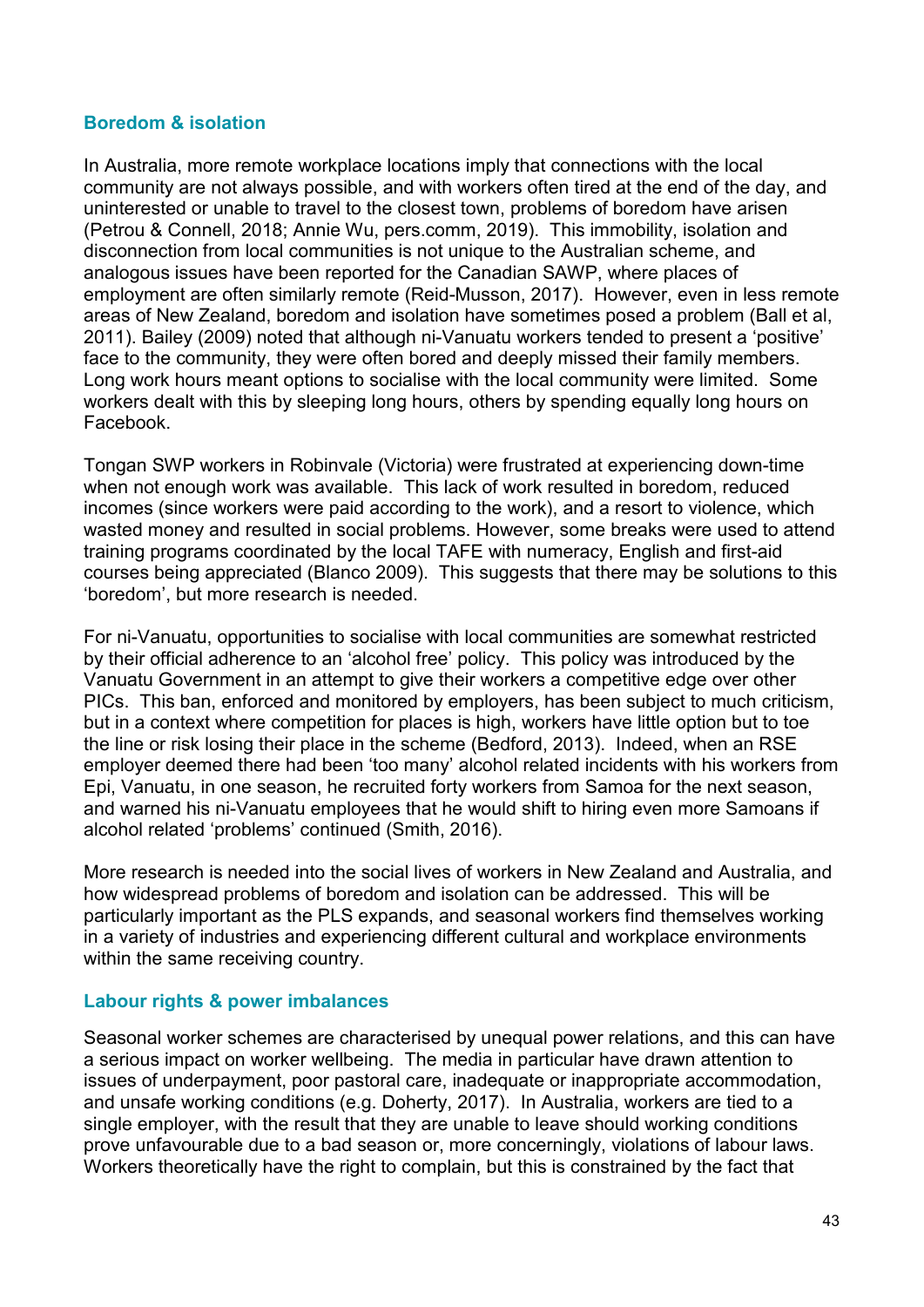many are unsure of what is appropriate, are uncomfortable using English or have been actively discouraged from joining unions that could support them in this (Petrou & Connell, 2018). SWP workers are thus not dissimilar from other migrant workers in Australian horticulture, whether backpackers or temporary Italian workers, who face health and safety risks associated with work organisation and payment systems, and a lack of compliance with occupational safety and health legal requirements. Both groups have experienced widespread and systematic underpayment of wages in breach of minimum wage regulation. Few challenge underpayments and other negative contexts, whether through collective or individual action. Fear of employer reprisals can provide a powerful barrier to action, alongside attitudes downplaying the significance of low pay in the current job, as merely a temporary phenomenon to be endured. The vulnerability associated with work and earnings uncertainty, and the harsh environment in which harvesting work occurs, are constant concerns, whatever the background of the workers (Ball, 2010; Ball et al., 2011; Campbell et al., 2015; Underhill & Rimmer, 2015). The Australian Government has taken reports of poor workplace conditions seriously enough that the SWP was included in their enquiry into Modern Slavery (Joint Standing Committee on Foreign Affairs, Defence & Trade, 2017). Similarly, issues of possible worker exploitation were discussed during the parliamentary enquiry into the SWP (Commonwealth of Australia, 2016).

Repeat participation in PLM relies upon workers being invited back for subsequent seasons by their employer. It thus tends to be workers who do not plan to work for the same employer again who feel they can be most vocal about underpayment or other issues (Smith, 2016, 2019). Others try to avoid being placed in known 'bad' workplaces. Timorese workers, frustrated at being exploited (by long hours and no overtime payments and other matters) requested not to be sent to particular farms in Queensland and South Australia (Annie Wu, pers. comm 2019). Unfortunately, the current design of the SWP means seasonal workers are vulnerable to exploitation of this type (Howe et al., 2019).

Fear of jeopardising the scheme, along with cultural norms in PIC societies that seek to avoid open conflict or confrontation, and lack of knowledge of who to complain to, or how to complain, further decreases the likelihood that workers will complain. These fears are not necessarily unfounded, and Union Aid Abroad APHEDA (2017) highlights the case of Fijian workers who complained about underpayments (some earned as little as A\$1.21/hour). In response, their employer tried to illegally deport the workers. Similarly, RSE workers in New Zealand have been told by employers not to report suspected underpayments or illegal deductions (Smith, 2016). Underpayments continue, and the Fair Work Ombudsman recently ruled that a group of nineteen ni-Vanuatu SWP workers employed between December 2017 and April 2018 had been underpaid by over A\$50,000 (Fair Work Ombudsman, 2019). Yet sometimes the cost of complaining, versus the potential to keep earning and participating in the scheme, simply seems too high (Howe et al., 2019). As workers are employed in different industries with different regulatory standards and cultures, it is possible that issues of underpayment will lessen. However, more research is needed.

It is apparent that the SWP, like all guest worker schemes that limit the ability of workers to participate in the political life of the receiving country (Connell, 2010; Reilly, 2011), disproportionately benefits employers (Petrou & Connell, 2018). These issues recur often in the literature and feelings of 'unfreedom' extend both to the RSE (Rockell, 2015) and Canada's seasonal worker schemes (e.g. Binford, 2009; Caxaj & Diaz, 2018; Reid-Musson, 2017; Strauss & McGrath, 2017). If the Australian scheme is to succeed, and to provide an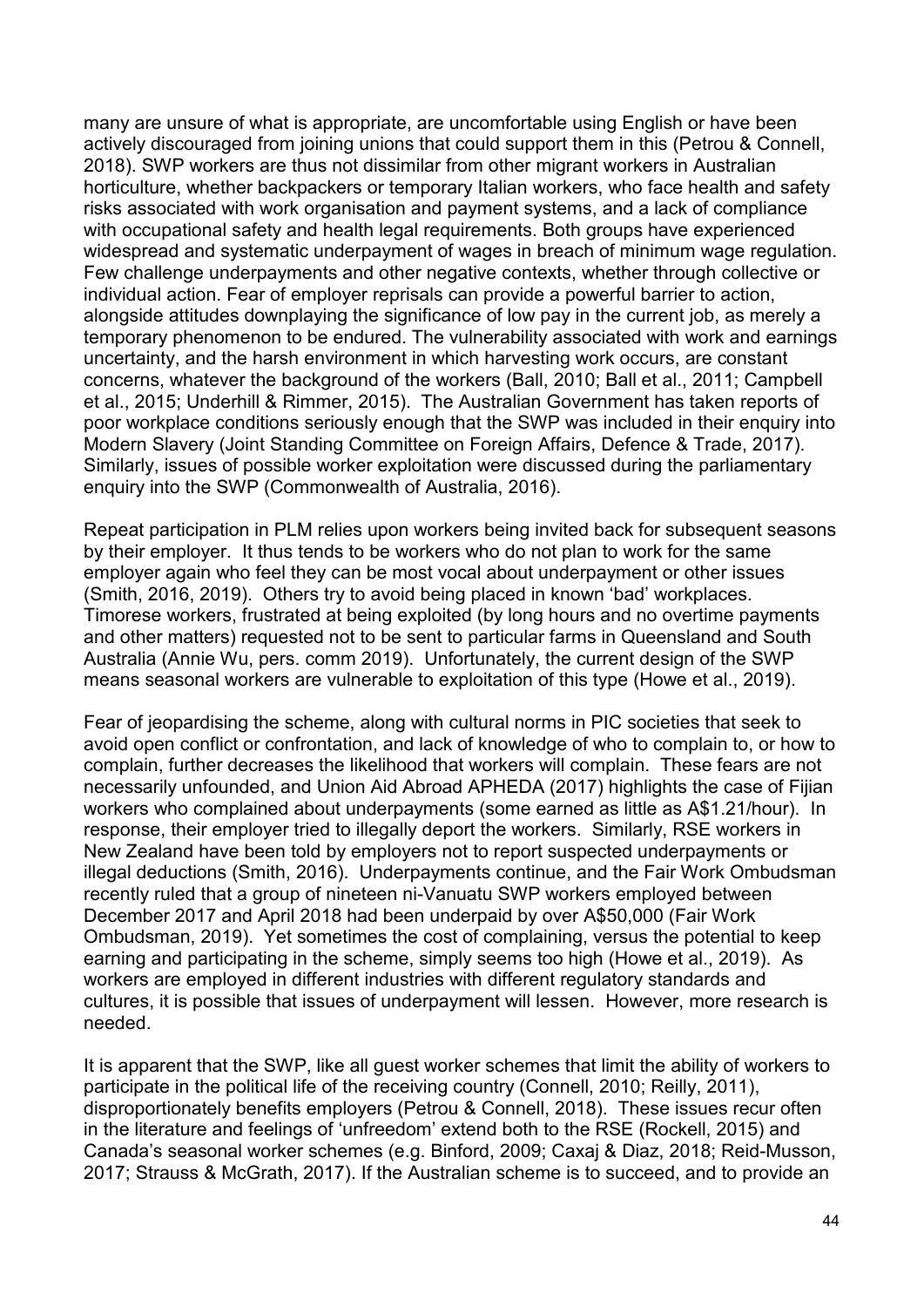example of international best practice, it will be important to consider how – or even if – these issues can be resolved. One option is to explore the potential for citizenship that will increase worker's rights and avoid the potential for them to become 'permanent temporary' workers (Reilly, 2011; Union Aid Abroad APHEDA, 2017) but that is unlikely to be acceptable. Alternately, Newman (2013) suggests labour law rights and protections in both Australia and Canada could be re-conceptualised to recognise non-continuous service of migrant workers through legislation and collective industrial instruments. Such reform would be particularly important for workers who may have quite long periods of service to the same employer. Brickenstein (2017) suggests that simply educating employers about the impact the scheme has on workers' lives can lead to better treatment in the workplace – although relying upon goodwill alone may not be enough to ensure rights are respected. Certainly these questions will arise with more 'long-term short-term' employment and with workers being employed in more skilled activities alongside Australian workers.

### **BEYOND HORTICULTURE**

#### **Moving into new industries**

Currently the majority of short-term employment from the PICs entails contracts only for a maximum of around nine months and only exceptionally involves employment outside the agricultural sector. That is now changing and involves more workers, for longer periods of time in non-agricultural activities. In the early stages, less than twenty workers from Kiribati, both males and females, were employed in the Queensland tourism industry under the Northern Australia Worker Pilot Program. Anecdotally this appears to have been successful, in that the workers have remained in place and their work has been appreciated. Similarly, according to media reports ni-Vanuatu workers employed at Cable Beach Resort in 2016 were reported to have done a 'fantastic job' (Toa, 2016), however formal research is lacking. More recently, PLS numbers have increased, workers from other PICs have become involved, and industries of employment have expanded to include aged care, agriculture, fishing and meat processing. Unfortunately, no research yet exists into the outcome of this employment expansion. A more detailed evaluation of this would be invaluable.

Skilled migration from PICs, beyond agriculture, is not new. Acquiring marketable skills has played a valuable role in enabling migrants to gain better jobs. Since the 1960s, Tuvalu and Kiribati have had a policy of training workers for migration as 'seafarers', initially men and subsequently also women. Fiji and Vanuatu also train workers as seafarers. That has been the start of greater interest in and a wider process of training to achieve 'migration with dignity': employment in occupations which enable some degree of self-esteem and higher incomes than in low status, low income, entry-level positions. Such occupations are also likely to offer some potential permanency and prospects and enable a more substantial flow of remittances.

Kiribati and Tuvalu have been pilot countries in New Zealand for skilled employment opportunities in the fisheries sector. There has been previous consideration of the employment of Pacific islanders in the Australian fishing industry, but it has yet to occur despite considerable possibilities. In the maritime context, cruise-ships briefly provided employment opportunities for about 120 i-Kiribati women, between 2004 and 2012. Numbers were small, management was challenging and the scheme collapsed (Kagan 2016). Opportunities may recur in both areas.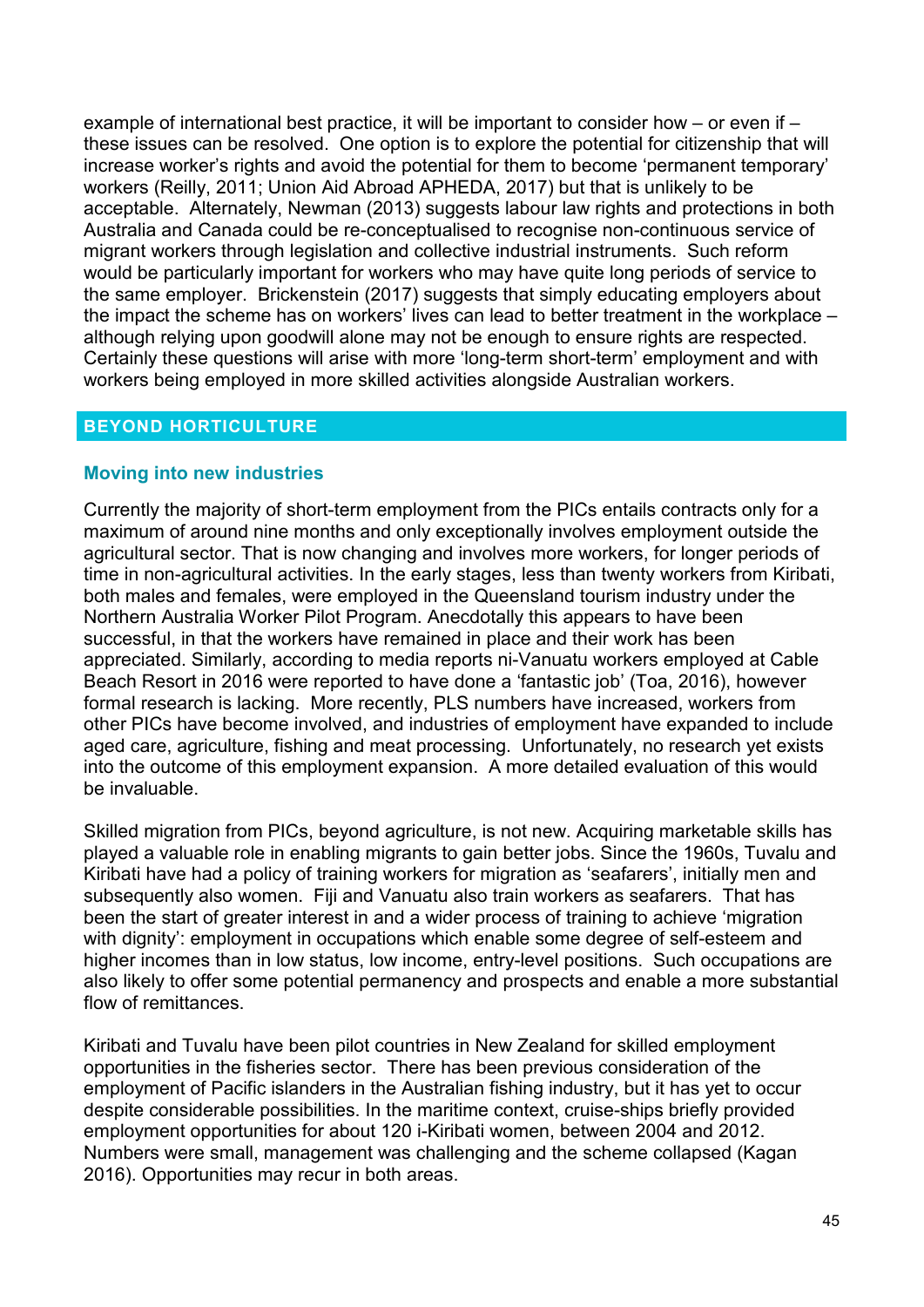# **Upgrading skills & training**

Most PICs have given increased attention to training workers for employment either overseas or at home and TVET (Technical and Vocational Education and Training) has usually been upgraded in recognition of the need for more skills. Nonetheless most PICs experience a shortage of various skills, such as engineers and plumbers, for immediate national needs. Improving the quality of training both enables local employment and offers internationally recognised qualifications that would open up access to skilled labour market opportunities in Australia, New Zealand and also elsewhere. There have been at least two new initiatives in the past decade, notably the multinational Australia-Pacific Technical College (APTC) and the Kiribati Australia Nursing Initiative (KANI).

APTC has branches in several PICs, assisting Pacific island students to gain Australian skills and qualifications in various trade areas. While ostensibly the program upgrades local skills, an international qualification allows graduates to migrate more easily. Workers with such qualifications are likely to be attractive to overseas employers, although in the first few years almost all the graduates remained in their home countries, a situation attributed to the skills not being recognized, and potential migrants not being sponsored (Clemens et al., 2015), but a preference for local employment may have been as important. That may have changed in recent years, and research on this is required, especially as the schemes extend into more diverse employment areas.

### **Nursing & care work**

KANI was a sectoral training scheme, where i-Kiribati nurses were trained in Australia, principally to remain there and generate remittances rather than transfer superior and much needed skills to Kiribati. The program was a response to Kiribati's concerns about climate change, youth unemployment and the need to give i-Kiribati the opportunity to gain internationally recognised qualifications. KANI proved extremely expensive, with doubtful benefits other than for the graduates. Beyond the seafarer schemes such training programmes have been valuable yet costly and have yet to contribute to migration with dignity, yet interest in skilled migration is considerable.

Significant labour shortages exist in Australia for such jobs as nurses, carers, and in the hospitality industry. All the available evidence indicates that demand in these sectors will continue to grow and will not be met by domestic workers, with a high proportion of all jobs in caring held by new migrants from a range of 'non-traditional' source countries (Connell & Negin, 2019). Moreover such needs are particularly significant in regional areas (Regional Australia Institute, 2019). Many Pacific islanders have already taken up such employment at home or abroad, and are now being employed under the PLS. The expansion of shortterm and long-term employment for Pacific islanders in these areas would meet demand. Real gains exist in opening up the caring and hospitality industries to PIC migrants, as has been recognised in New Zealand (Callister, 2009; World Bank, 2018b). However it will be necessary to monitor this carefully in the PICs since, in Fiji at least, the government is already concerned about a lack of trained caregivers and is seeking to developed new training programs for them (Radio New Zealand, 2019b). In other PICs demand for caregivers is unlikely to be so acute at this stage.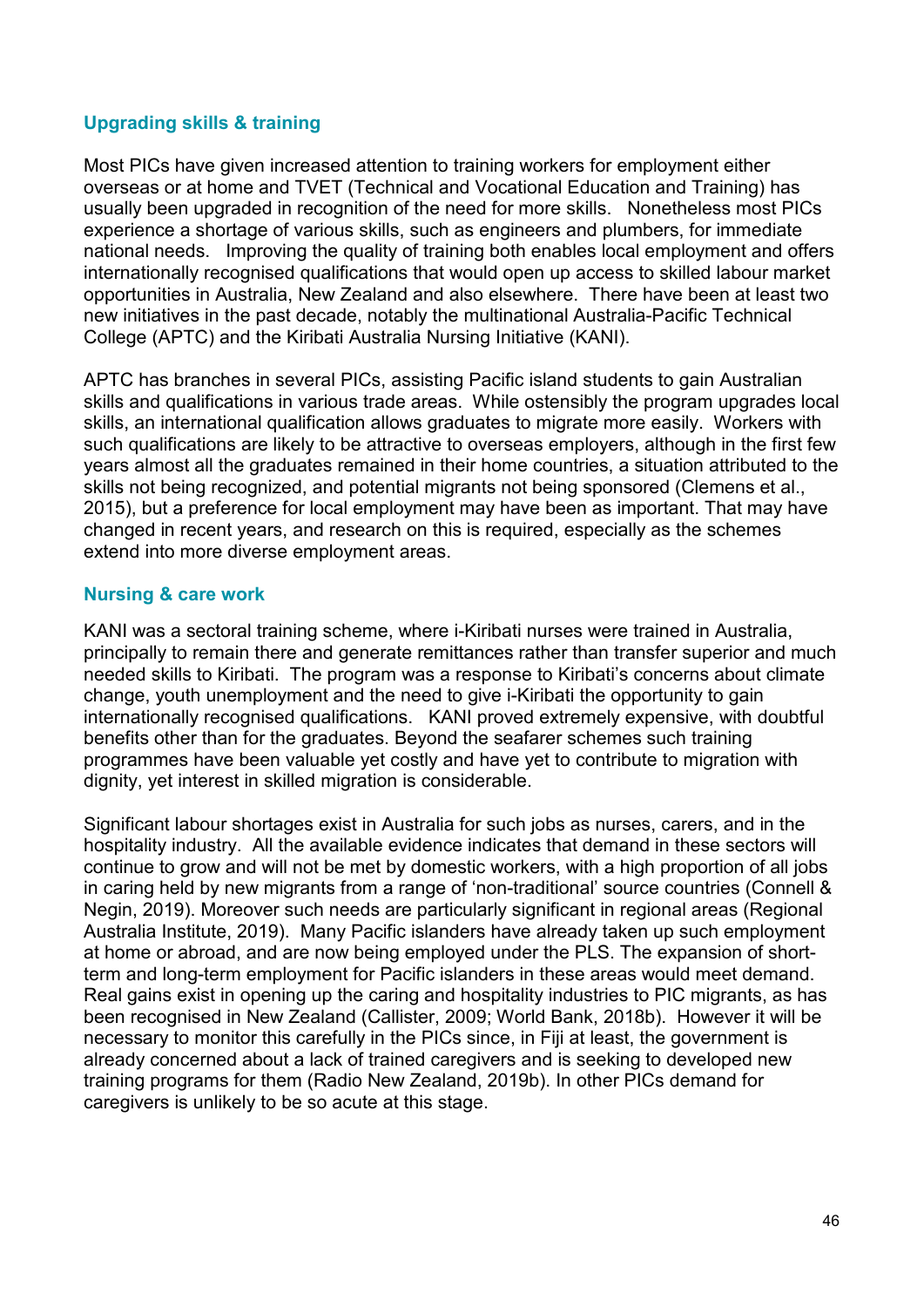#### **CONCLUSION**

Despite more than a decade of intermittent work on issues related to SWP and RSE labour migration it is evident that there are remarkable and important gaps in understanding. Almost nothing is known about whole countries, such as the Solomon Islands, albeit a relatively recent entrant. That is particularly so for research undertaken in the sending PICs. There is little indication for example that Ministries of Labour (or other relevant national organisations) have any practical capacity to undertake research on the impact of PLM programs, whether in terms of regional development or possible links to agricultural change, business development or other issues. Nor do they appear necessarily concerned over skill losses, and perhaps even the welfare of workers overseas (Nishitani & Lee, 2019). Research capacity in the PICs is limited and there is no obvious interest in this at USP or at other regional educational institutions. It is equally evident (Appendix 1) that relatively little work is being undertaken in Australia (and perhaps also now in New Zealand) on issues relating to PLM, and much of this is quite partial and fragmented (by geography, discipline etc). Virtually nothing is yet known about the early days of the PLS, and the only research currently underway focuses solely on care work. That is a problem given interest in the scaling up of the program.

#### **Lack of qualitative research**

It is particularly evident that good qualitative research and temporal data are lacking. What little detailed research exists for the PICs mainly comes from either Tonga or Vanuatu, but even that provides limited insight into whether the outcomes are significantly different between those two countries. Minimally more extensive research is needed to discover and highlight commonalities and differences, with a view to identifying where research in one country or region is transferable to others and can enable more effective policy formation.

Existing macro-scale studies provide a useful picture of large-scale trends (from certain countries), however, such research does not afford insights into the nuanced and complex experiences of seasonal workers. As Stead (2019) points out, in line with data reported by the World Bank (2017), most of the SWP workers she interviewed were keen to participate in the scheme again. However, this did not mean their experience of the scheme was entirely positive (as the World Bank study and similar quantitative data imply), nor did it mean there were things about the scheme the workers would not change if they could. Seasonal work was a valuable opportunity to earn high incomes over a relatively short period. However, it was not unproblematic. More detailed qualitative research is needed to understand these complexities, and to interpret the nuances behind the statistics; it is these 'Yes, but…' answers that are important for truly understanding the social and economic impacts of seasonal labour mobility.

Clearly, more and better data are required. For adequate development policy formation and practical implementation appropriate data are essential. There is a need for more knowledge of the status of poverty. Incomes and livelihoods, and the role of the urban informal employment sector are not always well understood, nor are the intersections between national labour markets and increasingly globalized Pacific labour markets. Useful Household Income and Expenditure Surveys need to include a migration and remittances module (that appears to be on the way), and it is essential that they have a spatial component so that the distribution of poverty, incomes and livelihoods, for example, can be better understood. A particular concern, and corollary of this, is that the needs of the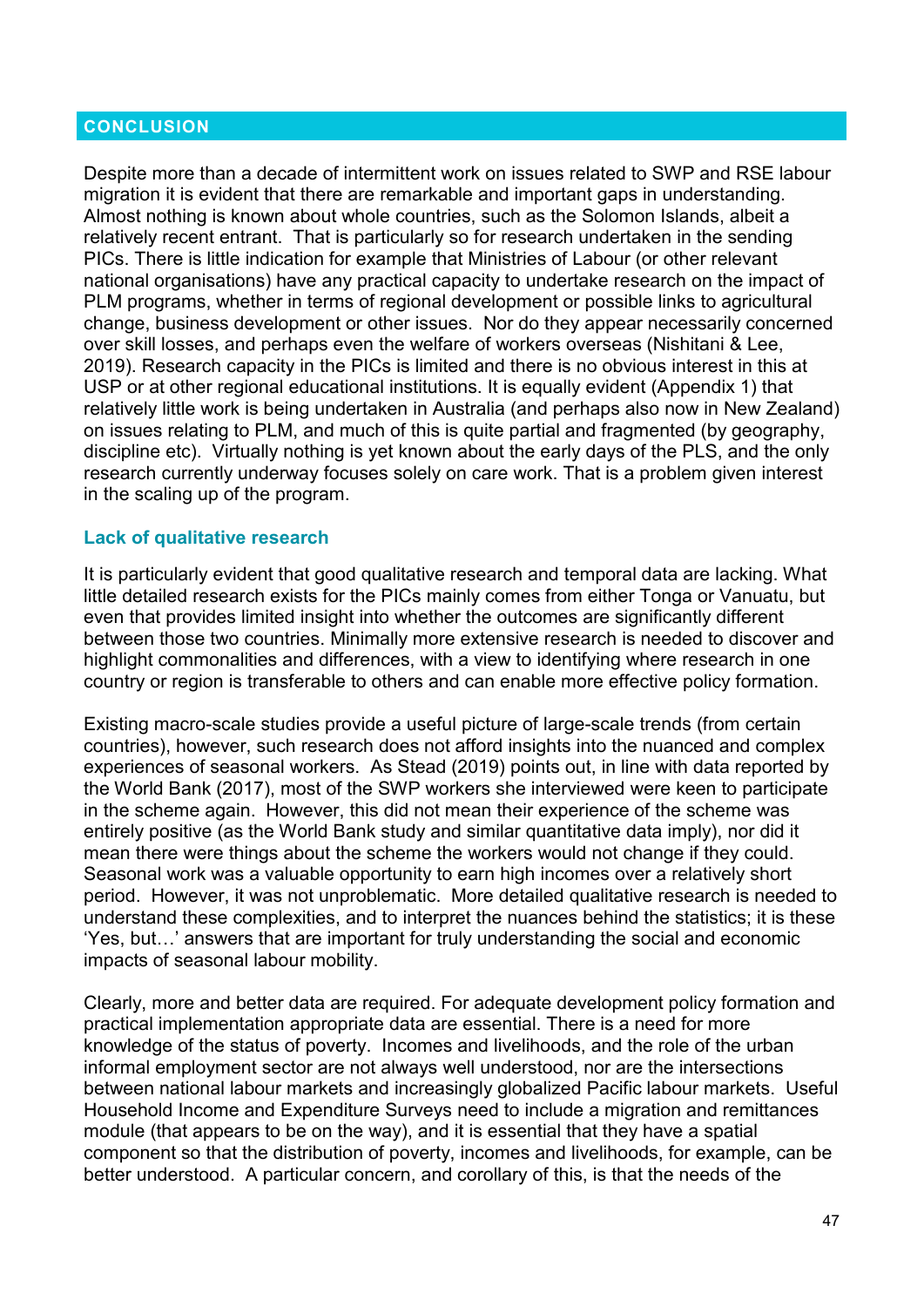relatively poor and those displaced or potentially displaced in the region have rarely been afforded adequate attention. Curiously, exhaustive inquiries suggest that this particular data deficit is exactly the situation in small Caribbean island states, where circumstances are similar to those in PICS, and where labour migration to Canada has existed for even longer.

The current lack of research means making definitive or even useful conclusions about PLM is necessarily both limited and flawed. Tonga and Vanuatu have taken greatest advantage of the schemes, while various factors including remoteness, transport costs, English language proficiency and a lack of Australian contacts have meant PICs such as Tuvalu, Kiribati and PNG have been only marginally involved. Within these groups, married males aged in their early thirties have been the most likely to be recruited into horticultural seasonal labour opportunities. For the PIC communities that have been involved there appear to have been clear economic and welfare gains ('development') over the short-term. Similarly, Australian employers appear to have benefited from productivity gains and the reliability of the SWP workforce. The wider social impacts of the scheme for home and host societies remain largely unexplored, however some workers at least have had to deal with various problems including violations of labour rights and inadequate pastoral care, seemingly most often in remote settings. More qualitative and wide-ranging research is needed before definitive conclusions can be reached about the longer-term and social impacts, positive or negative, of involvement in PLM, and whether such schemes might require restructuring.

# **Entrenching inequality or delivering equity?**

Migration tends to proceed from inequality and contribute to further inequality. Certainly, current PLM schemes cannot be entirely disentangled from past legacies of colonialism, and the perceived appropriateness of unskilled labour for Pacific islanders (Stead, 2019). Nonetheless, there is scope for these types of schemes to be used more effectively by sending countries to ensure that they contribute to equity and give preference to workers from disadvantaged regions, whether rural or urban. To date there appears to have been some urban bias in recruiting. This may not in itself be a problem as poverty and hardship are endemic in urban areas of the Pacific (Asian Development Bank, 2003). There is already some anecdotal evidence however that return workers do not always make it further than urban centres after their contracts end, notably in Timor-Leste. This is problematic as the economic benefits of seasonal work are not necessarily being felt in rural source communities as intended. The PLS may exacerbate this trend as workers learn skills in tourism and other industries which can only be utilised in urban areas of home countries. As the scheme expands, it will be important to ensure these regional inequalities within and between PICs and Australia are not further entrenched.

#### **Short-term labour migration & development**

Important questions on whether short-term labour migration contributes to development, however that might be defined, cannot yet be answered. Consequently it is difficult to engage in the debate on the relationships between migration and development more broadly, as they have been considered in the wider development literature (de Haas, 2005, 2007; Kilby 2008). It is important to analyse labour migration in the context of the evolution of the national economies of PICs. A broad unresolved policy debate concerns the role of international migration, and social and economic remittances, in contributing to development, and centres on the extent to which migration can be considered the most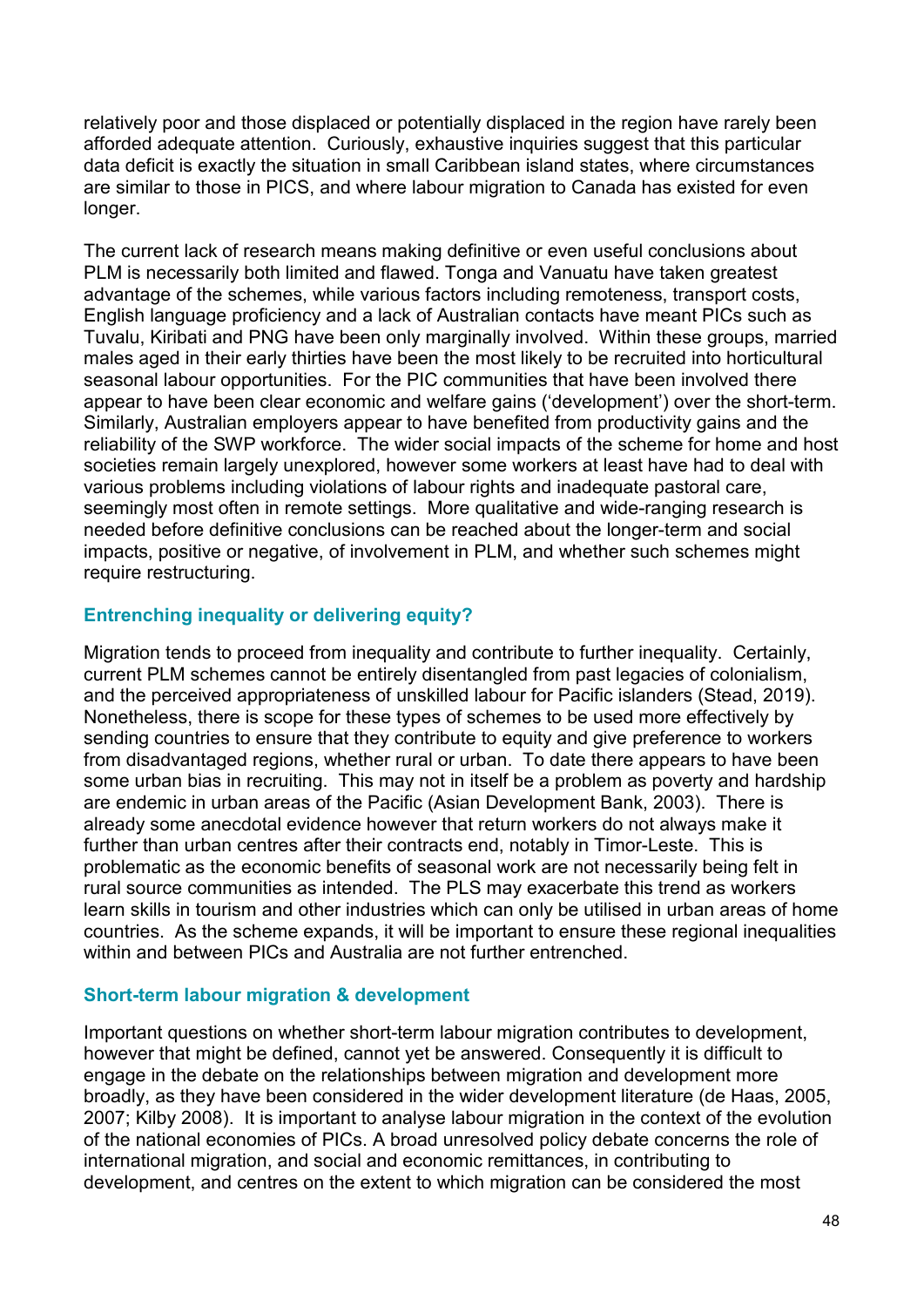effective means of reducing poverty and inequality, coping with environmental threats and stimulating sustainable development.

# **Long-term opportunities?**

Nor can it be it assumed, and certainly not for the PICs, that policies that may now encourage migration for short-term opportunities in Australia (or elsewhere) and their possible extension into longer term opportunities in other sectors, may always be available or that their outcome contributes to a form of development that denies the need to establish greater sustainability at home. The establishment of the Pacific Labour Mobility Annual Meeting (PLMAM) in 2016, under the aegis of the Pacific Islands Forum Secretariat, is a welcome (but partial) development that has the potential to 'market' workers more effectively, ensure that employment conditions are not exploitative, seek out new opportunities and monitor the overall effectiveness of existing and future schemes. PICs have also sought to broaden the scope of the regional trade agreement, PACER Plus, to include arrangements for the greater regional mobility of more skilled labour, especially to New Zealand and Australia. Thus far improved mobility of skilled and semi-skilled workers has largely been resisted by potential destination countries. As the PLS expands, it will be important to monitor how and whether this impacts home country skills bases, whether it benefits from existing skills sets and whether it contributes to them. It is likely that these longer-term visa arrangements will lead to a greater permanence of recruited workers. That raises wider questions over the benefits (and costs and challenges) of scaling up temporary employment opportunities, for more people, in more skilled categories and for longer periods (and in new labour markets).

# **The benefits of long-term migration**

The increasingly permanent international migration of people from PICs, a proportion of which is to Australia, has largely been beneficial for the migrants and for the countries. That effectively stabilised populations, and reduced worsening environmental pressures in some PICs, while remittances have contributed to development and some reduction of poverty (Brown et al., 2014). The PLS pilot, known initially as the Northern Australia Worker Pilot Program, appears to have been a welcome development, and it has now been extended into a range of labour market activities. That there is some flexibility in migration systems is crucial and welcome.

# **The need for skills**

More investment is required in skills formation in PICs to respond to domestic, regional and international demand for labour. Needs range from statistical expertise to the skills required in expanding hospitality programs, and other emerging labour market activities. That process has been stimulated by the emergence of the APTC but it could well be expanded, and would be a valuable use of aid. And the outcomes need to be monitored. The PLS needs to be evaluated to examine its successes and failures and the extent to which it might be a model for other parts of Australia, beyond its present extent (or, indeed, in other countries).

A continued commitment is needed from all national governments to work towards local employment generation in the context of the Sustainable Development Goals (SDGs), whether in caring, tourism, agriculture or fisheries, and support research in related areas. A continued commitment to good education, at all levels and in all regions, and to training,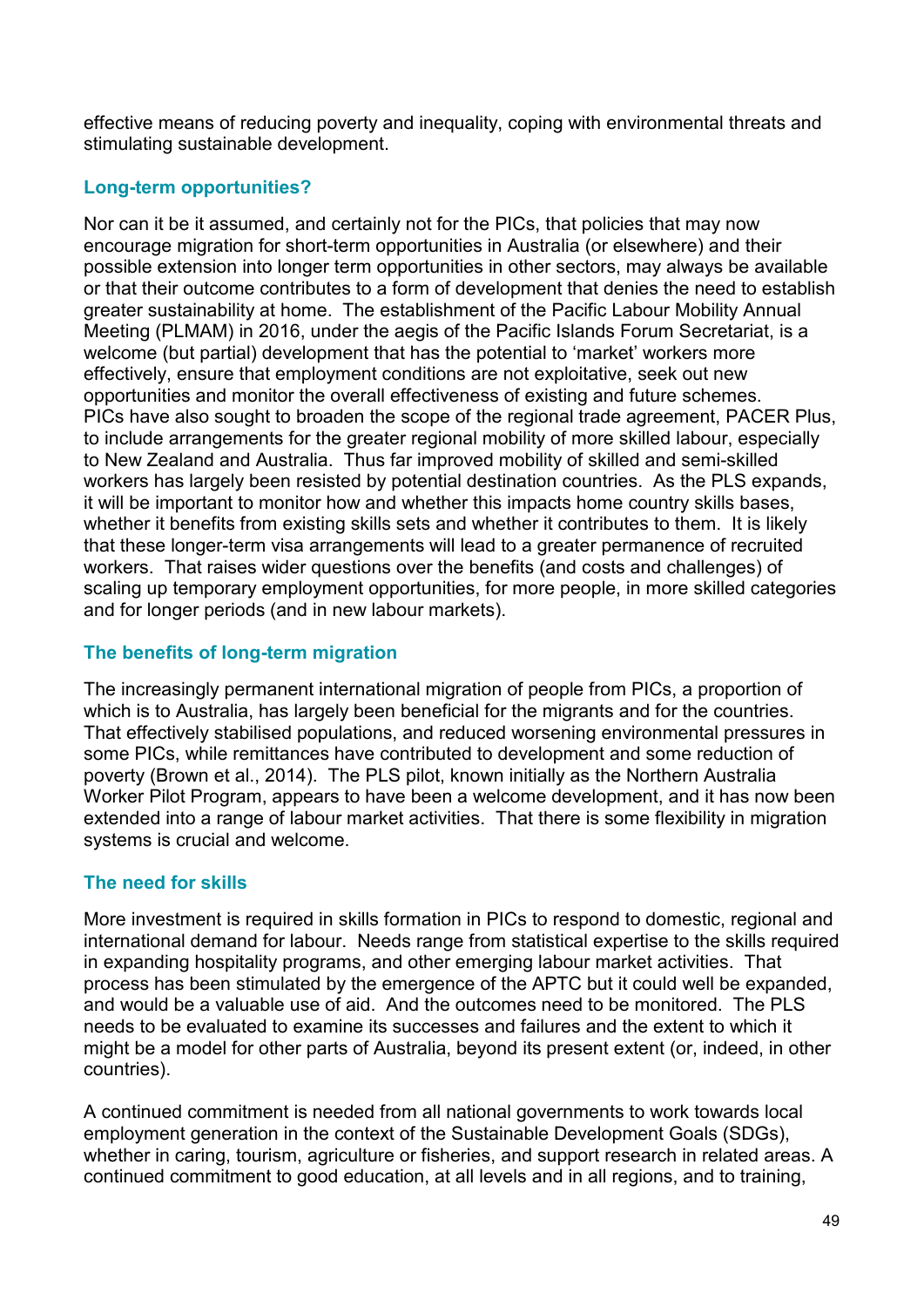remains essential for national needs and for the possibility of migration. More investment is required in skills formation within PICs to respond to domestic, regional and international demand for labour. Countries must develop their own labour mobility priorities in terms of the selection of workers according to considerations of equity and risk. This is not seen currently as a priority and had disadvantaged potential workers from more remote impoverished areas.

#### **A PRELIMINARY RESEARCH AGENDA**

Given the numerous gaps in the understanding of Australia's labour mobility schemes, and the virtual mantra 'more research is needed' that runs through this report, we suggest here a proposed – and preliminary - research framework which would begin to rectify these omissions and address key areas. Eventually that should lead into identifying potential research partnerships and ways to strengthen PIC research capacity as part of undertaking future research on labour mobility. It is essential that the existing quantitative data (though that too is very far from comprehensive) be linked to good qualitative studies.

Most, but certainly not all, of the better known previous studies related to PLM, have been centred on the political economy of migration and, invaluable though they are, they have neither taken account of some of the social consequences of labour migration both in the sending countries and in Australia, or linked to gender and environmental issues – and broad issues of sustainable development. This new interest in labour migration is an opportunity to draw in a wider cohort of researchers, several of whom are presently actively working in this area, and broaden the scope and contribution of expertise.

Research should work towards a better understanding of the development impact over time in key socio-economic variables (e.g. household income, consumption – including key services such as health and education - and also investment) and the differences between sending and non-sending households, communities and regions. This evaluation will increase understanding of how labour mobility can more effectively promote economic development in PICs, and support movement towards implementing the SDGs, and also make a superior contribution in Australia: the much vaunted 'triple-win' situation. It is anticipated that funded research should inform both ongoing implementation of the PLF, Australian government policy, PIC government policy, and the debate on migration and development more broadly. Some of that may well be undertaken in collaboration with New Zealand partners and may benefit from a better understanding of similar schemes elsewhere, such as in Canada.

Broadly qualitative and quantitative research considering the socio-economic and political impacts, as well as intended and unintended positive and negative impacts of the different PLM streams for the PICs, will be valuable. As the PLS begins it is crucial that this research accompany it (Ball, 2019c) (as it failed to so with the SWP scheme). It is imperative that much more of this be undertaken by researchers conversant in the languages and cultures of the migrants.

As PLM expands we anticipate the following research needs (also summarised in Table 1 above and Connell & Petrou 2019), both for new industries and workers employed under the PLS, but also to cover existing gaps in research on the SWP. Due to the recency of the PLS, research directions below are listed primarily in chronological order of implementation/possibility: it is simply essential to start at the beginning. Gendered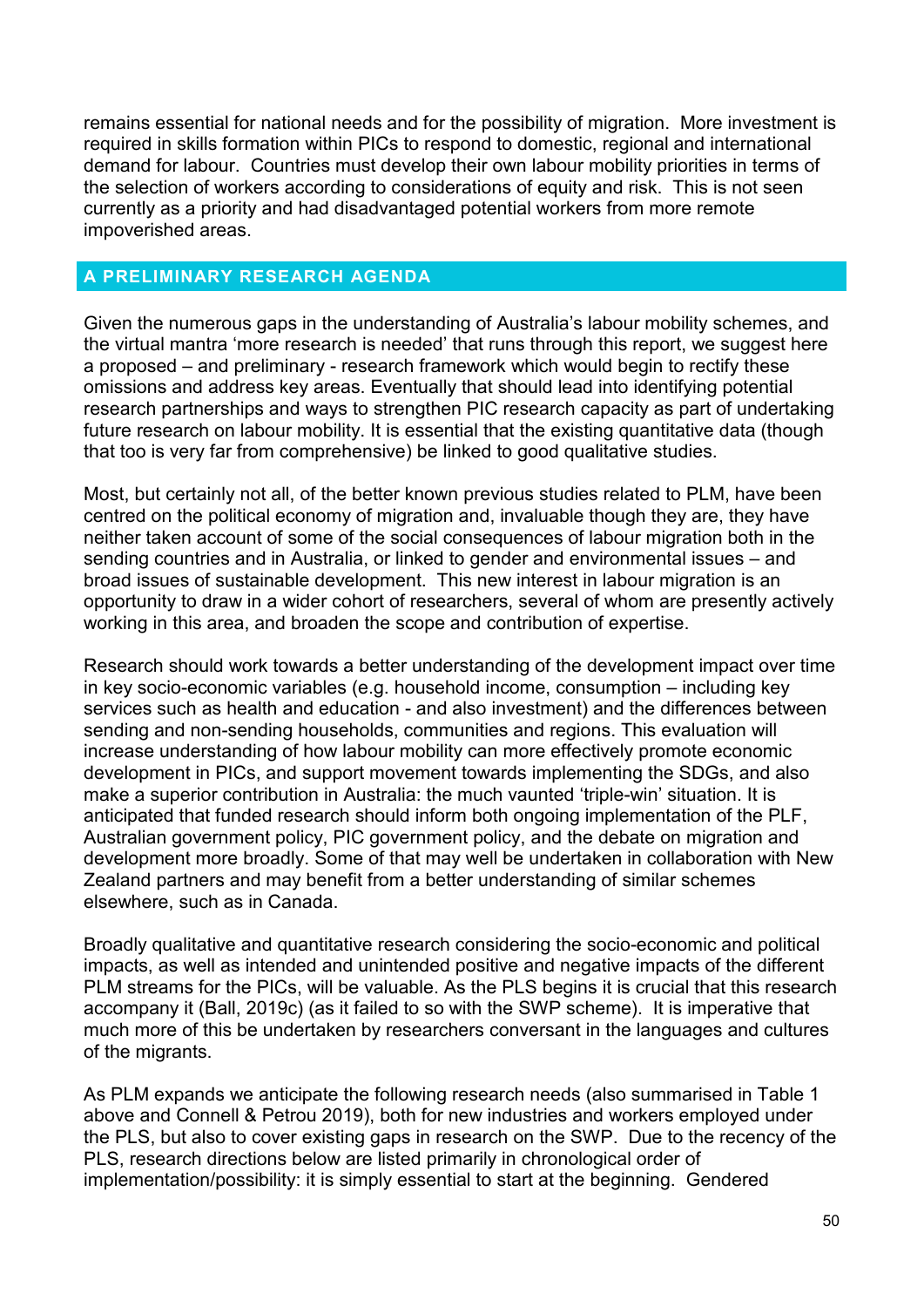experiences of the schemes should be a theme underpinning all the research directions listed below. In addition, long-term studies are needed to assess how these themes change over time, hence tracer studies will be valuable. As a first priority, research should address the social and economic impacts of PLM in home and host communities. While research needs to consider experiences within and between a variety of PICs, in the first instance research should focus on: Vanuatu, because existing research makes long-term studies possible; Timor-Leste, because Timorese participation is growing rapidly; and Tuvalu and Kiribati, because as the poorest PICs they potentially have the most to gain from PLM.

#### **1. SELECTION AND RECRUITMENT OF WORKERS: WHO ARE THE WORKERS, WHERE DO THEY COME FROM: GOVERNANCE?**

A key aim of PLM schemes is to ensure GEDSI in recruitment. It is thus essential that recruitment practices, and their consequences, are fully understood. At present, little has been written about recruitment, and processes at different scales remain opaque. Future research should consider the rationale behind selecting certain regions or villages for recruitment, and how workers are chosen (community/household involvement, selfnomination etc) within these areas. It will be vital to consider how (or if) equity is a part of this process. In addition, it will be important to collect data on these workers including former occupations (skill sets), age, gender, household structures, marital status, education etc, and what jobs/industries they are employed in through PLM schemes. Long-term collection of such data will allow monitoring of how selection might vary over time. Similarly, it will facilitate evaluation of the benefits and costs of different recruitment and selection practices; currently these are unknown. Ideally tracer studies are required to follow workers from beginning to end: from village/suburb to return and reintegration.

To ensure equity, it is equally important to consider who is not selected for the scheme and why certain individuals are chosen while others are not. Future research should follow some 'control' households who choose not to participate, as well as some households who have applied but been rejected from PLM schemes. Women's participation in the SWP is increasing. As the PLS expands into female dominated industries, and women (likely) come to account for a greater proportion of participants, it will be crucial to consider the gendered aspects of recruitment practices including women's preferences for employment types, locations etc. Alongside macro-scale statistics about the demography and socioeconomic status of workers, applicants and non-workers, qualitative case studies within and across PICs will be a key means of collecting and understanding data relating to recruitment.

In addition, it will be essential to survey labour recruiters and employers about their priorities and preferences, and why they have chosen or rejected certain regions, villages and individuals. Again, qualitative case studies will be key to understanding these issues.

*Policy implications: Facilitate effective and equitable recruitment practices and governance processes.*

# **2. EXPERIENCES OF WORKERS IN AUSTRALIA**

One of the key ways that workers are prepared for their time in Australia/New Zealand is through pre-departure and arrival training. However, the quality of this training varies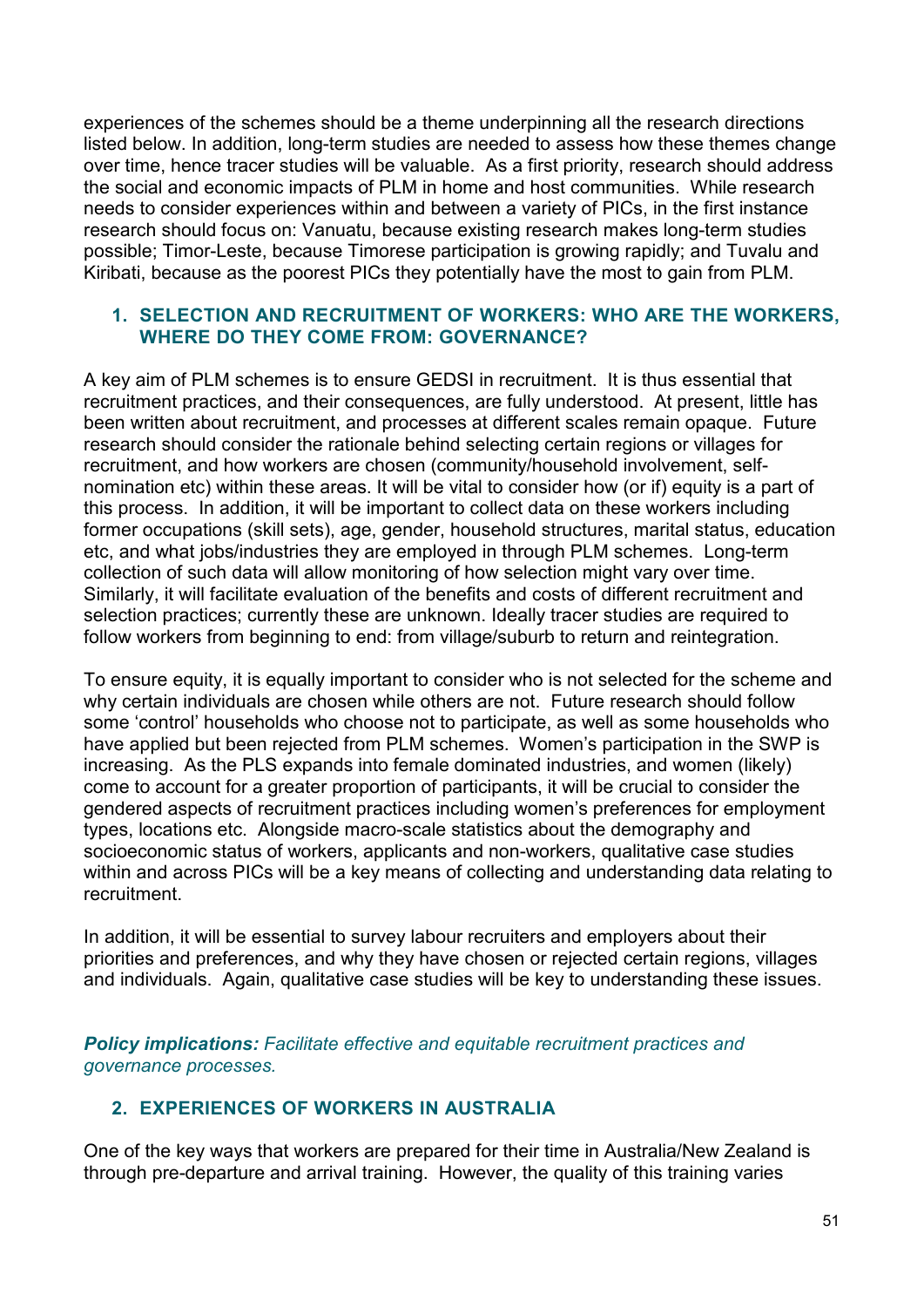(Blanco, 2009; World Bank, 2017). It is important to determine exactly how this training is delivered, what it includes (or omits), how effective it is and whether it could be improved. Qualitative research will be integral to this process.

Similarly, little is known about the workplace experiences of seasonal workers. Again, it appears that these experiences vary; some workers feel unwelcome, and racism has been offered as an explanation for poor treatment in the workplace (Petrou & Connell, 2018). On the other hand, some workers have been made to feel very welcome through, for example, training manuals provided in workers' lingua franca and workplaces decorated with photos of home villages (Smith, 2016). It will be crucial to understand the range of these experiences within and across industries, and to determine best practice in both training new seasonal workers and making them feel welcome and valued within the workplace. How seasonal workers interact with domestic employees will also be key to this research. Qualitative research, including participant observation in the workplace, will be integral to this research.

Social problems including poor pastoral care, isolation and boredom are common to seasonal worker schemes around the world (Blanco, 2009; Petrou & Connell, 2018; Reid-Musson, 2017). It is therefore essential to consider the social life of workers in receiving communities. This should include how workers interact with host communities, whether they can easily access transport to shops and other facilities, the suitability of their accommodation, how pastoral care is provided, and whether it is adequate. Again, longitudinal qualitative research will be vital in understanding these issues, and how they might evolve over time as workers become more familiar and comfortable with the physical and social environments of receiving countries and communities.

Evidence from the SWP and RSE indicates that separation from families is difficult for workers (Bailey, 2014; Stead, 2019; Wigglesworth, 2018). Yet the social impacts of such separation remain poorly understood. Under the PLS, workers will be away for longer than the horticultural schemes, and it is likely that separation will be increasingly difficult. It will be essential to investigate, how separation is dealt with under all PLM schemes. Given the primary caring role of women in PIC societies, gender is a central consideration here. Related to this, the role of communications technology will be important to consider. Again, qualitative research is key to understanding these themes.

Within the SWP and RSE there have been issues of underpayment and similar (Doherty, 2017; Holani, 2017). As the PLS expands, and the horticultural schemes continue, it will be important to monitor these issues through, for example, checking payslips (including deductions) and talking to workers to determine if they understand how to read and interpret this information, whether they have access to unions or other support, and how their rights and interests are protected. This should include themes of dispute resolution and how health or OH&S issues are managed. Qualitative research will be crucial here.

Given the predominantly economic motivation behind participating in PLM (Hammond & Connell, 2009; World Bank 2017), it will be important to record information about remittances (volume, frequency, mode etc), and to investigate what (if any) advice is offered about remitting. There is currently some work underway by the PLF to include PLM related remittances in household income and expenditure surveys. This will be invaluable to understanding the economic flows associated with PLM. It will be equally important to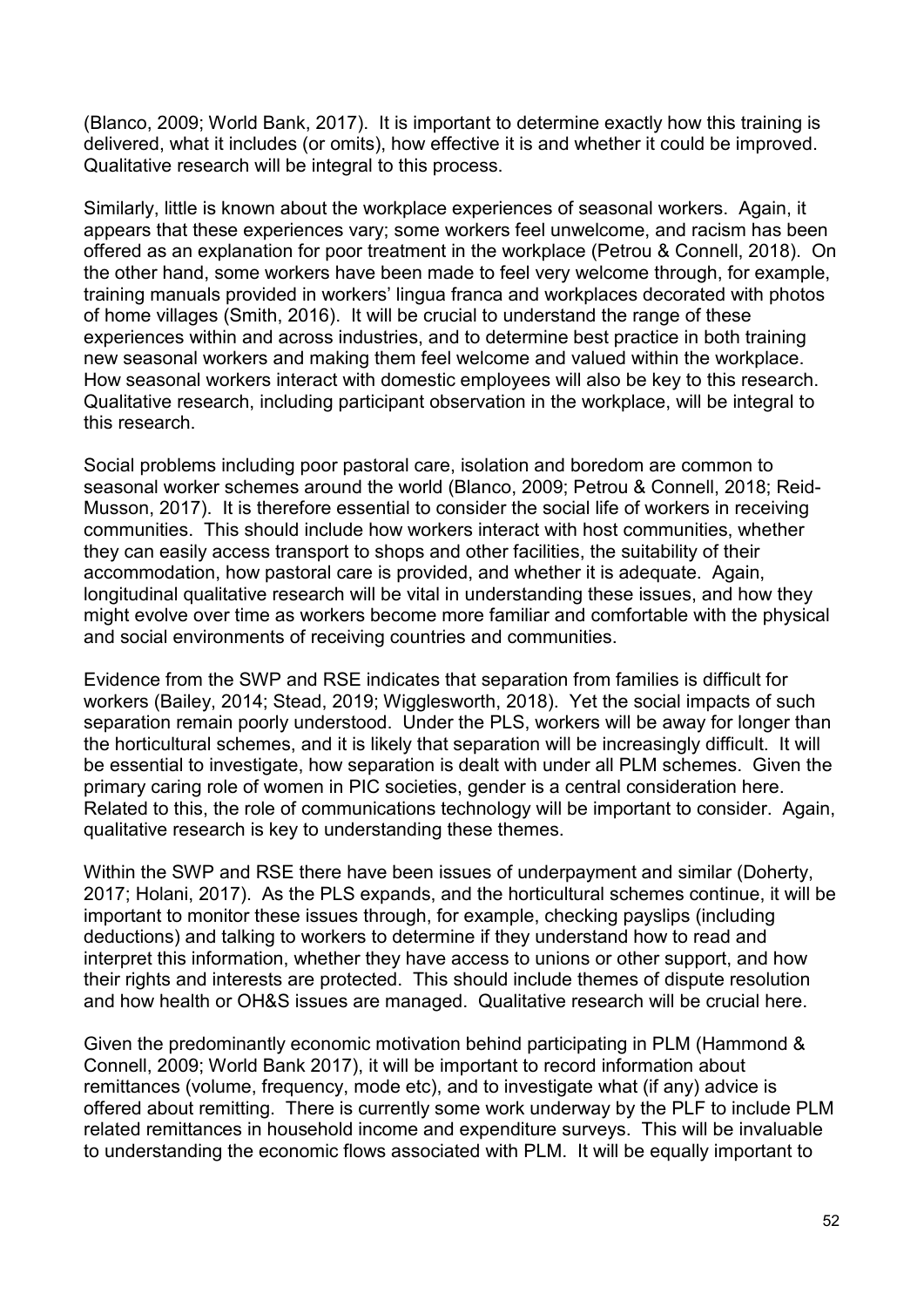include remittances in-kind, and, through long-term work with communities, determine the impacts, positive and negative, of these flows of goods and cash.

In each of the themes outlined above, it will be vital to consider how the experiences of firsttime workers might differ from those of repeat workers, and how variables such as age, gender, marital status, culture, industry of employment etc might influence these experiences.

*Policy implications: Provide a world class example of best practice in worker well-being and experiences of labour mobility.*

# **3. EXPERIENCES OF HOST COMMUNITIES IN AUSTRALIA**

Ultimately, employers have the final say in determining who is recruited for PLM. It is therefore essential to understand how PIC workers are viewed by their employers, and if there are any activities in which PIC workers are regarded as the most successful or best equipped. It will be important to understand if there are particular skill-sets PIC workers have, which are valued, or if other factors (age, gender, nationality etc) determine their employability. Conversely, it will be crucial to understand if there are any jobs or activities for which PIC workers are considered unsuitable. Qualitative research is necessary to understand these trends and nuances.

Little is known about how workers are viewed by receiving communities, and reports range from positive (Bailey, 2014) to negative (Williams, 2010) perceptions of workers. It is vital that we investigate community perceptions of Pacific seasonal workers, and the social and economic consequences of PLM for host communities. Bailey (2014) has suggested that there are economic benefits to having a large semi-permanent population join rural communities in Australia and New Zealand. More research is needed to unpack these themes. These should range from collecting quantitative data about spending within the community, to qualitative studies of community attitudes towards, interactions with and perceptions of seasonal workers. It will be important to chart the kinds of relationships (romantic or otherwise) that seasonal workers forge within host communities and how these are sustained or altered over time. Related to this, it will be important to consider if prototypes for expansion exist where significant concentrations of resident migrants from PICs co-exist alongside SWP workers. Work by Nishitani and Lee (2017, 2019) has begun to explore the latter for the case of horticultural workers in rural Australia, but more work is needed.

*Policy implications: Minimise negative impacts on host communities, and ensure that workers match opportunities.* 

# **4. SOCIAL IMPACTS AT HOME**

As is evident from the above, social impacts are perhaps the least understood aspect of PLM. It is imperative that these are prioritised in future research agendas. One of the most obvious issues is perhaps the consequence of long-term separation from family members. We need to understand how 'left-behind' household members cope economically and emotionally with the loss of a family member. These coping mechanisms will differ between household members, and it is crucial to consider how the gender, age and relationship of workers and household members influence coping strategies. Lengths of absence should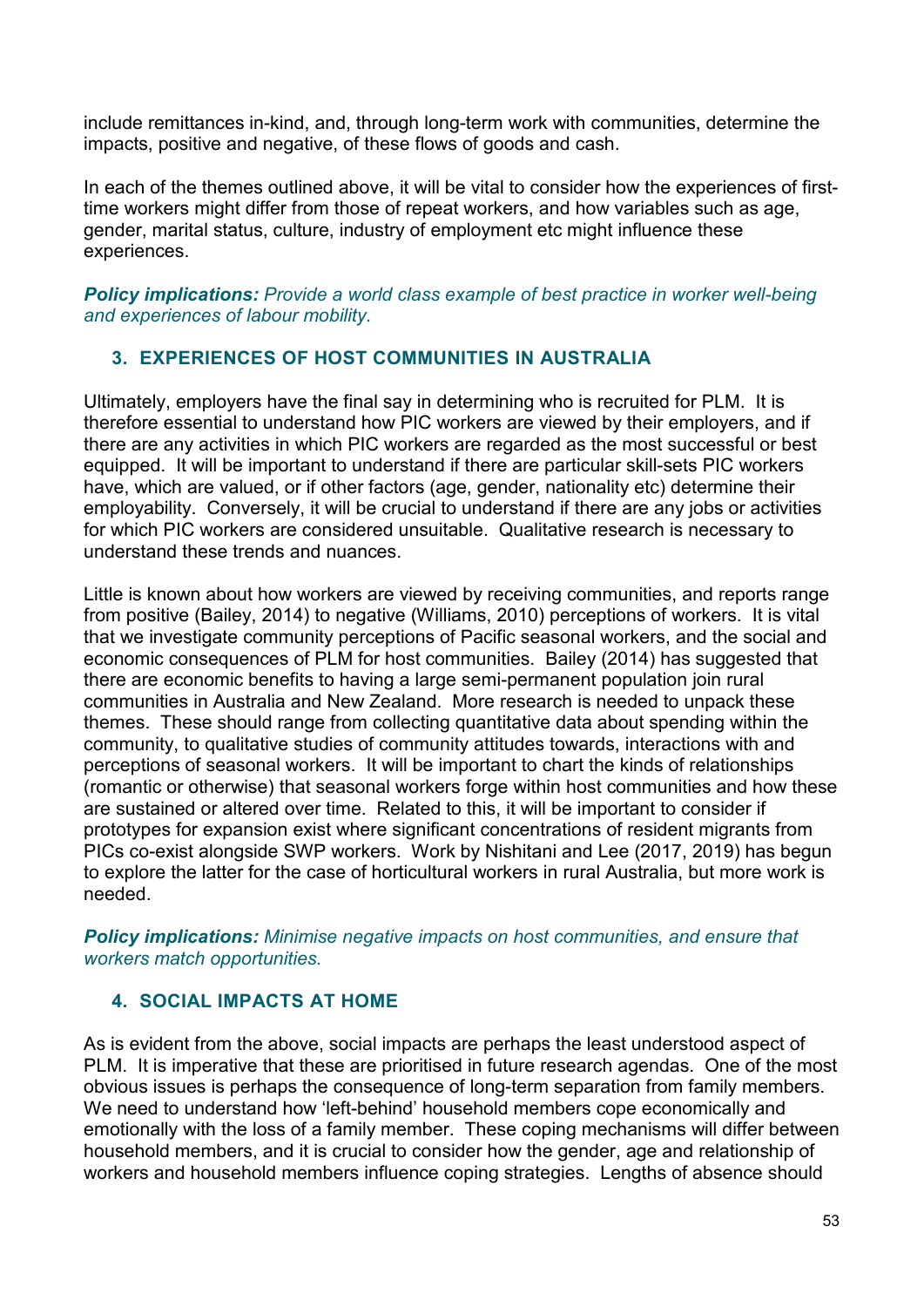also be considered, as these will vary between PLM schemes. The consequences for children of potentially long-term absentee parents under the PLS should be a particular focus. Labour adjustments, and the potential for food insecurity or increased vulnerability (Craven, 2013, 2015; Craven & Gartaula, 2015), among other things, are also an important consideration. Coping mechanisms should be examined not just at the household level, but at the community scale too, and should focus on both rural and urban areas. Urban areas in particular are a notable omission from existing research. This is will provide some insight into how coping strategies might vary between communities with differing levels of engagement in PLM, and how social reorganisation and labour adjustments function both within and between households. Qualitative research by researchers familiar with local cultures and languages is imperative.

Reintegration of workers post-labour mobility is poorly understood. It is likely that reintegration will be most difficult for workers who are away for an extended period under the PLS, but research is needed to confirm this. Reintegration is also likely to be issue for long-term workers who drop out of the scheme (Pacific Periscope, 2018). Related to this, it will be important to consider the kinds of social remittances, positive and negative, that workers bring back with them. Female workers may become agents of social change, and it will be important to consider the gendered implication of social remittances, and their potential for triggering domestic violence or family breakdown (Ball et al., 2015). Again, qualitative research and case studies will be essential.

To date, research into the acquisition and utilisation of skills tends to have focused on projected rather than actual skills usage (e.g. Dun & Klocker, 2017). It is important to consider whether and how skills are employed in home communities, the type of skills that are most 'useful', or conversely, the most inappropriate. Similarly, it will be important to chart the establishment of small businesses and other enterprises to determine if these start-ups are sustained over the long term. Qualitative research will be integral to understanding how and why these businesses, skills etc are successful and valued or not. The implications of large-scale economic investment in education is also an important consideration. Should educational levels rise substantially, it is possible that this will drive further (permanent) outmigration from rural areas with educational and employment facilities are limited.

The social impacts of PLM simply cannot be understood with detailed, longitudinal case studies across a variety of locations (rural and urban), communities, countries and PLM schemes. Qualitative research is key here.

*Policy implications: Minimise negative impacts on home communities arising from worker absences, skills acquisition or social remittances.*

#### **5. ECONOMIC IMPACTS AT HOME**

Cashflow from PLM is significant, and it is essential that we continue to track, and expand upon existing quantitative studies documenting remittances flows and savings. It will be important to build upon this research by documenting how remittances are used while workers are away and after they return, how these uses may vary over time, and who is involved in these decision-making processes. The latter will require qualitative research. The impact of varying remittance strategies is important consideration. Again, case studies from a variety of communities will be crucial.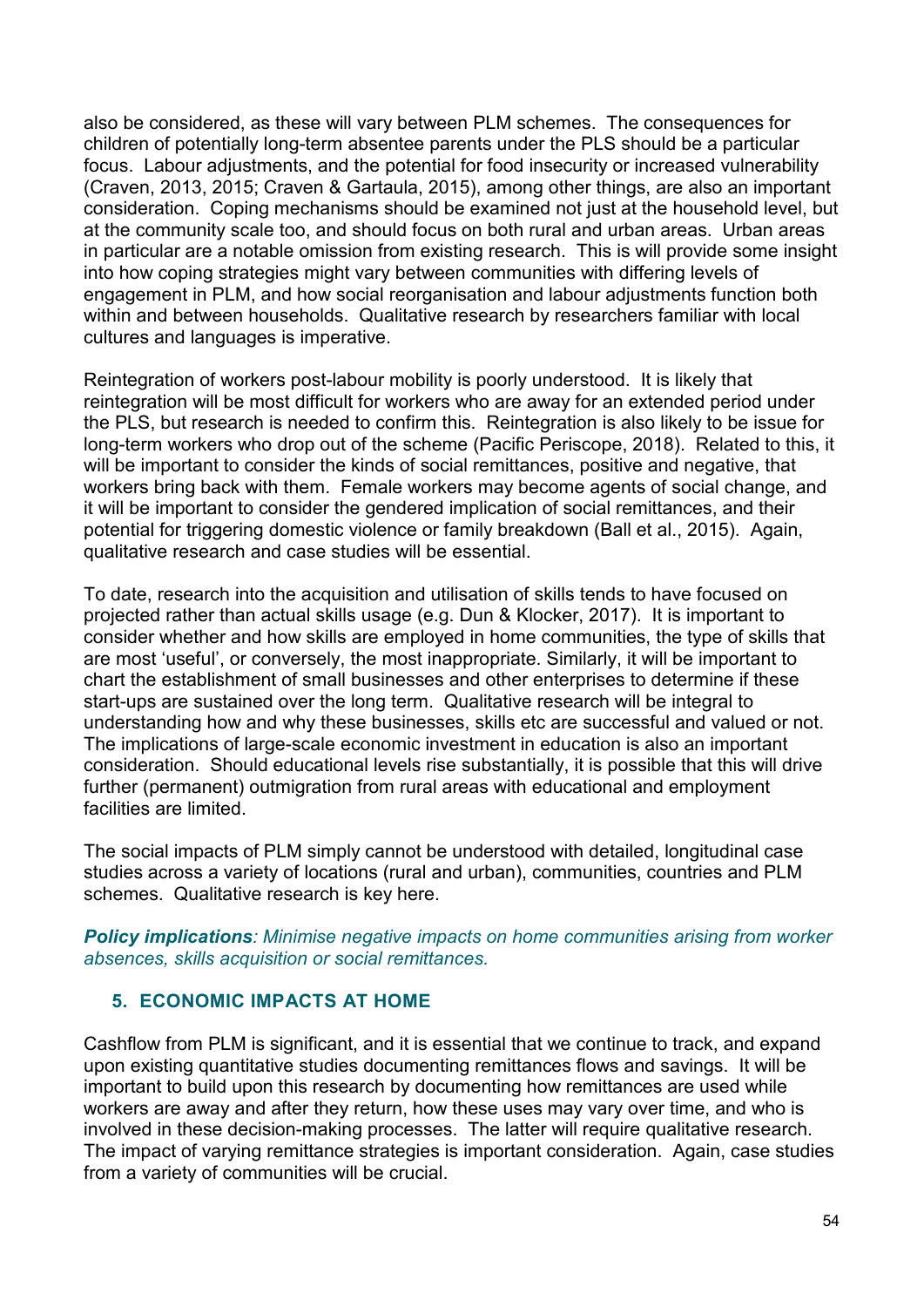The social impacts of increased cashflow from PLM remain poorly understood. Clearly, cash can be used to reinforce or re-negotiate social relationships (Bailey, 2014; Cummings, 2016). Whether these new social relationships are viewed as positive or negative, and their potential to lead to gender violence have not been investigated in any detail. It is absolutely crucial that the relationship between gender violence and PLM is explored in detail. Sensitive qualitative studies by researchers familiar with cultures and languages are again essential.

*Policy implications: Minimise negative impacts on home communities relating to increased cashflows from PLM. Evaluate whether schemes are achieving the aim of bringing (economic and social) development to PICs.*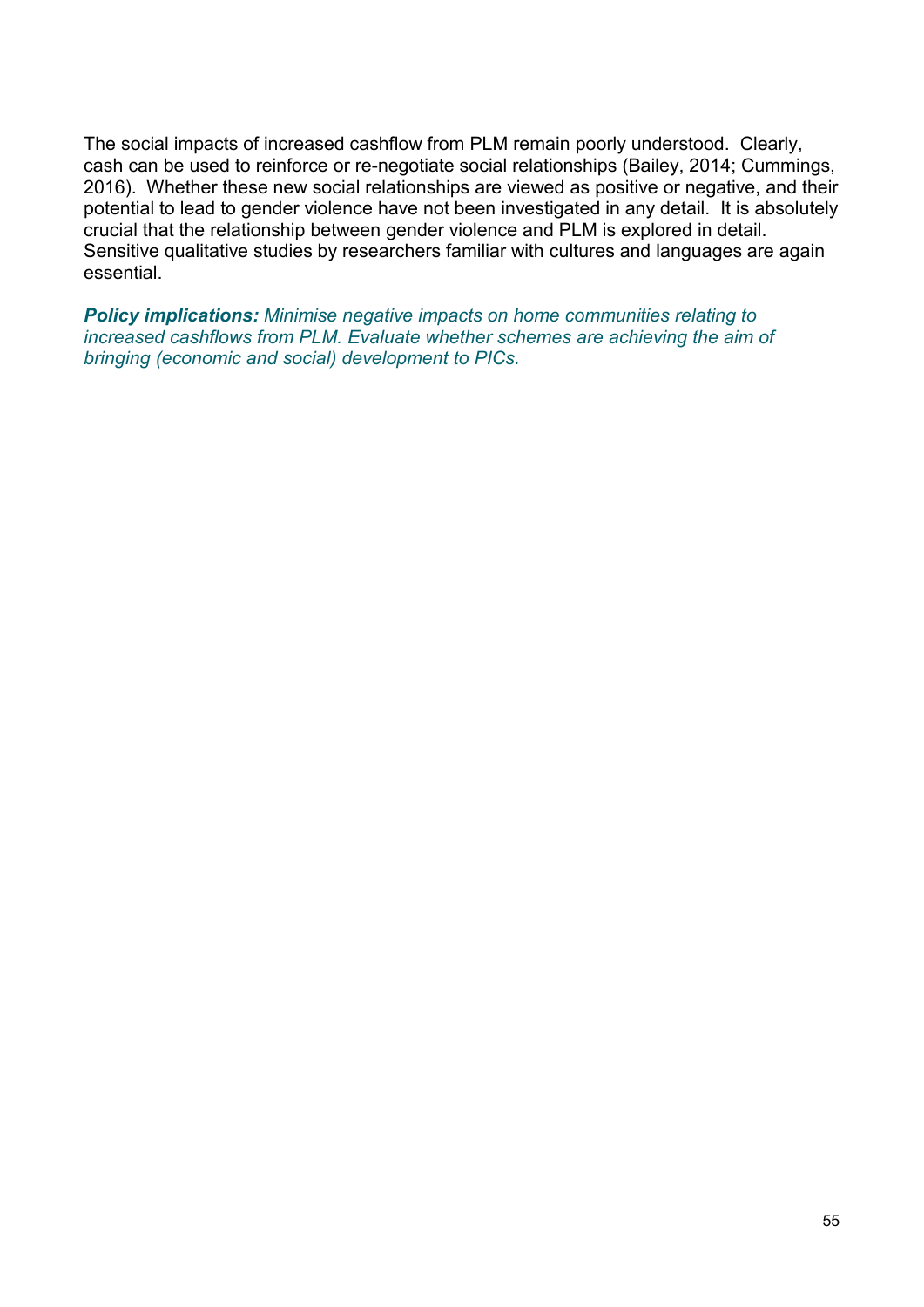#### **BIBLIOGRAPHY**

- Asian Development Bank (2003). *Priorities of the People: Hardship in Vanuatu*. Manila: Asian Development Bank.
- Australian Government (2017). *Foreign Policy White Paper.* Canberra: Australian Government.
- Bailey, R. (2009). *Unfree labour?: ni-Vanuatu workers in New Zealand's Recognised Seasonal Employer scheme*. (Unpublished Masters Thesis), The University of Canterbury, School of Language, Social & Political Sciences. Christchurch.
- Bailey, R. (2014). *Working the Vines: seasonal migration, money, and development in New Zealand and Ambrym, Vanuatu.* (Unpublished PhD Thesis), The University of Otago, Social Anthropology. Dunedin.
- Bailey, R. (2018, 9 April). RSE Workers Ten Years On. *DevPolicy Blog*. Retrieved 20 February 2019 from: [http://www.devpolicy.org/rse-workers-ten-years-on-](http://www.devpolicy.org/rse-workers-ten-years-on-20180409/#comments)[20180409/#comments](http://www.devpolicy.org/rse-workers-ten-years-on-20180409/#comments)
- Bailey, R. (2019, 26 April) Pacific workers in rural Victoria, *DevPolicyBlog*. Retrieved 26 April 2019 from<http://www.devpolicy.org/pacific-workers-in-rural-victoria-20190426/>
- Ball, R. (2009). *Labour mobility and development: Key findings and research gaps*, Unpublished Report, Canberra: State Society and Governance in Melanesia, Australian National University.
- Ball, R. (2010). Australia's Pacific Seasonal Worker Pilot Scheme (PSWPS) and Its Interface with the Australian Horticultural Labour Market: Is it Time to Refine the Policy?. *Pacific Economic Bulletin,* 25(1), pp. 114-130.
- Ball, R. (2015). *Pacific Labour Mobility and Australia's Seasonal Worker Program: Opportunities, impediments and potential*. In Brief 2015/4. Canberra: State Society and Governance in Melanesia, Australian National University.
- Ball, R. (2019a). *Labour Demand in the Australian Tourism, Accommodation and Hospitality Industry: Implications for the Pacific Labour Scheme.* (Unpublished Report). Brisbane: Pacific Labour Facility, Brisbane.
- Ball, R. (2019b). *Labour Demand in Australian Aged and Disability Care: Implications for the Pacific Labour Scheme.* (Unpublished Report). Brisbane: Pacific Labour Facility.
- Ball, R. (2019c). Pacific Labour Mobility: Research program, *Pacific Update 2019*, The University of the South Pacific, Suva 3-5 July 2019.
- Ball, R. & Bailey, R. (2015). *Inquiry into the Seasonal Worker Program: A submission to the Joint Standing Committee on Migration*. Canberra: State Society and Governance in Melanesia, The Australian National University.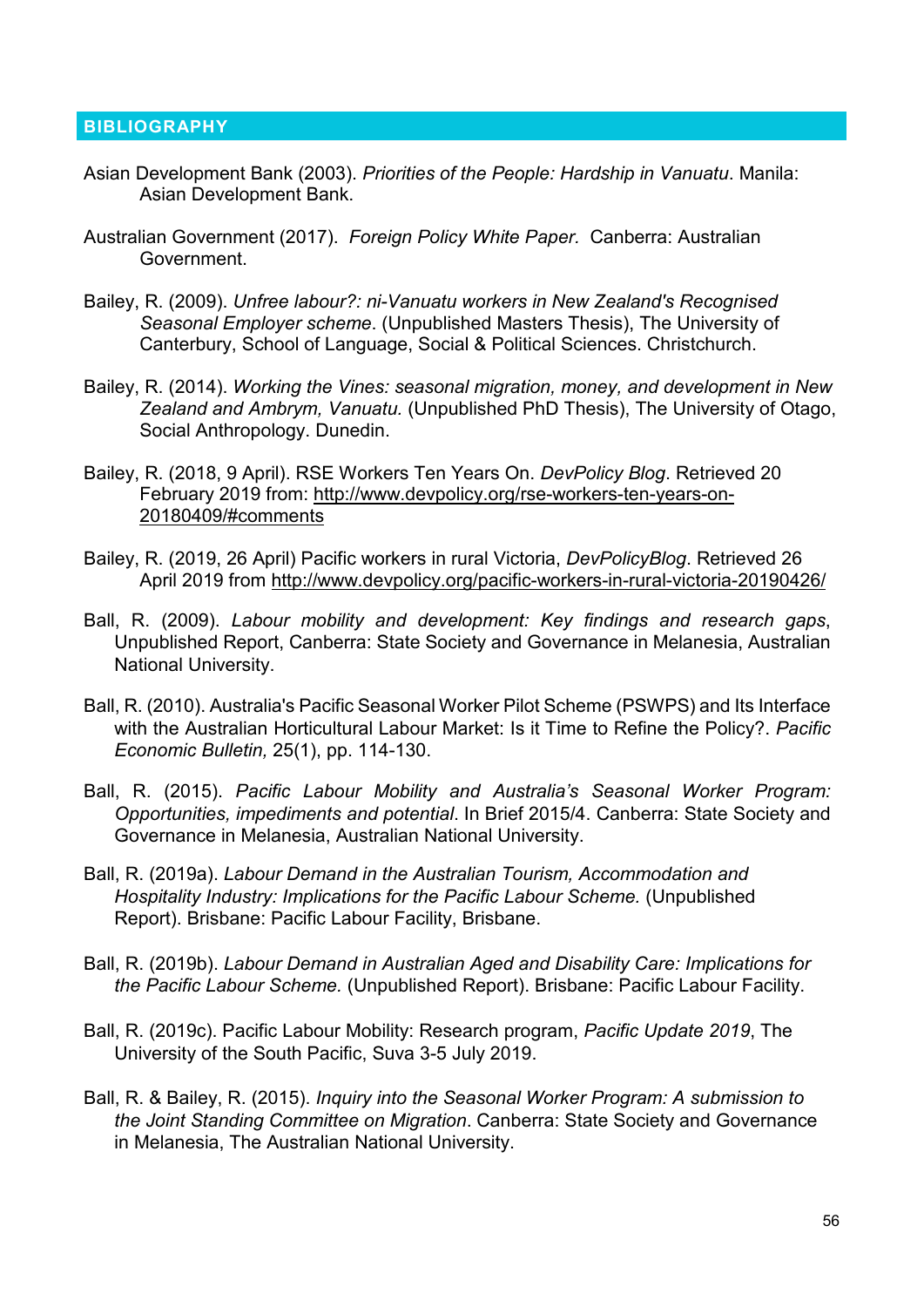- Ball, R., Bailey, R., Haley, N. & Keen, M. (2015). *Pacific Labour Mobility: Removing the Gender Blinkers*. In Brief 2015/51. Canberra: State, Society and Governance in Melanesia.
- Ball, R., Beacroft, L. & Lindley, J. (2011). *Australia's Pacific Seasonal Worker Pilot Scheme: Managing vulnerability and exploitation.* Trends & issues in crime and criminal justice No. 432. Canberra: Australian Institute of Criminology.
- Basok, T. (2003). Mexican seasonal migration to Canada and development: a community‐ based comparison. *International migration, 41*(2), 3-26.
- Bedford, C. (2013). *Picking winners?: New Zealand's recognised seasonal employer (RSE) policy and its impacts on employers, Pacific workers and their island-based communities.* (Unpublished PhD Thesis), The University of Adelaide, Department of Geography, Environment & Population. Adelaide.
- Bedford, R. (1973). *New Hebridean mobility: a study of circular migration*. Canberra: Research School of Pacific Studies. Department of Human Geography. Publication HG/9. Canberra: Australian National University.
- Bedford, R. & Bedford, C. (2017). *RSE Earnings and Remittance Surveys: Samoans, Tongans and Ni-Vanuatu employed in Hawke's Bay, the Bay of Plenty and Marlborough for 18-22 weeks, 2014/15 and 2016*. New Zealand: Ministry of Business, Innovation and Employment.
- Bedford, R, Bedford, C, Wall, J and Young, M (2017) Managed Temporary Labour Migration of Pacififc Islanders to Australia and New Zealand in the Early Twenty-first Century, *Australian Geographer*, 48(1), 37-57.
- Binford, L. (2002). Social and economic contradictions of rural migrant contract labor between Tlaxcala, Mexico and Canada. *Culture & Agriculture, 24*(2), 1-19.
- Binford, L. (2003). Migrant remittances and (under) development in Mexico. *Critique of Anthropology, 23*(3), 305-336.
- Binford, L. (2009). From Fields of Power to Fields of Sweat: the dual process of constructing temporary migrant labour in Mexico and Canada. *Third World Quarterly, 30*(3), 503-517.
- Blanco, C. (2009). *Temporary migration, remittances and development: Early impressions of the Australian Pacific seasonal worker pilot scheme.* (Unpublished Honours Thesis), The University of Sydney, School of Geosciences. Sydney.
- Bolton, S. & Ball, R. (2017). *Oceans of Opportunity: How labour mobility can help Australia and its neighbours*. Canberra: Menzies Research Centre.
- Brickenstein, C. (2017). The development imipact of seasonal worker schemes: a comparison of European and Pacific experiences. *Migration and Development, 6*(1), 60-62.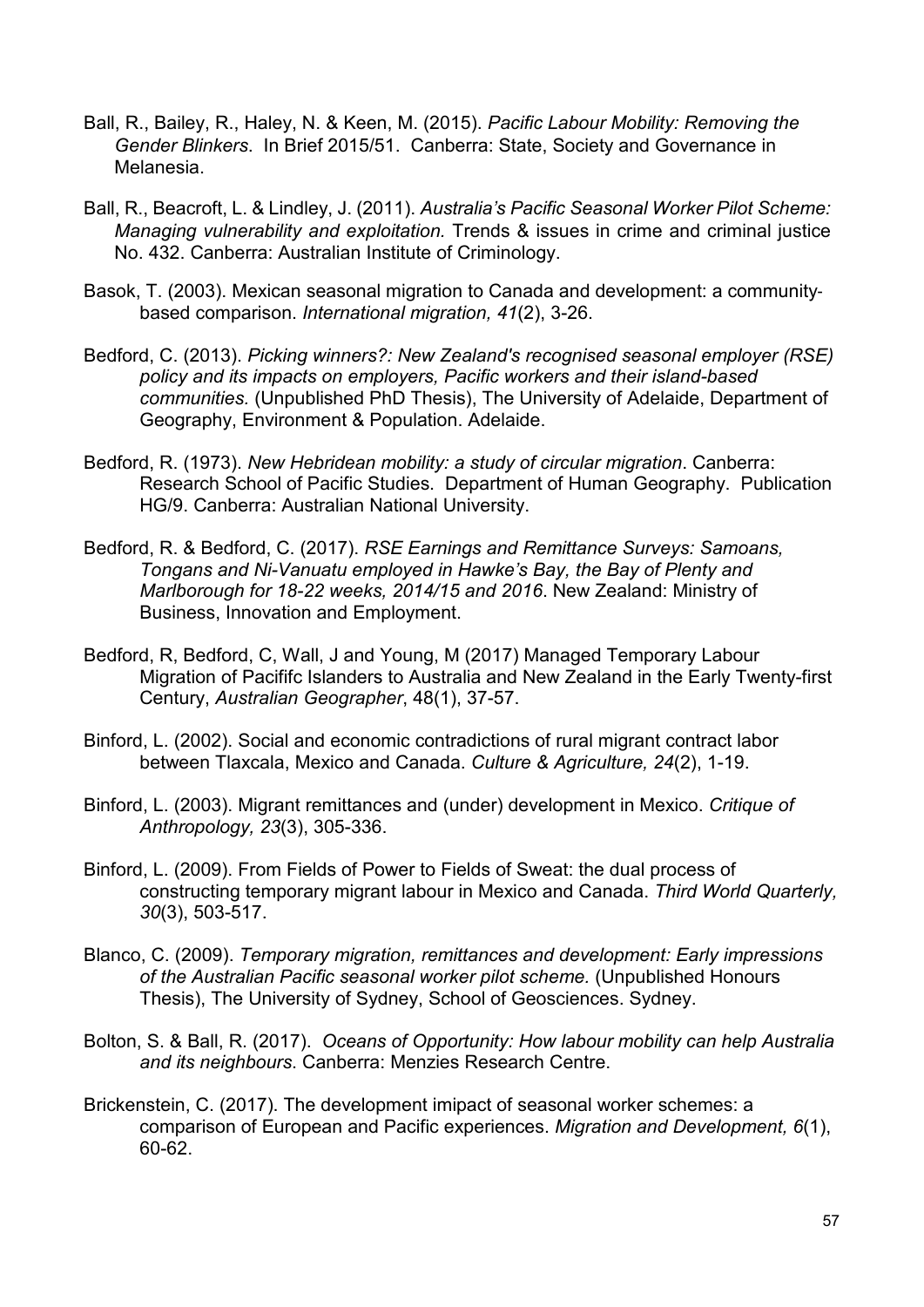- Brown, M. (2018, July 26). RSE football cup unites overseas vineyard labourers. *Stuff.co.NZ.* Retrieved from: https://www.stuff.co.nz/sport/football/105736746/workhard-play-hard-rse-football-cup-unites-vineyard-labourers
- Brown, R., & Connell, J. (1993). The global flea market: migration, remittances and the informal economy in Tonga. *Development and Change, 24*, 611-647.
- Brown, R., Connell, J. & Jimenez-Soto, E. (2014). Migrants' Remittances, Poverty and Social Protection in the South Pacific: Fiji and Tonga, *Population, Space and Place, 20*(5), 434-454.
- Cahn, M. (2008). Indigenous entrepreneurship, culture and micro-enterprise in the Pacific Islands: case studies from Samoa. *Entrepreneurship & Regional Development: An International Journal, 20*(1), 1-18.
- Callister, P., Badkar, J. & Williams, J. (2009). Paid Caregivers & Domestic Workers: Some Policy Issues in Meeting Future Demand in New Zealand. *Policy Quarterly, 5*(3), 38- 43.
- Calnitsky, N. (2016). Grape Vines and Orchard Lines. *Left History: An Interdisciplinary Journal of Historical Inquiry and Debate, 20*(1), 11-35.
- Cameron, E. (2011). *Social development outcomes of participation in the New Zealand Recognised Seasonal Employer (RSE) scheme for ni-Vanuatu seasonal migrant workers.* (Unpublished Masters Thesis), Massey University, Development Studies. Palmerston North, New Zealand.
- Campbell, I, Tranfaglia, M, Tham, J & Boese, M (2019) Precarious work and the reluctance to complain: Italian temporary migrant workers in Australia, *Labour & Industry*, 29(1), 98-117.
- Cardno. (2017). *Approved Employer Survey and Focus Group Discussion*. Australia: LMAP.
- Caxaj, S., & Diaz, L. (2018). Migrant workers'(non) belonging in rural British Columbia, Canada: storied experiences of Marginal Living. *International Journal of Migration, Health and Social Care, 14*(2), 208-220.
- Chattier, P. (2019). Beyond development impact: gender and care in the Pacific Seasonal Worker Programme. *Gender & Development, 27*(1), 49-65.
- Clemens, M. (2015). Skill Development and Regional Mobility: Lessons from the Australia-Pacific Regional College. *Journal of Development Studies*, *51*(11), 1502-1517.
- Commonwealth of Australia (2016). *Seasonal Change: Inquiry into the Seasonal Worker Program. Joint Standing Committee on Migration*. Canberra: Government of Australia.
- Connell, J. (2009). *Migration and the Globalisation of Health Care: The Health Worker Exodus*. Cheltenham: Edward Elgar.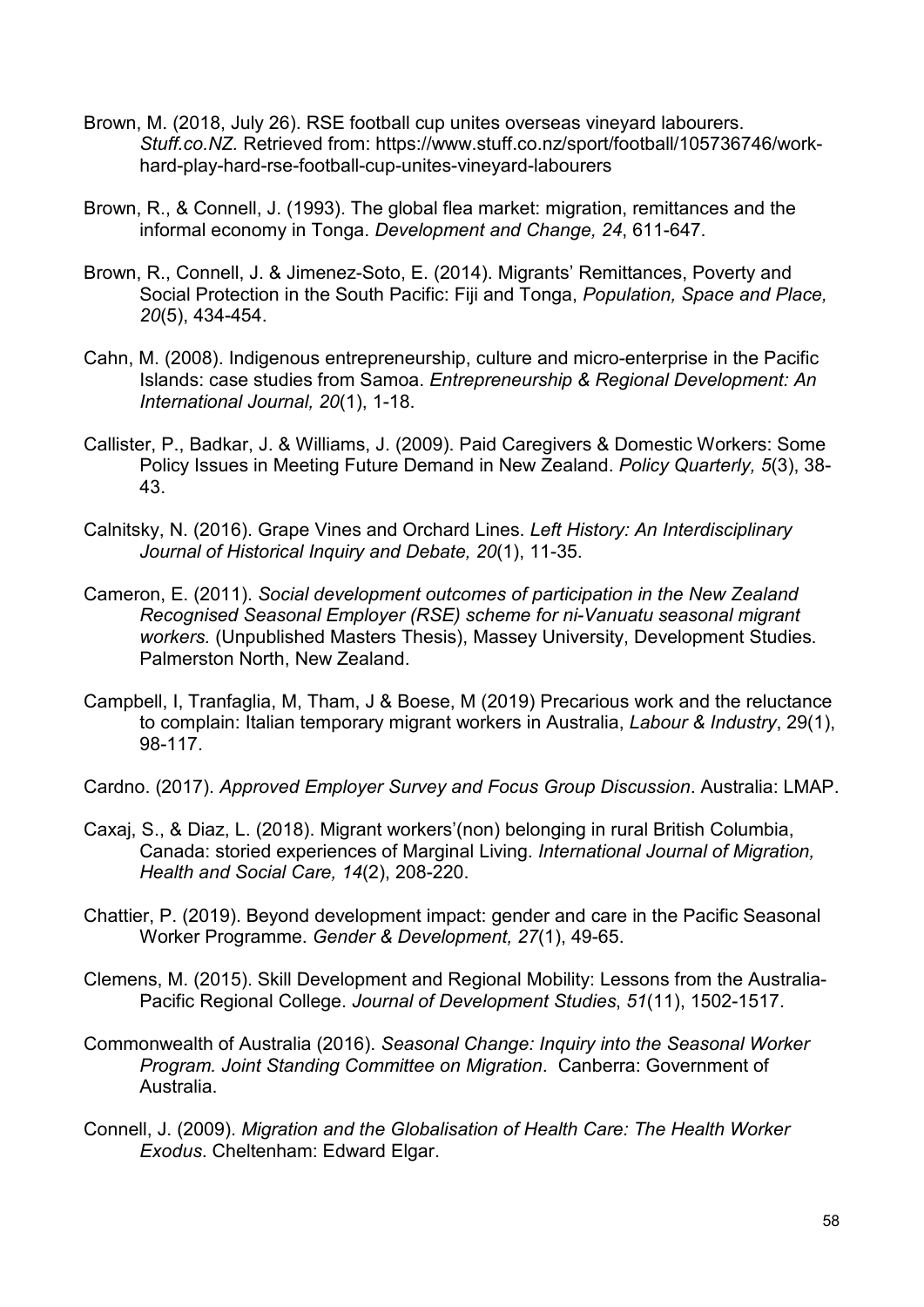- Connell, J. (2010). From blackbirds to guestworkers in the South Pacific. Plus ça change...? *The Economic and Labour Relations Review, 20*(2), 111-122.
- Connell, J., & Brown, R. (2005). *Remittances in the Pacific: An overview*. Manila, Philippines: Asian Development Bank.
- Connell, J., & Hammond, J. (2009). *Iso Iso*: the first ni-Vanuatu guest workers in New Zealand. *Pacific Economic Bulletin, 24*(1), 83-95.
- Connell, J. & Negin, J. (2019). The Changing face of Australian Aged Care: A Precarious Dependence. In M. Walton-Roberts (Ed.), *Global Migration, Gender and Professional Credentials: Transnational Value Transfers and Losses*. Toronto: University of Toronto Press. (In press)
- Connell, J. & Petrou, K. (2019). Pacific Labour Mobility: Impacts and futures, *Pacific Update 2019*, The University of the South Pacific, Suva 3-5 July 2019.
- Craven, L. (2013). *The relationship between temporary migration and vulnerability to climate change in rural Vanuatu.* (Unpublished Honours thesis), The University of Sydney, Department of Government and International Relations. Sydney.
- Craven, L. (2015). Migration-affected change and vulnerability in rural Vanuatu. *Asia Pacific Viewpoint, 56*(2),223-236.
- Craven, L. & Gartaula, H. (2015). Conceptualising the Migration-Food Security Nexus: Lessons from Nepal and Vanuatu. *Australian Geographer, 46*(4), 455-471.
- Cummings, M. (2013). Imagining transnational futures in Vanuatu. In A. Quayson & G. Daswani (Eds.), *A companion to Diaspora and Transnationalism*. Hoboken, New Jersey: Wiley-Blackwell.
- Cummings, M. (2016). Uncertain Belongings: Relationships, Money and Returned Migrant Workers in Port Vila, Vanuatu. *The Journal of Pacific Studies, 35*(3), 21-33.
- Curry, G. (1999). Markets, social embeddedness and precapitalist societies: the case of village tradestores in Papua New Guinea. *Geoforum, 30*, 285-298.
- Curtain, R. (2018). *What can Papua New Guinea do to lift its numbers in the seasonal worker programs of Australia and New Zealand?* Development Policy Centre Discussion Paper (70). Canberra: Australian National University.
- Curtain, R., Dornan, M., Doyle, J. & Howes, S. (2016). *Pacific Possible. Labour mobility: the ten million dollar prize.* Manila, Philippines: World Bank.
- Curtain, R., Dornan, M., Howes, S. & Sherrell, H. (2018). Pacific seasonal workers: Learning from the contrasting temporary migration outcomes in Australian and New Zealand Horticulture. *Asia and the Pacific Policy Studies, 5*, 462-480.
- de Haas, H. (2005). International migration, remittances & development: myths & facts. *Third World Quarterly, 26*(8), 1269-1284.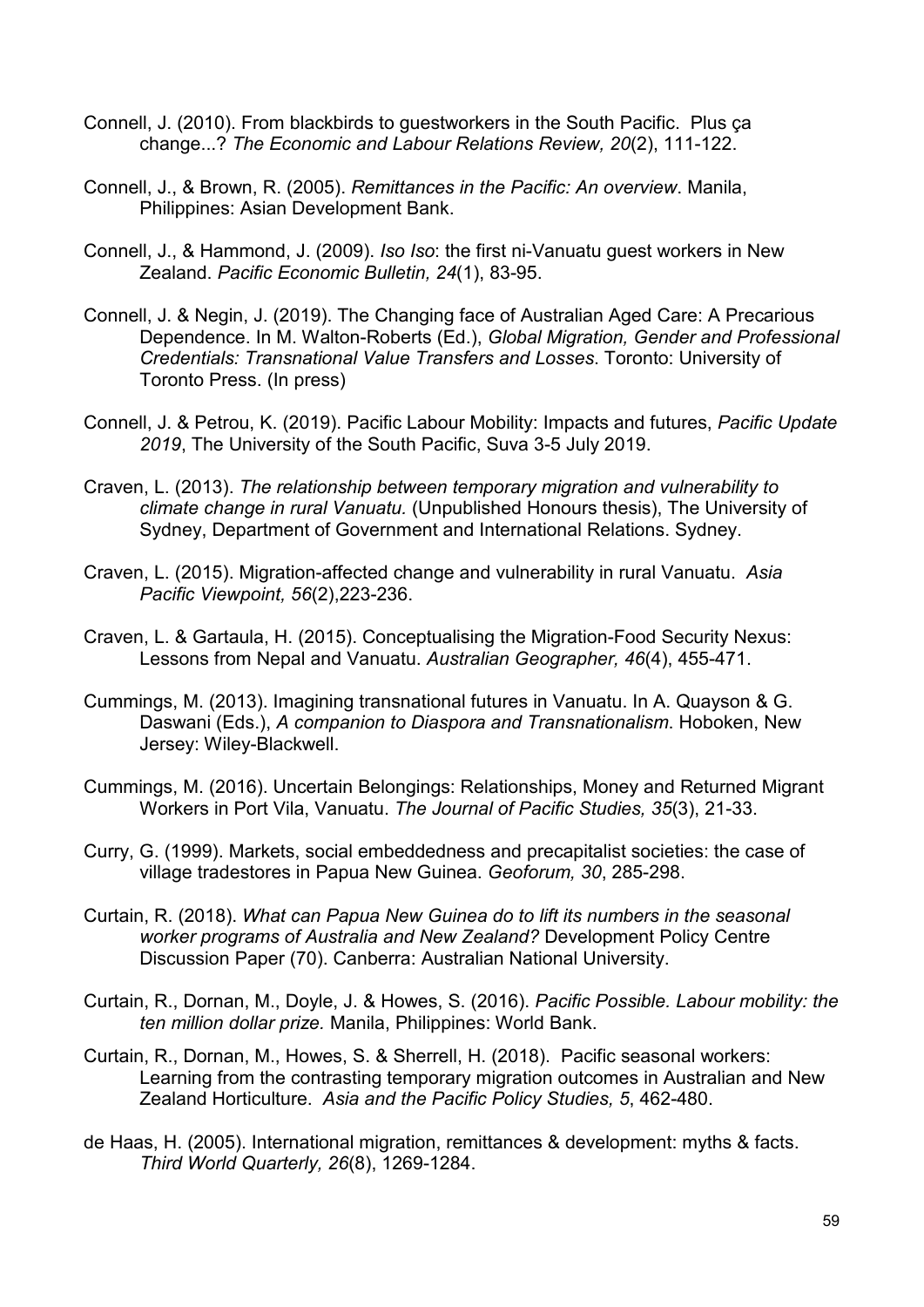- de Haas, H. (2007). *Remittances, migration and social development: a conceptual review of the literature*. Social Policy & Development Programme Paper Number 34. Geneva, Switzerland: United Nations Research Institute for Social Development.
- DFAT. (2018, February 15). First Kiribati Workers Graduate. *DFAT Blog*. Retrieved 19 March 2019 from: https://blog.dfat.gov.au/2018/02/15/first-kiribati-workers-graduate/
- Doherty, B. (2017, August 3). Modern day slavery in focus: Hungry, poor, exploited: Alarm over Australia's import of farm workers. *The Guardian*. Retrieved from: https://www.theguardian.com/global-development/2017/aug/03/hungry-poorexploited-alarm-over-australias-import-offarm-workers
- Downes, A., & Clarke, K. (2007). *The Canadian Seasonal Agricultural Workers Program: The experience of Barbados.* Paper presented at the Trinidad & Tobago and the OECS, paper presented at the CSAWP conference, University of the West Indies, Barbados.
- Doyle, J., & Howes, S. (2015). *Australia's Seasonal Worker Program: demand-side constraints and suggested reforms*. Washington DC: World Bank.
- Dun, O., & Klocker, N. (2017). The Migration of Horticultural Knowledge: Pacific Island seasonal workers in rural Australia—a missed opportunity? *Australian Geographer, 48*(1), 27-36.
- Fair Work Ombudsman (2019, April 23). Agri-Labour to pay migrant workers \$50,000. Australain Government Fair Work Ombudsman. Retrieved from: [https://www.fairwork.gov.au/about-us/news-and-media-releases/2019-media](https://www.fairwork.gov.au/about-us/news-and-media-releases/2019-media-releases/april-2019/20190423-agri-labour-eu-media-release#twitter)[releases/april-2019/20190423-agri-labour-eu-media-release#twitter](https://www.fairwork.gov.au/about-us/news-and-media-releases/2019-media-releases/april-2019/20190423-agri-labour-eu-media-release#twitter)
- Garae, L. (2018a, February 1). SWP agent and workers donate Vt90,000 to assist disabled people. *The Daily Post*. Retrieved from: [http://dailypost.vu/news/swp-agent-and](http://dailypost.vu/news/swp-agent-and-workers-donate-vt-to-assist-disabled-people/article_cb7b3128-d3e3-507c-884b-da6ff3807667.html)[workers-donate-vt-to-assist-disabled-people/article\\_cb7b3128-d3e3-507c-884b](http://dailypost.vu/news/swp-agent-and-workers-donate-vt-to-assist-disabled-people/article_cb7b3128-d3e3-507c-884b-da6ff3807667.html)[da6ff3807667.html](http://dailypost.vu/news/swp-agent-and-workers-donate-vt-to-assist-disabled-people/article_cb7b3128-d3e3-507c-884b-da6ff3807667.html)
- Garae, L. (2018b, September 21). Persons with disabilities enter SWP. *The Daily Post*. Retrieved from: [http://dailypost.vu/news/persons-with-disabilities-enter](http://dailypost.vu/news/persons-with-disabilities-enter-swp/article_ced9d615-a8a6-517a-941d-371c4153b6a1.html)[swp/article\\_ced9d615-a8a6-517a-941d-371c4153b6a1.html](http://dailypost.vu/news/persons-with-disabilities-enter-swp/article_ced9d615-a8a6-517a-941d-371c4153b6a1.html)
- Gibson, J., & McKenzie, D. (2011). Australia's PSWPS: Development impacts in the first two years. *Asia Pacific Viewpoint, 52*(3), 361-370.
- Gibson, J., & McKenzie, D. (2014). The development impact of a best practice seasonal worker policy. *Review of Economics and Statistics, 96*(2), 229-243.
- Haberkorn, G. (1989). *Port Vila: transit station or final stop?* Canberra: Australian National University.
- Hammond, J., & Connell, J. (2009). The new blackbirds? Vanuatu guestworkers in New Zealand. *New Zealand Geographer, 65*(3), 201-210.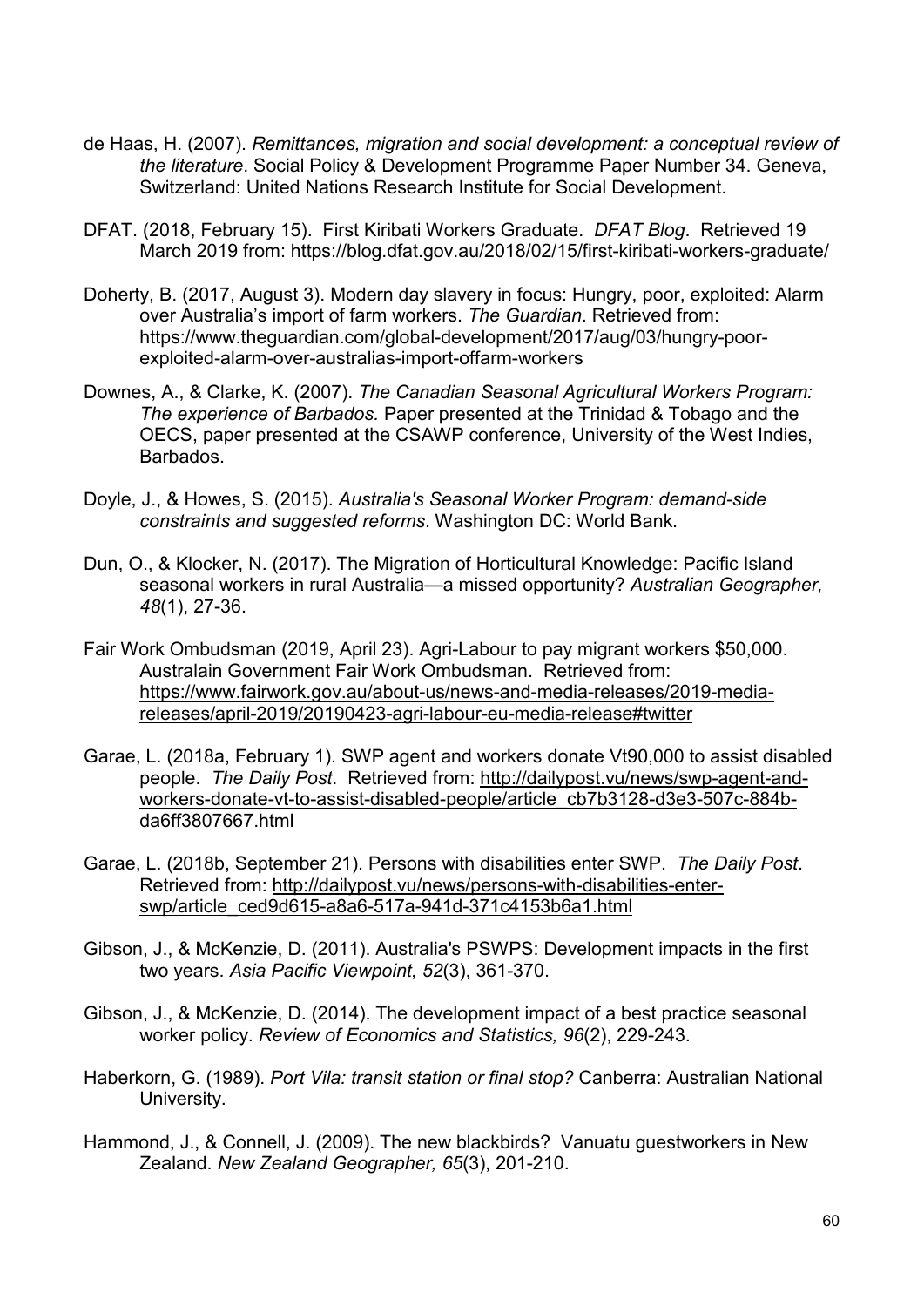- Holani, A. (2017). *Enhancing the Development Impact of Labour Mobility in Pacific Island Countries: The Role of the Seasonal Worker Program and the PACER Plus.* (Unpublished PhD Thesis), The University of Adelaide, Department of Geography, Environment & Population. Adelaide.
- Holmes, S. (2013). *Fresh fruit, broken bodies: Migrant farmworkers in the United States*. Berkeley: University of California Press.
- Howe, J. & Reilly, A. (2018). A Tale of Two Visas: Interrogating the Substitution Effect between Pacific Seasonal Workers and Backpackers in Addressing Horticultural Labour Supply Challenges and Worker Exploitation. *Australian Journal of Labour Law*, *31.* Universityof Adelaide Law Research Paper No. 2019-38.
- Howe, J., Clibborn, S., Reilly, A., van den Broek, D. & Wright, C. (2019). *Towards a Durable Future: Tackling Labour Challenges in the Australian Horticulture Industry*. Adelaide, Australia: The University of Adelaide.
- Howes, S. (2018a, February 23). The Pacific Labour Scheme: No Families Allowed? *DevPolicy Blog*. Retrieved 18 March 2019 from: [http://www.devpolicy.org/pacific](http://www.devpolicy.org/pacific-labour-scheme-no-families-allowed-20180223/)[labour-scheme-no-families-allowed-20180223/](http://www.devpolicy.org/pacific-labour-scheme-no-families-allowed-20180223/)
- Howes, S. (2018b, 6 August, 8 August) ANZ Seasonal labour programs are not too reliant on return workers, *DevPolicyBlog.* Retrieved 18 March 2019 from: [https://www.devpolicy.org/anz-seasonal-labour-programs-not-too-reliant-return](https://www.devpolicy.org/anz-seasonal-labour-programs-not-too-reliant-return-workers-part-one-20180806/)[workers-part-one-20180806/](https://www.devpolicy.org/anz-seasonal-labour-programs-not-too-reliant-return-workers-part-one-20180806/)
- Howes, S. & Curtain, R. (2019). Pacific Labour Mobility: success and sending country governance, *Pacific Update 2019*, The University of the South Pacific, Suva 3-5 July 2019.
- Hugo, G. (2009). Best practice in temporary labour migration for development: A perspective from Asia and the Pacific. *International migration, 47*(5), 23-74.
- International Labour Organisation (2012). *Pacific Seasonal Migration to New Zealand and Australia: Literature Review*. Suva, Fiji: ILO Country Office for Pacific Island **Countries**
- Joint Standing Committee on Foreign Affairs, Defence & Trade. (2017). *Hidden in Plain Sight: An enquiry into establishing a modern slavery act in Australia*. Parliament of the Commonwealth of Australia: Canberra.
- Jolly, M. (1987). The forgotten women: a history of migrant labour and gender relations in Vanuatu. *Oceania, 58*(2), 119-139.
- Jolly, M., Stewart, C. & Brewere, C. (Eds) (2012). *Engendering Violence in Papua New Guinea.* Canberra: ANU E Press.
- Kagan, S. (2016). 'On the ship you can do anything'. The impact of international cruise-ship employment for Kiribati women. *Pacific Studies*, *36*(1), 35-51.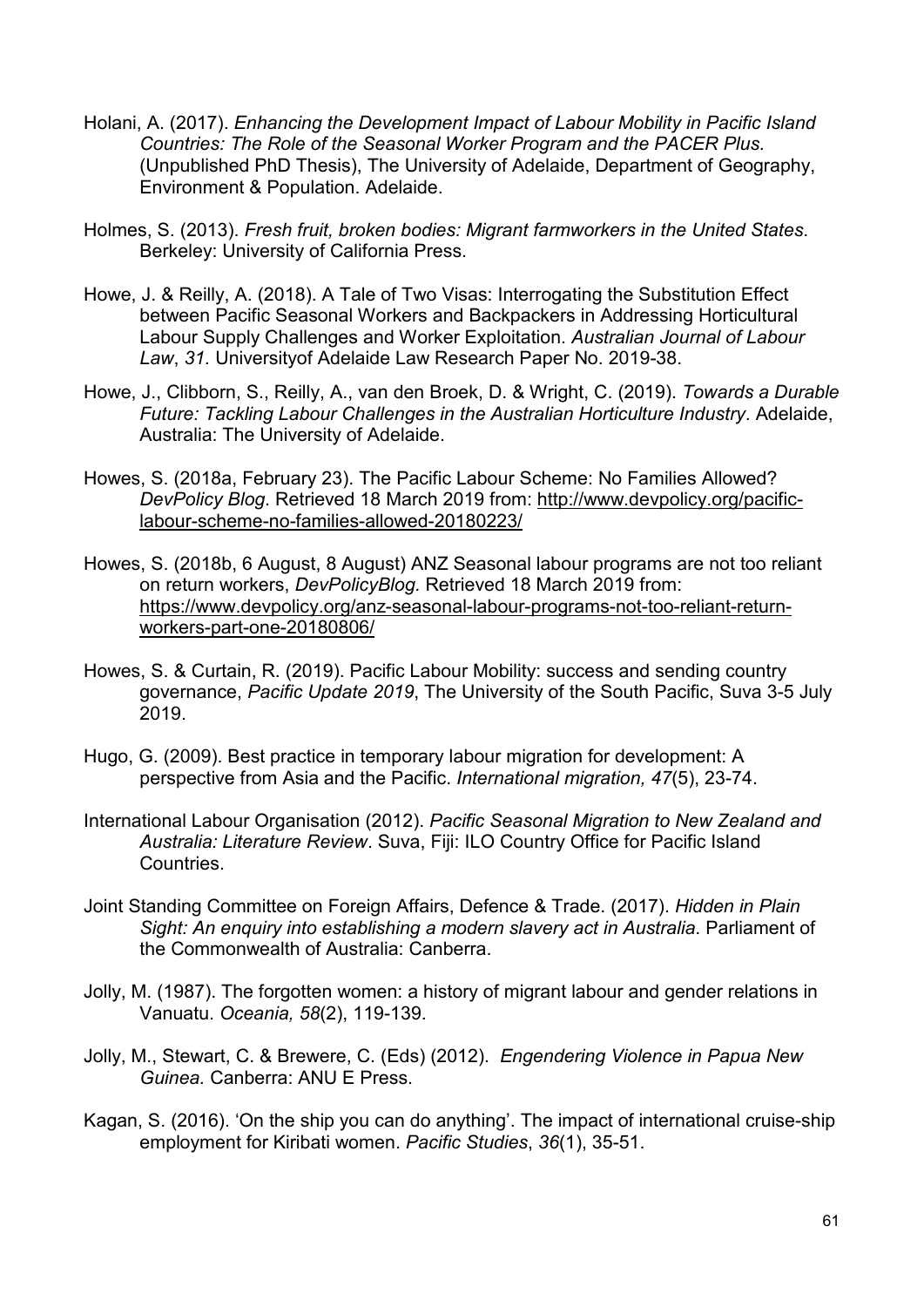- Kilby, P. (2008). Migrant labour, and the neo-liberal development paradigm: balancing the contradictions in the Australian aid program. *Australian Journal of International Affairs*, *62*(3), 345-356.
- Levitt, P. (1996). *Social remittances: A conceptual tool for understanding migration and development*. Working Paper Series (96.04),Cambridge, MA: Harvard.
- LMAP (n.d.). *LMAP Vanuatu Reintegration and Tracer Study Report for Management.* Canberra: LMAP.
- McKenzie, D., Garcia Martinez, P., & Alan Winters, L. (2008). *Who is coming to New Zealand under the new Recognised Seasonal Employer program?* Washing DC: The World Bank.
- McKenzie, D., & Gibson, J. (2010). *The development impact of a best practice seasonal worker policy.* Washington DC: The World Bank.
- Macpherson, C. (1981). Guest-worker movements and their consequences for donor and recipient countries: a case study. In G. Jones and H. Richter (Eds.), *Population Mobility and Development: Southeast Asia and the Pacific,* ANU Developent Studies Centre Monograph No. 27, 257-277: Canberra.
- Ministry of Business, Innovation & Employment. (n.d.). *The Remittance Pilot Project: The economic benefits of the Recognised Seasonal Employer work policy and its role in assisting development in Samoa and Tonga*. New Zealand: New Zealand Government.
- Muliaina, T. (2003). Remittances, the social system and development in Samoa. In R. Iredale, C. Hawksley & S. Castles (Eds.), *Migration in the Asia Pacific: Population, settlement and citizenship issues*. Cheltenham: Edward Elgar Publishing.
- Nishitani, M., & Lee, H. (2017). Invisible Islanders: Precarious Work & Pacific Settlers in Rural Australia. *Pacific Studies, 40*(3), 430-449.
- Nishitani, M., & Lee, H. (2018). Becoming 'Overstayers': The Coloniality of Citizenship and the Resilience of Pacific Farmworkers. In V. Stead & J. Altman (Eds.), *Labour Lines and Colonial Power: Indigenous and Pacific Islander Labour Mobility in Australia*. Canberra: ANU Press, 159-184.
- Nunns, H., Bedford, C. & Bedford, R. (2018). *RSE Impacts Study: Research Plan*. Draft: September 2018. Unpublished research proposal. Bedford Consulting.
- Pacific Periscope. (2018, February 21). What next for senior RSE workers? *Vanuatu Independent*. Retrieved from: [https://vanuatuindependent.com/2018/02/21/next](https://vanuatuindependent.com/2018/02/21/next-senior-rse-workers/)[senior-rse-workers/](https://vanuatuindependent.com/2018/02/21/next-senior-rse-workers/)
- Parreñas, R. (2005). Long distance intimacy: class, gedner and intergenerational relations between mothers and childre in Filipino transnational families. *Global Networks, 5*(4), 317-336.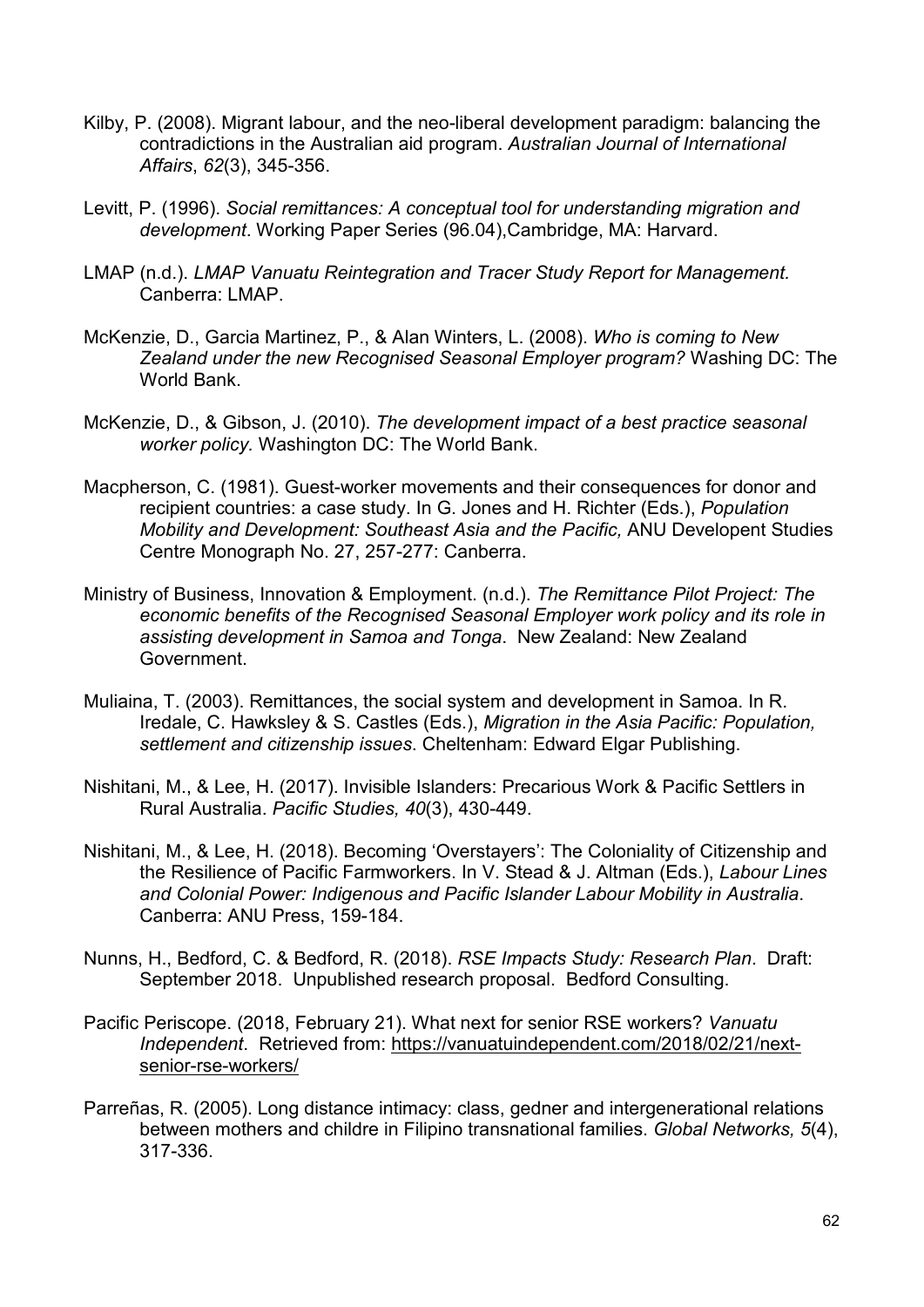- Petrou, K. (2020). *If Everyone Returned, the Island Would Sink: Urbanisation and Migration in Vanuatu*. Oxford: Berghahn Books. (In press)
- Petrou, K., & Connell, J. (2018). "We don't feel free at all": temporary ni-Vanuatu workers in the Riverina, Australia. *Rural Society, 27*(1), 66-79.
- Radio New Zealand (2019a, February 7). Canada extends labour scheme to all Solomons provinces. *RadioNZ*. Retrieved from: [https://www.radionz.co.nz/international/pacific](https://www.radionz.co.nz/international/pacific-news/381913/canada-extends-labour-scheme-to-all-solomons-provinces)[news/381913/canada-extends-labour-scheme-to-all-solomons-provinces.](https://www.radionz.co.nz/international/pacific-news/381913/canada-extends-labour-scheme-to-all-solomons-provinces)
- Radio New Zealand (2019b, February 15) Fiji to address shortage of caregivers for elderly demand. *RadioNZ*. Retrieved from: [https://www.radionz.co.nz/international/pacific](https://www.radionz.co.nz/international/pacific-news/382573/fiji-to-address-shortage-of-caregivers-for-elderly-demand)[news/382573/fiji-to-address-shortage-of-caregivers-for-elderly-demand](https://www.radionz.co.nz/international/pacific-news/382573/fiji-to-address-shortage-of-caregivers-for-elderly-demand)
- Radio New Zealand (2019c, April 8).Extra-marital affairs issue for Samoa seasonal workers 'manageable'. *RadioNZ*. Retrieved from: [https://www.radionz.co.nz/international/pacific-news/386617/extra-marital-affairs](https://www.radionz.co.nz/international/pacific-news/386617/extra-marital-affairs-issue-for-samoa-seasonal-workers-manageable)[issue-for-samoa-seasonal-workers-manageable](https://www.radionz.co.nz/international/pacific-news/386617/extra-marital-affairs-issue-for-samoa-seasonal-workers-manageable)
- Radio New Zealand (2019d, April 23).Vanuatu rogue agents threatened with jail. *RadioNZ*. Retrieved from: [https://www.radionz.co.nz/international/pacific](https://www.radionz.co.nz/international/pacific-news/387565/vanuatu-rogue-agents-threatened-with-jail)[news/387565/vanuatu-rogue-agents-threatened-with-jail](https://www.radionz.co.nz/international/pacific-news/387565/vanuatu-rogue-agents-threatened-with-jail)
- Ramasamy, S., Krishnan, V., Bedford, R., & Bedford, C. (2008). The Recognised Seasonal Employer policy: seeking the elusive triple wins for development through international migration. *Pacific Economic Bulletin, 23*(3), 171-186.
- Regional Australia Institute. (2019). *The Future of Regional Jobs*. Canberra: Regional Australia Institute.
- Reid-Musson, E. (2017). Grown close to home™: Migrant farmworker (Im)mobilities and unfreedom on Canadian family farms. *Annals of the American Association of Geographers, 107*(3), 716-730.
- Reilly, A. (2011). The ethics of seasonal labour migration. *Griffith Law Review, 20*(1), 127- 152.
- Reilly, A., Howe, J., van den Broek, D. & Wright, C.F. (2018) Working holiday makers in Australian horticulture: labour market effect, exploitation and avenues for reform. *Griffith Law Review*, *27*(1), 99-130.
- Research New Zealand. (2017). *Recognised Seasonal Employers Survey 2017 – Working Report*. New Zealand: Research New Zealand.
- Research New Zealand. (2018). *Recognised Seasonal Employers Survey 2018 – Working Report*. New Zealand: Research New Zealand.
- Rockell, D. G. (2015). *Pacific Island Labour programmes in New Zealand: an aid to Pacific Island development?: a critical lens on the Recognised Seasonal Employer policy.*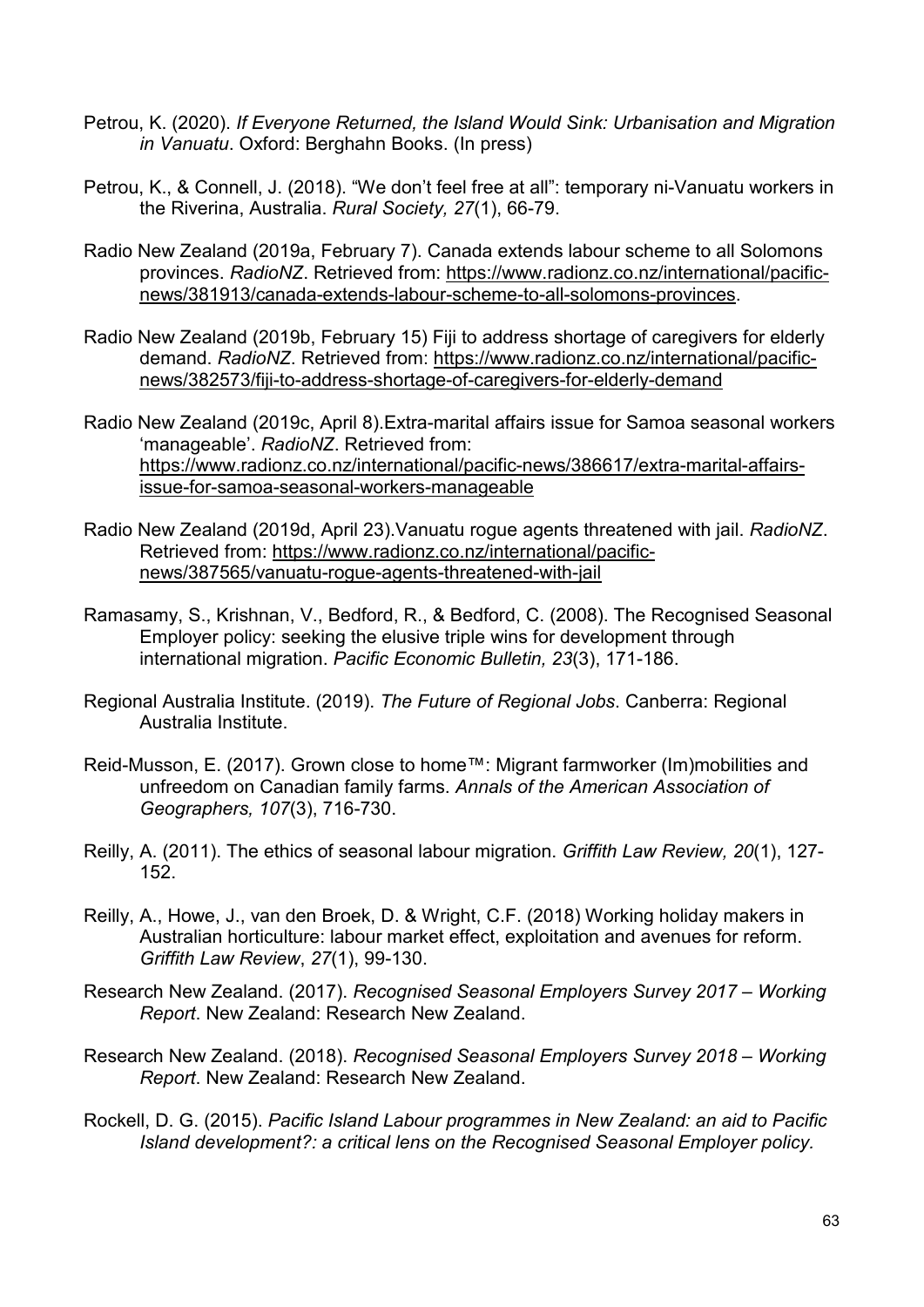(Unpublished PhD Thesis), Massey University, School of People, Environment & Planning. Palmerston North, New Zealand.

- Rohorua, H. T., Gibson, J., McKenzie, D., & Martinez, P. G. (2009). How do Pacific island households and communities cope with seasonally absent members? *Pacific Economic Bulletin*, *24*(3), 19-38.
- Russell, R. (2003). Jamaican Workers' Participation in CSAWP and Development-Consequences in the Workers' Rural Home Communities. *Canada's Seasonal Agricultural Workers' Program (CSAWP) as a Model Best Practices in the Employment of Caribbean and Mexican Farm Workers.* Ottawa: North-South Institute, 82.
- Smith, R. (2016). *The Goal of the Good House: Seasonal Work and Seeking a Good Life in Lamen and Lamen Bay, Epi, Vanuatu.* (Unpublished PhD Thesis), The University of Manchester, Social Anthropology. Manchester, UK.
- Smith, R. (2018). Changing Standards of Living: The Paradoxes of Building a Good Life in Rural Vanuatu. In C. Gregory & J. Altman (Eds.), *The Quest for the Good Life in Precarious Times: Ethnographic Perspectives on the Domestic Moral Economy* (pp. 33-55). Canberra: ANU Press, 33-55.
- Smith, R. (2019). Be our guest/worker: reciprocal dependency and expressions of hospitality in ni-Vanuatu overseas labour migration. *Journal of the Royal Anthropological Institute, 25*, 1-19.
- Stead, V. (2019). Money Tree, Development Dreams, & Colonial Legacies in Contemporary Pasifika Horticultural Labour. In V. Stead & J. Altman (Eds.), *Labour Lines and Colonial Power: Indigenous and Pacific Islander Labour Mobility in Australia*. Canberra: ANU Press, 133-158.
- Strauss, K., & McGrath, S. (2017). Temporary migration, precarious employment and unfree labour relations: Exploring the 'continuum of exploitation' in Canada's Temporary Foreign Worker Program. *Geoforum, 78*, 199-208.
- Toa, E. (2016, November 15). Vanuatu Workers Win Praise at Prestigious Resort. *The Vanuatu Independent.* Retrieved from: [https://vanuatuindependent.com/2016/11/15/vanuatu-workers-win-praise-prestigious](https://vanuatuindependent.com/2016/11/15/vanuatu-workers-win-praise-prestigious-resort/)[resort/](https://vanuatuindependent.com/2016/11/15/vanuatu-workers-win-praise-prestigious-resort/)
- Underhill, E & Rimmer, M (2015) Itinerant Foreign Harvest Workers in Australia: The Impact of Precarious Employment on Occupational Safety and Health, *Policy and Practice in Health and Safety*, 13(2), 25-46.
- Underhill-Sem, Y. & Marsters, E. (2017). *Labour Mobility in the Pacific: A systematic literature review of development impacts*. Auckland: New Zealand Institute for Pacific Research.
- Union Aid Abroad APHEDA. (2017). *Temporary Labour Mobility in Australia and the Pacific Islands*. Sydney: Union Aid Abroad APHEDA.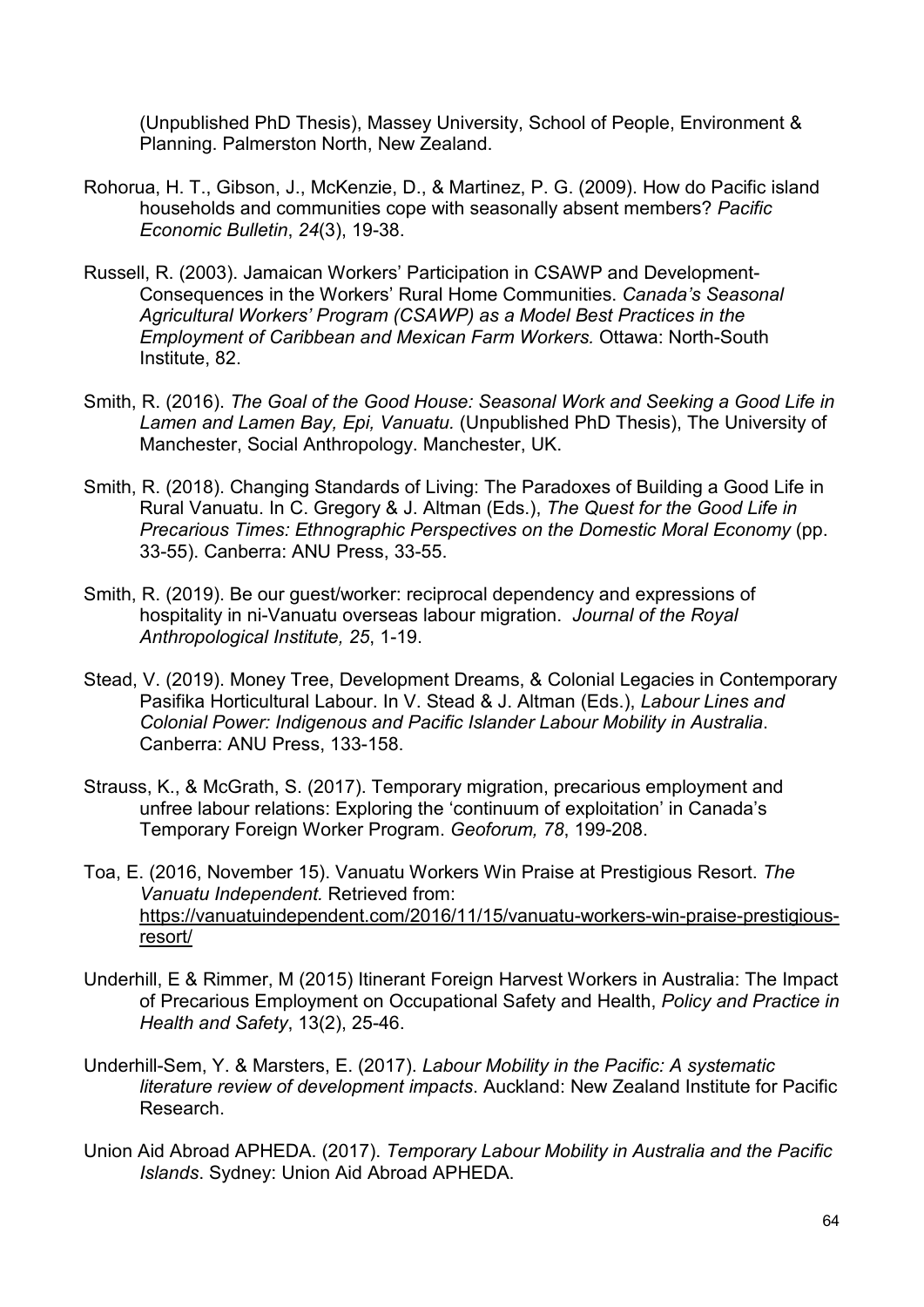- Wigglesworth, A. (2018, 12 June). Why Timorese workers love the Seasonal Worker Program. *DevPolicy Blog*. Retrieved 10 April 2019 from: http://www.devpolicy.org/why-timorese-workers-love-the-seasonal-workerprogramme-20180612/
- Wigglesworth, A., & Boavida dos Santos, A. (2016). *Timorese Workers in Australia: A Study of Seasonal Work Experiences, Skills and Future Options*. Canberra: Labour Mobility Assistance Program.
- Williams, A. (2010). *The experience of the Recognised Seasonal Employer Scheme and Ni-Vanuatu temporary workers in Te Puke, New Zealand.* (Master of Planning), University of Otago, Dunedin.
- World Bank. (2017). *Maximizing the Development Impacts from Temporary Migration*. Washington DC: World Bank.
- World Bank. (2018a). *The Social Impacts of Seasonal Migration: Lessons from Australia's Seasonal Worker Programme for Pacific Islanders*. Washington DC: World Bank.
- World Bank (2018b). *Expanding Employment Pathways for Pacific Islanders in the Australian and New Zealand Aged Care Sectors*. Washington DC: World Bank.
- Zhao, S., Binks, B., Kruger, H., Xia, C., & Stenekes, N. (2018). *What difference does labour choice make to farm productivity and profitability in the Australian horticulture industry? A comparison between seasonal workers & working holiday makers*. Canberra: ABARES.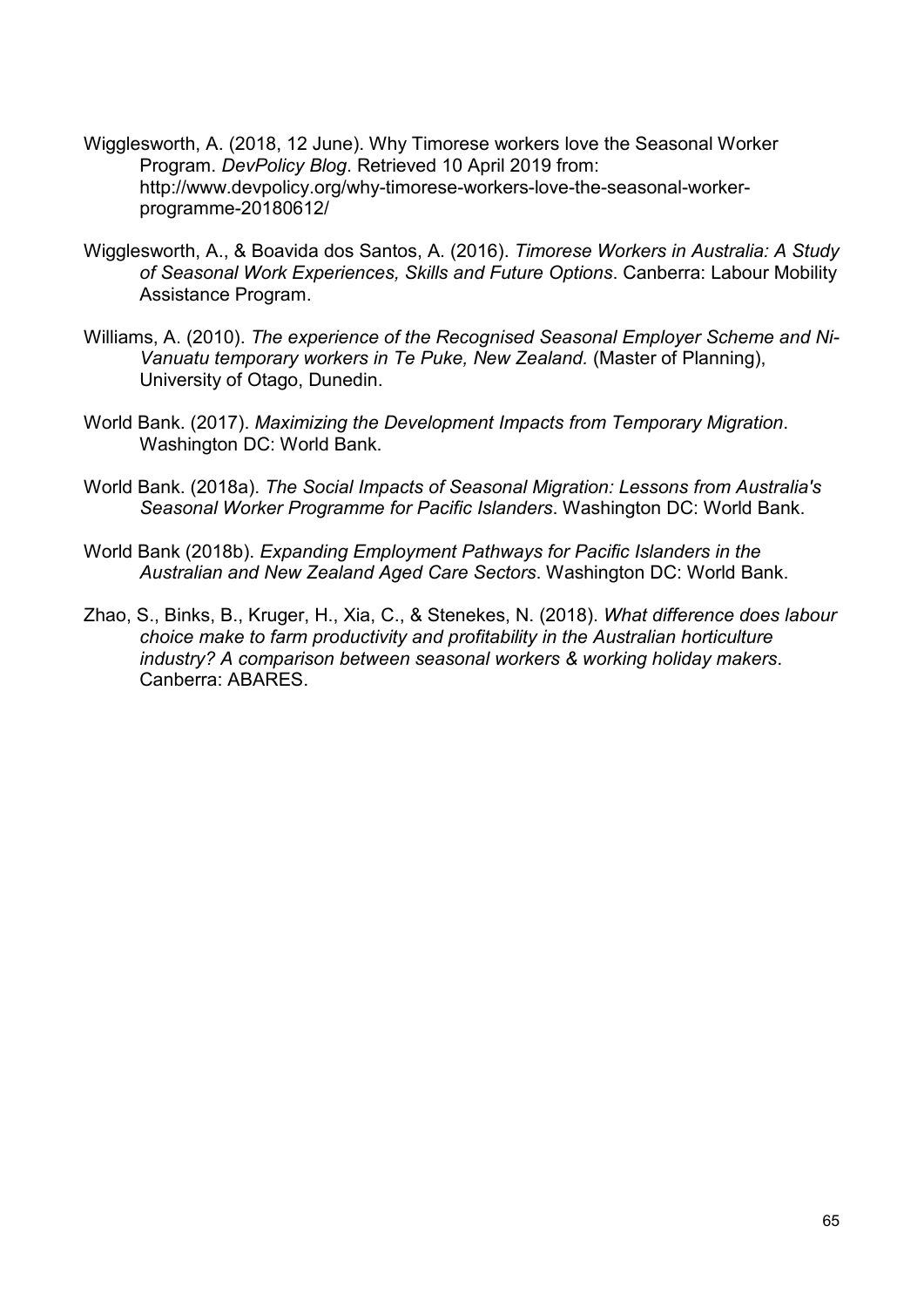# **APPENDIX 1. REGISTER OF EXPERTISE**

[Provided as a separate Excel spreadsheet].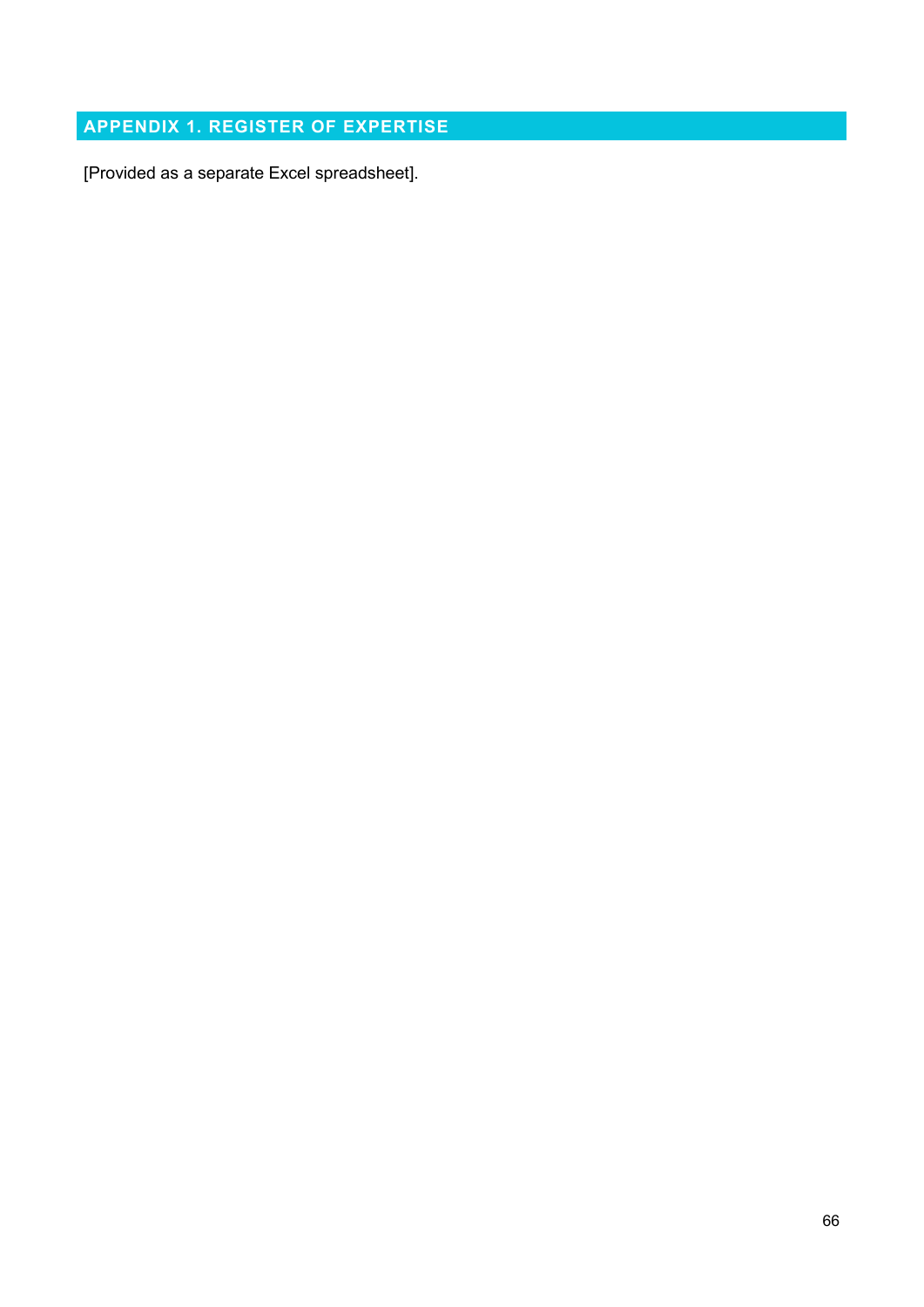| <b>Occupation</b>          | Number of<br>workers | <b>Percent of</b><br>workers |
|----------------------------|----------------------|------------------------------|
| <b>Aged Care</b>           | 11                   | 8                            |
| Chef                       | 1                    | 1                            |
| Deckhand                   | 13                   | 10                           |
| Farming                    | 31                   | 23                           |
| Food & Beverage Att        | 4                    | 3                            |
| Kitchen Steward            | 18                   | 13                           |
| <b>Public Area Cleaner</b> | 8                    | 6                            |
| Service Attendant          | 34                   | 25                           |
| <b>Trades Assistant</b>    | 7                    | 5                            |
| Waste & Recycling          |                      |                              |
| Attendant                  | $\mathfrak{p}$       |                              |
| <b>Forestry Worker</b>     | 5                    | Δ                            |
| Total                      | 134                  | 100                          |

# Table A. Participation in the PLS by occupation type, March 2019

Source: Pacific Labour Facility

# Table B. Number of SWP participants by country of origin, 2012-2018

| <b>Financial</b><br><b>Year of</b><br><b>Visa Grant</b> | Fiji | Kiribati | <b>Nauru</b> | Papua<br><b>New</b><br>Guinea | Samoa | <b>Solomon</b><br><b>Islands</b> | Timor-<br>Leste | Tonga | Tuvalu       | Vanuatu | Total |
|---------------------------------------------------------|------|----------|--------------|-------------------------------|-------|----------------------------------|-----------------|-------|--------------|---------|-------|
| 2012-13                                                 | 0    | 34       | 10           | 26                            | 22    | 42                               | 21              | 1,200 | 0            | 119     | 1,474 |
| 2013-14                                                 | 0    | 14       | 0            | 26                            | 162   | 9                                | 74              | 1,497 | 20           | 212     | 2,014 |
| 2014-15                                                 | $5$  | 11       | $\Omega$     | 35                            | 185   | 21                               | 168             | 2,179 | 7            | 567     | 3,177 |
| 2015-16                                                 | 160  | 20       | 17           | 42                            | 140   | 61                               | 224             | 2,624 | $<$ 5        | 1,198   | 4,490 |
| 2016-17                                                 | 190  | 124      | 0            | 139                           | 309   | 87                               | 477             | 2,691 | 0            | 2,149   | 6,166 |
| 2017-18                                                 | 247  | 364      | $\mathbf{0}$ | 92                            | 527   | 175                              | 915             | 2,790 | $\mathbf{0}$ | 3.349   | 8,459 |
| 2018-19 to<br>31/12/2018                                | 172  | 107      | 0            | 59                            | 224   | 124                              | 960             | 1,765 | 0            | 2,580   | 5,991 |

Source: Pacific Labour Facility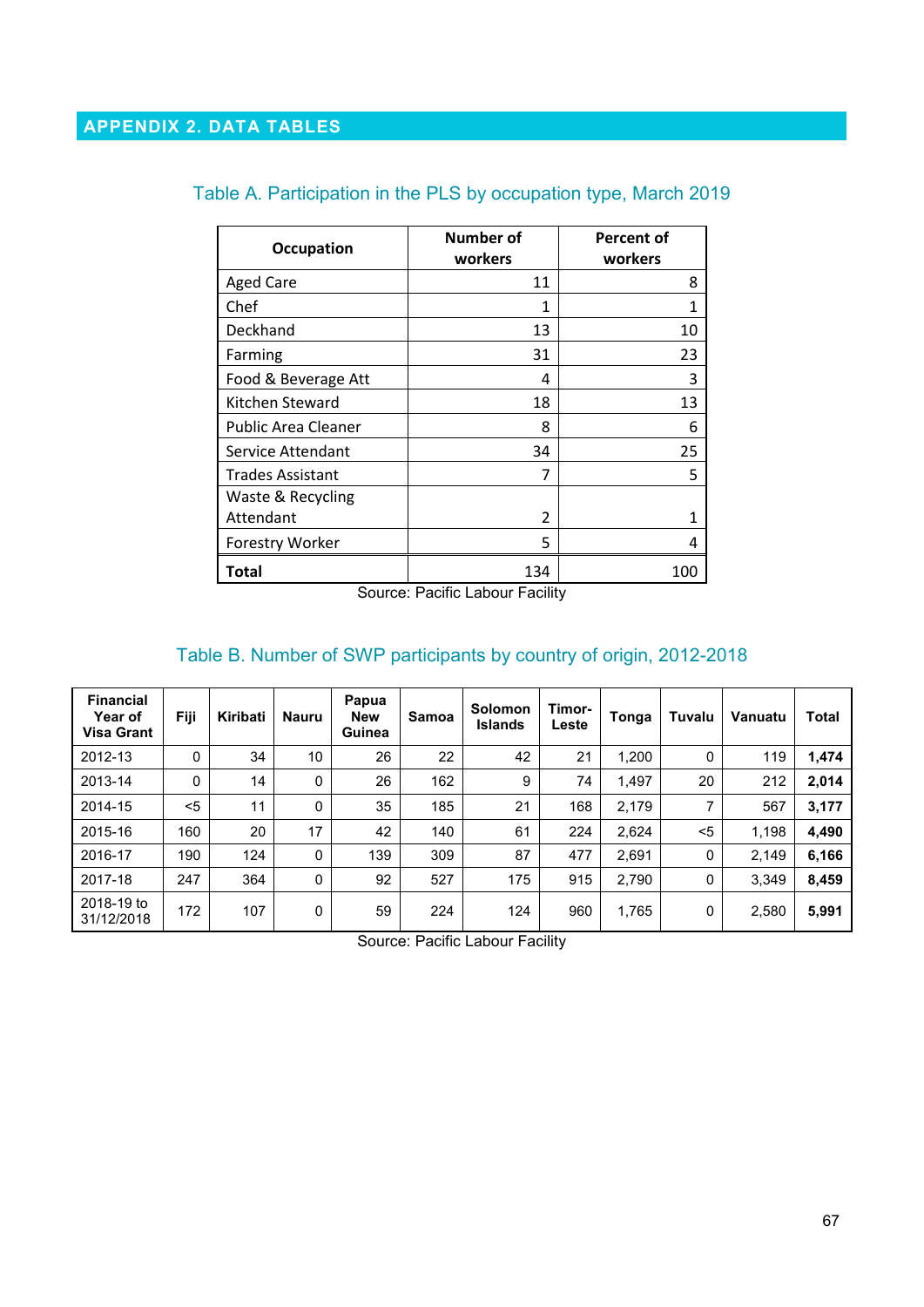| <b>Pacific</b><br>Island<br>country | 2007-<br>08              | 2008-<br>09              | 2009-<br>10              | 2010-<br>11                  | $2011 -$<br>12           | 2012-<br>13                  | 2013-<br>14              | 2014-<br>15 | 2015-<br>16 | 2016-<br>17 | 2017-<br>18 |
|-------------------------------------|--------------------------|--------------------------|--------------------------|------------------------------|--------------------------|------------------------------|--------------------------|-------------|-------------|-------------|-------------|
| <b>Fiji</b>                         | $\overline{\phantom{0}}$ | $\overline{\phantom{0}}$ | $\overline{\phantom{0}}$ | $\qquad \qquad \blacksquare$ | $\overline{\phantom{0}}$ | $\qquad \qquad \blacksquare$ | $\overline{\phantom{a}}$ | 30          | 92          | 355         | 359         |
| Kiribati                            | 69                       | 38                       | 48                       | 149                          | 142                      | 138                          | 127                      | 136         | 162         | 189         | 231         |
| <b>Nauru</b>                        | $\overline{\phantom{0}}$ | ۰                        | $\overline{\phantom{0}}$ | $\overline{\phantom{0}}$     | -                        | $\overline{\phantom{a}}$     | $\overline{\phantom{0}}$ | 20          | 20          | 17          | 14          |
| <b>PNG</b>                          | $\overline{\phantom{0}}$ | $\overline{\phantom{0}}$ | $\overline{\phantom{0}}$ | 6                            | 6                        | 31                           | 58                       | 96          | 68          | 121         | 124         |
| Samoa                               | 647                      | 1,228                    | 1,021                    | 1,219                        | 1,162                    | 1,137                        | 1,169                    | 1,238       | 1,454       | 1,690       | 1,878       |
| Solomon<br>Islands                  | 238                      | 311                      | 256                      | 252                          | 407                      | 423                          | 491                      | 511         | 590         | 593         | 643         |
| <b>Tonga</b>                        | 805                      | 1,355                    | 1,142                    | 1,411                        | 1,398                    | 1,573                        | 1,538                    | 1,563       | 1,687       | 1,822       | 1,899       |
| Tuvalu                              | 99                       | 49                       | 54                       | 51                           | 88                       | 56                           | 71                       | 70          | 64          | 80          | 80          |
| Vanuatu                             | 1,698                    | 2,342                    | 2,137                    | 2,352                        | 2,412                    | 2,829                        | 3,070                    | 3,435       | 3,726       | 4,171       | 4,445       |
| <b>Total</b><br><b>Pacific</b>      | 3,556                    | 5,323                    | 4,658                    | 5,440                        | 5,615                    | 6,187                        | 6,524                    | 7,099       | 7,863       | 9,038       | 9,673       |

# Table C. RSE arrivals, 2007-2018

Source: MFAT, New Zealand

# Table D. Female participation rate in RSE 2016-2017

| <b>Pacific Island</b><br>country | <b>No. of female RSE</b><br>arrivals | <b>Total no. of RSE</b><br>arrivals | Percentage of<br>female<br>arrivals |
|----------------------------------|--------------------------------------|-------------------------------------|-------------------------------------|
| Fiji                             | 19                                   | 355                                 | 5                                   |
| Kiribati                         | 83                                   | 189                                 | 44                                  |
| Nauru                            | 9                                    | 17                                  |                                     |
| Papua New Guinea                 | 42                                   | 121                                 | 35                                  |
| Samoa                            | 58                                   | 1690                                | 3                                   |
| Solomon Islands                  | 200                                  | 593                                 | 34                                  |
| Tonga                            | 199                                  | 1822                                | 11                                  |
| Tuvalu                           | 20                                   | 80                                  | 25                                  |
| Vanuatu                          | 399                                  | 4171                                | 10                                  |
| <b>Total</b>                     | 1020                                 | 9038                                | 11                                  |

Source: Nunns et al. (2018)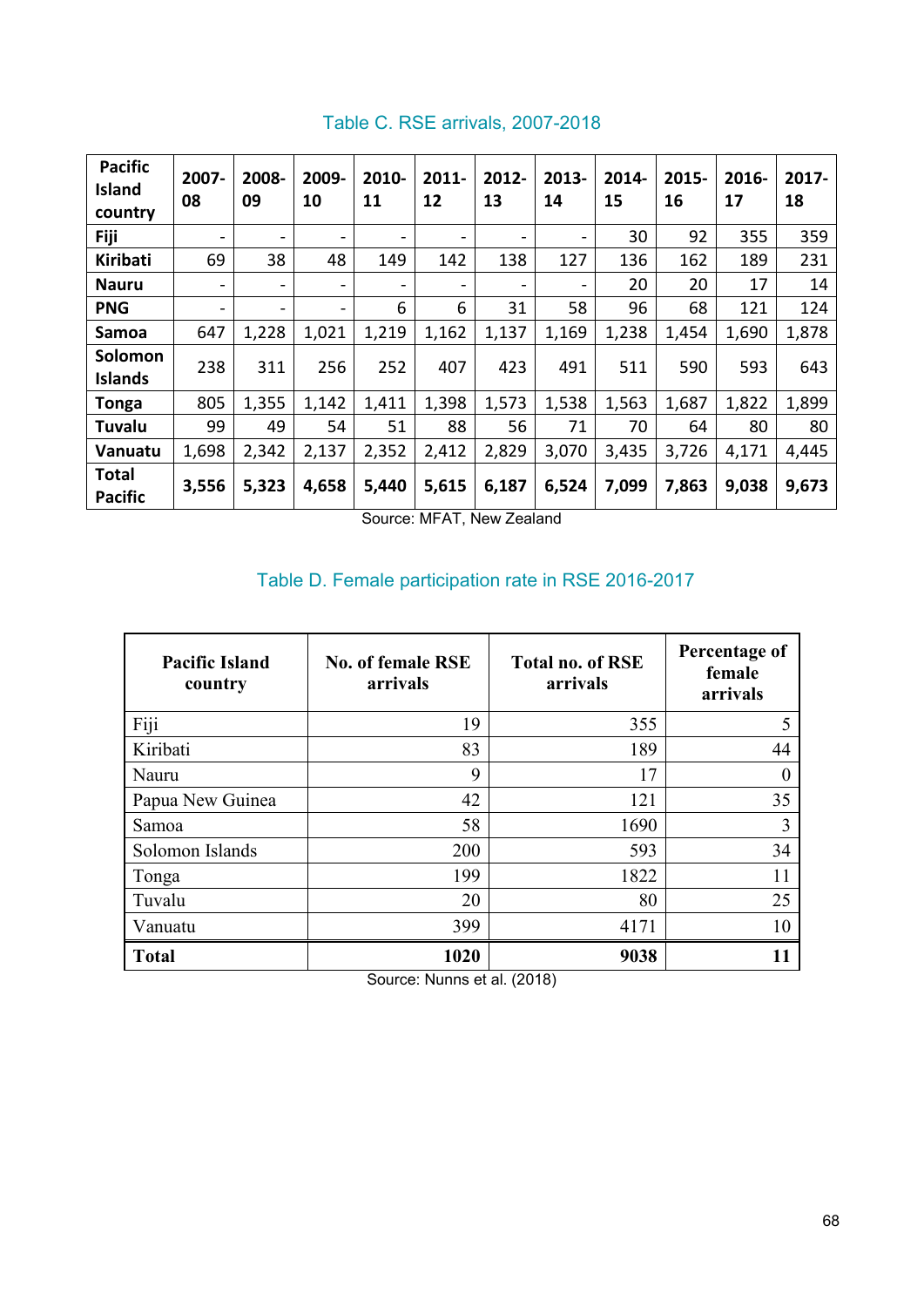| <b>Financial</b><br>Year of<br>Visa Grant | Gender                                   | Fiji         | Kiribati   Nauru |              | <b>PNG</b>     | <b>Samoa</b>   | <b>Solomon</b><br><b>Islands</b> | <b>ITimor-</b><br>Leste | Tonga |                | Tuvalu   Vanuatu   Total |       | Percent    |
|-------------------------------------------|------------------------------------------|--------------|------------------|--------------|----------------|----------------|----------------------------------|-------------------------|-------|----------------|--------------------------|-------|------------|
| 2012-13                                   | Female                                   | $\mathbf 0$  | 10               | < 5          | $\overline{7}$ | < 5            | 13                               | 10                      | 139   | $\mathbf 0$    | 30                       | 215   | 15         |
|                                           | Male                                     | $\mathbf 0$  | 24               | 8            | 19             | 18             | 29                               | 11                      | 1,061 | $\mathbf 0$    | 89                       | 1,259 | 85         |
|                                           | 2012-13<br><b>Total</b>                  | $\mathbf{0}$ | 34               | 10           | 26             | 22             | 42                               | 21                      | 1,200 | $\mathbf{0}$   | 119                      | 1,474 |            |
| 2013-14                                   | Female                                   | 0            | 0                | $\mathbf 0$  | 6              | 6 <sup>1</sup> | $\overline{0}$                   | 19                      | 176   | 13             | 33                       | 253   | 13         |
|                                           | Male                                     | $\pmb{0}$    | 14               | $\mathbf 0$  | 20             | 156            | 9                                | 55                      | 1,321 | $\overline{7}$ | 179                      | 1,761 | 87         |
|                                           | 2013-14<br><b>Total</b>                  | $\mathbf{0}$ | 14               | $\mathbf{0}$ | 26             | 162            | 9                                | 74                      | 1,497 | 20             | 212                      | 2,014 |            |
| 2014-15                                   | Female                                   | $\mathbf 0$  | 0                | 0            | 8              | < 5            | $\mathbf 0$                      | 39                      | 262   | $\mathbf 0$    | 95                       | 407   | 13         |
|                                           | Male                                     | < 5          | 11               | $\Omega$     | 27             | 182            | 21                               | 129                     | 1.917 | $\overline{7}$ | 472                      | 2,770 | 87         |
|                                           | 2014-15<br><b>Total</b>                  | < 5          | 11               | $\mathbf{0}$ | 35             | 185            | 21                               | 168                     | 2,179 | $\overline{7}$ | 567                      | 3,177 |            |
| 2015-16                                   | Female                                   | 39           | $\mathbf 0$      | < 5          | < 5            | 5              | 11                               | 46                      | 326   | 0              | 190                      | 625   | 14         |
|                                           | Male                                     | 121          | 20               | 13           | 38             | 135            | 50                               | 178                     | 2,298 | $\leq 5$       | 1,007                    | 3,864 | 86         |
|                                           | <b>Not</b><br>Specified                  | $\mathbf 0$  | 0                | 0            | $\Omega$       | $\mathbf 0$    | $\mathbf{0}$                     | $\mathbf 0$             | 0     | 0              | < 5                      | < 5   | $\leq$ 1   |
|                                           | 2015-16<br><b>Total</b>                  | 160          | 20               | 17           | 42             | 140            | 61                               | 224                     | 2,624 | < 5            | 1,198                    | 4,490 |            |
| 2016-17                                   | Female                                   | 15           | 14               | $\mathbf 0$  | 40             | 8              | 0                                | 125                     | 298   | 0              | 395                      | 895   | 15         |
|                                           | Male                                     | 175          | 110              | $\Omega$     | 99             | 301            | 87                               | 352                     | 2,393 | $\mathbf 0$    | 1,753                    | 5,270 | 85         |
|                                           | <b>Not</b><br>Specified                  | $\Omega$     | $\Omega$         | $\Omega$     | $\Omega$       | $\Omega$       | $\Omega$                         | $\Omega$                | 0     | $\overline{0}$ | < 5                      | < 5   | <1         |
|                                           | 2016-17<br><b>Total</b>                  | 190          | 124              | $\mathbf{0}$ | 139            | 309            | 87                               | 477                     | 2,691 | $\mathbf{0}$   | 2,149                    | 6,166 |            |
| 2017-18                                   | Female                                   | 29           | 59               | $\mathbf 0$  | 10             | 33             | 9                                | 292                     | 293   | $\pmb{0}$      | 519                      | 1,244 | 15         |
|                                           | Male                                     | 218          | 305              | $\mathbf 0$  | 82             | 494            | 166                              | 623                     | 2,497 | 0              | 2,829                    | 7,214 | 85         |
|                                           | Not<br>Specified                         | 0            | 0                | 0            | $\mathbf 0$    | $\mathbf 0$    | 0                                | 0                       | 0     | 0              | < 5                      | < 5   | <1         |
|                                           | 2017-18<br><b>Total</b>                  | 247          | 364              | $\mathbf{0}$ | 92             | 527            | 175                              | 915                     | 2,790 | $\mathbf{0}$   | 3,349                    | 8,459 |            |
| $2018 - 19$ to<br>31/12/2018              | Female                                   | 5            | 32               | 0            | 15             | 27             | 20                               | 311                     | 474   | 0              | 488                      | 1,372 | 23         |
|                                           | Male                                     | 167          | 75               | 0            | 44             | 197            | 104                              | 649                     | 1,291 | $\overline{0}$ | 2,092                    | 4,619 | ${\bf 77}$ |
|                                           | 2018-19 to<br>31/12/2018<br><b>Total</b> | 172          | 107              | $\mathbf{0}$ | 59             | 224            | 124                              | 960                     | 1,765 | $\mathbf{0}$   | 2,580                    | 5,991 |            |

# Table E. Female participation in the SWP, 2012-2018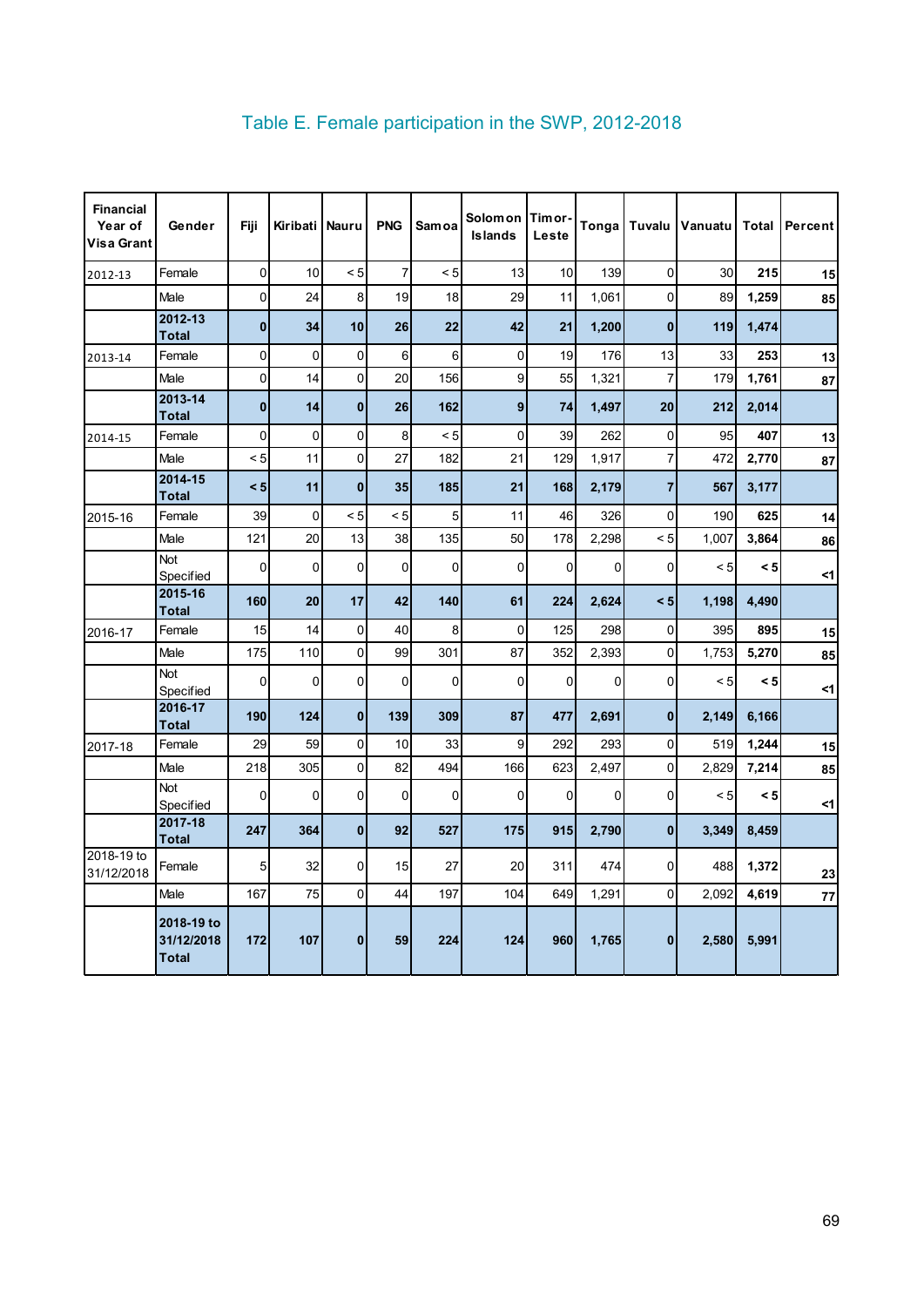# Table F. PLS participation by gender and industry of employment, June 2019

|                 |     |                    |                    |         |                  |         |                 |         | Meat       |         | Fishing &   |         |              |         |
|-----------------|-----|--------------------|--------------------|---------|------------------|---------|-----------------|---------|------------|---------|-------------|---------|--------------|---------|
| Gender          |     | <b>Hospitality</b> | <b>Agriculture</b> |         | <b>Aged Care</b> |         | <b>Forestry</b> |         | Processing |         | Aquaculture |         | <b>Total</b> |         |
|                 | No. | Percent            | No.                | Percent | No.              | Percent | No.             | Percent | No.        | Percent | No.         | Percent | No.          | Percent |
| Female          | 52  | 55                 | 13                 | 22      | 11               | 100     | 0               | 0       | 0          | 0       |             | 0       | 76           | 40      |
| <b>Male</b>     | 43  | 45                 | 45                 | 78      | 0                | 0       | -<br>כ          | 100     |            | 100     | 14          | 100     | 114          | 60      |
| <b>Total in</b> |     |                    |                    |         |                  |         |                 |         |            |         |             |         |              |         |
| Industry        | 95  |                    | 58                 |         | 11               |         | -               |         |            |         | 14          |         | 190          | 100     |

Source: Pacific Labour Facility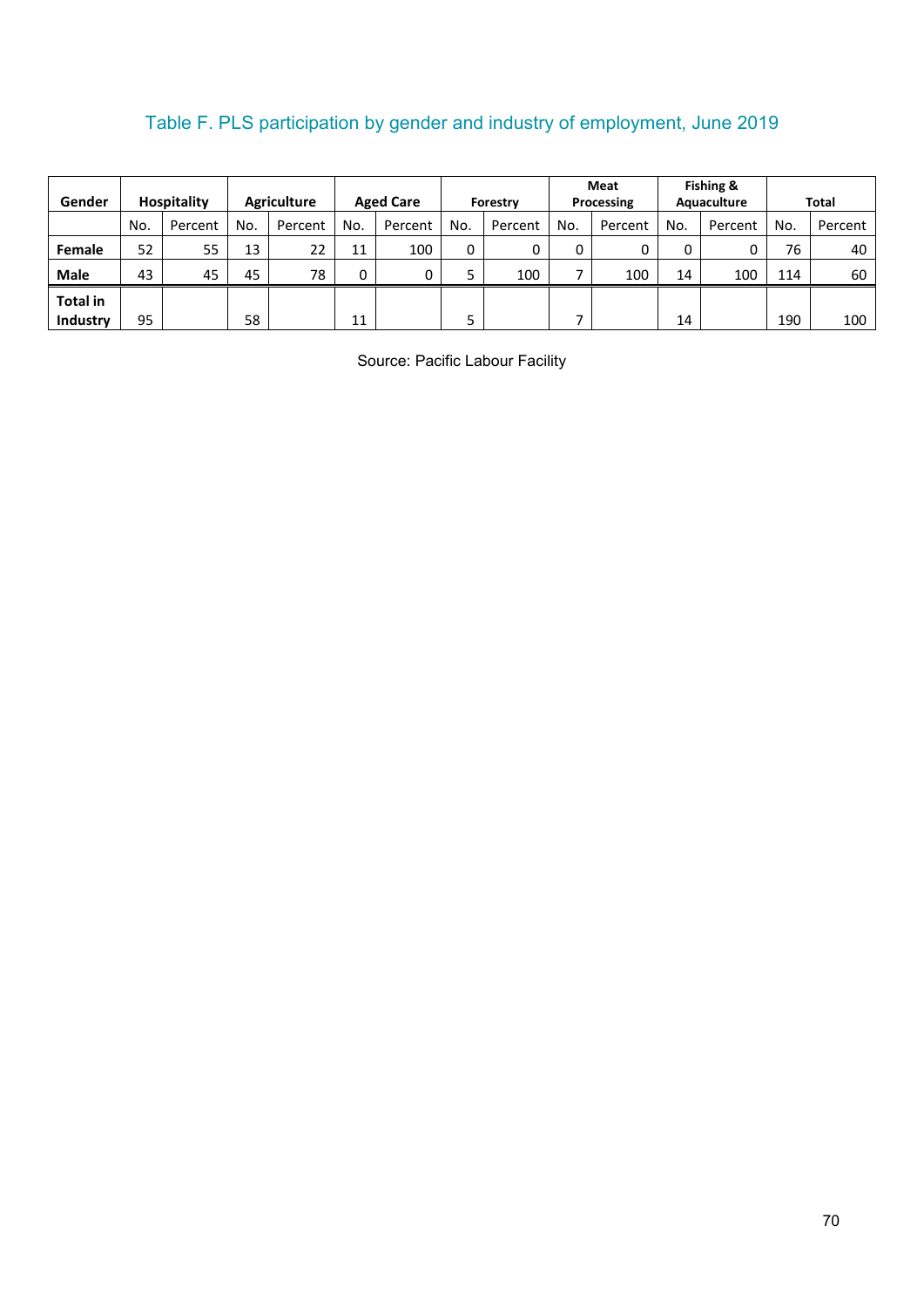# **ATTACHMENT A. TERMS OF REFERENCE**

# **Project Details:**

Australia's Foreign Policy White Paper (2017) emphasises the importance of stepping up engagement with Pacific island countries to improve economic resilience, security and stability of the Pacific region. Circular labour mobility from Pacific island countries and Timor-Leste (collectively 'Pacific countries') to Australia is a central pillar of this strategy. Increasing circular labour mobility will build people-to-people links and support increased economic growth, employment and investment across the region. Australia will increase circular labour mobility with Pacific countries through the expansion of the Seasonal Worker Programme (SWP) and the creation of the Pacific Labour Scheme (PLS). The Pacific Labour Facility (PLF) will facilitate the expansion of circular labour mobility to Australia and support both the SWP and PLS.

# *The Pacific Labour Facility (PLF)*

The PLF facilitates the seasonal and longer-term work opportunities for Pacific workers to Australia. It connects Australian employers with Pacific workers, supports the administration of the PLS and provides targeted support to SWP. The PLF is managed by Palladium and provides the backbone of Australia's future support for circular labour mobility in the Pacific under the direction of the Department of Foreign Affairs and Trade (DFAT).

# *The Seasonal Worker Programme (SWP)*

Under direction of the Department of Jobs and Small Business (DJSB), the SWP provides certain Australian employers access to low-skilled and unskilled workers from nine Pacific Island countries and Timor-Leste. These employers include those in the agriculture industry, and in the accommodation sector and tourism sectors in specific locations. Employers must show that are unable to find enough local Australian labour.

# *The Pacific Labour Scheme (PLS)*

The PLS commenced on 1 July 2018. It enables citizens of Pacific countries to take up lowand semi-skilled work opportunities in rural and regional Australia for up to three years. The PLS was initially available to Kiribati, Nauru and Tuvalu, with access to be progressively extended to other Pacific countries based on employer demand, need impact and progress against the Pacific Agreement on Closer Economic Relations - Plus (PACER Plus) regional trade agreement. The PLS is currently available to Kiribati, Nauru, Tuvalu, Solomon Islands, Vanuatu and Samoa. Implementation of the PLS is open to all sectors but will focus on placing workers in sectors with projected employment growth in Australia and which match Pacific skill sets.

# **Terms of reference:**

**Purpose of the Position:** Dr Kirstie Petrou will support Professor John Connell to deliver Literature Review and Identification of Research Gaps on Migration and Development: Developing the Research Framework for the PLF as specified in Terms of Reference (attached).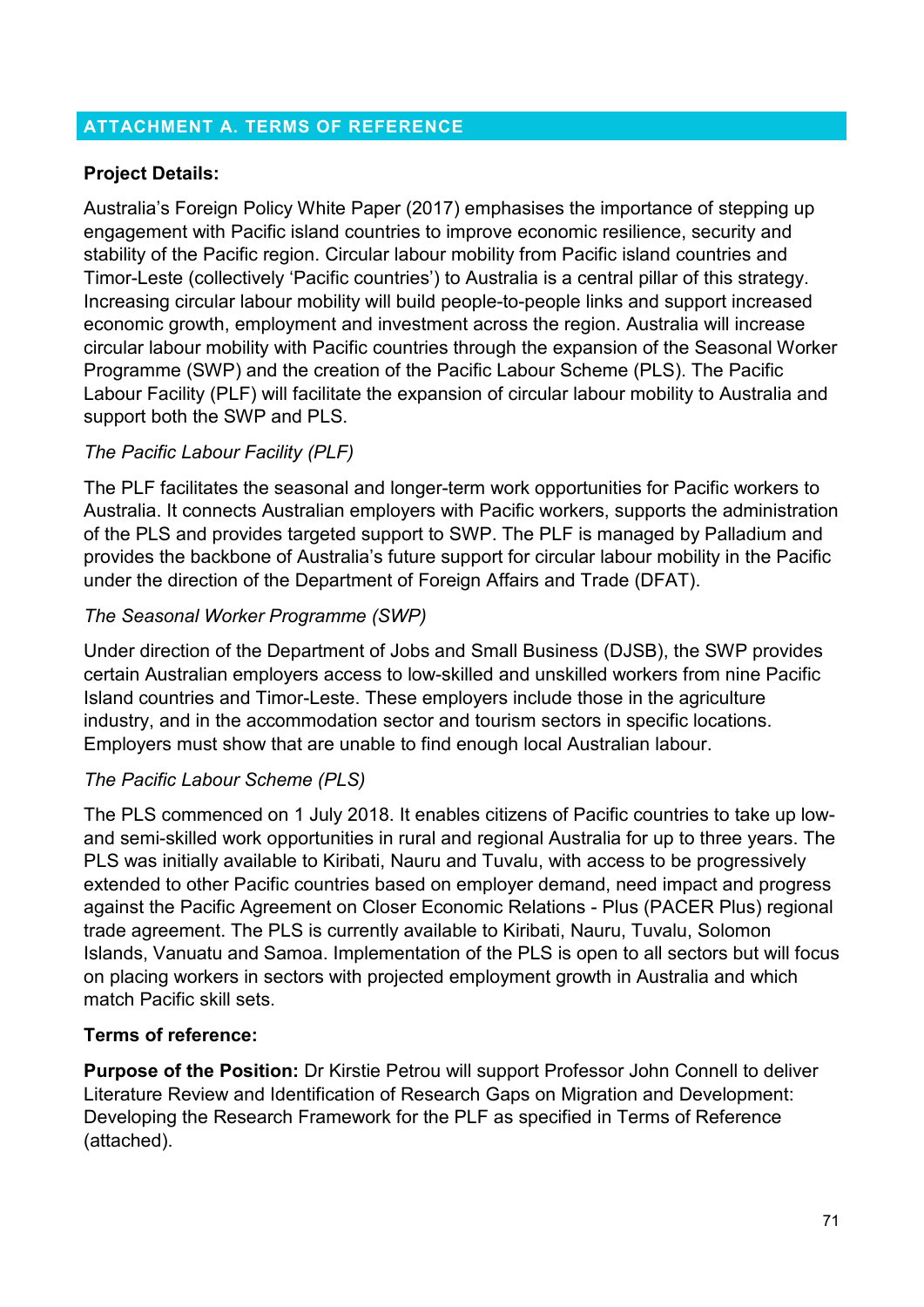**Duties:** Under the direction of the **Research Lead, Dr Rochelle Ball and Professor John Connell,** Dr Kirstie Petrou will support the delivery of the: literature review and identification of research gaps on migration development; an overview of research underway; research framework development; presentation of findings and proposed research framework at the Pacific Labour Mobility Research Symposium; and associated tasks; as specified in Terms of Reference (attached).

**Qualifications and Experience:** The consultant will have an excellent understanding of social, economic and governance dimensions of international labour mobility in the Asia Pacific. They will have a PhD in a relevant field in either the social sciences or humanities, and a minimum of 10 years' experience as a labour mobility specialist. Established networks in the labour mobility focused research and multilateral communities are highly desirable.

1. Understanding the Impacts of Labour Mobility: PLF Research Agenda

1.1 The contribution of labour mobility to development has received increasing attention over the last two decades. However much remains to be understood about the differential social, economic and political dimensions of labour mobility and development, including the impacts on families and communities and the differential impacts of labour mobility on men, women, children and people with disabilities.

1.2 The PLF proposes to evaluate its impacts through three mechanisms, which will contribute to both knowledge of the relationship between labour mobility and development and inform future policy settings for Australia and partner governments. The evaluation of the PLF and its impact will occur through:

(a) A development impact evaluation measuring differences over time in key economic variables (e.g. household income, consumption – including on key services such as health and education and investment) between sending and non-sending households and communities. This evaluation will increase understanding of how labour mobility can promote economic development in Pacific Island countries.

(b) Qualitative and quantitative research considering the socioeconomic and political impacts, as well as intended and unintended positive and negative impacts of labour mobility for sending countries.

(c) Qualitative and quantitative research considering the economic and social impacts for relevant Australian industries and labour receiving regions under the PLF.

1.3 Gender equality and social inclusion (GESI) was identified in the PLF design as a critical area that may have unintended negative consequences and for which further research is required. In keeping with this, PLF research/evaluation should examine labour mobility and circular migration with this lens.

1.4 The development impact evaluation will be managed by DFAT in collaboration with partners such as the World Bank and ANU.

1.5 To inform the research agendas mentioned at points b) and c) above, Palladium proposes to first commission a review of existing qualitative and quantitative research as well as identify research underway with the aim of identifying critical gaps and using these